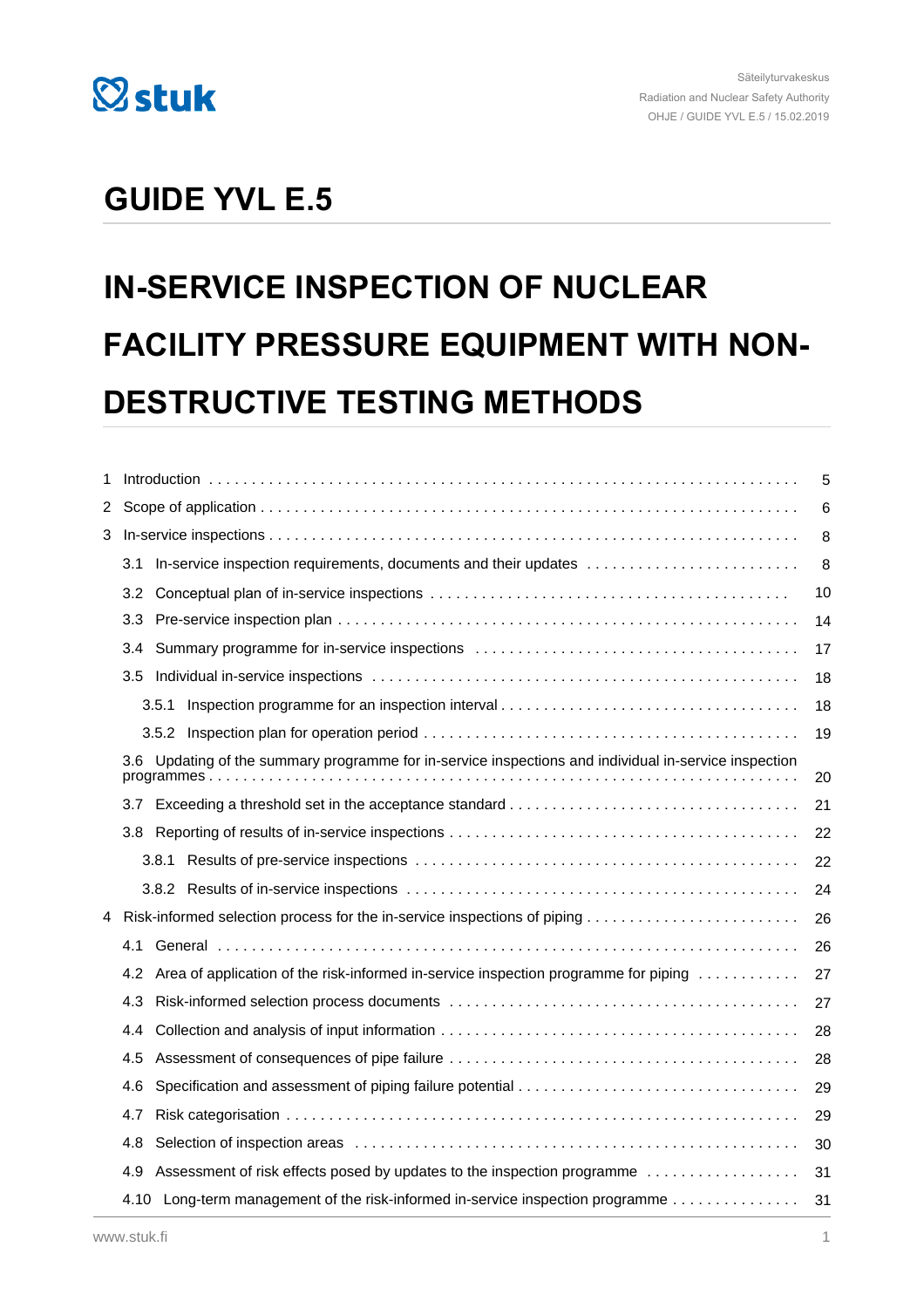# **Østuk**

| 5 | General requirements for inspection system qualifications, organisation, strategy plans and qualification<br>body.<br>32 |       |                                                                                                                                                                                                                                |    |  |
|---|--------------------------------------------------------------------------------------------------------------------------|-------|--------------------------------------------------------------------------------------------------------------------------------------------------------------------------------------------------------------------------------|----|--|
|   |                                                                                                                          |       |                                                                                                                                                                                                                                |    |  |
|   |                                                                                                                          |       |                                                                                                                                                                                                                                |    |  |
|   |                                                                                                                          |       |                                                                                                                                                                                                                                | 34 |  |
|   |                                                                                                                          |       | 5.3.1 Fundamental requirements and tasks of qualification body                                                                                                                                                                 | 34 |  |
|   |                                                                                                                          |       |                                                                                                                                                                                                                                | 36 |  |
|   |                                                                                                                          |       | 37                                                                                                                                                                                                                             |    |  |
|   |                                                                                                                          |       |                                                                                                                                                                                                                                | 38 |  |
| 6 |                                                                                                                          |       |                                                                                                                                                                                                                                | 40 |  |
|   | 6.1                                                                                                                      |       |                                                                                                                                                                                                                                | 40 |  |
|   | 6.2                                                                                                                      |       |                                                                                                                                                                                                                                | 40 |  |
|   | 6.3                                                                                                                      |       |                                                                                                                                                                                                                                | 42 |  |
|   | 6.4                                                                                                                      |       |                                                                                                                                                                                                                                | 45 |  |
|   |                                                                                                                          |       |                                                                                                                                                                                                                                | 46 |  |
|   |                                                                                                                          |       |                                                                                                                                                                                                                                | 46 |  |
|   |                                                                                                                          |       |                                                                                                                                                                                                                                | 48 |  |
|   |                                                                                                                          |       |                                                                                                                                                                                                                                | 49 |  |
|   |                                                                                                                          | 6.6.1 |                                                                                                                                                                                                                                | 50 |  |
|   |                                                                                                                          | 6.6.2 |                                                                                                                                                                                                                                | 52 |  |
|   |                                                                                                                          |       |                                                                                                                                                                                                                                | 53 |  |
|   | 6.7                                                                                                                      |       |                                                                                                                                                                                                                                | 54 |  |
|   | 6.8                                                                                                                      |       | Qualification assessment report (and the contract of the contract of the contract of the contract of the control of the contract of the contract of the contract of the contract of the contract of the contract of the contra | 54 |  |
|   | 6.9                                                                                                                      |       |                                                                                                                                                                                                                                | 56 |  |
|   |                                                                                                                          |       |                                                                                                                                                                                                                                | 56 |  |
|   |                                                                                                                          |       |                                                                                                                                                                                                                                | 57 |  |
|   |                                                                                                                          |       |                                                                                                                                                                                                                                | 58 |  |
|   |                                                                                                                          |       | 6.10 Archiving of qualification documentation and storage of test pieces                                                                                                                                                       | 58 |  |
| 7 |                                                                                                                          |       | Regulatory oversight by the Radiation and Nuclear Safety Authority                                                                                                                                                             | 59 |  |
|   | 7.1                                                                                                                      |       |                                                                                                                                                                                                                                | 59 |  |
|   | 7.2                                                                                                                      |       |                                                                                                                                                                                                                                | 60 |  |
|   | 7.3                                                                                                                      |       |                                                                                                                                                                                                                                | 60 |  |
|   | 7.4                                                                                                                      |       |                                                                                                                                                                                                                                | 61 |  |
|   | 7.5                                                                                                                      |       |                                                                                                                                                                                                                                | 61 |  |
|   | 7.6                                                                                                                      |       |                                                                                                                                                                                                                                |    |  |
|   | 7.7                                                                                                                      |       |                                                                                                                                                                                                                                | 63 |  |
|   | 7.8                                                                                                                      |       | Control of document updates et al., and the control of document updates etc.                                                                                                                                                   | 65 |  |
| 8 |                                                                                                                          |       |                                                                                                                                                                                                                                | 66 |  |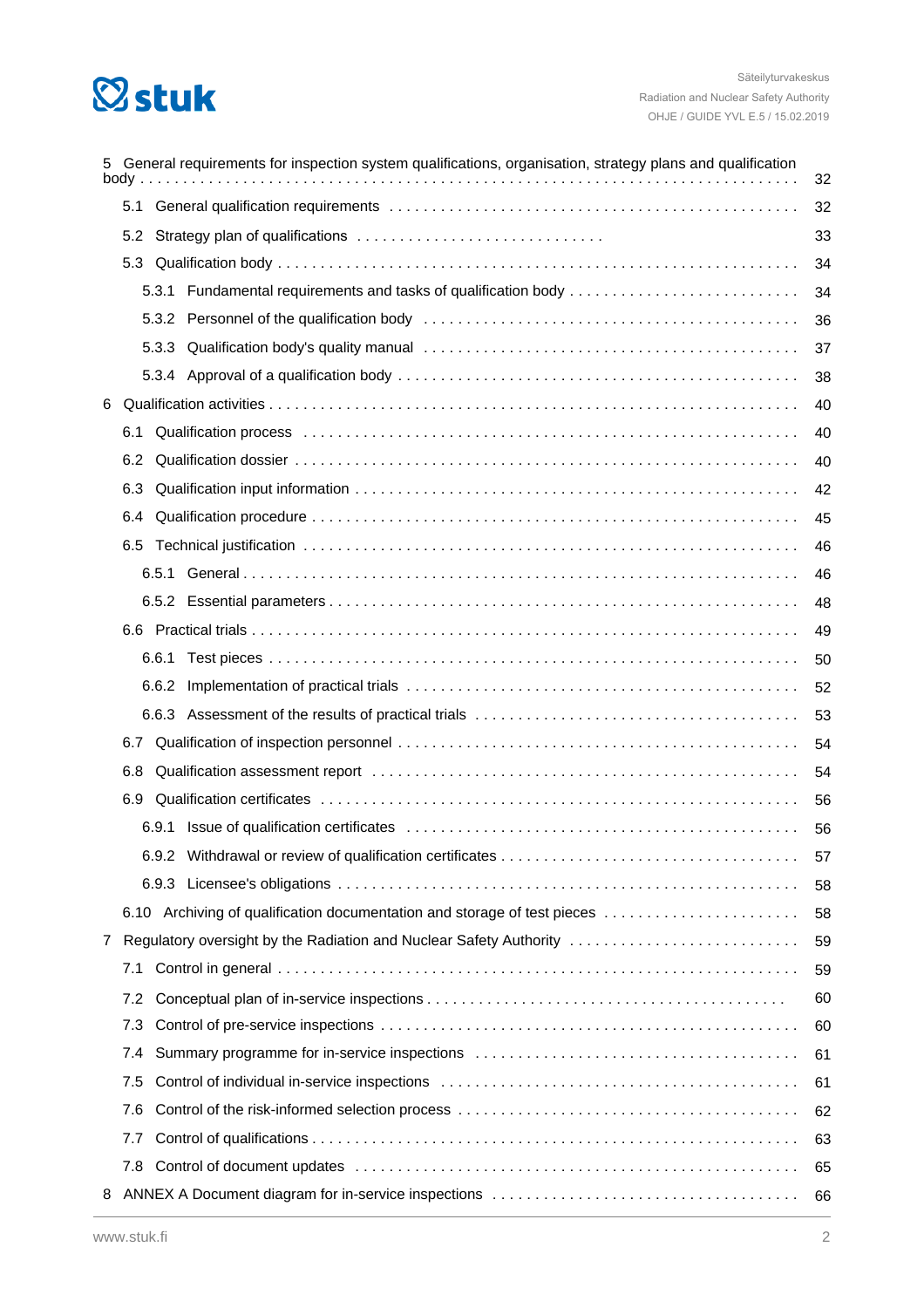

Definitions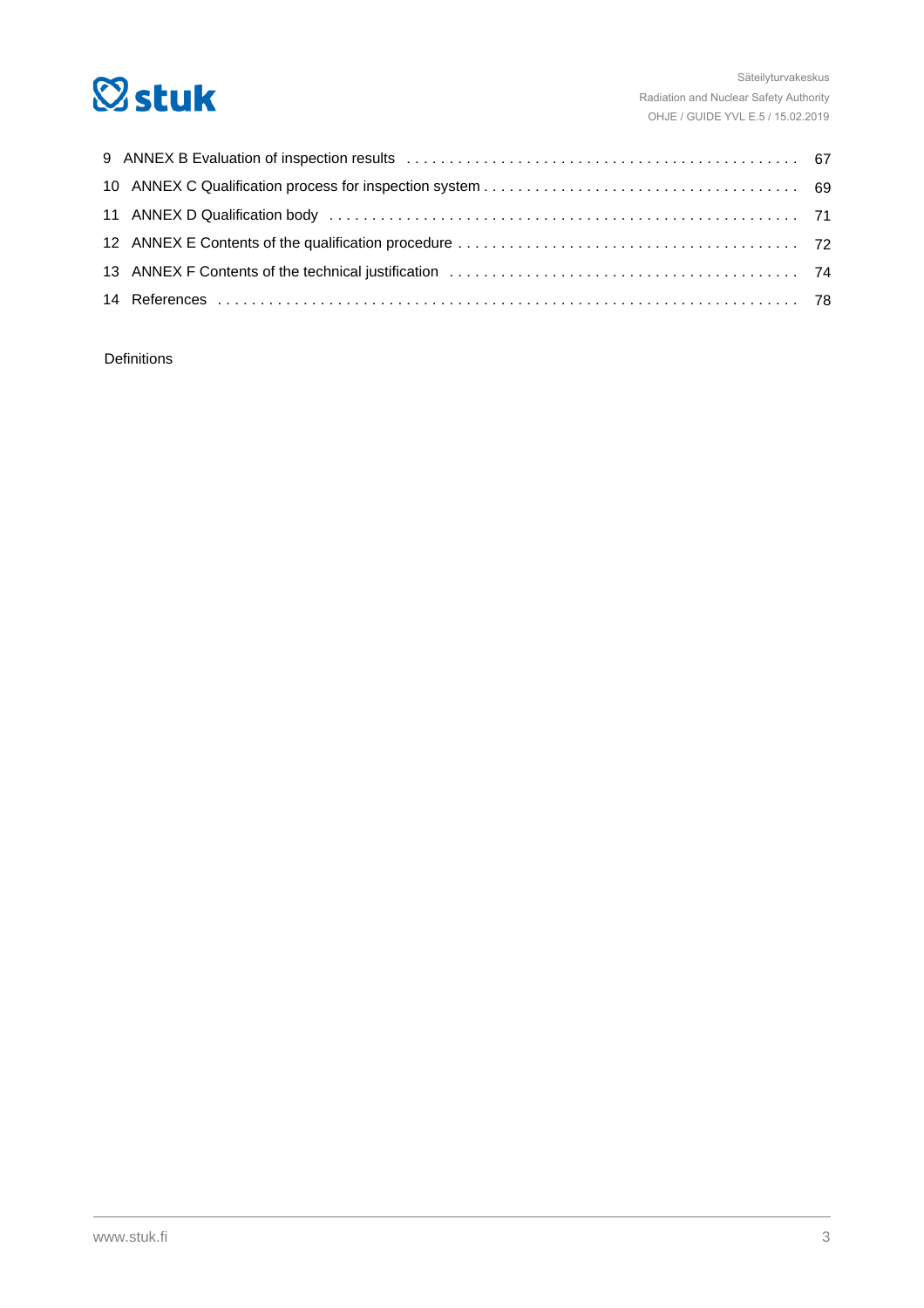

# **Authorisation**

According to Section 7 r of the Nuclear Energy Act (990/1987), *the Radiation and Nuclear Safety Authority (STUK) shall specify detailed safety requirements for the implementation of the safety level in accordance with the Nuclear Energy Act.*

# **Rules for application**

The publication of a YVL Guide shall not, as such, alter any previous decisions made by STUK. After having heard the parties concerned STUK will issue a separate decision as to how a new or revised YVL Guide is to be applied to operating nuclear facilities or those under construction, and to licensees' operational activities. The Guide shall apply as it stands to new nuclear facilities.

When considering how the new safety requirements presented in the YVL Guides shall be applied to the operating nuclear facilities, or to those under construction, STUK will take due account of the principles laid down in Section 7 a of the Nuclear Energy Act (990/1987): *The safety of nuclear energy use shall be maintained at as high a level as practically possible. For the further development of safety, measures shall be implemented that can be considered justified considering operating experience, safety research and advances in science and technology.*

According to Section 7 r(3) of the Nuclear Energy Act, *the safety requirements of the Radiation and Nuclear Safety Authority (STUK) are binding on the licensee, while preserving the licensee's right to propose an alternative procedure or solution to that provided for in the regulations. If the licensee can convincingly demonstrate that the proposed procedure or solution will implement safety standards in accordance with this Act, the Radiation and Nuclear Safety Authority (STUK) may approve a procedure or solution by which the safety level set forth is achieved.*

With regard to new nuclear facilities, this Guide shall apply as of 1 March 2019 until further notice. With regard to operating nuclear facilities and those under construction, this Guide shall be enforced through a separate decision to be taken by STUK. This Guide replaces Guide YVL E.5 (20.05.2014).

Translation. Original text in Finnish.

#### **STUK • SÄTEILYTURVAKESKUS STRÅLSÄKERHETSCENTRALEN RADIATION AND NUCLEAR SAFETY AUTHORITY**

Osoite / Address • Laippatie 4, 00880 Helsinki Postiosoite / Postal address • PL / P.O.Box 14, FI-00811 Helsinki, FINLAND Puh. / Tel. (09) 759 881, +358 9 759 881 • Fax (09) 759 88 500, +358 9 759 88 500 • www.stuk.fi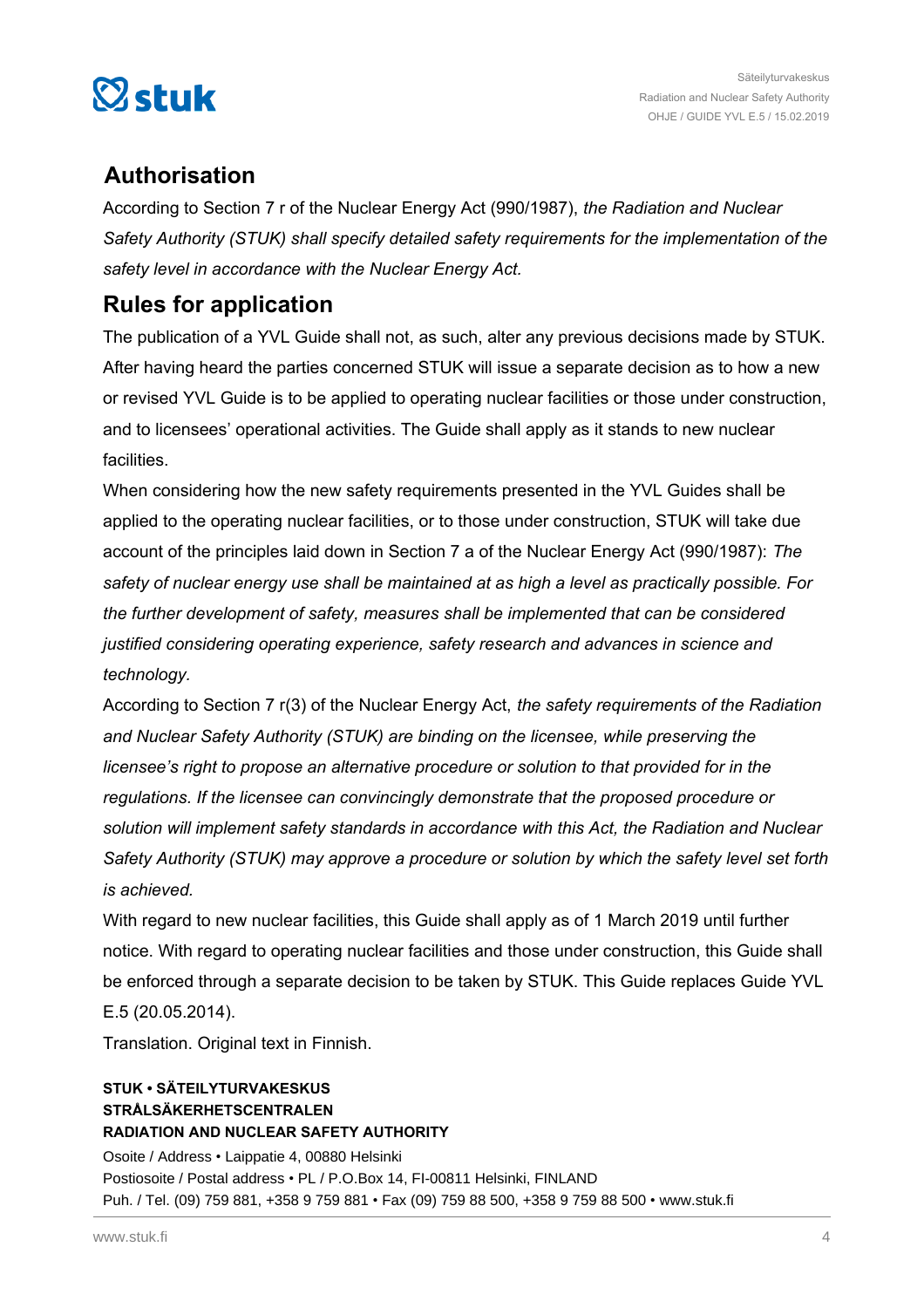<span id="page-4-0"></span>

# **1 Introduction**

101. The purpose of non-destructive in-service testing of a nuclear facility's pressure equipment is to ensure that pressure equipment maintains its integrity, and that any failures developing in it is observed before it can cause a risk to nuclear safety. This Guide sets forth the requirements that apply to the planning, qualification, performance, reporting and supervision of nondestructive in-service tests in all stages of the nuclear facility's life cycle, from design to decommissioning. **[**2013-11-15 **]**

102. By virtue of the Nuclear Energy Act (990/1987) [1] and as stipulated in Section 117 of the Nuclear Energy Decree (161/1988) [2], the Finnish Radiation and Nuclear Safety Authority (STUK) determines the requirements that apply to the measures and procedures that fall under the licensee's responsibility in terms of ensuring the safety of nuclear facilities' pressure equipment. By virtue of the Nuclear Energy Act, STUK also monitors compliance with these requirements. **[**2019-02-15 **]**

103. According to Section 23 of the Radiation and Nuclear Safety Authority Regulation on the Safety of Nuclear Power Plant (STUK Y/1/2018) [3]: *Systems, structures and components important to the safety of a nuclear facility shall be available as detailed in the design basis requirements.*

*Operability and the effects of the operating environment shall be monitored by means of inspections, tests, measurements and analyses. Operability shall be checked in advance by regular maintenance, and provisions shall be made for maintenance and repairs in the event of any deterioration in operability. Condition monitoring and maintenance shall be planned, supervised and implemented so that the integrity and operability of systems, structures and components are reliably preserved throughout their service life.* **[**2019-02-15 **]**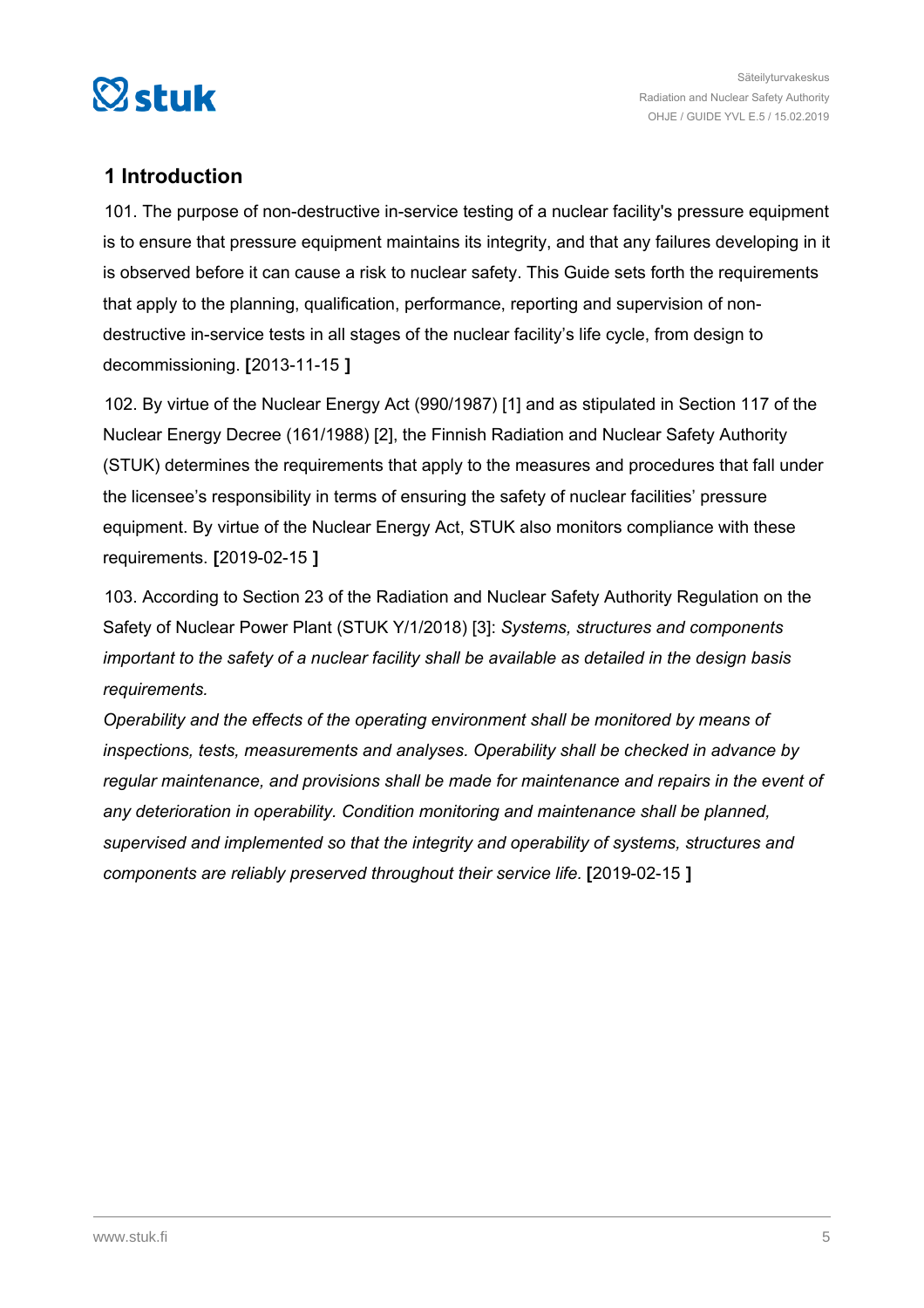<span id="page-5-0"></span>

# **2 Scope of application**

201. This Guide presents the requirements for the planning, qualification, implementation, reporting and supervision of the in-service inspections performed on the pressure equipment of nuclear power plants using non-destructive testing methods.

- Inspections shall be performed on pressure equipment belonging to safety classes 1 and 2, other pressure equipment that is considered significant in terms of safety, and for the flywheels of the main circulation pumps.
- The piping in-service inspection programme shall be prepared in a risk-informed manner, analysing all of the nuclear facility's systems in safety classes 1, 2, 3, and EYT (nonnuclear) as a single complex independently of the safety classifications and nominal dimensions of the piping.
- The inspection systems shall be qualified.

## **[**2019-02-15 **]**

202. If the primary objective of the in-service inspections mentioned above is to discover failures other than crack-like defects, the licensee may take care of the inspections according to its condition monitoring programmes discussed in Guide YVL E.3 "Pressure vessels and piping of a nuclear facility". **[**2019-02-15 **]**

203. An up-to-date probabilistic risk assessment that meets the requirements of Guide YVL A.7 "Probabilistic risk assessment and risk management of a nuclear power plant" shall be used when drawing up the risk-informed piping in-service inspection programme. **[**2019-02-15 **]**

204. If qualifications are required for the manufacturing inspections of a nuclear facility's mechanical equipment and structures, such as the final disposal canisters for spent nuclear fuel, they shall be performed by applying this Guide. **[**2013-11-15 **]**

205. This Guide shall apply to licence applicants, licensees, plant suppliers, qualification bodies, and testing organisations. **[**2013-11-15 **]**

206. This Guide covers all stages of a nuclear power plant's life cycle, from design to decommissioning and the final disposal of spent nuclear fuel. **[**2019-02-15 **]**

206a. Inspection shall, in the context of Guide YVL E.5, refer, as defined in the ENIQ glossary, to a process verifying the compliance with written requirements. An inspection may be conducted on several levels:

1. At the highest level, inspection may refer to a third-party inspection that meets the legal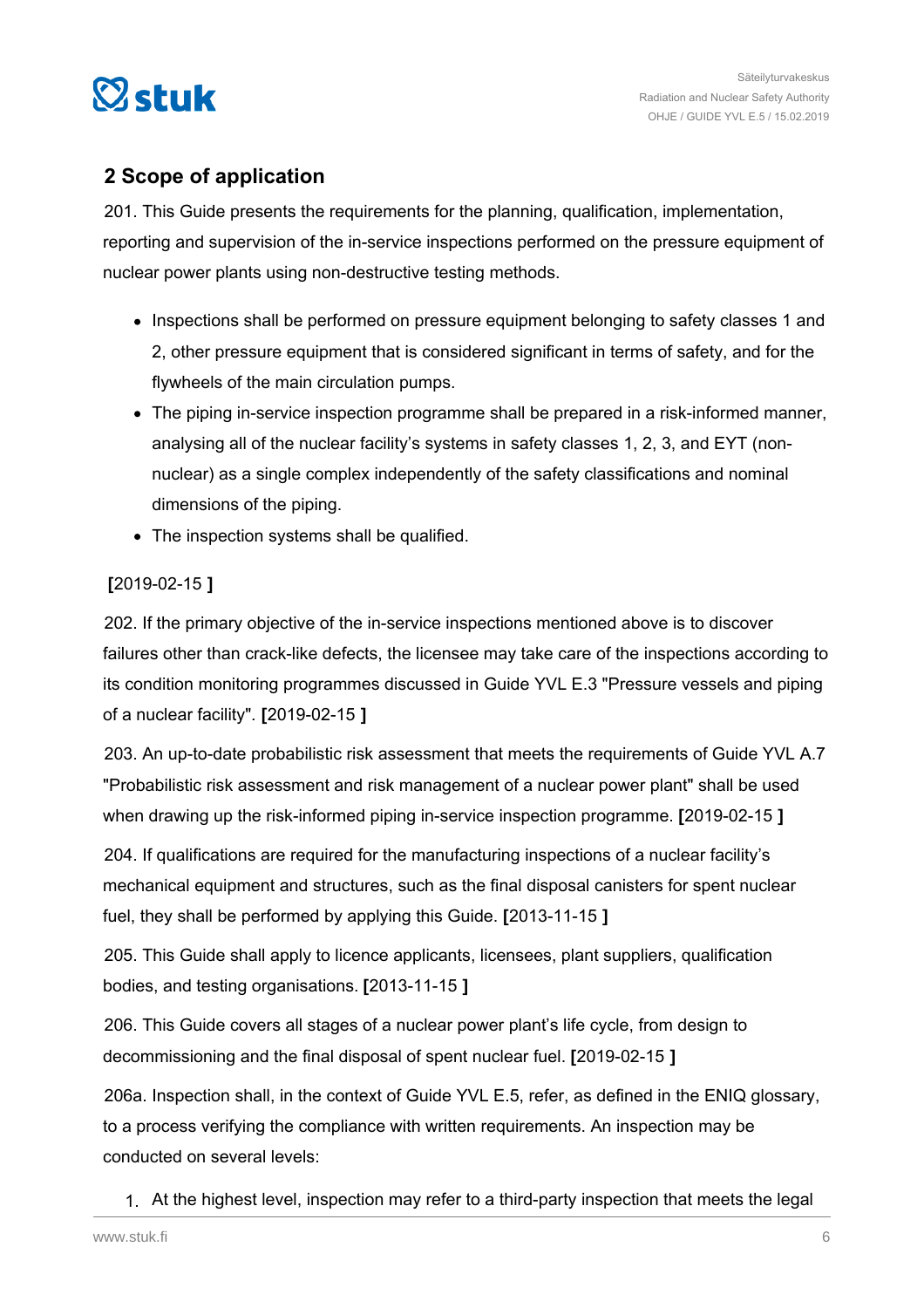

requirement for an independent approval.

- 2. At the medium level, inspection may refer to a verification performed using a range of means to ensure that set specifications, such as component dimensioning, have been met.
- 3. In the most specialised context, the word is used as a synonym to non-destructive testing, such as in "non-destructive in-service inspections of the components of a nuclear facility".

As the word 'inspection' is generally used in all of these three meanings, no single meaning is defined herein. The applicable meaning must be determined taking the context of the word into consideration. **[**2019-02-15 **]**

207. Removed. **[**2019-02-15 **]**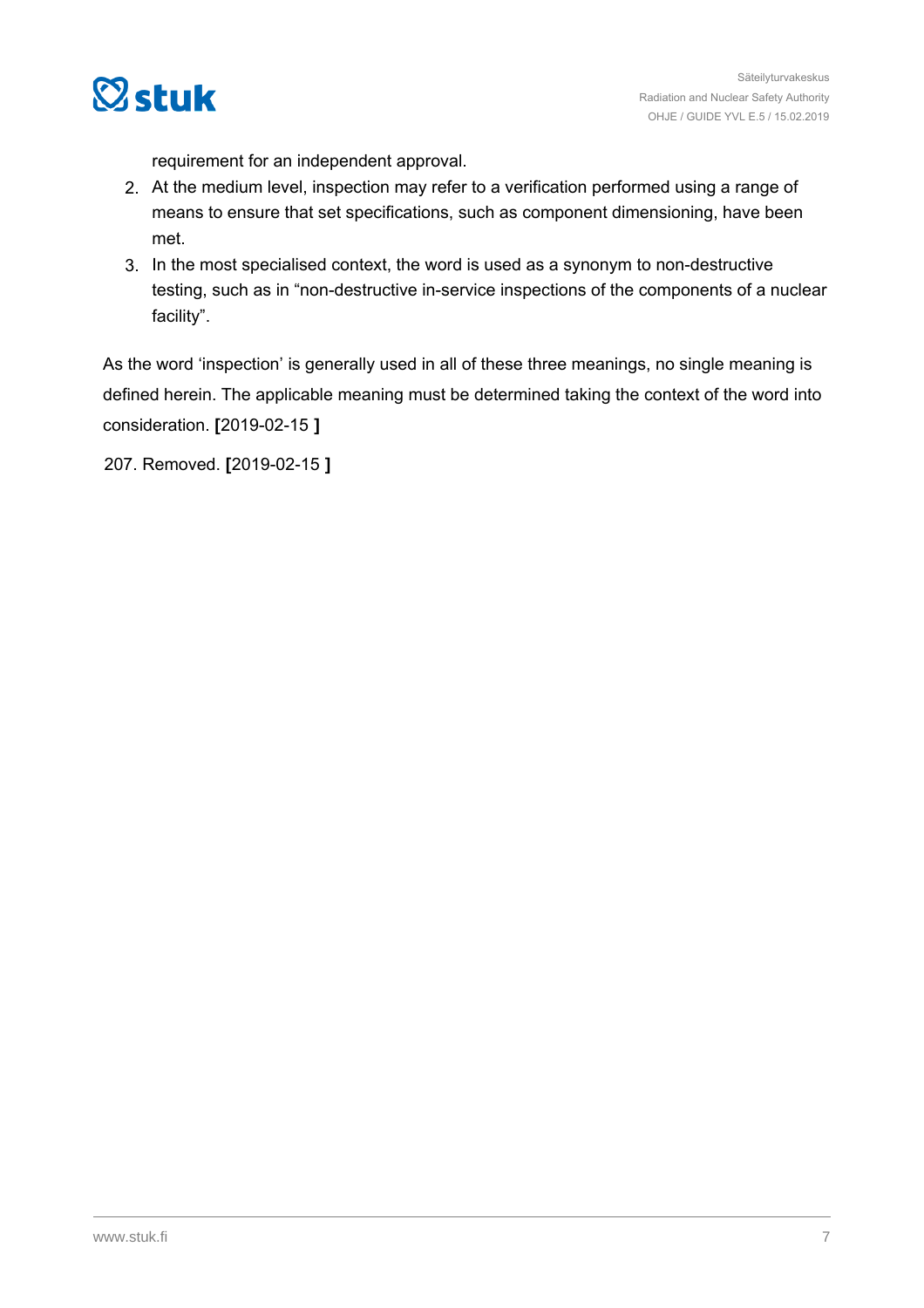<span id="page-7-0"></span>

## **3 In-service inspections**

#### **3.1 In-service inspection requirements, documents and their updates**

301. This chapter sets forth the requirements for in-service inspections performed on pressure equipment using non-destructive testing methods, the primary purpose of which is to detect, characterise and size in time the crack-like defects endangering safety that have developed during operation in safety-significant pressure equipment. **[**2019-02-15 **]**

302. The basic requirement level of in-service inspections shall be the requirements in the standard ASME Boiler and Pressure Vessel Code, Section XI, Rules for In-service Inspection of Nuclear Power Plant Components, Division 1, (ASME Code, Section XI) [4]. Deviations from the Code shall be justified and it shall be demonstrated that a corresponding level of safety and reliability can be achieved.

Supplementary guidelines concerning the procedures are provided in the International Atomic Energy Agency's guide document IAEA Safety Standards Series No. NS-G-2.6, Maintenance, Surveillance and In-service Inspection in Nuclear Power Plants [5], and the Western European Nuclear Regulators' Association's (WENRA) reference document WENRA Reactor Safety Reference Levels for Existing Reactors, September 2014, Issue K: Maintenance, In-service inspection and Functional Testing [6]; the requirements presented in these documents shall be met. **[**2019-02-15 **]**

303. The flywheels of main coolant pumps shall be inspected. The justification and instructions for the inspections are provided in the reference U.S. NRC Regulatory Guide 1.14 Reactor Coolant Pump Flywheel Integrity [7]. **[**2013-11-15 **]**

304. The risk-informed in-service inspection programmes for piping shall be drawn up on the basis of the risk-informed selection process presented in chapter 4. **[**2013-11-15 **]**

305. The systems used for surface inspections and volumetric inspections during the preservice and in-service inspections shall be qualified according to the qualification requirements set forth in chapters 5 and 6 of this Guide. Similar principles may also be applied in the qualification of visual inspection systems. **[**2013-11-15 **]**

306. The testing organisations performing non-destructive in-service testings and their testing personnel shall be approved by STUK pursuant to Guide YVL E.12 "Testing organisations for mechanical components and structures of a nuclear facility". **[**2019-02-15 **]**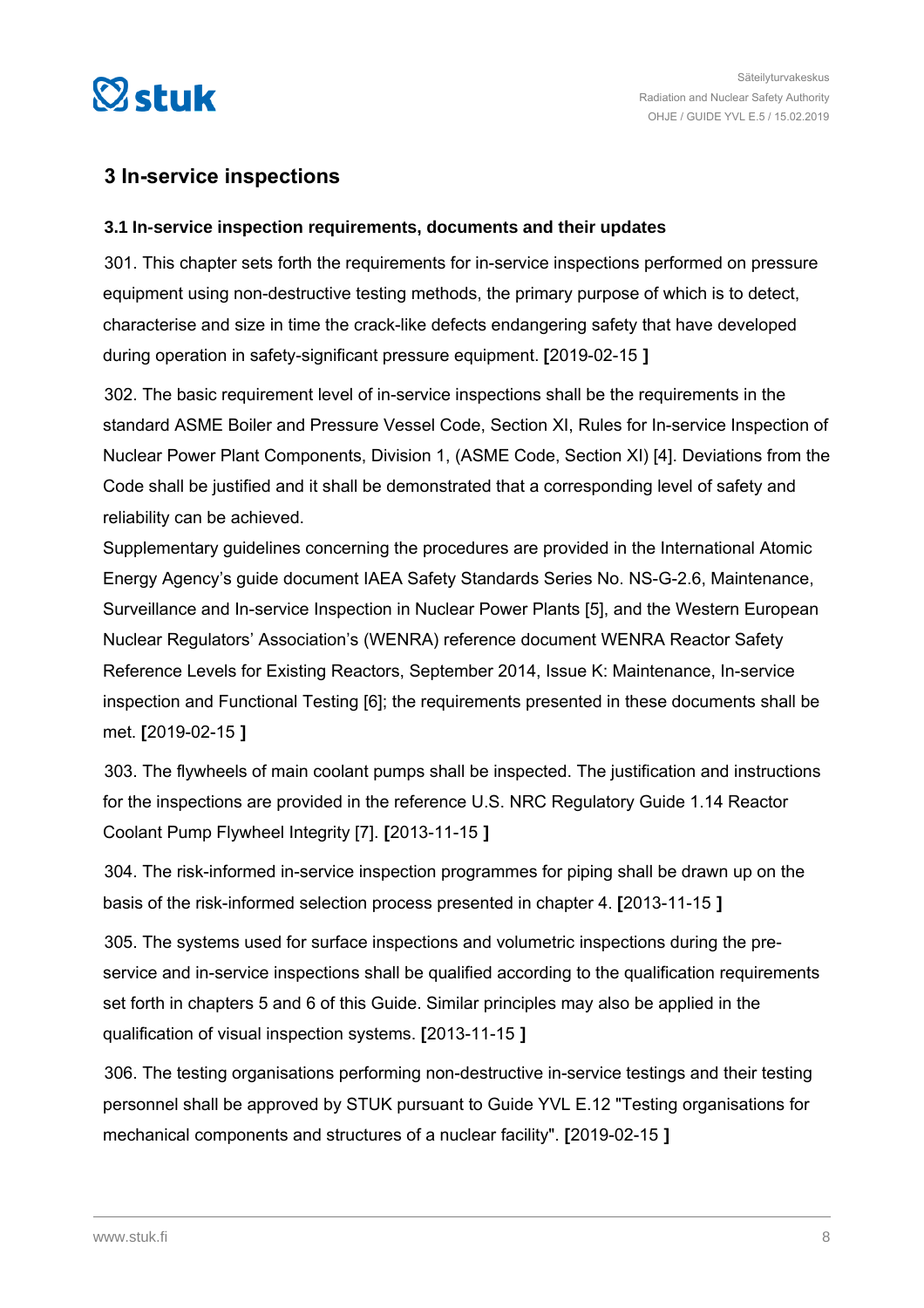

307. The scope and manner of performance of in-service inspections shall be defined in the following documents:

- Conceptual plan of in-service inspections
- Summary programme for in-service inspections
- Risk-informed selection process
- Inspection qualification documents
- Pre-service inspection plan
- In-service inspection programme for an inspection interval
- Inspection plans for operation periods

**[**2013-11-15 **]**

308. All in-service inspection results shall be reported. **[**2013-11-15 **]**

309. According to Section 7 e of the Nuclear Energy Act (990/1987), compliance with requirements concerning the safety of a nuclear facility shall be proven reliably. **[**2019-02-15 **]**

310. According to Section 9 of the Nuclear Energy Act (990/1987), it shall be the licensee's obligation to assure safe use of nuclear energy. This obligation cannot be delegated or transferred to another party. **[**2019-02-15 **]**

311. It shall be the licensee's/licence applicant's obligation to draw up a summary of justifications for each in-service inspection document submitted to STUK for approval, and enclose it with the document. **[**2019-02-15 **]**

312. The licensee/licence applicant shall draw up the summary of justifications for the document in a manner where it is a good and convincing argument and answers the question of why the licensee expects STUK to approve the document; see "Argumentti ja kritiikki" [8]. **[**2019-02-15 **]**

313. The licensee/licence applicant shall demonstrate the acceptability of the document and the actions presented therein by means of the argumentative summary. **[**2019-02-15 **]**

314. The licensee/licence applicant shall demonstrate the scope and thoroughness of its own inspection proceedings with the summary of justifications. **[**2019-02-15 **]**

315. The licensee/licence applicant shall present the following issues in the summary of justifications:

A summary of the matter submitted for approval, the planned actions and any deadlines.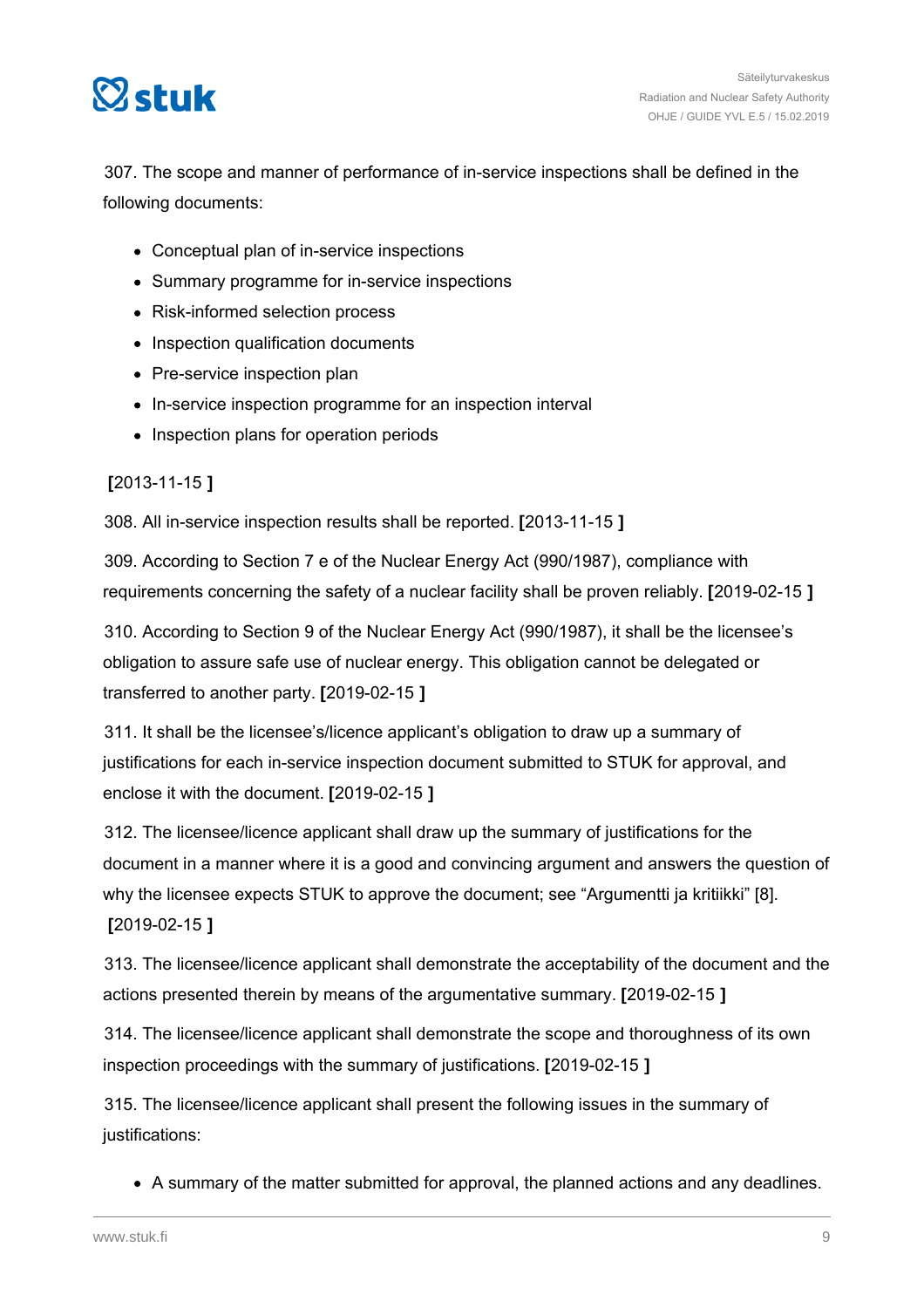<span id="page-9-0"></span>

- Procedures to approve issues that are outside the scope of application of the document but that are essential for the approval of the matter.
- The connections of the document to other in-service inspection and qualification documents, the history and future of in-service inspections, and references to letters from the licensee and STUK.
- References to other issues that are essential for the processing of the matter.
- As part of the argumentation, factual justifications and references to statutes and standards as justification of the acceptability of the document and the actions presented therein.

#### **[**2019-02-15 **]**

316. Any references to statutes, standards, and recommendations used in the preparation shall be unambiguous; references to names and chapters of standards are acceptable, for example. **[**2013-11-15 **]**

317. The licensee shall maintain and update the in-service inspection documents in line with the requirements set forth in the appropriate subsections 3.2 and 3.6 and in chapter 4. **[**2013-11-15 **]**

318. The diagram in Annex A illustrates the in-service inspection documents and their updates. **[**2013-11-15 **]**

#### **3.2 Conceptual plan of in-service inspections**

319. Section 35 of the Nuclear Energy Decree (161/1988) stipulates that an applicant shall submit a conceptual plan of in-service inspections to STUK together with the application for a construction licence. **[**2019-02-15 **]**

320. The conceptual plan of in-service inspections shall demonstrate that the prerequisites for comprehensive and qualified in-service inspections have been planned for all stages of the nuclear facility's life cycle, from design to decommissioning. **[**2013-11-15 **]**

321. The conceptual plan of in-service inspections shall be drawn up in a manner where it covers all components and structures in safety classes 1 and 2 as well as others considered important to safety, such as pressure vessels, pumps, piping, valves and their supports, reactor pressure vessel internals, the flywheels of main coolant pumps, and the inspection areas of piping that have been selected in a risk-informed manner. **[**2019-02-15 **]**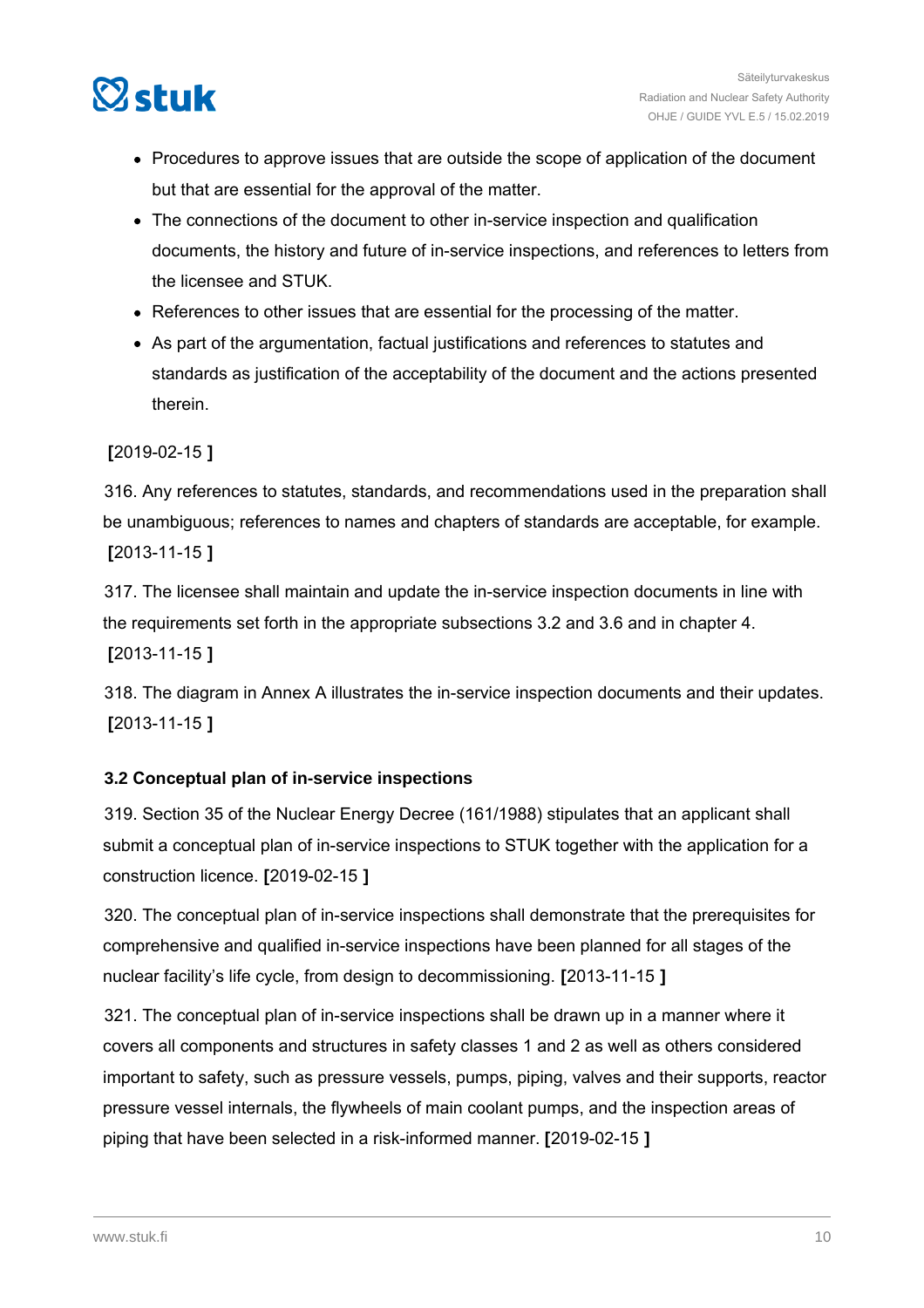

322. The licence applicant shall draw up the conceptual plan of in-service inspections such that it can be used as the basis for drawing up the pre-service inspection plan (subsection 3.3) and enabling the updating of its contents into a summary programme (subsection 3.4). **[**2013-11-15 **]**

323. Together with the construction licence documents, the licence applicant shall submit to STUK for information a document that presents the principles for drawing up a risk-informed inservice inspection programme for the piping, and the preliminary methodology description and indication of source materials for the risk-informed selection process. **[**2013-11-15 **]**

324. The conceptual plan of in-service inspections shall be drawn up in a manner connecting it to the construction project management of the nuclear facility. **[**2013-11-15 **]**

325. The licence applicant shall include in the conceptual plan a description of the in-service inspection document system in order to demonstrate that the document system created is clear and unambiguous to all parties. The conceptual plan shall include the plans for the main contents of the in-service inspection documents, and the following individual documents shall be named:

- Conceptual plan
- Preliminary methodology description of the risk-informed selection process
- Pre-service inspection plan
- Summary programme
- In-service inspection programme for an inspection interval
- Inspection plans for the operation period
- Notifications of inspections completed
- Summary reports of inspection results
- Qualification documents
- Drawings
- Inspection procedures.

## **[**2019-02-15 **]**

326. In the conceptual plan, the licence applicant shall demonstrate the following:

- The preparedness of the licence applicant and plant supplier to begin preparations for the pre-service inspection plan immediately after the construction licence has been granted
- The preparedness of the licence applicant and plant supplier to begin the qualifications of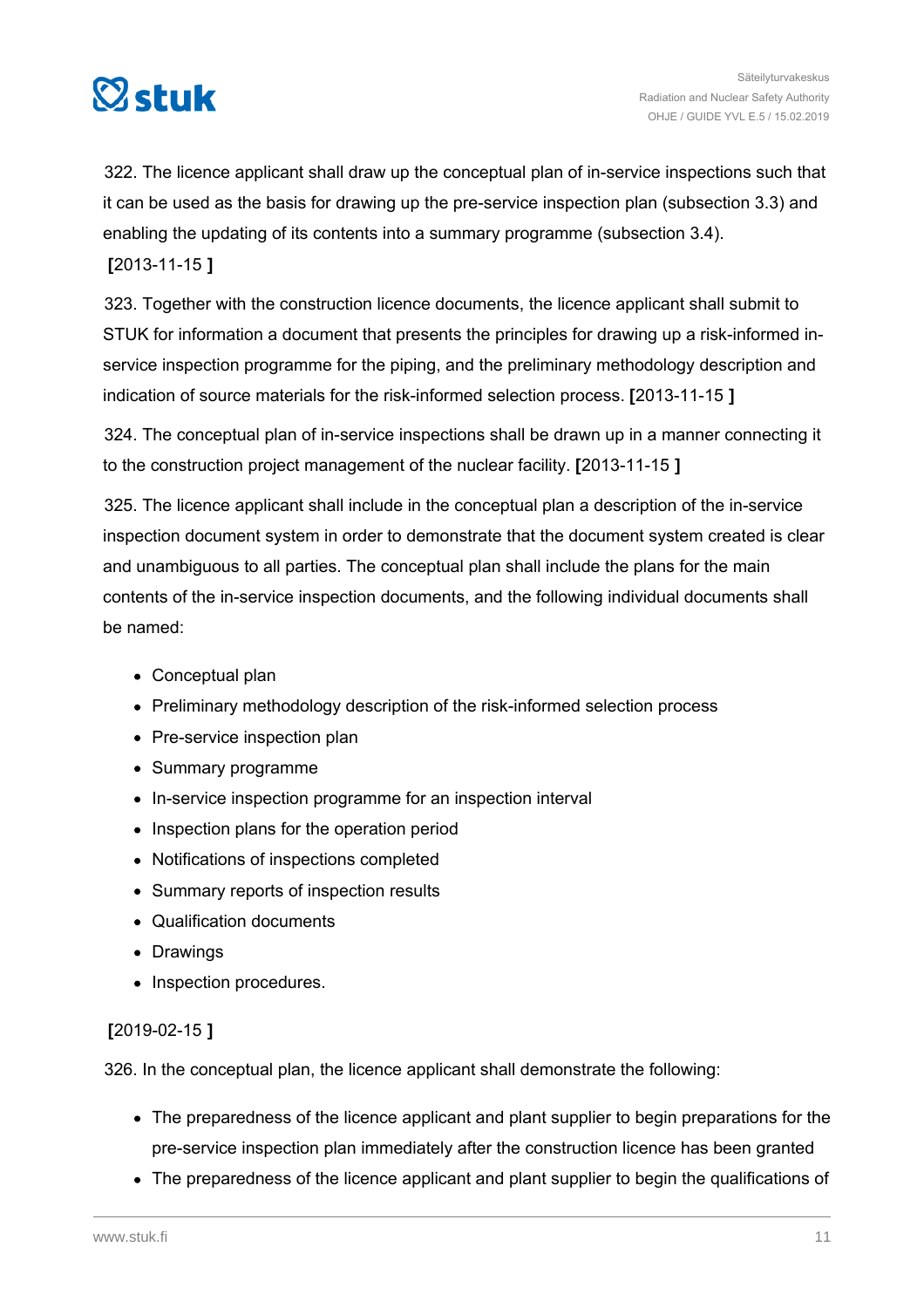

the in-service inspection systems immediately after the construction licence has been granted.

#### **[**2019-02-15 **]**

327. In order to demonstrate the preparedness for drawing up the pre-service inspection plan and for starting the qualifications, the conceptual plan of in-service inspections shall present the following issues:

a. A schedule for the construction stage presenting the link between the qualifications and the timing of the pre-service inspections, and the delivery times for the in-service inspection documents

- The timing of the construction licence, operating licence and commissioning, and the links between them
- Proposal for the delivery time of the pre-service inspection plan, or, if prepared in parts, proposals for the delivery times of the parts
- The delivery times for the summary programme, the summary reports for the pre-service inspection results and the inspection programme for the first inspection interval
- The starting time of the pre-service inspections, or, if performed in parts, the starting times of the parts.

b. Those principles and assessment criteria based on which the updating and development of the pre-service inspection plans and other inspection programmes are administered and according to which components and their inspection areas are chosen, such as the following:

- Preparation and acceptance procedure of inspection programmes
- General principles for selecting the areas, methods, extent and intervals of inspection
- Preliminary methodology descriptions of the risk-informed methods and selection processes that are used in the drawing up of the risk-informed in-service inspection programme for piping
- Procedures for reporting inspection results and evaluating flaw indications

c. Any deviations from the requirement level of ASME Code, Section XI [4] and justification for their acceptability

d. The main components in the primary and secondary circuits and the flywheels of main coolant pumps subjected to in-service inspection

• Inspection categories, ASME Code, Section XI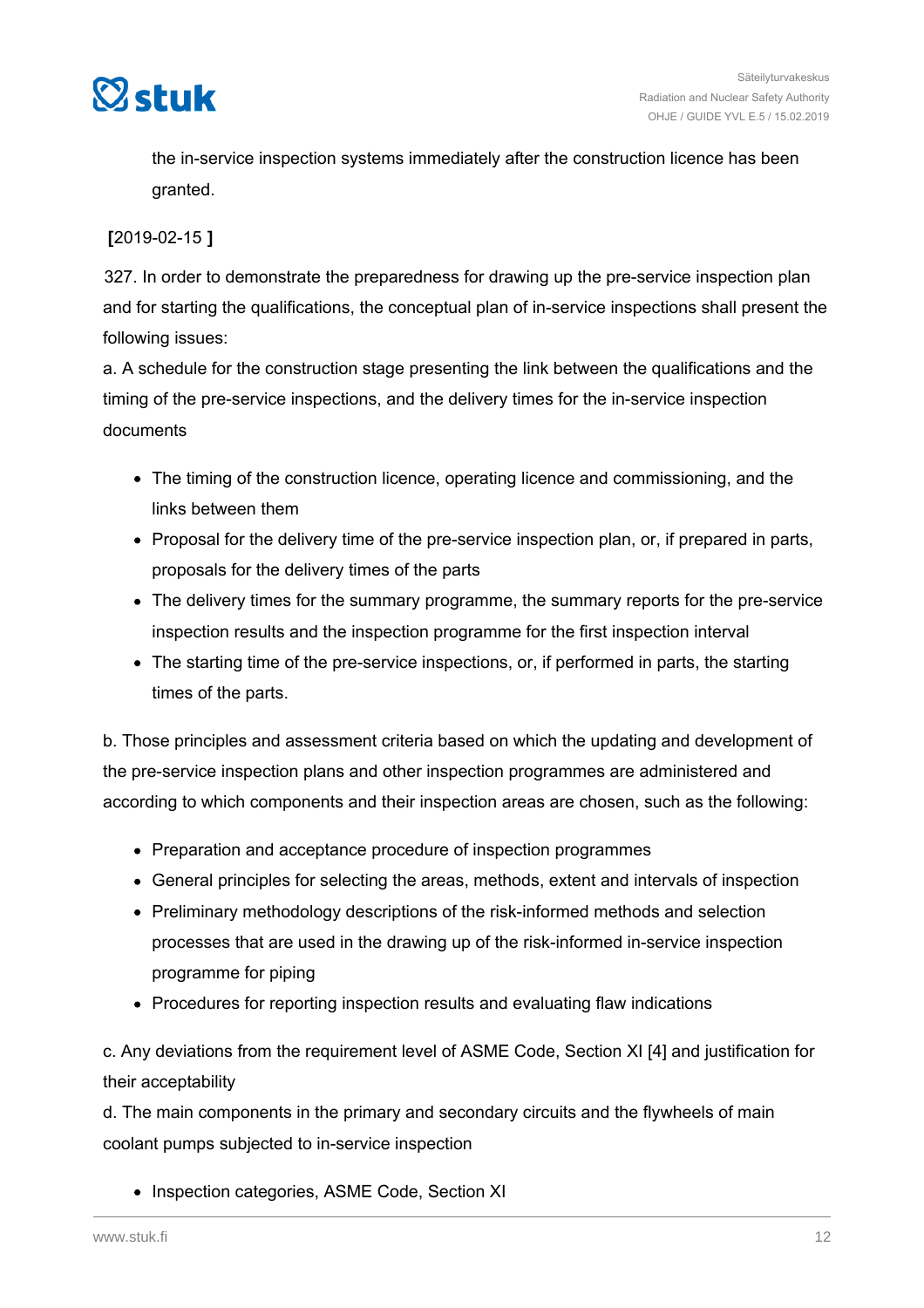

- Principles of inspection
- Inspectability (material, geometry, accessibility)

e. Qualification principles for inspection procedures, equipment and personnel

- Named qualification body
- Demonstration of preparedness to collect the qualification input information and draw up the input information document
- Plan for reserving material for the qualification test pieces

f. Drawings required to indicate the inspection areas

- Diagrams of main components and structures (with inspection areas marked on them)
- Flow charts with safety classes.

#### **[**2019-02-15 **]**

328. The licensee shall supplement and specify the contents of the conceptual plan of inservice inspections during the construction stage in a manner that allows for the best possible up-to-date information to be always available for drawing up the pre-service inspection plans and the summary programme. The contents shall be updated in a manner that makes it possible for project management to utilise it during the construction stage of a nuclear facility. **[**2019-02-15 **]**

329. In the updated document that corresponds to the conceptual plan in terms of content, the licence applicant shall present the updated principles and assessment criteria for the preservice inspection plan and the methods for reporting the pre-service inspection results and assessing the flaw indications. **[**2019-02-15 **]**

330. The updated document corresponding to the conceptual plan in terms of content shall be submitted to STUK for information no later than two years before the pre-service inspections are started. **[**2013-11-15 **]**

331. The diagram in Annex A provides a visual representation of the conceptual plan within the set of documents. **[**2013-11-15 **]**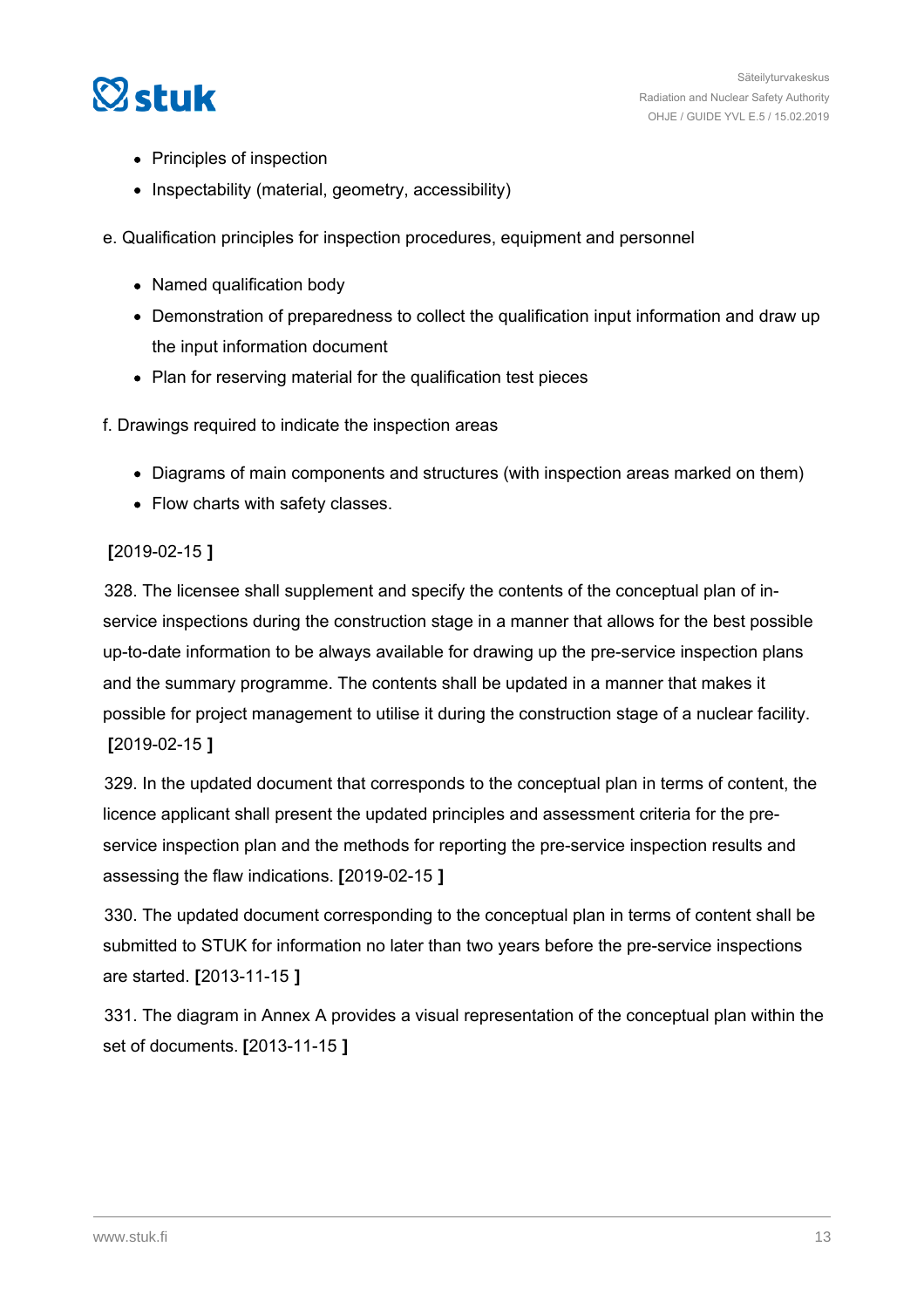<span id="page-13-0"></span>

#### **3.3 Pre-service inspection plan**

332. The licensee shall submit the pre-service inspection plan for a new nuclear plant unit to STUK for approval no later than six months before the planned date of inspection, unless other deadlines have been approved for the delivery in a justified manner. **[**2013-11-15 **]**

333. The purpose of pre-service inspections is to provide basic comparative data for the inservice inspections and obtain data supplementing manufacture and installation quality assurance about the original condition of the components inspected within the in-service inspection scope. As far as possible, the inspections shall be conducted using the same methods, techniques and types of inspection equipment as are intended to be used in individual in-service inspections.

The pre-service inspection plan and summary programme shall be used to draw up the inservice inspection programmes for an inspection interval (subsection 3.5.1) and the in-service inspection plans for the operating period (subsection 3.5.2.). **[**2019-02-15 **]**

334. During construction and in order to enable dealing with the pre-service inspection plan, the licensee shall submit to STUK for approval an updated method description for the risk-informed selection process of the in-service inspections for piping. **[**2019-02-15 **]**

335. The licensee shall submit the results of the risk-informed selection process to STUK for information together with the pre-service inspection plan. **[**2013-11-15 **]**

336. The pre-service inspection plan for piping shall be drawn up on the basis of the results of the risk-informed selection process to cover the piping structural elements that have been identified as the most important to safety. The inspections shall be carried out before the facility is commissioned, in the manner described in the ASME Code, Section XI, Nonmandatory Appendix R, Risk-informed Inspection Requirements for Piping, Table R-2500 [4]. The riskinformed selection process is discussed in chapter 4. **[**2013-11-15 **]**

337. Pre-service inspections shall also be performed during operation, whenever an area inspected in a component or structure within the inspection scope is repaired, modified or replaced. **[**2013-11-15 **]**

338. Special attention shall be paid to the usability of the pre-service inspection plan, as it will be one of the fundamental documents in the stages of the nuclear facility's life cycle, from construction to decommissioning. **[**2013-11-15 **]**

339. The pre-service inspection plan document shall include the following matters in clear and unambiguous language with source references: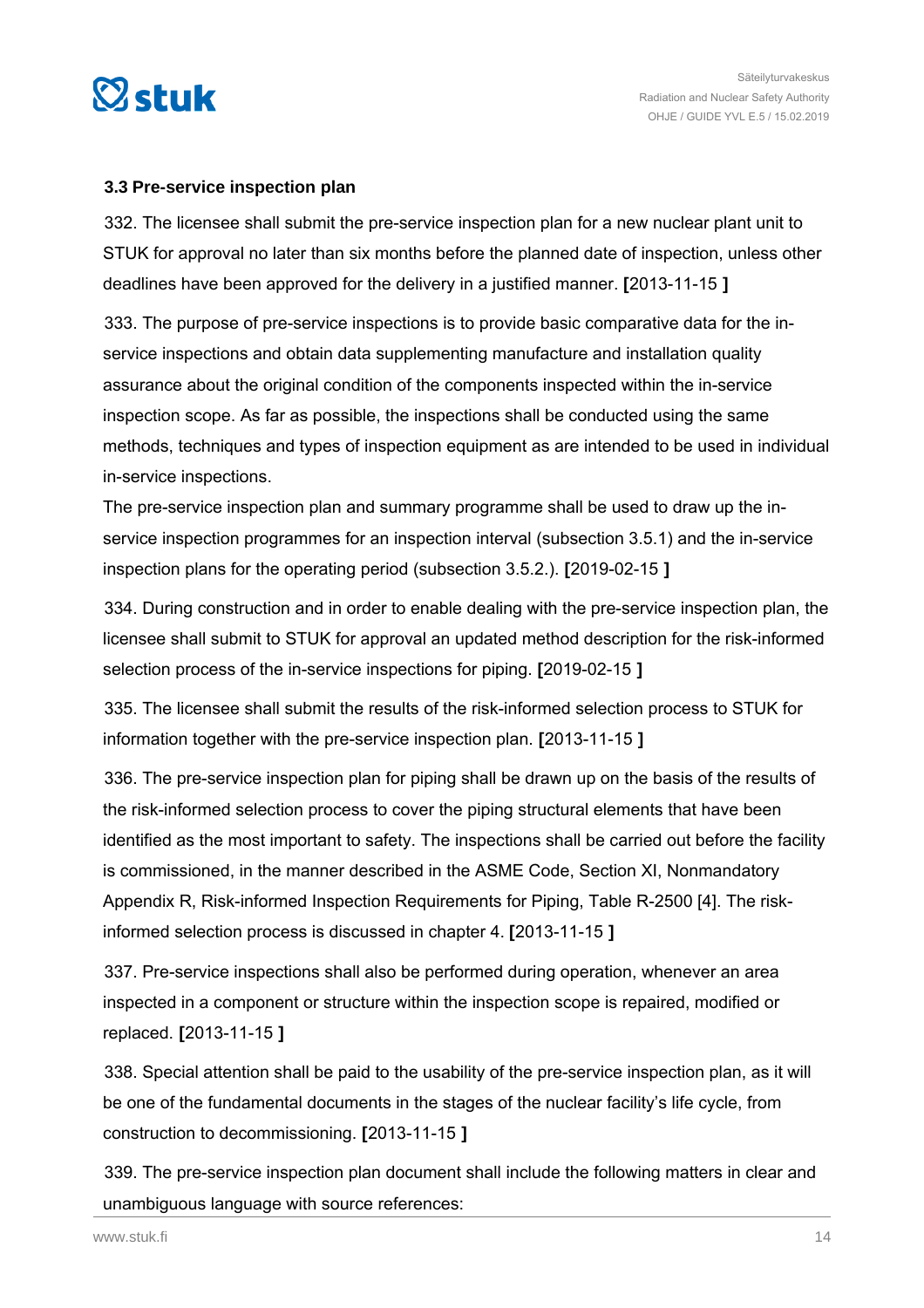

- a. Project plan for on-site organisation of inspections
	- Description of plant site organisation and organisation chart
	- Testing organisations and other inspection parties
	- Testing organisation-specific project plans
		- A description of the inspection
		- Prerequisites for inspections, such as the documents required at the plant site, and the preparations required from the licensee and testing organisation
		- The tasks, authorities and duties of persons
		- Contact between the parties in the inspection
		- The technical and administrative processing of flaw indications and other deviations
		- The reporting of inspection results
	- The inspection responsibilities of each testing organisation
	- Schedules
	- Description of the qualification of the testing personnel (chapters 5 and 6).
- b. List of inspection areas
	- Component/structure identification
	- Safety class
	- Unambiguous specification of welded joints and other areas inspected (with the necessary references to drawings)
	- Nominal dimensions of the inspection area
	- Structural material
	- Inspection category in accordance with ASME Code, Section XI [4]
	- References to the results of the piping inspection's risk-informed selection process by area inspected; degradation mechanism, failure category, consequence category, and risk category
	- Special failure sensitive areas of pressure equipment
	- Inspection method
	- The inspection procedure
	- Limitations on inspection.

c. Description and detailed justification for the selection of inspection areas based on the piping inspection's risk-informed selection process and its results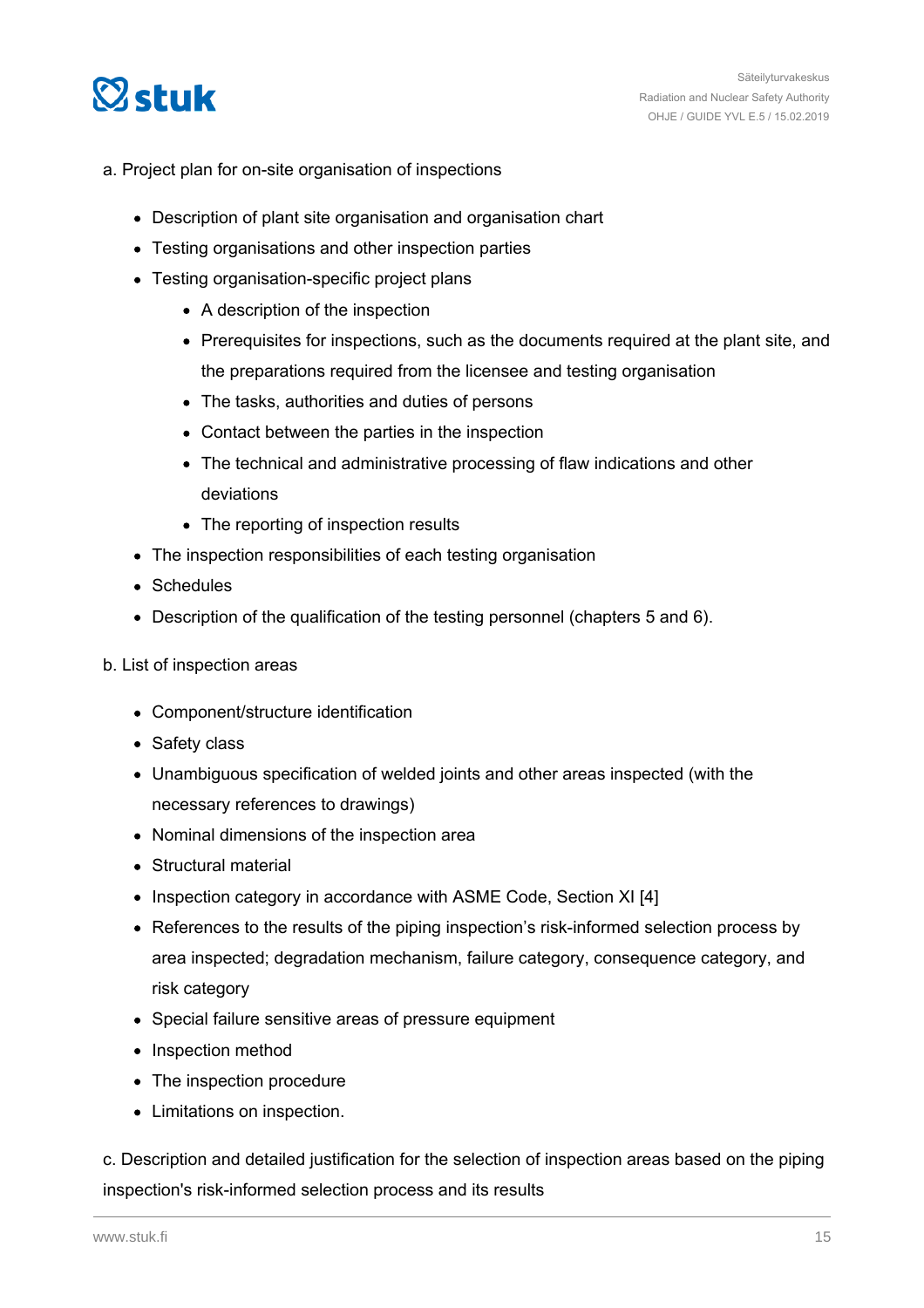

- d. Drawings of inspection areas
	- Flow charts indicating inspection areas by safety class;
	- Drawings of piping, components and structures with inspection areas marked on them
	- Detailed drawings of welded joints and other inspection areas, indicating the geometry and dimensions of each area

#### e. Inspection procedures

Description of the qualification of the procedures, with references to qualification documents and STUK's approval decisions

f. Information concerning inspection equipment

Description of the qualification of the equipment, with references to qualification documents and STUK's approval decisions

g. Any deviations from the requirement level of ASME Code, Section XI [4] and justification for their acceptability. **[**2019-02-15 **]**

340. The above information shall be given on inspections carried out during manufacture and installation if they are to replace some of the pre-service inspections. As far as possible, the inspections shall be conducted using the same methods, techniques and types of inspection equipment as are intended to be used in individual in-service inspections. **[**2013-11-15 **]**

341. The pre-service inspections of pressure vessels shall be performed after the pressure test. If the operating temperature of a support, welded on the pressurised frame, varies greatly and the thermal stress is therefore high, STUK recommends that the inspections after loading will be performed with the operating pressure and temperature values. **[**2019-02-15 **]**

342. The licensee shall submit to STUK for information the preliminary inspection schedule for the pre-service inspections of the main components or parts thereof, and appoint a contact person to allow STUK's inspectors to supervise the practical inspection activities on site. STUK shall designate those areas of inspection for which the exact starting time of the inspection must be given. **[**2013-11-15 **]**

343. The diagram in Annex A provides a visual representation of the pre-service inspection plan within the set of documents. **[**2013-11-15 **]**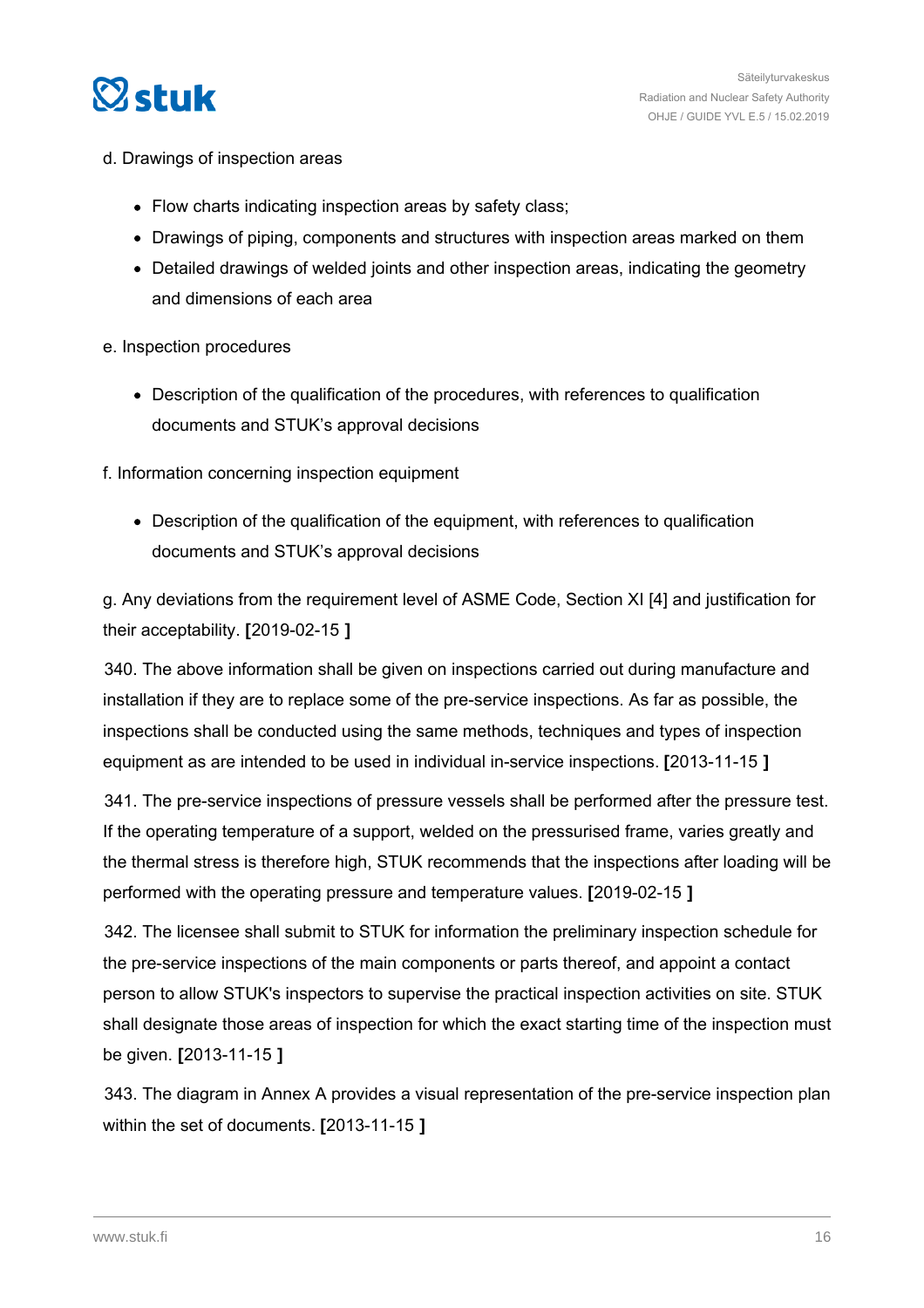<span id="page-16-0"></span>

#### **3.4 Summary programme for in-service inspections**

344. Section 36 the Nuclear Energy Decree (161/1988) stipulates that the applicant shall submit a summary programme for periodic inspections to the Radiation and Nuclear Safety Authority when applying for an operating licence. **[**2019-02-15 **]**

345. The licensee shall draw up the summary programme in a manner where it covers all components and structures in safety classes 1 and 2 as well as others considered important to safety, such as pressure vessels, pumps, piping, valves and their supports, reactor pressure vessel internals, the flywheels of main coolant pumps, and the inspection areas of piping that have been selected in a risk-informed manner. **[**2019-02-15 **]**

346. Special stresses and loadings caused by two-phase flow barriers, locations of temperature mixing/stratification and other such areas of equipment and piping important to safety shall be taken into account when determining the inspection scope and intervals, whenever these loads cannot be reliably defined during design. The procedures shall be presented in the summary programme. **[**2013-11-15 **]**

347. The principles governing the selection of areas of inspection and the methods and frequency of inspection, as well as the procedures for reporting and evaluating inspection results and flaw indications, shall be presented in the programme for all stages of the nuclear facility's life cycle, from design to decommissioning. **[**2013-11-15 **]**

348. The summary programme, which in essence is a supplement to the conceptual plan, shall include the updated contents of the conceptual plan and the following issues:

a. Those methods based on which the updating and development of the programme are administered, and according to which components and their inspection areas are chosen, such as the following:

- Preparation and acceptance of programmes
- General principles for selecting the areas, methods, extent and intervals of inspection
- Methodology descriptions of the risk-informed methods and selection processes that are used in the drawing up of the risk-informed in-service inspection programme for piping
- Procedures for reporting inspection results and evaluating flaw indications

b. Any deviations from the requirement level of ASME Code, Section XI [4] and justification for their acceptability

c. A list of the components and structures to be inspected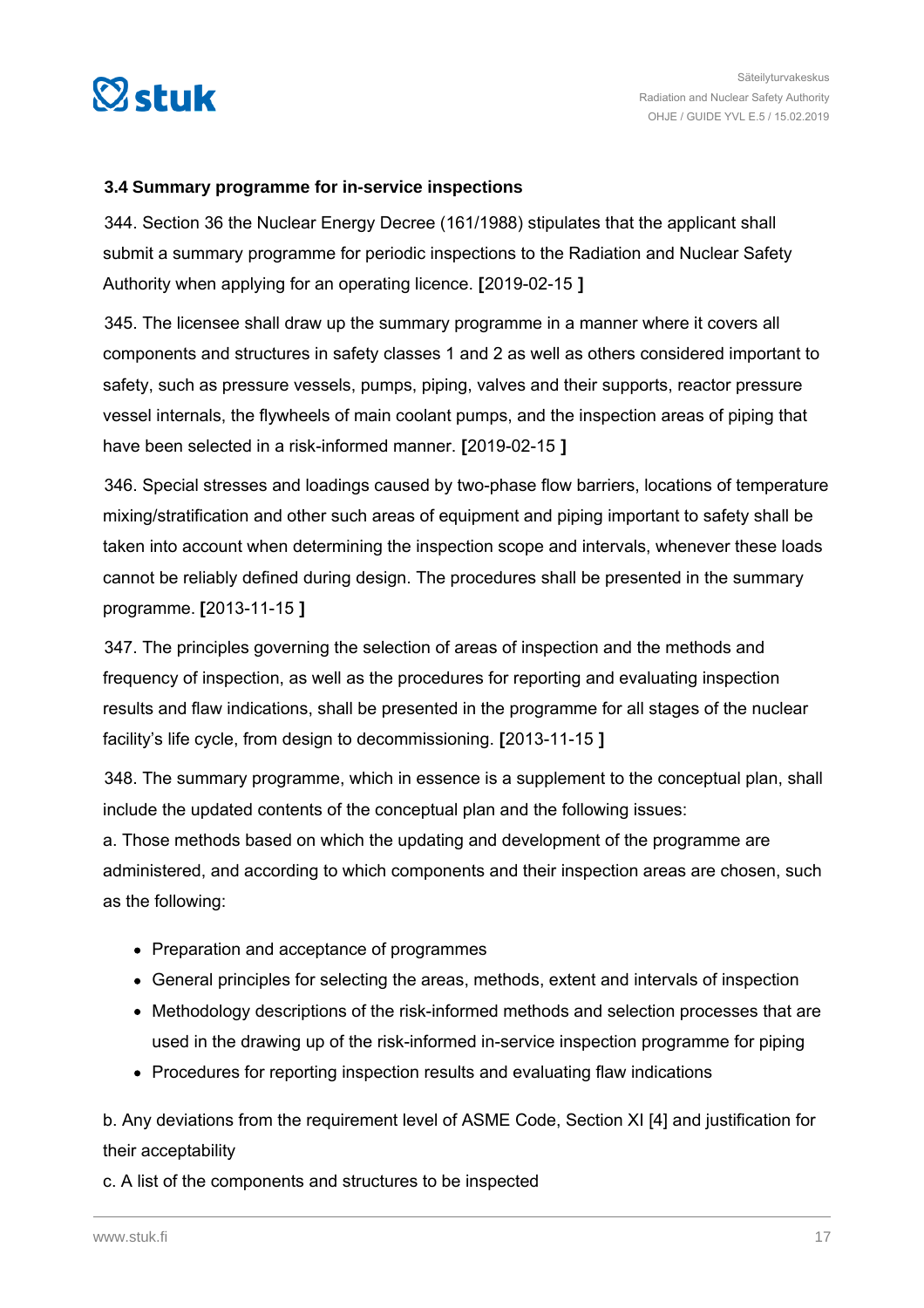<span id="page-17-0"></span>

- System
- Safety class
- Pressure vessels, pipelines, pumps and valves to be inspected, with their component identifications
- Inspection categories, ASME Code, Section XI
- **Structural material**
- Principles of inspection

d. The operational principles of the inspection equipment of the reactor pressure vessel and other main components

e. Qualification principles for inspection procedures, equipment and personnel

- f. Drawings required to indicate the inspection areas
	- Structural drawings of components and structures with a high risk significance (with inspection areas marked on them)
	- Flow charts with safety class limits (with inspection areas marked on them).

#### **[**2019-02-15 **]**

349. The summary programme and pre-service inspection plan shall be used to draw up the inservice inspection programmes for an inspection interval (subsection 3.5.1) and the inspection plans for the operating period (subsection 3.5.2). **[**2013-11-15 **]**

350. The diagram in Annex A provides a visual representation of the summary programme within the set of documents. **[**2013-11-15 **]**

#### **3.5 Individual in-service inspections**

#### **3.5.1 Inspection programme for an inspection interval**

351. The licensee shall submit the inspection programme concerning the first in-service inspection interval of a new nuclear facility to STUK for approval no later than one year before the first planned refuelling outage. **[**2019-02-15 **]**

352. The programmes for the following inspection intervals shall be submitted to STUK for approval no later than one year before the end of the previous inspection interval. **[**2013-11-15 **]**

353. An in-service inspection programme for an inspection interval refers to an updated inspection programme that has a scope of one inspection interval, such as ten years. The programme for each inspection interval shall present the inspections selected for performance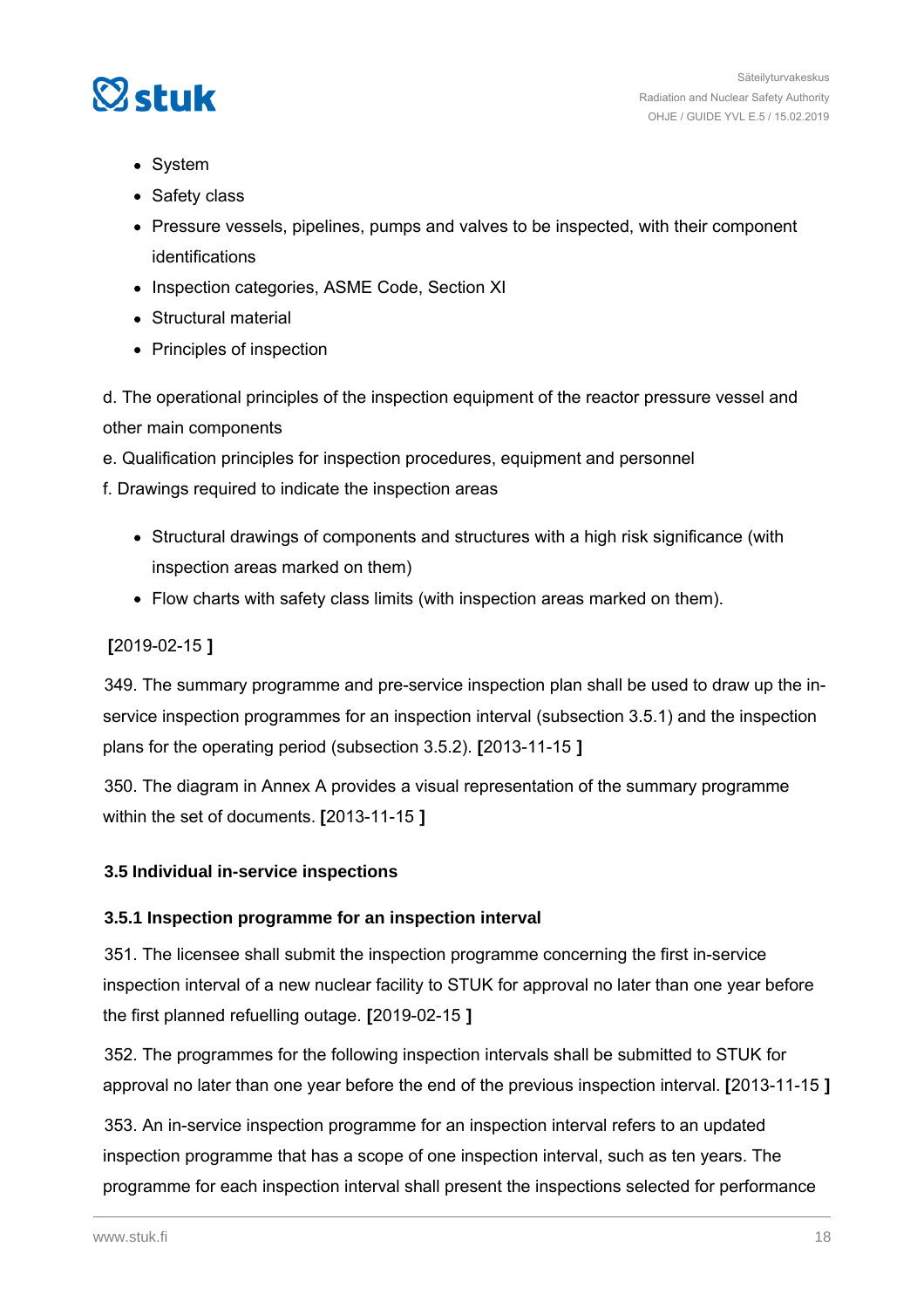<span id="page-18-0"></span>

during the inspection interval in question, and the inspection procedures and other documents to which changes have been introduced after the previous interval. The requirements of the preservice inspection plan given in subsection 3.3 apply to the drawing up of the in-service inspection programme for an inspection interval.

The inspection programme for an inspection interval may be combined with the updated summary programme for in-service inspections. **[**2013-11-15 **]**

354. For piping, the in-service inspection programme for an inspection interval shall be drawn up on the basis of the risk-informed selection process presented in chapter 4. The programme shall be updated according to subsection 3.6. **[**2013-11-15 **]**

355. The updated results from the risk-informed selection process corresponding to the scope of the in-service inspection programme for an inspection interval shall be submitted to STUK for information together with the submittal of the programme for the inspection interval. **[**2013-11-15 **]**

356. The piping in-service inspection programme for an inspection interval shall cover the piping structural elements for which in-service inspections are required under ASME Code, Section XI, Nonmandatory Appendix R, Risk-informed Inspection Requirements for Piping, Table R-2500 [4] and the results of the risk-informed selection process. **[**2013-11-15 **]**

357. The diagram in Annex A provides a visual representation of the programme for an inspection interval within the set of documents. **[**2013-11-15 **]**

## **3.5.2 Inspection plan for operation period**

358. The in-service inspection plans for operation periods shall be drawn up such that, during inspection intervals, the required number of inspections are completed in accordance with the summary programme and the programme for an inspection interval. **[**2013-11-15 **]**

359. The in-service inspection plan for operation period shall be submitted to STUK for approval no later than one month prior to the planned inspection date. The planned inspection date is usually the date when the outage of the nuclear plant unit in question starts.

**[**2013-11-15 **]**

360. The in-service inspection plan for an operation period shall be drawn up on the basis of the requirements presented for the pre-service inspection plan in subsection 3.3. **[**2013-11-15 **]**

361. The plan for each inspection shall present the inspections that will be performed and the references to the inspection procedures used as well as their qualifications. **[**2019-02-15 **]**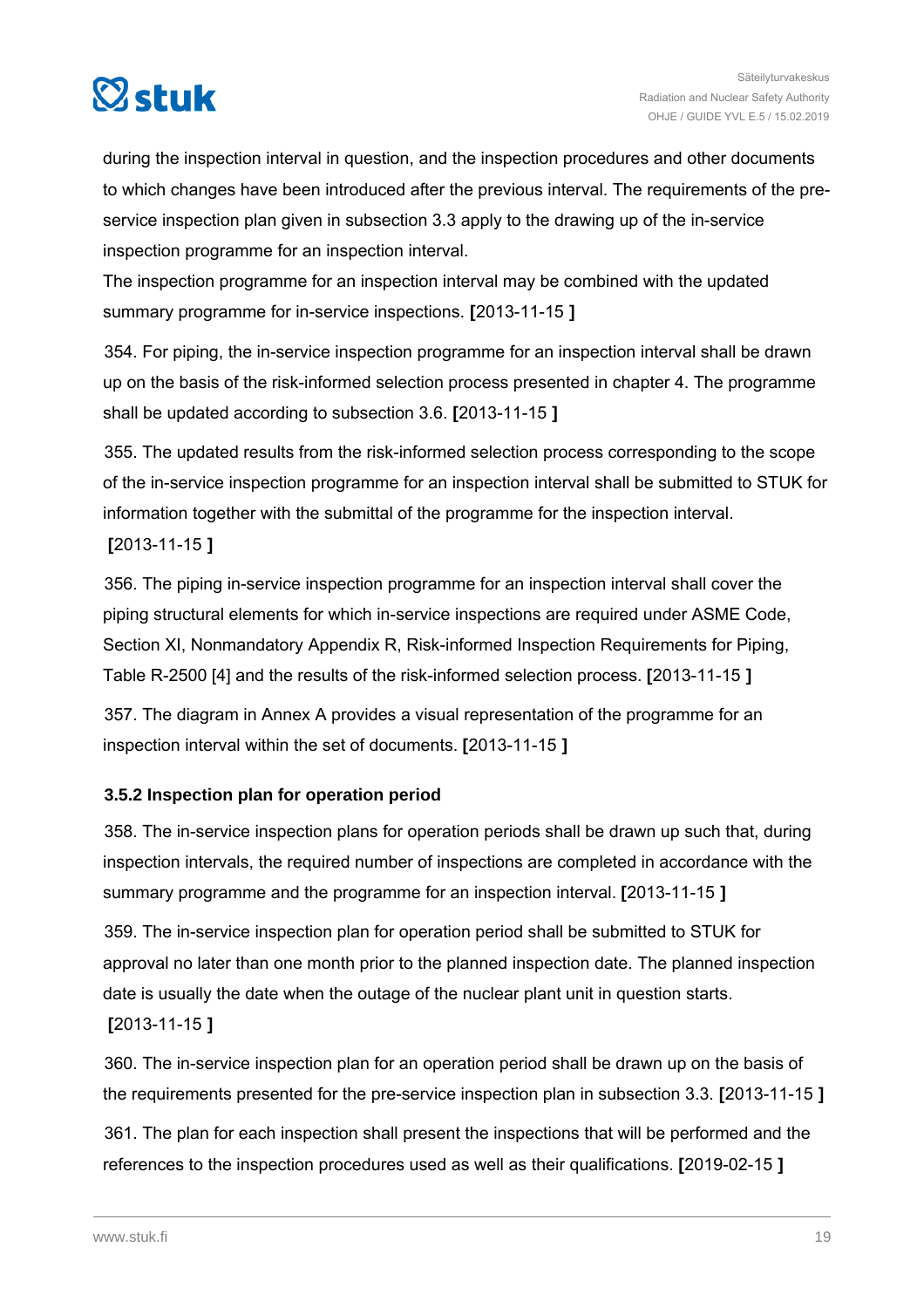<span id="page-19-0"></span>

362. The in-service inspection plan for an operation period shall take into account the requirements for updating presented in subsection 3.6. **[**2013-11-15 **]**

363. Short descriptions – length, height and position – of flaw indications to whose monitoring shorter than normal inspection intervals are applied shall be given in the inspection plan, and reference shall be made to previous documents concerning them that have been submitted to STUK. **[**2013-11-15 **]**

364. The licensee shall submit to STUK for information the preliminary inspection schedule for the in-service inspections of the main components or parts thereof, and appoint a contact person to allow STUK's inspectors to supervise the practical inspection activities on site. STUK shall designate those areas of inspection for which the licensee shall give the exact starting time of the inspection in advance. **[**2019-02-15 **]**

365. The diagram in Annex A provides a visual representation of the in-service inspection plan for an operation period within the set of documents. **[**2013-11-15 **]**

# **3.6 Updating of the summary programme for in-service inspections and individual inservice inspection programmes**

366. The renewal of the operating licence and the periodic safety review are mainly based on the documents referred to in Section 36 of the Nuclear Energy Decree (161/1988), such as the summary programme for in-service inspections. They shall be continuously kept up-to-date, and the updated versions shall be submitted to STUK regularly. **[**2019-02-15 **]**

367. The licensee shall assess the need for updating the summary programme for in-service inspections and the individual in-service inspection programmes and procedures due to the following and other reasons:

- Re-evaluation of the risk-informed selection process (chapter 4)
- Changes in standards and requirements
- Improved inspection techniques
- Inspection experience
- Feedback on the qualification system
- Nuclear facility operating experience in Finland and elsewhere.

#### **[**2013-11-15 **]**

368. When risk-informed methods are used in the selection of the inspection areas, the needs for change in inspection areas brought about by changes in the results of probabilistic risk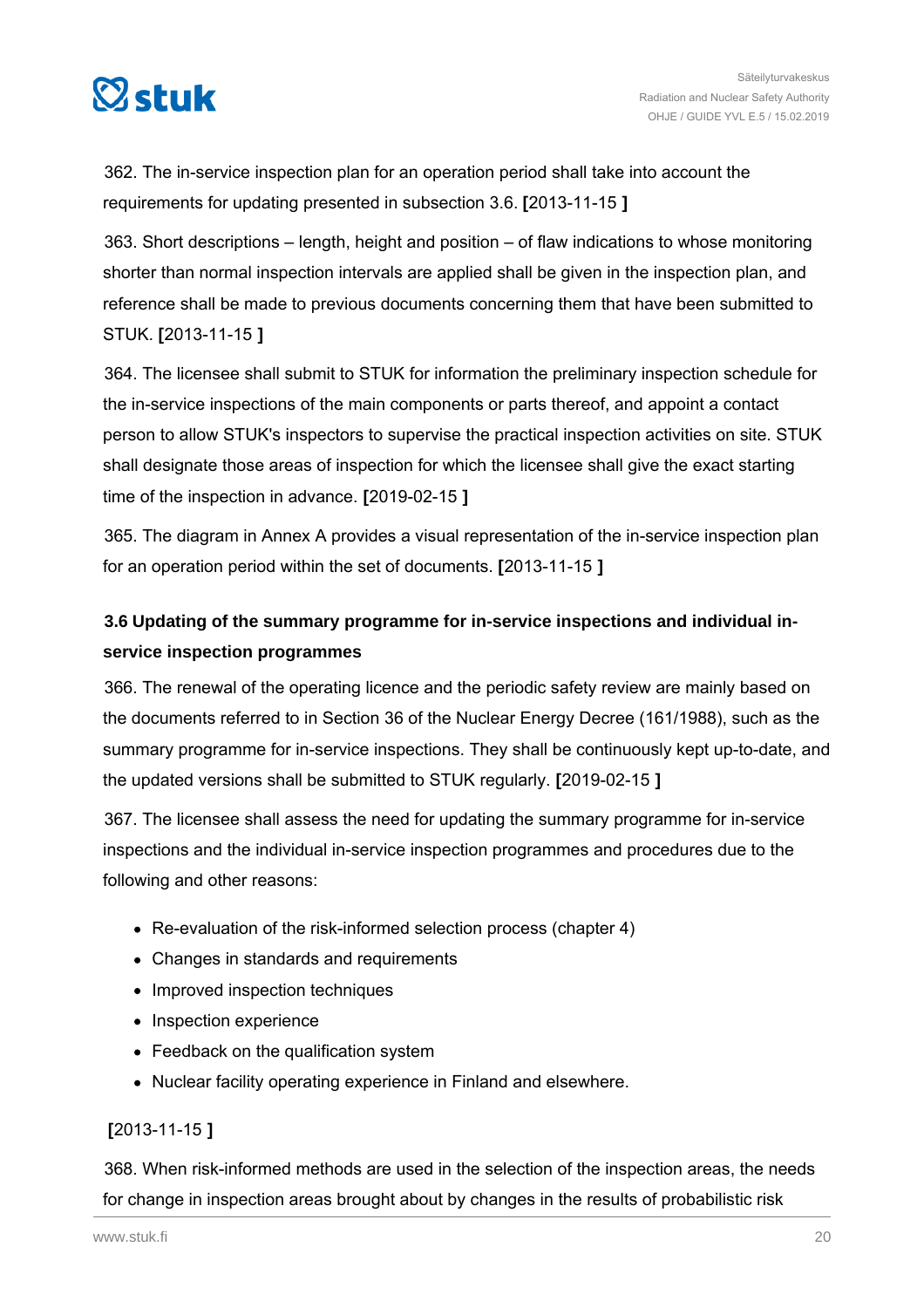<span id="page-20-0"></span>

assessments or plant modifications shall be assessed. **[**2019-02-15 **]**

369. The updates to the risk-informed in-service inspection programme for piping shall be submitted to STUK for approval.

The maintenance and updating of risk-informed in-service inspection programmes is discussed in the report Discussion Document, Updating of Risk-Informed Inspection Programmes, ENIQ Report No 37, 2009, EUR 23929 EN [9]. **[**2013-11-15 **]**

370. The diagram in Annex A provides a visual representation of the updating of the in-service inspection documents. **[**2013-11-15 **]**

#### **3.7 Exceeding a threshold set in the acceptance standard**

371. If a flaw indication exceeds the threshold specified in the acceptance standard, the licensee shall take necessary measures. These include repairs, structure replacements and risk analyses including fracture mechanical analyses that may result in complementary inspections, extended inspection scopes, tightened inspection intervals and special measures to prevent and monitor flaw growth, or combinations thereof. **[**2013-11-15 **]**

372. An assessment of the mechanisms affecting flaw generation shall always be presented. **[**2013-11-15 **]**

373. If flaw indications exceeding the threshold specified in the acceptance standard are detected in individual in-service inspections, the inspections shall be extended to cover equivalent areas of inspection, as required in ASME Code, Section XI [4]. **[**2013-11-15 **]**

374. Components and piping, or parts thereof, in which flaw indications exceeding the threshold of the acceptance standard are detected during individual in-service inspections shall be repaired, replaced or approved by means of fracture mechanical analyses. **[**2019-02-15 **]**

375. If the flaw indications are to be approved to remain in the structure on the basis of fracture mechanical analyses and without repairs or replacements made to the structure, the analyses may be made in accordance with the acceptance criteria of ASME Code, Section XI [4] Subarticle IWB-3600, or some other procedure separately approved by STUK. As further justification, calculations based on Leak Before Break (LBB) may be presented. **[**2019-02-15 **]**

376. The effect of ambient conditions on the flaw growth rate shall be considered in the fracture mechanical analysis, and the parameter values used shall be justified. **[**2019-02-15 **]**

377. The fracture mechanical analysis of a cladded structure shall take into account the effect of the cladding. **[**2013-11-15 **]**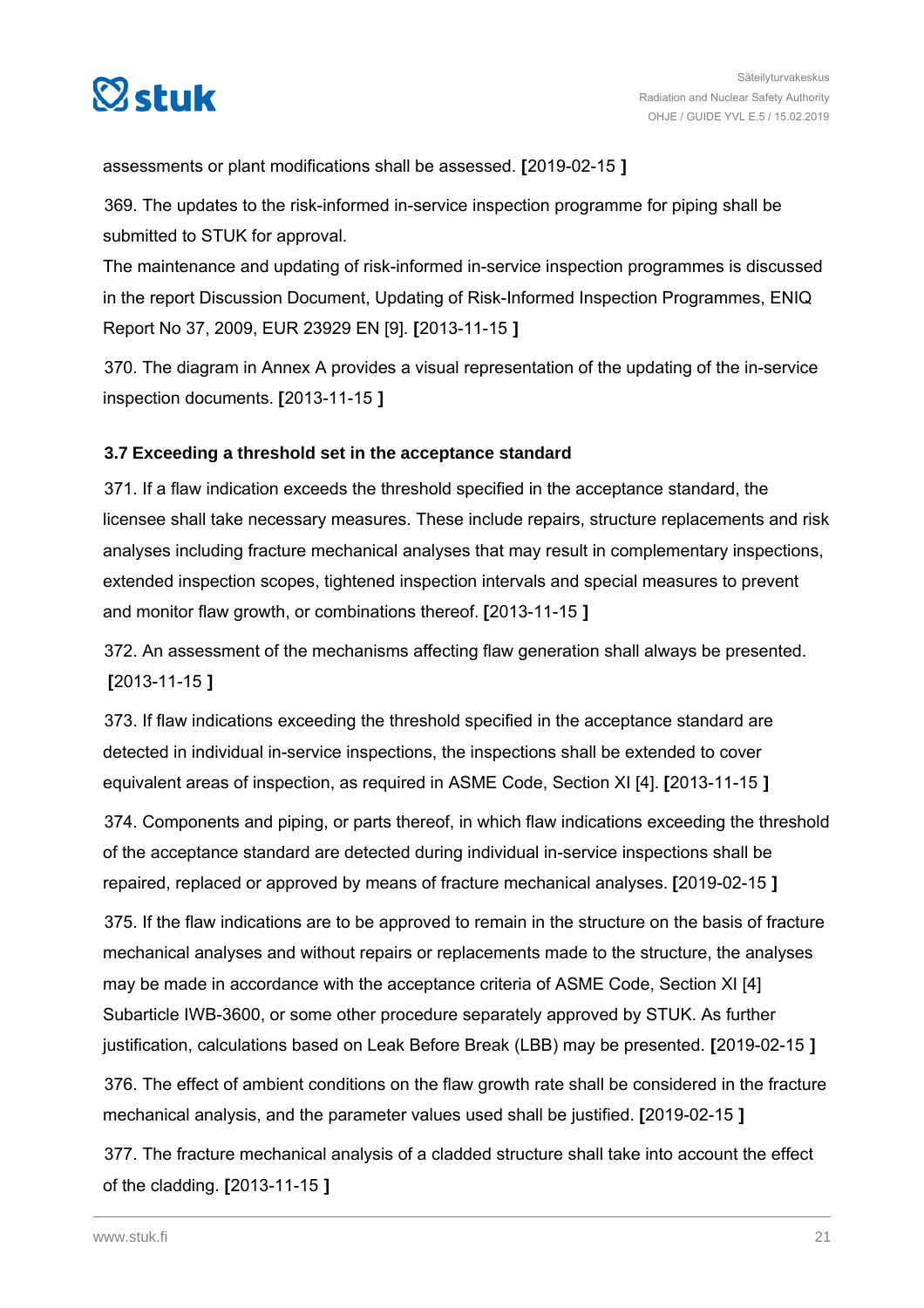<span id="page-21-0"></span>

378. The licensee shall seek approval from STUK for the fracture mechanical analyses and preventive measures before the reactor is restarted after an outage. The need for further preventive measures shall be evaluated in cases where, on the basis of fracture mechanical analyses, flaw indications exceeding the threshold of the acceptance standard are permitted in a structure.

The measures shall be such that they aim to prevent and monitor flaw growth during the subsequent inspection interval. The measures may be based on the origin of the flaw, the type and material of the structure, the ambient and operating conditions, stresses and the estimated flaw growth rate. **[**2013-11-15 **]**

379. Any flaw growth shall be monitored by increasing the inspection frequency as per ASME Code, Section XI [4] until it can be demonstrated that no significant flaw growth occurs during the inspection interval. **[**2013-11-15 **]**

380. Any other new flaw indications, or indications which have grown compared with previous inspections, shall be submitted to monitoring, where necessary, by increasing the inspection frequency to detect any growth before the indications exceed the threshold specified in the acceptance standard. **[**2019-02-15 **]**

381. An example of the decision-making process when a threshold specified in the acceptance standard has been exceeded is given in Annex B. **[**2013-11-15 **]**

#### **3.8 Reporting of results of in-service inspections**

#### **3.8.1 Results of pre-service inspections**

382. The completion of the pre-service inspections is required before STUK can ascertain under Section 20(2)(1) of the Nuclear Energy Act (990/1987) that the nuclear facility meets the set safety requirements. To this end, the licensee shall submit a summary report of the results of the pre-service inspections to STUK for approval in good time. **[**2019-02-15 **]**

383. The licensee shall submit a summary report of the pre-service inspection results to STUK for approval within four months from the conclusion of the inspections. However, it shall be submitted at the latest so that STUK can process it and use it to assess the completion of the pre-service inspections as it draws up the safety assessment for a nuclear facility pursuant to Section 20(2)(1) of the Nuclear Energy Act (990/1987). **[**2019-02-15 **]**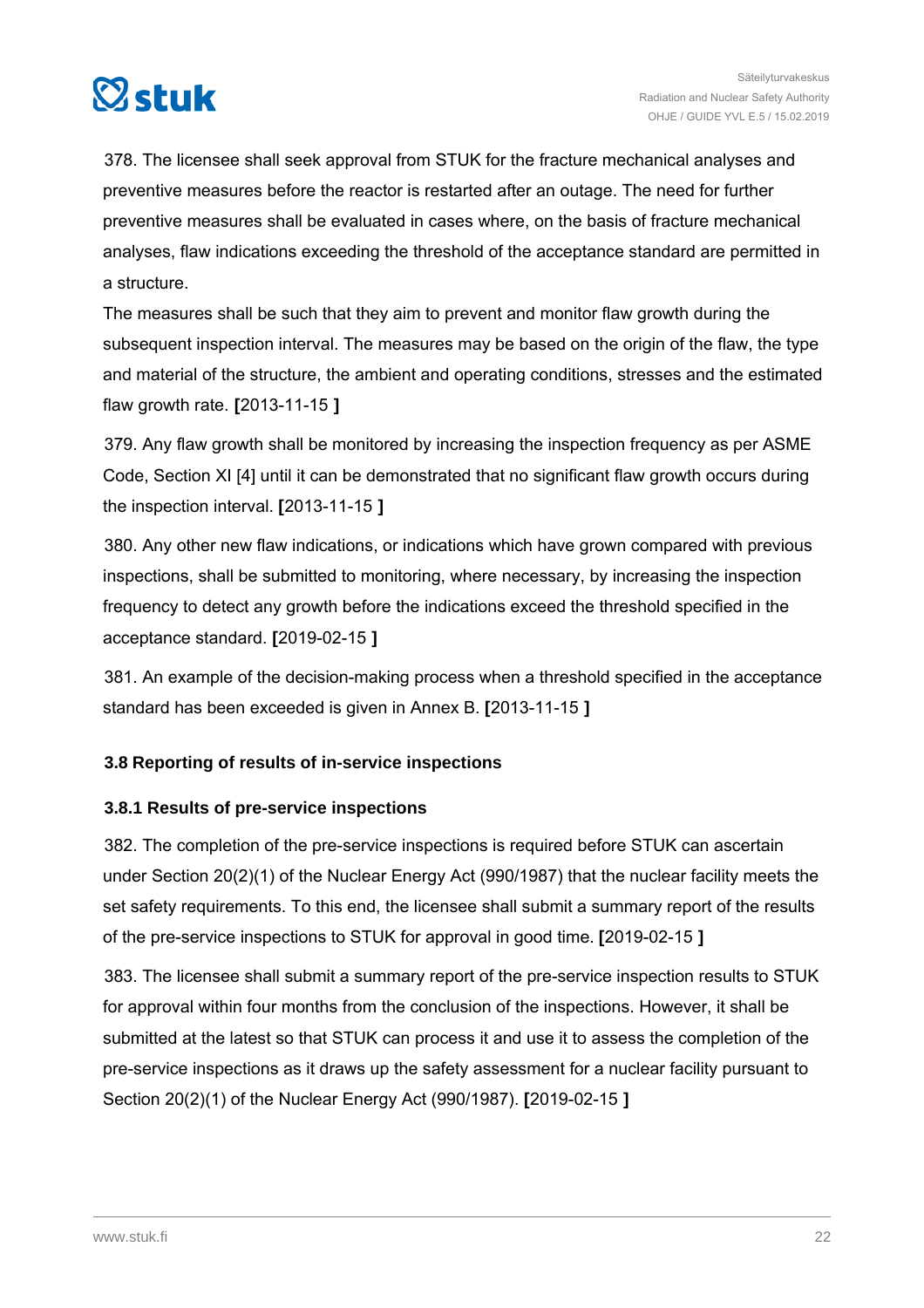

#### 384. The following information shall be given in the summary report:

- a. A summary of the inspections performed
	- A description of the companies participating in the inspection and their inspection personnel
	- The inspections performed (reference to the plan)
	- A statement on the acceptability of inspection results
	- The deviations from the approved inspection plan and procedures, with justifications
	- The flaw indications detected and further actions taken or planned thereupon
	- The development needs as regards in-service inspections
- b. A detailed list of the inspections performed
	- Welded joints and other areas of inspection, inspection category in accordance with ASME Code, Section XI
	- Components subject to inspections not based on ASME XI (mixing, stratification and fatigue points etc.)
	- The methods of inspection
	- References to inspection procedures (revision identification) in each inspection area
	- Indications detected and their characterisation
	- Reference to inspection records
	- Reference to indication characterisation and sizing records and other supplementary analyses
	- References to deviation reports, if any
- c. Description of flaw indications exceeding the recording level
	- Inspection area
	- Characterisation and sizing records for flaw indications
	- Definition of size, character, location and orientation of flaw indications according to ASME Code, Section XI and their comparison with the acceptance standards, or a casespecific risk analysis containing fracture mechanical calculations
	- An assessment of the causes of any flaws
	- A statement signed by experts on the acceptability of the flaw indications
	- Further actions

#### d. Inspection equipment and accessories used. **[**2019-02-15 **]**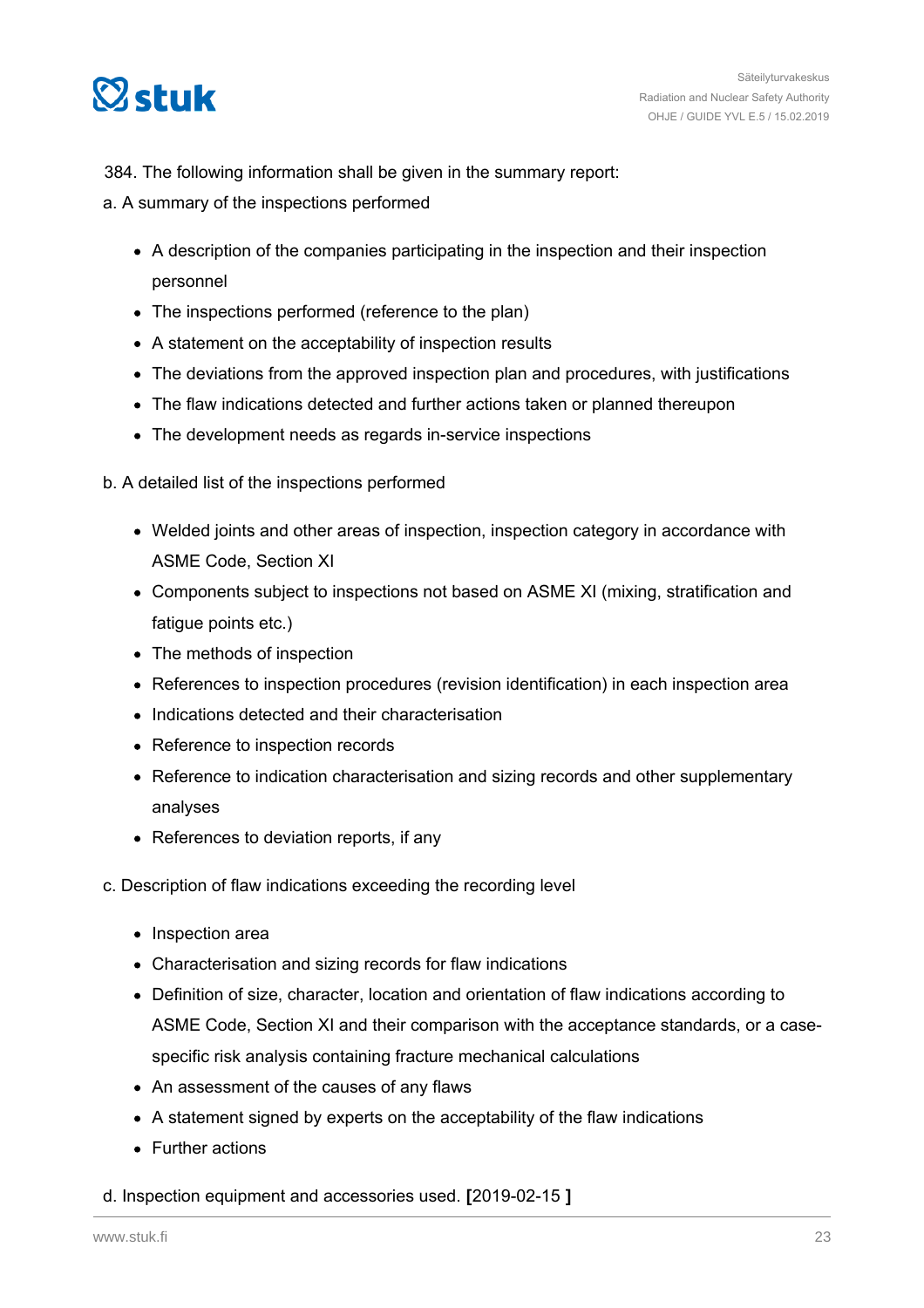<span id="page-23-0"></span>

#### **3.8.2 Results of in-service inspections**

385. The completion of in-service inspections is required before STUK can ascertain under Section 20(2)(1) of the Nuclear Energy Act (990/1987) that the nuclear facility meets the set safety requirements and grant a start-up permit after an outage. To this end, the licensee shall submit to STUK a written notification of the completion of the inspections, specifying the following:

- The inspections performed (references to plans)
- The inspection procedures used
- Deviations from the approved inspection plan and their causes
- Flaw indications exceeding the threshold of the acceptance standard and further actions thereupon.

#### **[**2019-02-15 **]**

386. The results from all in-service inspections of the reactor pressure vessel's inside and internals shall be presented to an inspector from STUK before the permission to close the reactor pressure vessel head is granted. **[**2013-11-15 **]**

387. The results from in-service inspections shall be presented to an inspector from STUK at the plant site before the decision to start the reactor is made. One of the prerequisites for the start-up permit granted by STUK is that the in-service inspections have not brought up any issues preventing start-up. **[**2013-11-15 **]**

388. Summary reports of in-service inspection results shall be submitted to STUK for approval within four months from the completion of the inspections or the ending of the outage. **[**2013-11-15 **]**

389. The reports shall include matters equivalent to those included in the summary reports for the pre-service inspections, and a comparison with the results from previous inspections shall also be submitted. It shall include a comparison of the size of the flaw indications during various inspections. **[**2013-11-15 **]**

390. If new inspection techniques have been taken into use, comparison shall be made with inspections performed using earlier techniques. The comparison shall form the basis for future inspections. **[**2013-11-15 **]**

391. A nuclear plant unit-specific summary of in-service inspections and a progress report for the ongoing inspection interval shall be submitted to STUK for information every year. It shall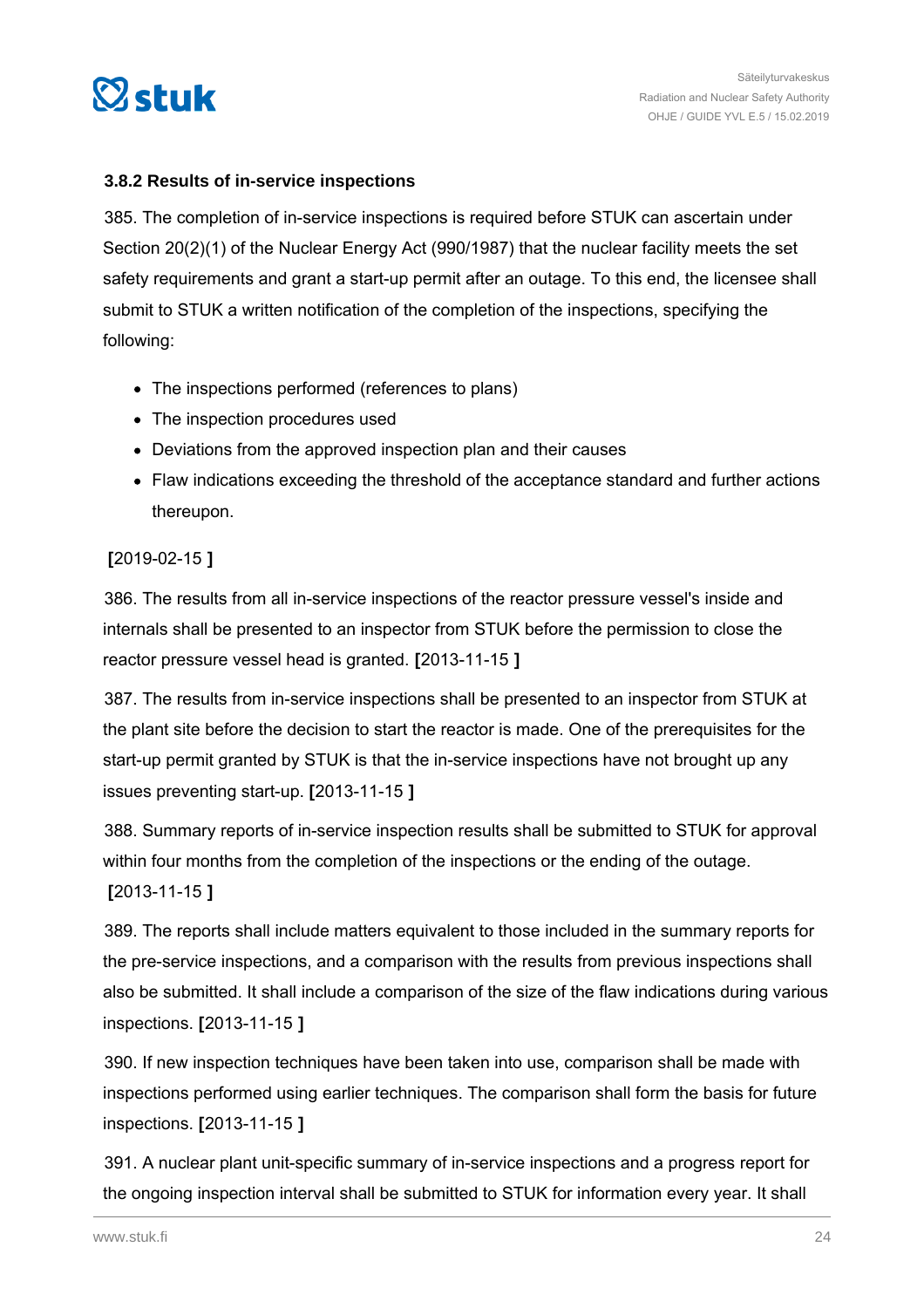

contain the following information:

- Follow-up of inspections and the inspections conducted during the inspection interval
- Follow-up of results and reported indications
- Status of inspections and fulfilment of inspection scope during the inspection interval.

**[**2013-11-15 **]**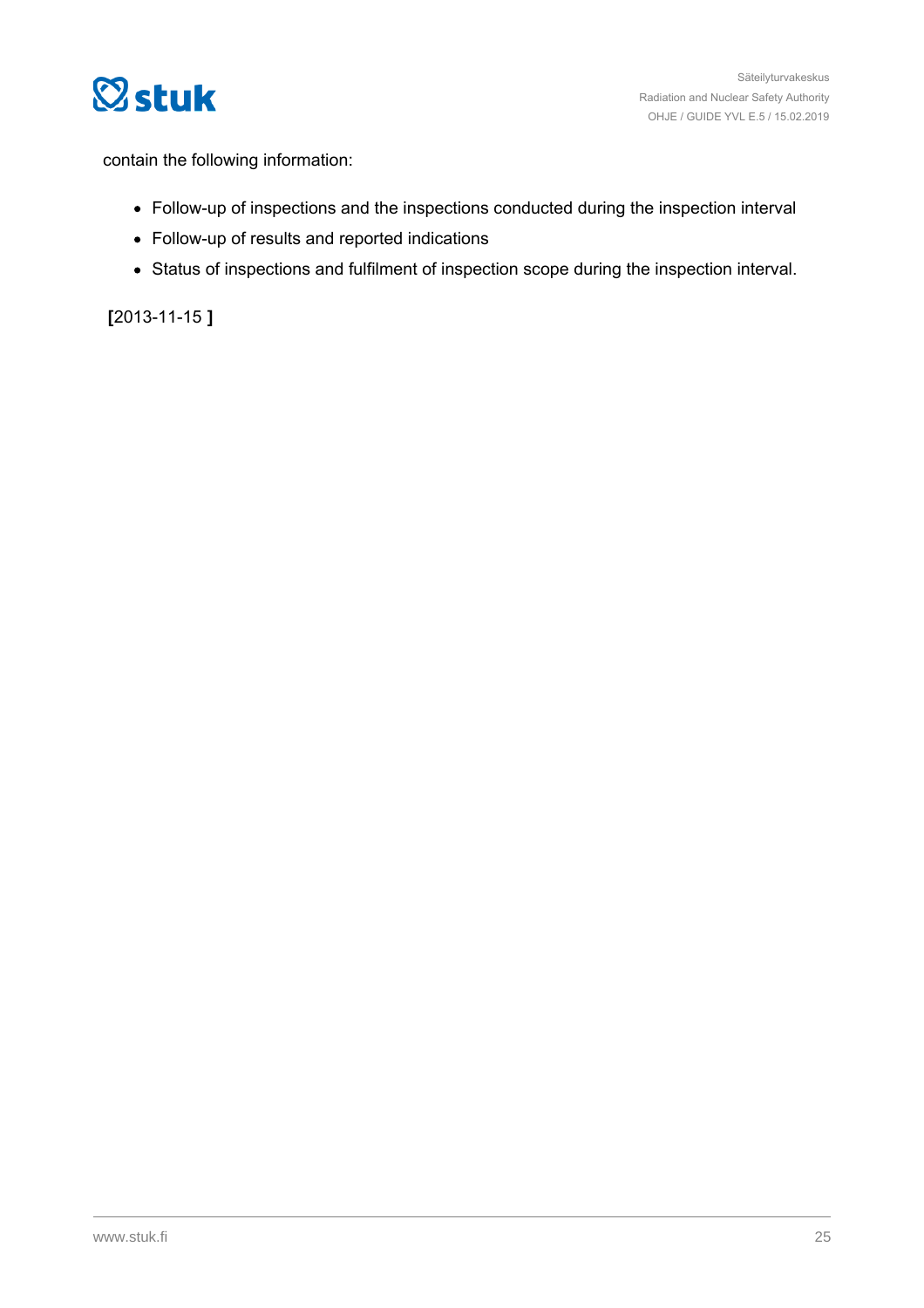<span id="page-25-0"></span>

# **4 Risk-informed selection process for the in-service inspections of piping**

#### **4.1 General**

401. Chapter 4 sets forth the requirements for a risk-informed selection process whereby piping segments and structural elements thereof are selected as inspection areas of pre-service inspection plans and in-service inspection programmes during operation. The selection is based on the nuclear risk significance of the piping parts. The selection aims to improve the overall safety of the nuclear facility and to minimise the radiation doses to which the inspection personnel are exposed. **[**2019-02-15 **]**

402. The risk-informed in-service inspection programme shall be drawn up following the ASME Code, Section XI, Nonmandatory Appendix R, Risk-informed Inspection Requirements for Piping [4]. The standard shall be used as the minimum requirement level. The inspections shall be defined as laid down in Table R-2500-1 after the selection of the inspection areas has been performed using the following stages of the selection process:

- Selecting the systems to be analysed and specifying the system limits and functions.
- Assessing the plant-specific operating experience and operating experience from similar plants that will be included in the selection process.
- Dividing the systems selected into piping segments with the same failure potential and similar consequences of failure. Classifying these piping segments into risk categories on the basis of combined effect of the failure potential and consequences of failure. Identifying on the basis of risk categories the piping segments with the highest importance to safety.
- Selecting as inspection areas the structural elements of the piping segments with the highest importance to safety.
- Defining the inspection area, scope and method of the structural element on the basis of the degradation mechanism.
- At operating facilities, selecting inspection areas and optimising inspection intervals in a risk-informed manner so that, wherever possible, radiation doses are reduced when compared to the earlier deterministic or risk-informed in-service inspection programme. Presenting an estimate of the changes in radiation doses.
- Ensuring the traceability of the selection of inspection areas by carefully documenting the input information, progress and results of the selection process.

**[**2019-02-15 **]**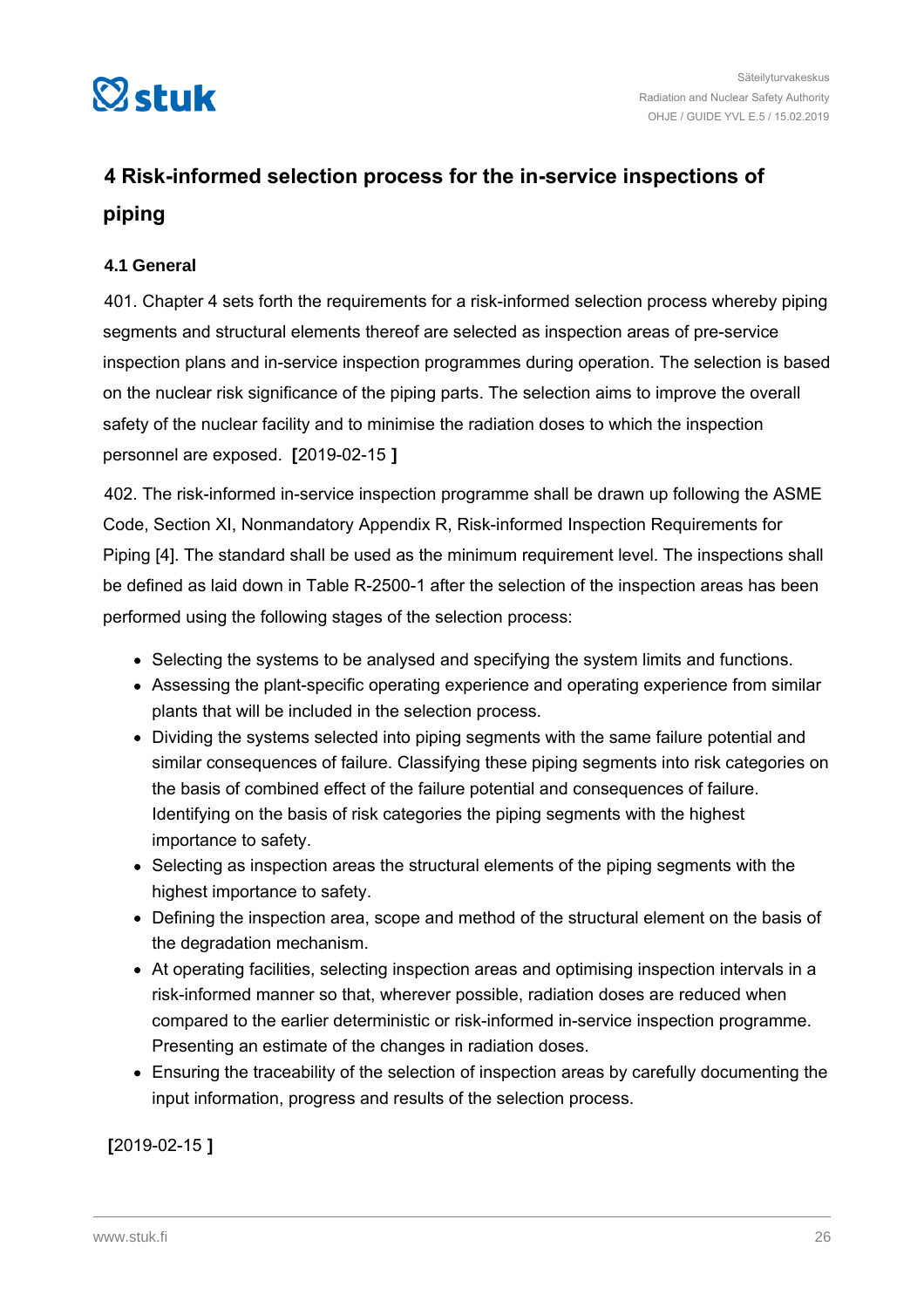<span id="page-26-0"></span>

402a. Supplementary instructions are presented in the European Network for Inspection and Qualification's (ENIQ) framework document concerning risk-informed in-service inspections [10], the ENIQ Recommended Practices ENIQ RP 9 and RP 11 [11, 12], and the Common Views report by the European Nuclear Safety Authorities concerning risk-informed in-service inspections [13]. The references also discuss a quantitative risk-informed selection process. **[**2019-02-15 **]**

403. The diagram in Annex A provides a visual representation of the selection process within the set of documents and of the updates to the process and the in-service inspection documents. **[**2013-11-15 **]**

#### **4.2 Area of application of the risk-informed in-service inspection programme for piping**

404. The in-service inspection programmes for piping of systems in safety classes 1, 2, 3 and EYT shall be drawn up using risk-informed methods regardless of the nominal sizes of the piping and other deterministic exclusion principles of ASME Code, Section XI [4] in order to ensure that the structural elements causing the greatest risk are included in the inspection scope. **[**2013-11-15 **]**

#### **4.3 Risk-informed selection process documents**

405. The principles, input information, progress and results of the risk-informed selection process, and the activities of the expert panel and the assessments produced by it, shall be documented in a manner that allows the selection criteria of each structural element selected as an inspection area or excluded from the inspection programme to be traceable throughout the entire life cycle of the facility, from design to decommissioning [4, 10]. **[**2013-11-15 **]**

406. The licensee shall submit the risk-informed selection process documents to STUK according to the requirements in chapter 3. **[**2013-11-15 **]**

407. The licensee shall draw up a methodology description of the risk-informed selection process that presents, among other things, the organisation of the workgroups and their areas of responsibility, schedules, collecting input information, identifying degradation mechanisms and consequential effects, determining the categories of failure, consequence and risk, the exclusion criteria, uncertainty analyses, the expert panel, and the drawing up of the riskinformed in-service inspection programme. **[**2013-11-15 **]**

408. When the deterministic in-service inspection programme for an operating nuclear facility's piping is replaced by a risk-informed in-service inspection programme, the licensee shall draw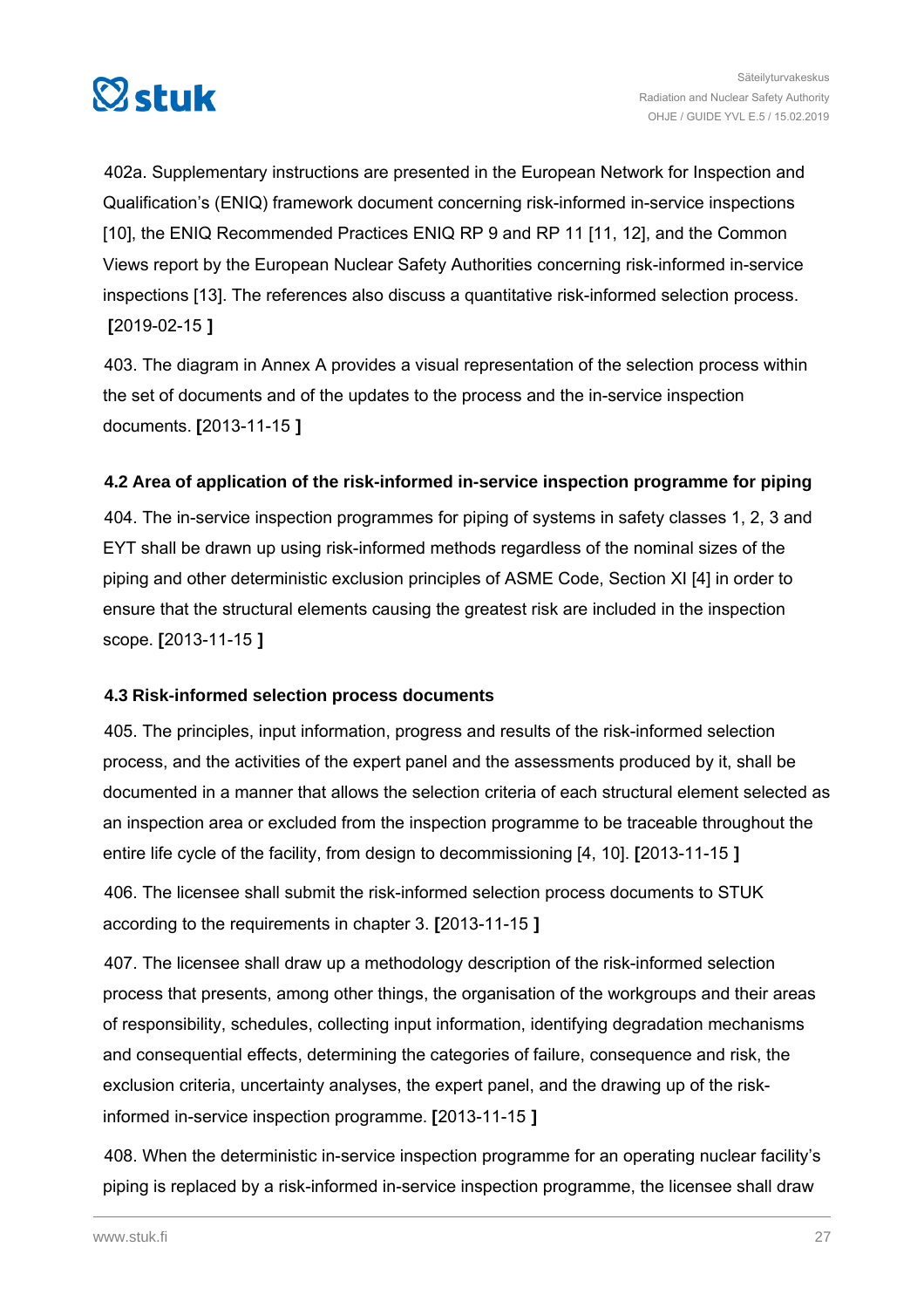<span id="page-27-0"></span>

up a risk-informed selection process methodology description discussing the approach and scope chosen. **[**2013-11-15 **]**

409. Before the construction licence for a nuclear facility is granted, the licence applicant shall draw up a document in connection with the conceptual plan that presents the principles for drawing up a risk-informed in-service inspection programme for the piping, and the preliminary methodology description and indication of source materials for the risk-informed selection process. **[**2019-02-15 **]**

410. During construction, the licensee shall update the methodology description of the riskinformed selection process for the in-service inspections of piping. **[**2013-11-15 **]**

411. The licensee shall draw up a results report of the risk-informed selection process. **[**2013-11-15 **]**

#### **4.4 Collection and analysis of input information**

412. Operating experience from both the nuclear facility in question and from similar nuclear facilities shall be used when collecting the input information. If operating experience from the nuclear facility in question or from similar facilities is not available, operating experience from other facilities and expert evaluations shall be used where applicable. Sufficient input information for the risk-informed selection process shall be collected concerning the facility and its systems, structures and equipment. **[**2013-11-15 **]**

413. An updated probabilistic risk assessment that meets the requirements of Guide YVL A.7 "Probabilistic risk assessment and risk management of a nuclear power plant" shall be used when drawing up the risk-informed in-service inspection programme for piping. **[**2019-02-15 **]**

#### **4.5 Assessment of consequences of pipe failure**

414. To identify consequential effects, piping shall be divided into piping segments where a leak and/or break at any point of the segment will have the same consequential effects. The secondary effects of pipe breaks, such as pipe whips, water jets, steam bursts or flooding, shall be assessed using the walk-through method. Areas shall not be excluded if the consequential effects of breaks such as conditional core damage probability and conditional large release probability, are severe. **[**2019-02-15 **]**

415. The risk-informed selection process of in-service inspections may apply the Leak Before Break (LBB) criterion to piping for which leak detection has been reliably arranged. Applicable methods are discussed in Guide YVL E.4, "Strength analyses of nuclear power plant pressure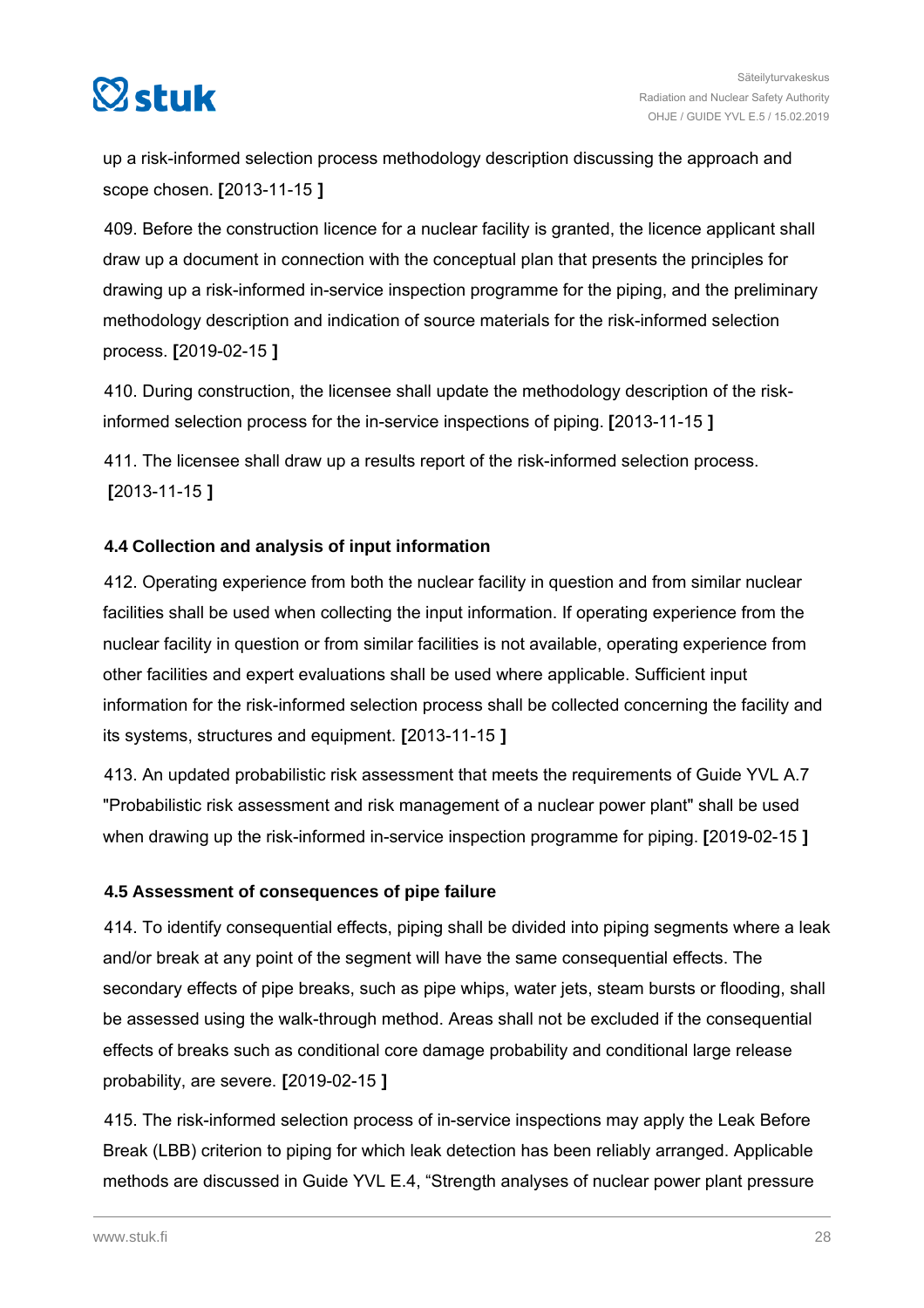<span id="page-28-0"></span>

equipment". If the Leak Before Break criterion has already been a design basis and it has affected the designing of the facility's safety functions or the definition of protection requirements that would be required as a consequence of a break in the piping in question, this shall be taken into account when defining the consequential effects. **[**2013-11-15 **]**

#### **4.6 Specification and assessment of piping failure potential**

416. The degradation mechanisms to be studied shall be those specified in ASME Code, Section XI, Appendix R, Supplement 2, Table R-S2-1 [4]; these include fatigue, stress corrosion and erosion corrosion. Pressure shocks, other exceptional loadings and repairs to the structure shall be taken into account in the risk analysis. If fracture mechanical reliability models are used to estimate the structural reliability, the models shall be assessed by using expert evaluations according to ENIQ's Recommended Practice ENIQ RP 9 [11]. **[**2013-11-15 **]**

417. The imperfections of the selection process and any unforeseen degradation mechanisms shall be assessed by means of uncertainty analysis. Uncertainty analyses shall also be used to determine the unreliability of expert evaluations, probabilistic fracture mechanical models and the inspection methods, such as the Probability of Detection (POD). **[**2019-02-15 **]**

#### **4.7 Risk categorisation**

418. In accordance with ASME Code, Section XI, Appendix R, Supplement 2 [4], the selection process shall take into account the failure potential of the piping segment and, as consequential effects of the failure, conditional core damage probability and conditional large release probability, defined on the basis of the probabilistic risk assessment. The failure potentials of the piping and the consequential effects of piping failures shall be classified into failure potentials and consequence categories. A leak and/or break at any point of the same piping segment will be assumed to have the same consequential effects and the same degradation mechanisms. **[**2019-02-15 **]**

419. The failure and consequence categories shall be used to create a risk matrix, where the elements are the risk categories (for example, low risk, medium risk, high risk). The risk category defines the need for inspection in the piping segment in question. Risk-informed inservice inspections shall be performed on the structural elements of piping segments; these include straight piping sections, pipe elbows, fittings, flange connections, weld joints and bellows. Most of the in-service inspections are performed on the weld joints of the piping segments.

The risk matrix in Table 1 and the diagram in Annex A both provide visual representations of the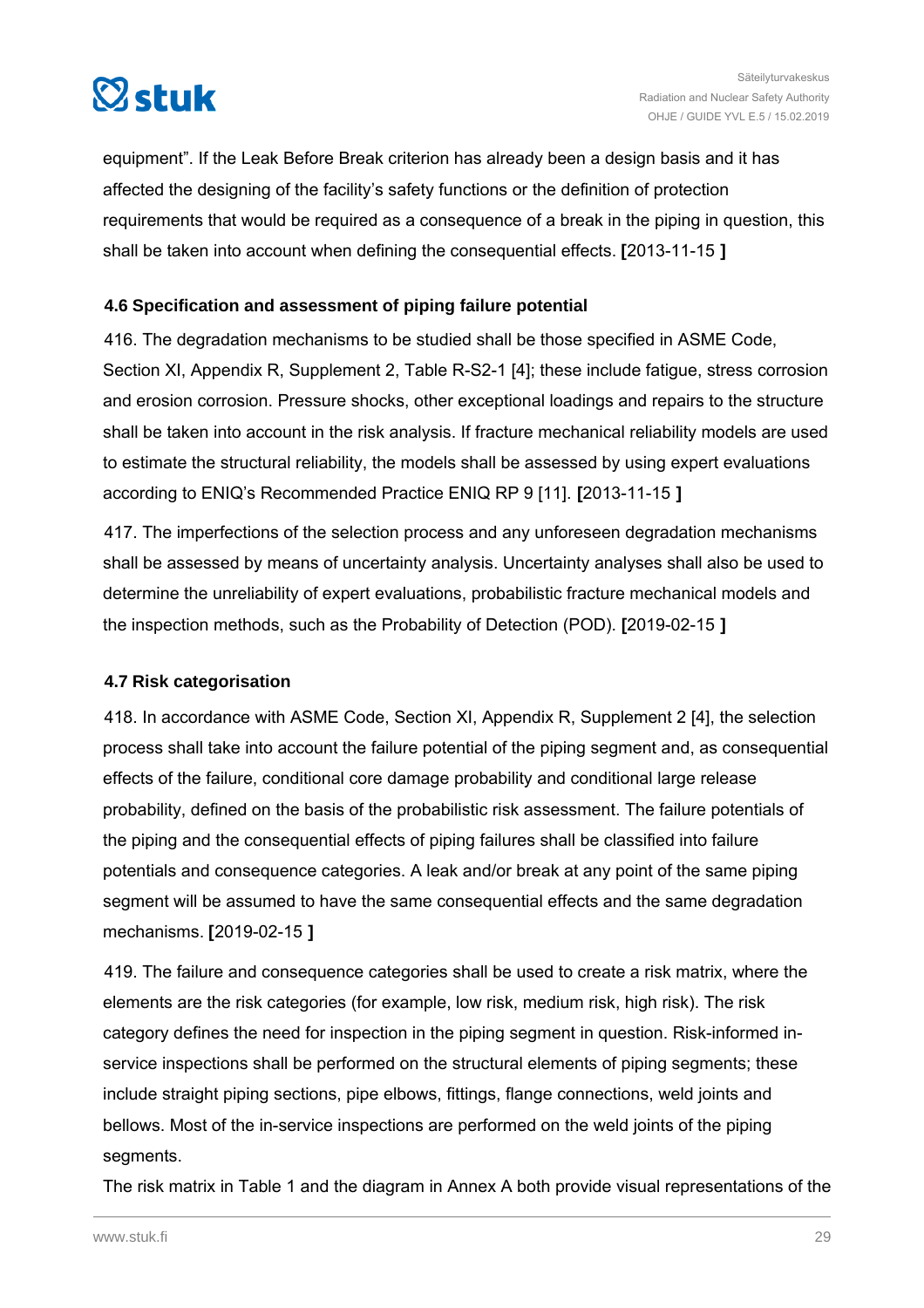<span id="page-29-0"></span>

risk-informed selection process.

| <b>FAILURE</b>  | <b>CONSEQUECE CATEGORY</b> |             |             |             |
|-----------------|----------------------------|-------------|-------------|-------------|
| <b>CATEGORY</b> | No significance            | Low         | Medium      | High        |
| High            | Low risk                   | Medium risk | High risk   | High risk   |
| Medium          | Low risk                   | Low risk    | Medium risk | High risk   |
| Low             | Low risk                   | Low risk    | Low risk    | Medium risk |

Table 1. Example of a risk matrix.

#### **[**2019-02-15 **]**

420. When determining the risk categories, the conditional core damage probability for piping segment-specific breaks shall be assessed by using probabilistic risk assessment. The risk category for a segment-specific pipe break shall be defined by combining the failure potential and consequential effects in a risk matrix similar to that in Table 1, as presented in ASME Code, Section XI, Appendix R, Supplement 2. As an alternative method, it may be suggested to use one based on the fracture frequency and importance measure of the piping segment according to ASME Code, Section XI, Appendix R, Supplement 1. **[**2019-02-15 **]**

#### **4.8 Selection of inspection areas**

421. The items inspected in the piping in-service inspections shall be defined using a riskinformed selection process that first determines the risk categories and from them selects the inspection areas. **[**2013-11-15 **]**

422. The selection process shall apply an expert panel procedure according to ASME Code, Section XI, Appendix R, Supplement 1 [4] and the ENIQ Recommended Practice, ENIQ RP 11 [12]. The procedure shall represent independent assessment in the selection process. The panel process is a method that analyses and combines deterministic and probabilistic information to support the decision-making. The expert panel shall extensively represent expertise and have representatives from various fields of nuclear power plant technology. The panel's duties include assessing the degradation mechanisms of piping and the consequential effects of a break by piping segment, and the appropriateness of the inspection areas and their selection. **[**2013-11-15 **]**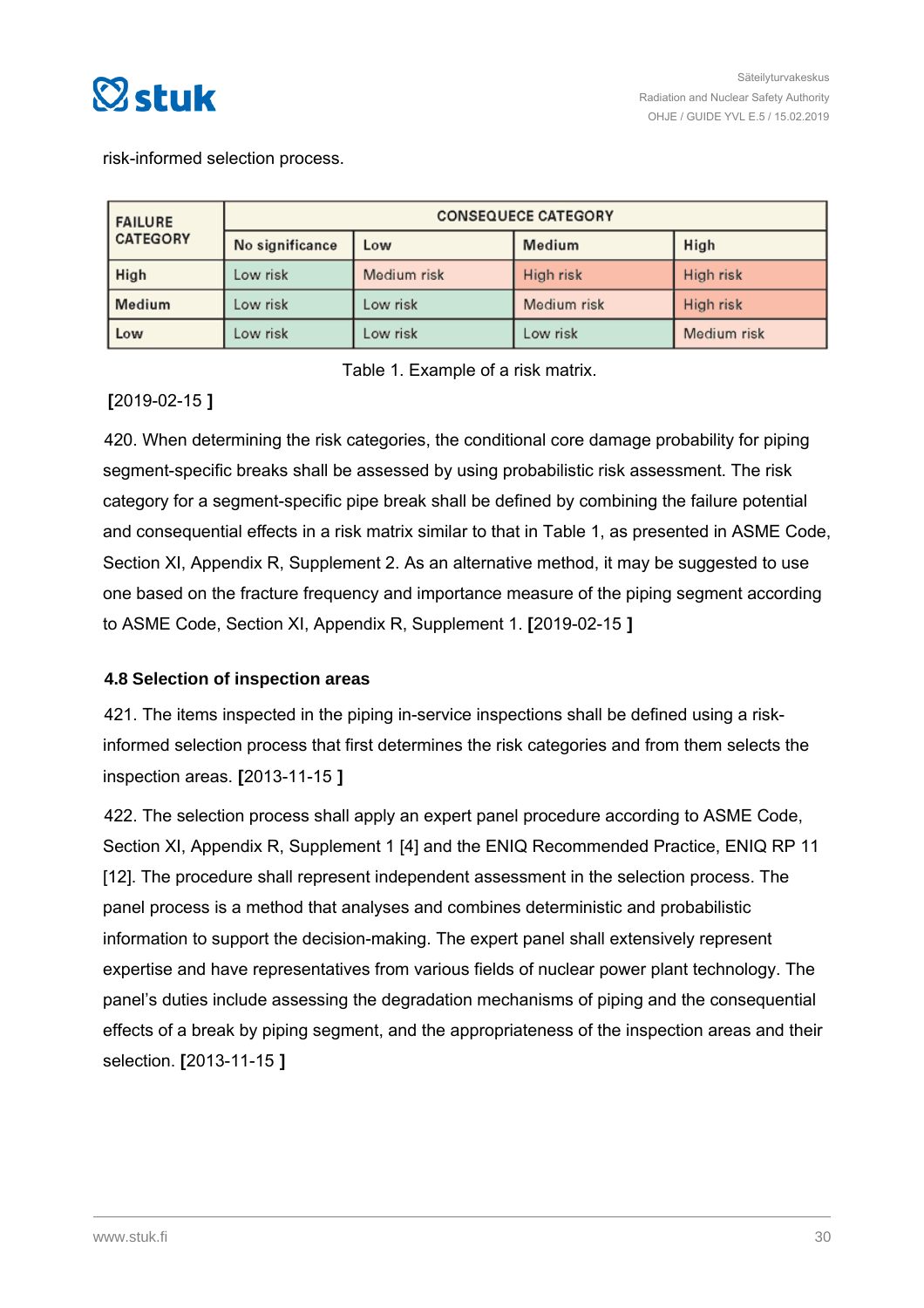<span id="page-30-0"></span>

#### **4.9 Assessment of risk effects posed by updates to the inspection programme**

423. A numeric risk comparison between the old and new inspection programme shall be drawn up when updates to the programme are made. The modification of the programme shall not lead to an increase of the core damage frequency. The comparison shall contain also an assessment of the change to the radiation doses to which the inspection personnel are exposed. **[**2019-02-15 **]**

#### **4.10 Long-term management of the risk-informed in-service inspection programme**

424. The results of the inspections shall be taken into consideration when assessing the failure potential of the piping in the in-service inspection programme and drawing up future inspection programmes. In this case, the inspection scope or intervals may be changed as required. **[**2013-11-15 **]**

425. The risk-informed in-service inspection programme shall be updated if the risk classification has changed during the inspection interval. The risk classification shall be updated if the failure potential has essentially grown due to, for example, flaw indications exceeding the threshold of the acceptance standards detected at an inspection area, plant modifications implemented, or essential changes in probabilistic risk assessment results. Maintaining and updating risk-informed in-service inspection programmes is discussed in ENIQ's report Discussion Document, Updating of Risk-Informed Inspection Programmes [9]. **[**2013-11-15 **]**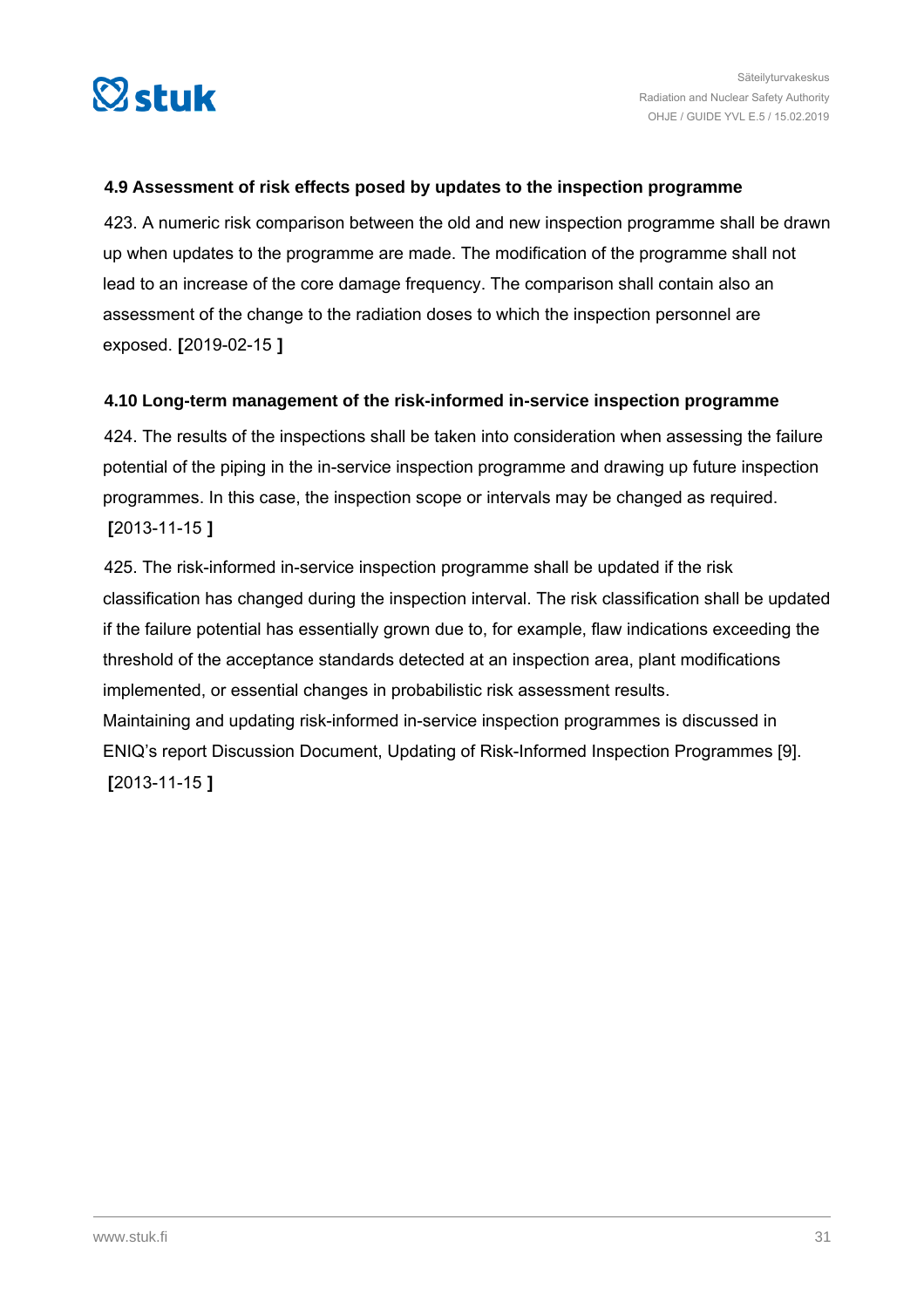<span id="page-31-0"></span>

# **5 General requirements for inspection system qualifications, organisation, strategy plans and qualification body**

#### **5.1 General qualification requirements**

501. According to Section 113 b of the Nuclear Energy Decree (161/1988), non-destructive testing of a nuclear facility's structures and components relevant to nuclear safety during inservice inspections may only be carried out by using testing systems that have been qualified by a qualification body approved by the Radiation and Nuclear Safety Authority (STUK). The Radiation and Nuclear Safety Authority defines the structures and components referred to in Subsection 1 above that are considered relevant to nuclear safety, and the testing systems used for them. The licensee shall apply in writing for the approval of the qualification body for its duties. **[**2019-02-15 **]**

501a. Qualification body shall refer to an independent expert body that plans, conducts, assesses and witnesses qualifications of inspection systems. **[**2019-02-15 **]**

502. An inspection system shall refer to all those elements of non-destructive testing that can influence the quality and outcome of an inspection, such as inspection equipment and their software, inspection procedures and inspection personnel who calibrate the inspection equipment, record inspection data, detect defects and characterise and size them. **[**2013-11-15 **]**

503. The qualifications of inspection systems shall be used to demonstrate that the inspection objectives set in the qualification input information are met. **[**2013-11-15 **]**

504. The licensee shall be responsible for arranging the qualifications of the inspection systems, and it shall employ a qualification body and testing organisation for assistance. **[**2013-11-15 **]**

505. An inspection system shall be qualified by means of systematic assessment, using all the methods that are needed to provide reliable confirmation of an inspection system to ensure it is capable of achieving the required performance under real inspection conditions. Each inspection system shall be qualified for pre-service and in-service inspections by demonstrating that it reliably detects, characterises and/or defines defects endangering structural integrity and safety in a manner that enables the meeting of the inspection objectives set forth in the input information. **[**2019-02-15 **]**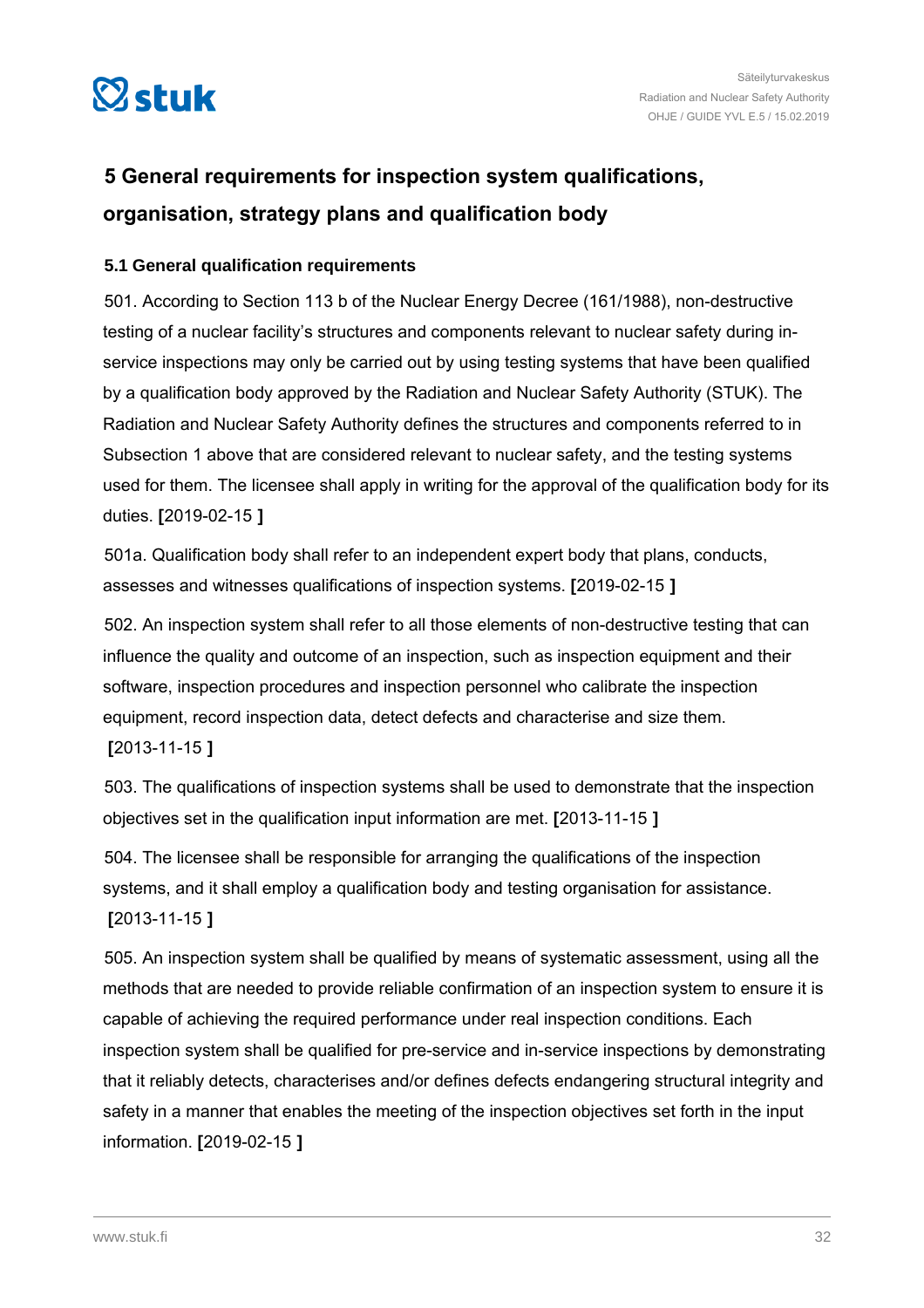<span id="page-32-0"></span>

506. The systems used for surface inspections and volumetric inspections during the preservice and in-service inspections shall be qualified according to the qualification requirements set forth in this Guide. The same principles may also be applied to the qualification of visual inspection systems that utilise optical tools. **[**2013-11-15 **]**

507. The guideline for the qualification of inspection systems used for in-service inspections shall be the European Qualification Methodology Document (EQMD) [14] drawn up and published by the European Network for Inspection and Qualification (ENIQ), supplemented by ENIQ's Recommended Practices (ENIQ RP) RP 1, RP 2, RP 4, RP 5, RP 6, RP 7, RP 8 and RP 10 [15, 16, 17, 18, 19, 20, 21, 22]. **[**2019-02-15 **]**

508. Qualification shall take into account the following:

- The link between nuclear safety and the qualification input information
- The link between the radiation safety principles (ALARA) required during practical inspections and the qualifications

#### **[**2013-11-15 **]**

509. The qualification shall consist of practical trials that shall be performed using test pieces that represent the inspection area, and/or a technical justification used to assess the performance of the inspection system. The technical justification may be based, for instance, on physical reasoning, parametric studies, experimental evidence or predictive models; see ENIQ's qualification methodology document EQMD [14]. **[**2013-11-15 **]**

#### **5.2 Strategy plan of qualifications**

510. Removed. **[**2019-02-15 **]**

511. The licensee shall include in the qualification strategy plan the guidelines on key qualification requirements and procedures. **[**2019-02-15 **]**

512. The licensee shall submit to STUK a plant unit-specific strategy plan for the organisation, methods and implementation of the qualifications, with related guidelines. The strategy plan shall include the following:

- General procedures presenting the basic requirements and methods for the qualification (for approval)
- A nuclear plant unit-specific overall qualification plan containing, among other things, information on forthcoming objects of qualification, their qualification grouping (for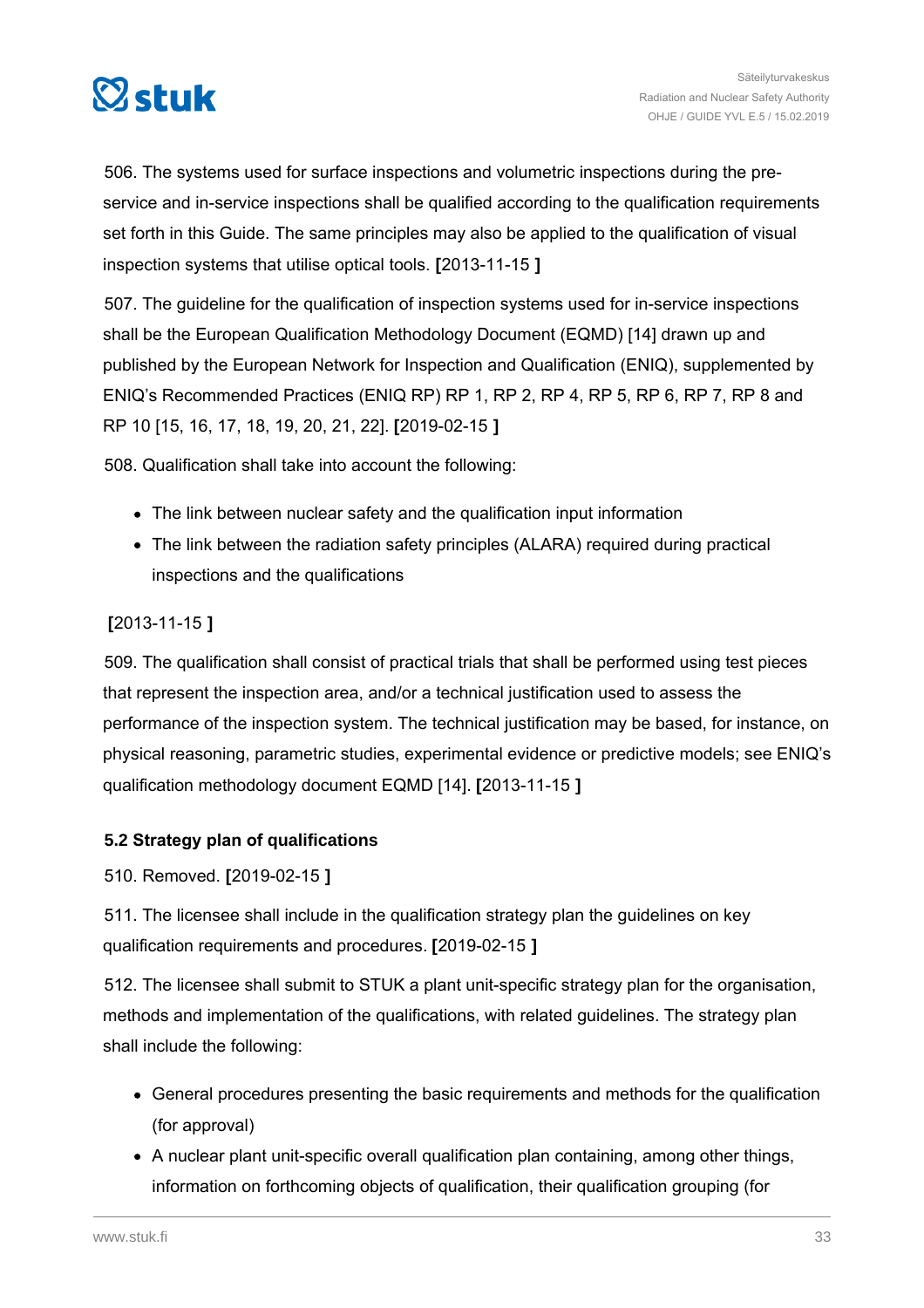<span id="page-33-0"></span>

approval) and a schedule for the implementation of qualification (for information).

#### **[**2019-02-15 **]**

513. The strategy plan shall be updated. At the start of the construction stage of a nuclear power plant, the overall grouping and schedule of the qualifications may be preliminary. They shall be submitted to STUK for information; the overall grouping of qualifications shall be submitted through the qualification body. The final grouping of qualifications shall be approved by the qualification body and submitted to STUK for approval. **[**2013-11-15 **]**

#### **5.3 Qualification body**

#### **5.3.1 Fundamental requirements and tasks of qualification body**

514. According to Section 60 a of the Nuclear Energy Act (990/1987): *The Radiation and Nuclear Safety Authority (STUK) approves manufacturers of nuclear pressure equipment for their duties and inspection organisations, testing organisations and qualification body for duties pertaining to the control of pressure equipment, steel and concrete structures, and mechanical components at nuclear facilities within the scope determined by the Radiation and Nuclear Safety Authority. The Radiation and Nuclear Safety Authority supervises the operation of such an inspection organisation, testing organisation, and qualification body.*

*A prerequisite for the approval of an inspection and testing organisation and qualification body is that they are operationally and economically independent and that they carry liability insurance. In addition, the manufacturer, the inspection organisation, testing organisation and qualification body shall have an advanced quality system, a competent and experienced personnel as well as appropriately qualified methods, facilities and equipment required for manufacturing and operation. The approval procedure is prescribed in more detail in a Government Decree.*

*If a manufacturer of pressure equipment, inspection organisation, testing organisation, or qualification body no longer meets the requirements for approval or has materially neglected or breached its obligation or restriction issued in or by virtue of this Act or a regulation issued in a decision and fails to correct the shortcomings in its operations even after receiving notices and warnings, the Radiation and Nuclear Safety Authority (STUK) may withdraw its approval. If justified by reasons pertaining to the assurance of safety, the Radiation and Nuclear Safety Authority (STUK) may, after having granted the corporation or establishment concerned a hearing, change the requirements and conditions established in its decision of approval.* **[**2019-02-15 **]**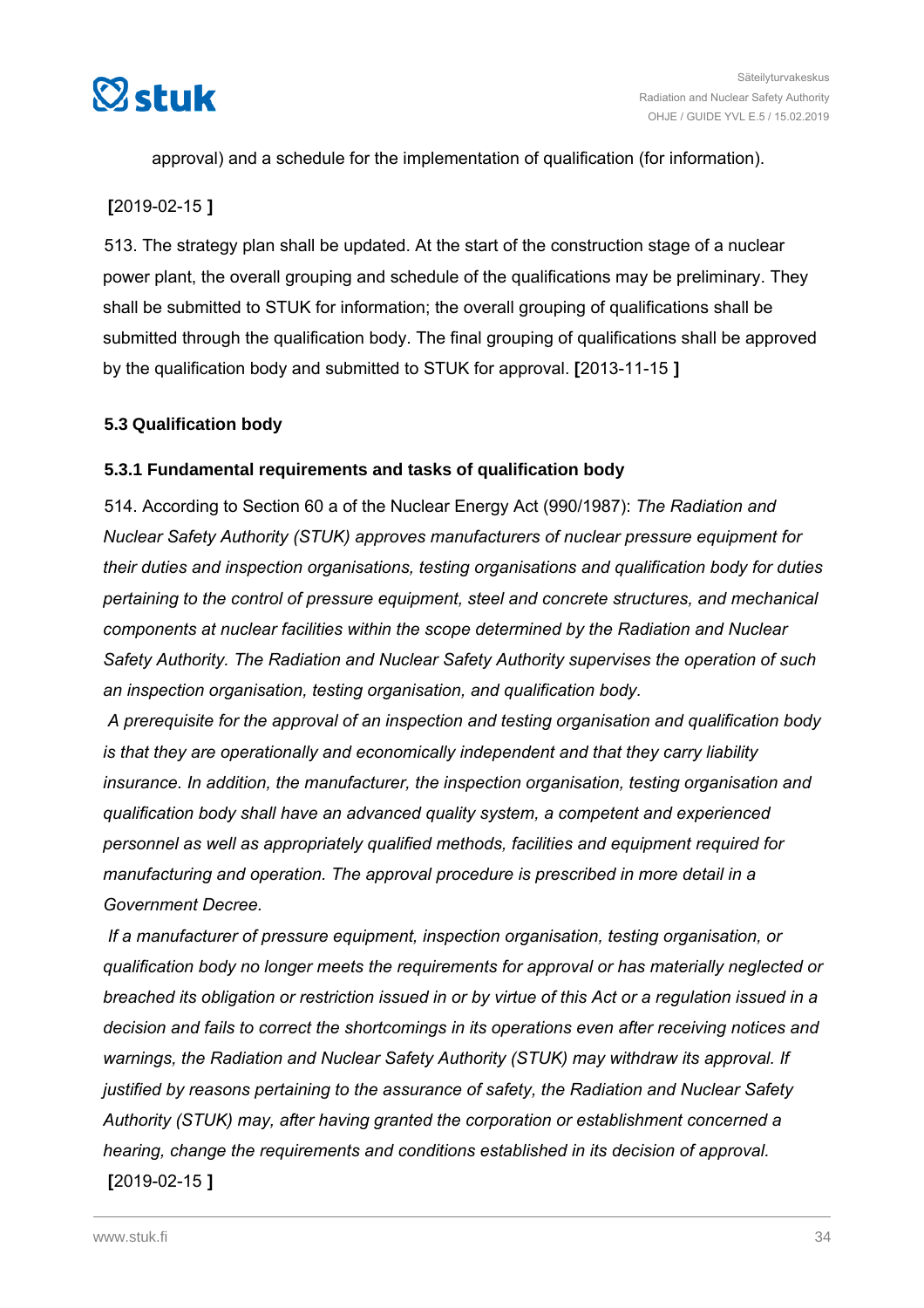

515. According to Section 117 b of the Nuclear Energy Decree (161/1988): *When the Radiation and Nuclear Safety Authority (STUK) approves an authorised inspection body for its duties, it shall define the body's inspection rights and establish the requirements and conditions pertaining to its operations. In the decisions of approval, the period of validity of the decision, the body's obligation to report to the Radiation and Nuclear Safety Authority (STUK) as well as its obligation to observe secrecy under the law shall be stated. What is established in Subsection 1 above shall also be applied to the testing organisation and qualification body referred to in Section 60 a of the Nuclear Energy Act.* **[**2013-11-15 **]**

516. The licensee shall ensure the continuity of qualification. It shall have available an accredited qualification body for inspection system qualification management, planning, implementation, control and assessment as well as the issuing of qualification certificates. Pursuant to Section 60 a of the Nuclear Energy Act (990/1987), the licensee shall have the qualification body approved by STUK. The tasks of the qualification body are described in Annex D. **[**2019-02-15 **]**

518. The qualification body shall be competent, impartial and independent of design, construction and operation, as well as of any financial factors that could affect its work and decisions. It shall have the necessary technical competence and resources. **[**2013-11-15 **]**

519. According to Section 1 of the Act on Verifying the Competence of Conformity Assessment Services (920/2005) [23], this act defines a national accreditation service that is intended to ensure the reliability and international acceptability of conformity assessment services. **[**2019-02-15 **]**

520. According to Section 5 of the Act (920/2005), an assessment body applying to become a qualification body shall seek accreditation from FINAS, the Finnish Accreditation Service. **[**2019-02-15 **]**

521. The qualification body and its activities shall meet the minimum requirements for a type 1 independent third party organisation presented in ENIQ RP 7 [20]. In this case it shall also meet, at a minimum, the general independency requirements for a type A inspection organisation presented in standard SFS-EN ISO/IEC 17020 [24]. Alternatively, it shall meet the requirements for a personnel certification body presented in standard SFS- EN ISO/IEC 17024 [25]. **[**2013-11-15 **]**

521a. Where applicable, the requirements of Guide YVL A.3 "Management system for a nuclear facility" shall be complied with in the operation of the qualification body. **[**2019-02-15 **]**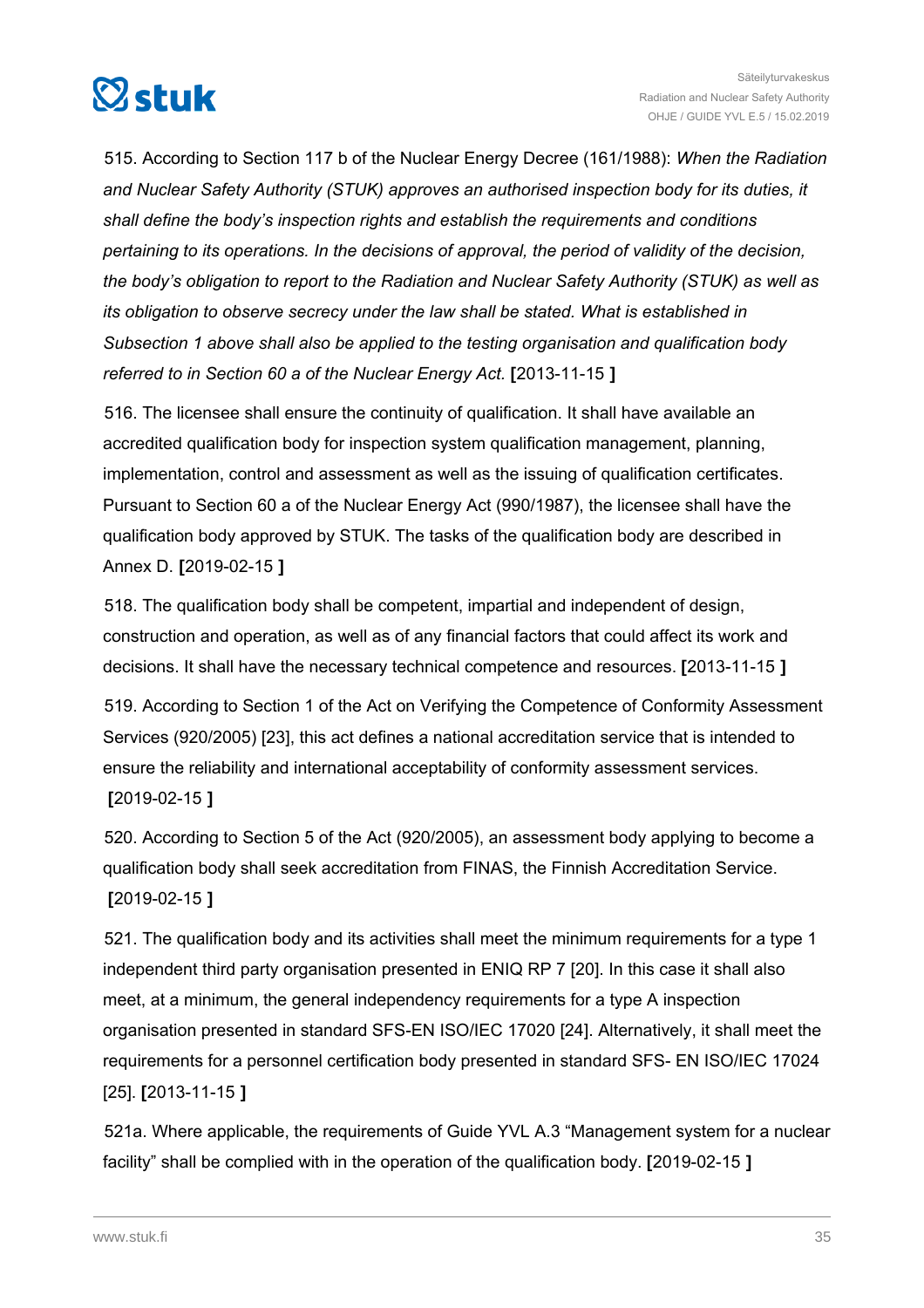<span id="page-35-0"></span>

## 522. The accreditation of a qualification body shall use the following as the assessment basis:

- This Guide YVL E.5
- Standard SFS-EN 17020, General criteria for the operation of various types of bodies performing inspection [24], or
- Standard SFS-EN ISO/IEC 17024, Conformity assessment. General requirements for bodies operating certification of persons [25]
- The European Qualification Methodology Document (EQMD) [14] drawn up by the European Network for Inspection and Qualification (ENIQ), supplemented by ENIQ's Recommended Practices ENIQ RP 1, RP 2, RP 4, RP 5, RP 6, RP 7, RP 8 and RP 10 [15, 16, 17, 18, 19, 20, 21, 22]
- Of the above, ENIQ Recommended Practice 7: Recommended General Requirements for a Body Operating Qualification of a Non-Destructive Test [20] is especially important.

## **[**2019-02-15 **]**

523. The purpose of ENIQ RP 7 [20] is to assist those wishing to establish a qualification body and develop it, and those who assess the competence of a qualification body. **[**2013-11-15 **]**

524. The qualification body shall be impartial in its activities. The services of the qualification body shall be made available to all operators in the field of nuclear facilities. **[**2013-11-15 **]**

## **5.3.2 Personnel of the qualification body**

525. The qualification body shall appoint a technical director who is versed and experienced in NDT inspection methods; he/she has the overall responsibility for performing qualification according to the applicable guidelines. A substitute shall also be appointed for the technical director. **[**2013-11-15 **]**

526. The personnel of the qualification body shall be competent for their tasks. They shall have the suitable qualifications, experience, training and sufficient knowledge of the qualification requirements. The qualification body shall have available personnel with diverse expertise and experience in the technical fields required to assess the capability of inspection systems to reliably detect, characterise and size flaws, as described in recommended practice ENIQ RP 7 [20]. **[**2013-11-15 **]**

527. At least one member of the personnel of the qualification body monitoring and assessing qualifications from the inspection technical point of view shall have Level 3 qualification for the inspection method in question under a qualification system that complies with Standard SFS-EN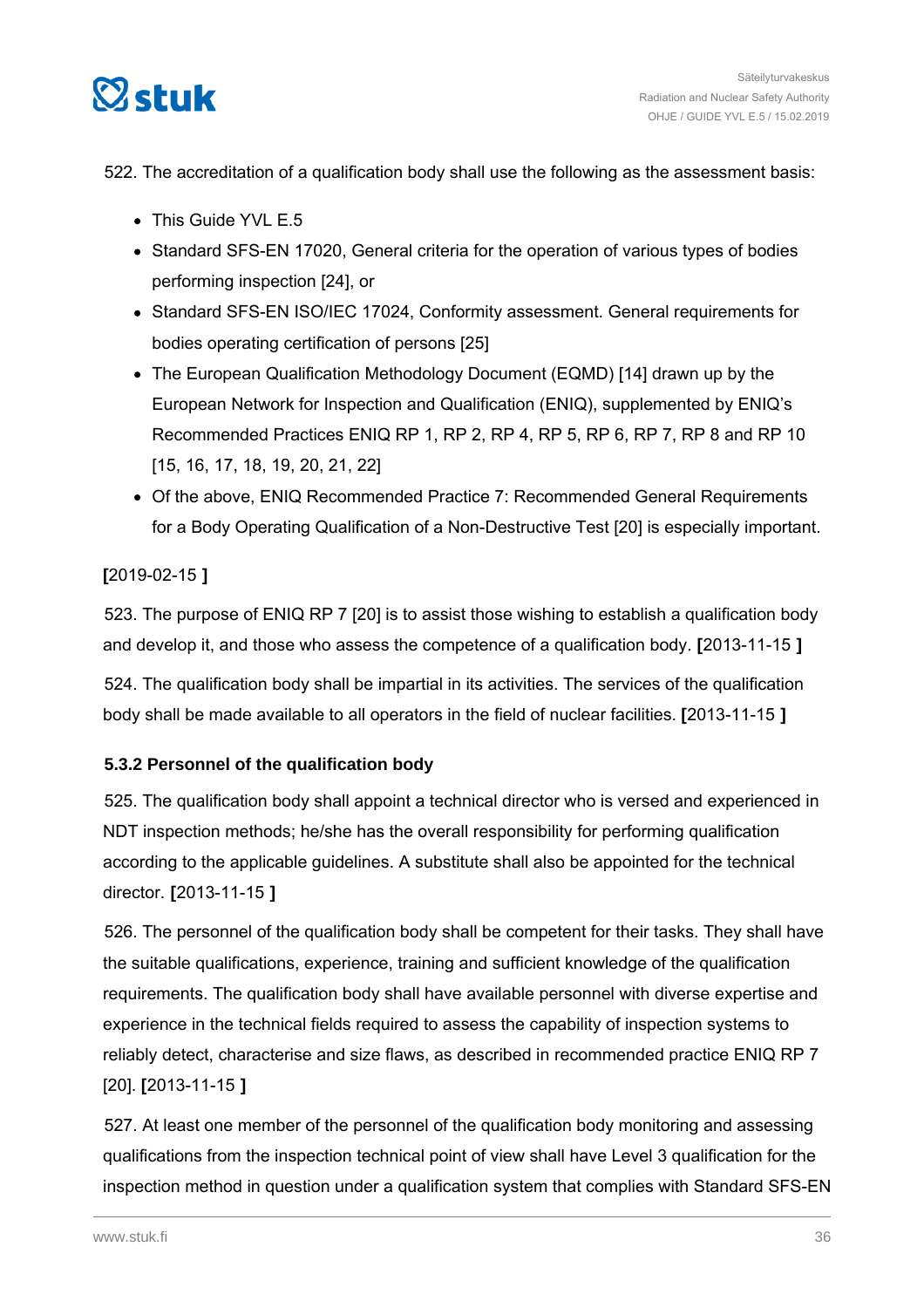

ISO 9712 [26] or a corresponding system; in addition, extensive practical experience is required of factors that may affect inspection reliability in the in-service inspection of a nuclear facility's components and structures. **[**2019-02-15 **]**

528. If necessary, the qualification body shall employ external experts for qualifications, especially inspection personnel with Level 3 qualifications and experts in the manufacture of test pieces. The qualification body shall familiarise the external persons with its own operating procedures and ensure that, where applicable, they are familiar with this Guide YVL E.5, ENIQ's qualification methodology document EQMD [14] and related supplementary recommended practices ENIQ RP 1, RP 2, RP 4, RP 5, RP 6, RP 7, RP 8 and RP 10 [15, 16, 17, 18, 19, 20, 21, 22]. **[**2019-02-15 **]**

529. The qualification body shall maintain a document management system as part of its qualification activities. The system shall be able to separate between two types of document:

- Documents describing the mode of operation of the qualification body
- Qualification dossiers of individual inspection systems.

## **[**2013-11-15 **]**

530. A documented training system shall be in place for the personnel. Information regarding the qualifications, training and experience of the personnel shall be archived and kept up-todate. The system shall be used to ensure that the familiarisation of the personnel for the technical and administrative requirements of their work is kept up-to-date and that it follows the policy laid down by the qualification body. **[**2013-11-15 **]**

531. The management of the qualification body shall appoint an independent quality management representative. **[**2013-11-15 **]**

532. The personnel shall have available clearly documented guidelines concerning their responsibilities and duties. The guidelines shall be kept up-to-date. **[**2013-11-15 **]**

#### **5.3.3 Qualification body's quality manual**

533. The qualification body shall draw up a fully documented quality management system that it shall maintain and for which it is responsible. It shall include procedures that cover the qualification's organisation and control requirements. Instructions shall be provided for the procedure of issuing qualification certificates. **[**2013-11-15 **]**

534. The quality management system shall ensure the effective overall management of the qualification activities, and it shall include the following: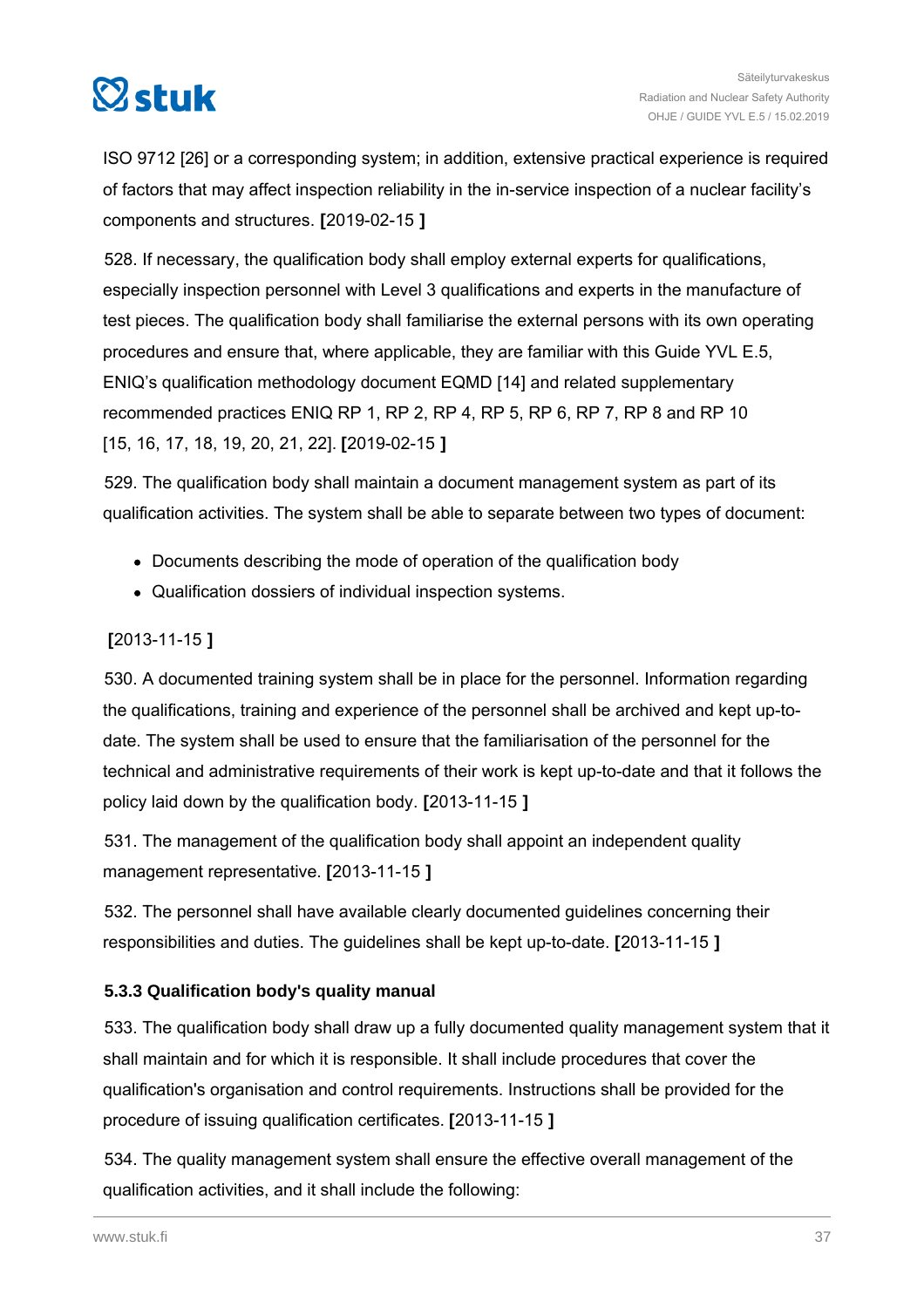

- An explanation of the quality policy
- A description of the legal position of the qualification body
- A description of the organisation of the qualification body
- The names, competences, experience and work certificates of the organisation's internal and external qualification personnel
- The detailed training arrangements for the qualification body's personnel
- An organisation chart for the qualification body, presenting responsibilities, authorities, and tasks
- Task descriptions of the qualification body's personnel
- Detailed procedures for the practical trials for qualification
- Control and assessment instructions for the manufacture of the test pieces for qualification
- A list of subcontractors and detailed procedures for the competence assessment and supervision of the subcontractors
- Detailed instructions for the complaints process
- Assessment instructions for the qualification results
- Instructions for issuing certificates, issuing criteria
- Confidentiality instructions for the manufacture of test pieces and practical trials, among other things
- Instructions for internal audits
- Instructions for processing feedback and taking corrective action
- Document management instructions
- Management instructions for a quality management system review.

#### **[**2019-02-15 **]**

#### **5.3.4 Approval of a qualification body**

535. For the approval of a qualification body, the licensee shall submit an application to STUK with the following enclosures:

- An accreditation decision from the national accreditation body FINAS and its appendices.
- The qualification body's documents on which the accreditation decision is founded:
	- The quality manual
	- A description of the operations and technical competence areas of the qualification body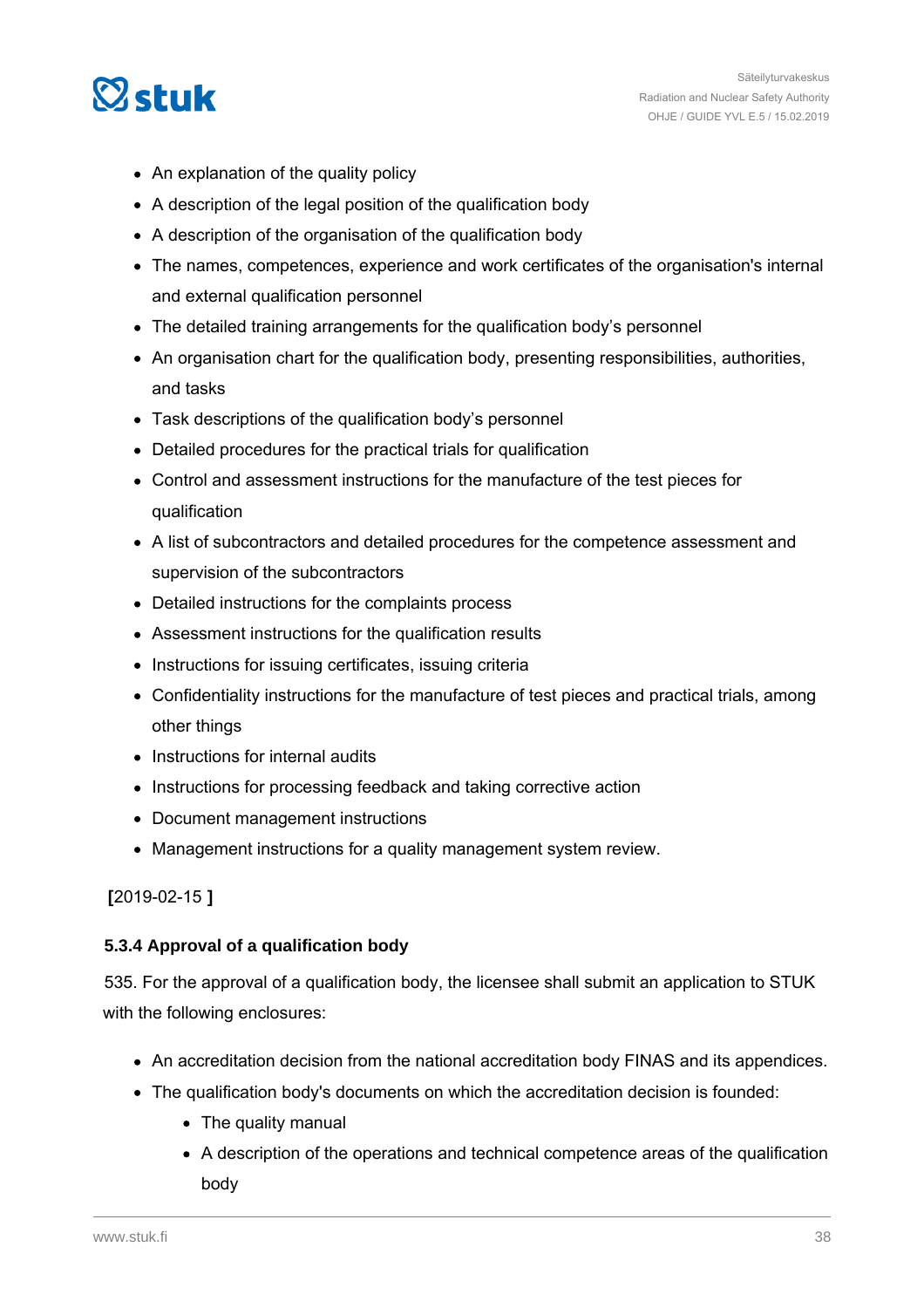

- A description of the expertise available to the qualification body
- Use of external resources
- A description of the organisation
- A description of the document management system
- Descriptions of the processing of records, the data security applied to qualifications, the methods for solving disagreements, audit methods, and the issuing of qualification certificates.

#### **[**2019-02-15 **]**

535a. The prerequisite for the validity of the approval of the qualification body is valid accreditation and annually submitted descriptions of periodic evaluations by an accreditation body with accreditation decisions and its appendices. **[**2019-02-15 **]**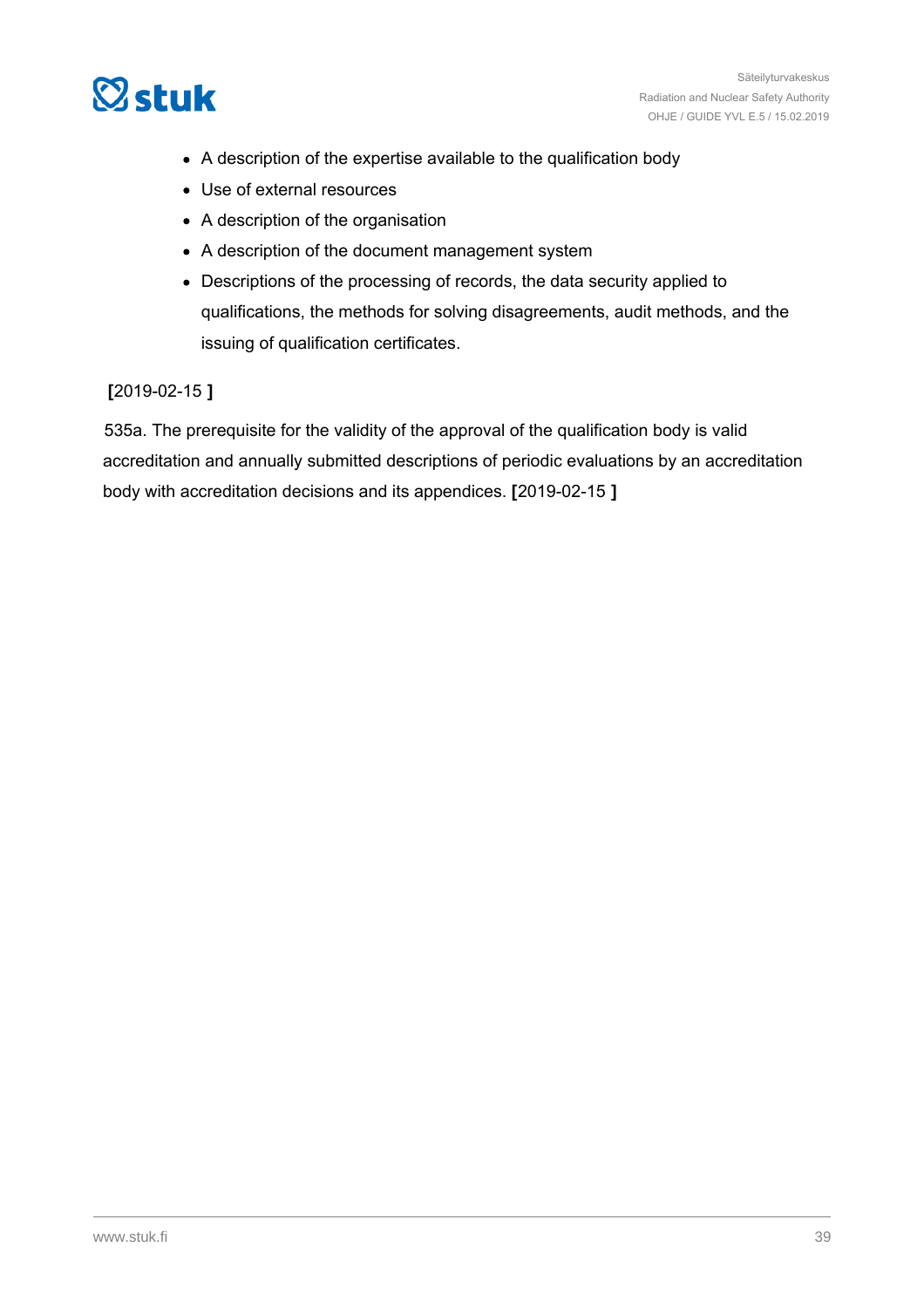

# **6 Qualification activities**

#### **6.1 Qualification process**

601. Inspection systems shall be qualified using the qualification process illustrated in Annex C. The diagram in the Annex contains the tasks of all parties to the qualification process and the qualification system's most important elements. It also shows how the inspection system can be developed by means of a feedback system, and presents the interaction involved in the technical justification within the framework of the entire qualification process. **[**2013-11-15 **]**

602. Inspection areas with similar input information may be grouped into qualification groups such that qualification is conducted for all of them at the same time, thus reducing the number of individual qualifications. The grouping, as well as a group's practical trials, is to be justified by means of a technical justification containing an analysis of any differences in essential input parameters. The essential input parameters shall be within the same range in the qualification group. **[**2013-11-15 **]**

603. If a preliminary overall grouping of qualifications is used during the construction stage, it shall be submitted to STUK for information via the qualification body at the beginning of the construction stage; the final grouping shall first be approved by the qualification body and then submitted to STUK for approval. **[**2013-11-15 **]**

#### **6.2 Qualification dossier**

604. The qualification body and the licensee shall gather inspection system specific qualification documents into a systematic dossier covering the entire qualification. Detailed recommendations for the qualification dossier are provided in ENIQ Recommended Practice 4 [17]. **[**2013-11-15 **]**

605. According to Section 7 e of the Nuclear Energy Act (990/1987), compliance with requirements concerning the safety of a nuclear facility shall be proven reliably. **[**2019-02-15 **]**

606. According to Section 9 of the Nuclear Energy Act (990/1987), it shall be the licensee's obligation to assure safe use of nuclear energy. This obligation cannot be delegated or transferred to another party. **[**2019-02-15 **]**

607. It shall be the licensee's obligation to draw up a summary of justifications for each inservice inspection document submitted to STUK for approval, and enclose it with the document. **[**2013-11-15 **]**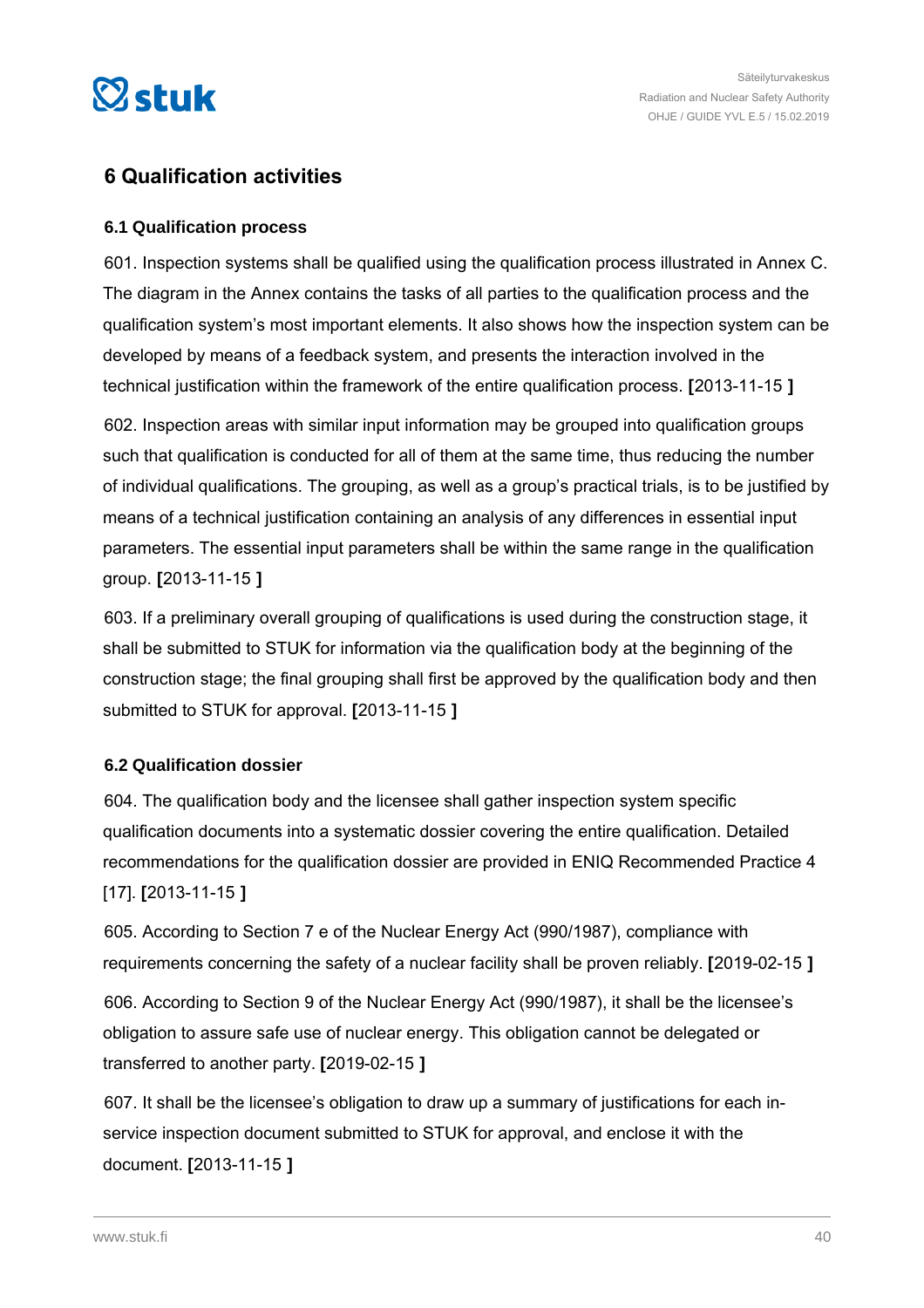

608. The licensee shall draw up the summary of justifications for the document in a manner where it is a good and convincing argument and answers the question of why the licensee expects STUK to approve the document; see "Argumentti ja kritiikki" [8]. **[**2019-02-15 **]**

609. The licensee shall justify the acceptability of the document and the actions presented therein by means of a summary. **[**2019-02-15 **]**

610. The licensee shall demonstrate the scope and thoroughness of its own inspection proceedings with the summary of justifications. **[**2013-11-15 **]**

611. The licensee shall present the following issues in the summary of justifications:

A summary of the matter submitted for approval, the planned actions and any deadlines.

- Procedures to approve issues that are outside the scope of application of the document but that are essential for the approval of the matter.
- The connections of the document to other in-service inspection and qualification documents, the history and future of in-service inspections, and references to letters from the licensee and STUK.
- References to other issues that are essential for the processing of the matter.
- As part of the argumentation, factual justifications and references to statutes and standards as justification of the acceptability of the document and the actions presented therein.

#### **[**2019-02-15 **]**

612. Any references to statutes, standards, and recommendations used in the preparation shall be unambiguous; references to names and chapters of standards are acceptable, for example. **[**2013-11-15 **]**

613. The qualification dossier shall include the following essential parts:

- Information on the qualification personnel appointed for each task
- The qualification input information
- The qualification procedure
- The technical justification
- A description of the test pieces and practical trials
- The inspection procedure
- A description of the inspection equipment and software
- A qualification assessment report and the qualification certificates.

#### **[**2013-11-15 **]**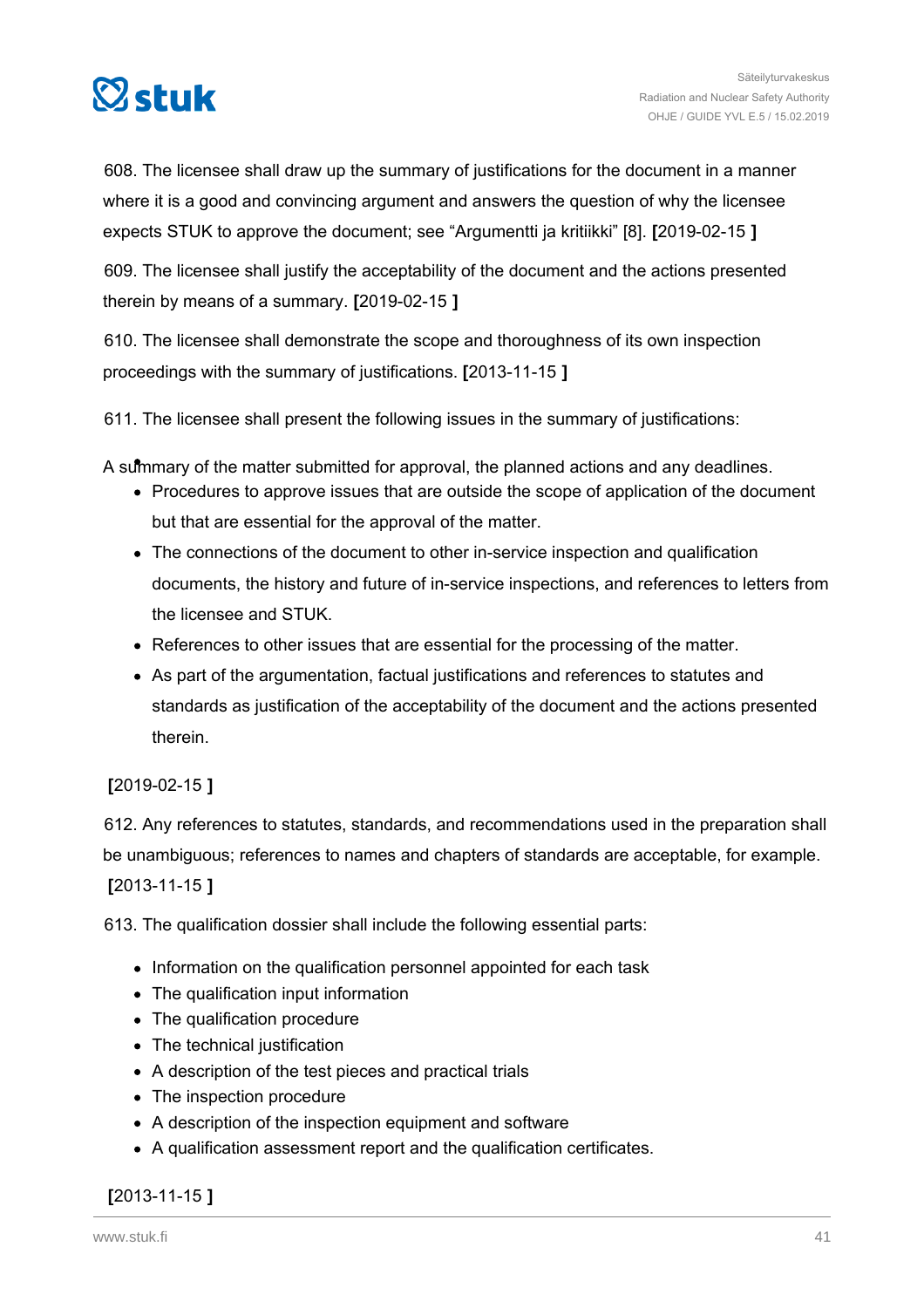

614. During the qualification process, the licensee shall submit the following information to STUK concerning a single qualification:

- Information on the qualification personnel appointed for each task (for information)
- Input information with justifications in good time prior to the drawing up of the qualification procedure and the start of qualification (for approval via the qualification body)
- Qualification procedure compiled by the qualification body (for information).

## **[**2013-11-15 **]**

615. For the purpose of approving the qualification of the inspection procedure and equipment, the licensee shall submit to STUK the final qualification dossier no later than three months prior to the date of commissioning of the inspection system. **[**2013-11-15 **]**

616. The final qualification dossier shall include the following information:

- The qualification assessment report
- The qualification certificates
- Other final documents listed in this subsection 6.2.

## **[**2013-11-15 **]**

617. An assessment report drawn up by the qualification body shall be submitted to STUK for approval. Other result documentation shall be sent to STUK for information together with the assessment report. **[**2013-11-15 **]**

618. When STUK has approved the qualification dossier's assessment report and noted that it has processed the other parts of the qualification dossier as received for information, it may determine in a decision that the inspection procedure and equipment have now been qualified. **[**2013-11-15 **]**

#### **6.3 Qualification input information**

619. The licensee shall define the input information required for an inspection qualification prior to the drawing up of the qualification procedure and the start of the qualification process, and submit it to STUK for approval. **[**2013-11-15 **]**

620. The input information shall include an assessment by the qualification body when it is submitted to STUK for approval. The qualification body shall assess the sufficiency of the data from a qualification technical point of view in order to ensure that the prerequisites for starting qualifications are met. **[**2019-02-15 **]**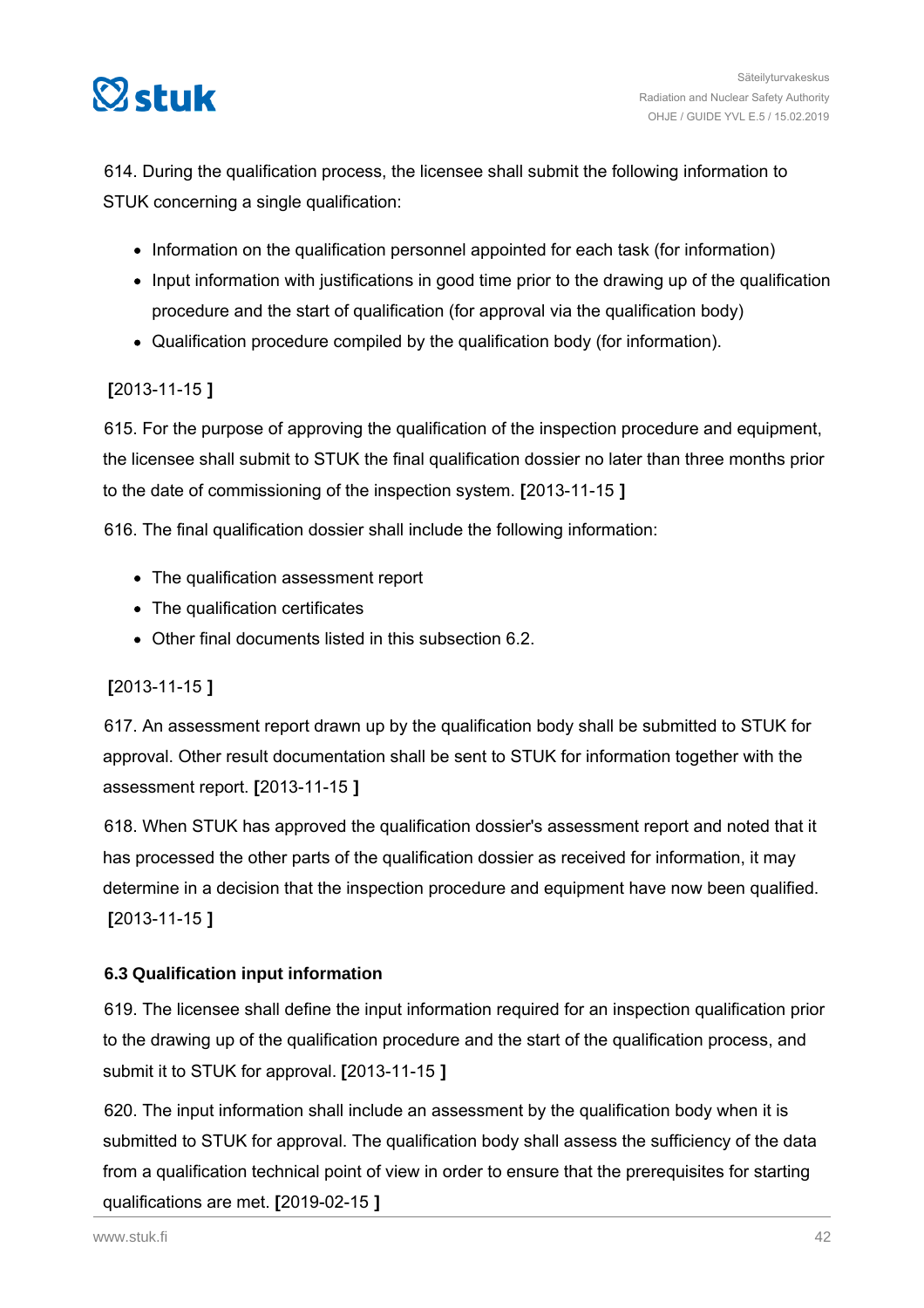

621. All of the qualification input information shall be available before the planning of the practical trials begins. **[**2013-11-15 **]**

622. Various qualification levels shall be used, if the intention is to focus the qualification process on safety-significant components. The choice of the qualification level shall be made by assessing the nuclear risk significance of a defective structure and the role of the inspection in reducing the probability of failure. **[**2013-11-15 **]**

623. A high qualification level shall be used for the qualification of inspection systems for components and structures that have high failure potential and severe consequential effects, resulting in high risk significance. The starting point shall always be to use a high qualification level. **[**2013-11-15 **]**

624. Qualification levels lower than the highest level shall be defined and justified in a riskinformed manner. The definition and justifications shall take into account the risk significance of the inspection area, ENIQ RP 8 [21]. **[**2019-02-15 **]**

625. The definitions and justifications of qualification levels shall consider component design, such as strength calculations, materials and manufacturing, operating conditions, potential degradation mechanisms, their probability and consequences. It is then required that organisational units responsible for plant safety and experts in these technical fields define the qualification level and provide justification for it. **[**2013-11-15 **]**

626. Defects processed in the input information shall be divided into three groups as follows, based on the predictability and probability of their nature:

- Specific defect; specific defects have already been found in structures of this type
- Postulated defect; the initiation of defects of particular types is postulated in a particular structure
- Unspecified defect; no specific degradation mechanisms exist for the structure and the nature of potential defects is thus unknown.

## **[**2013-11-15 **]**

627. The target defect sizes that shall be detected and defined correctly during in-service inspections shall be defined for each inspection area. The target defect size shall be justified by means of a standard, strength analyses, fracture mechanics or other justification. If the items qualified have been grouped into qualification groups, the defects shall be defined for each wall thickness according to the most stressed component. Of these, the defects most difficult to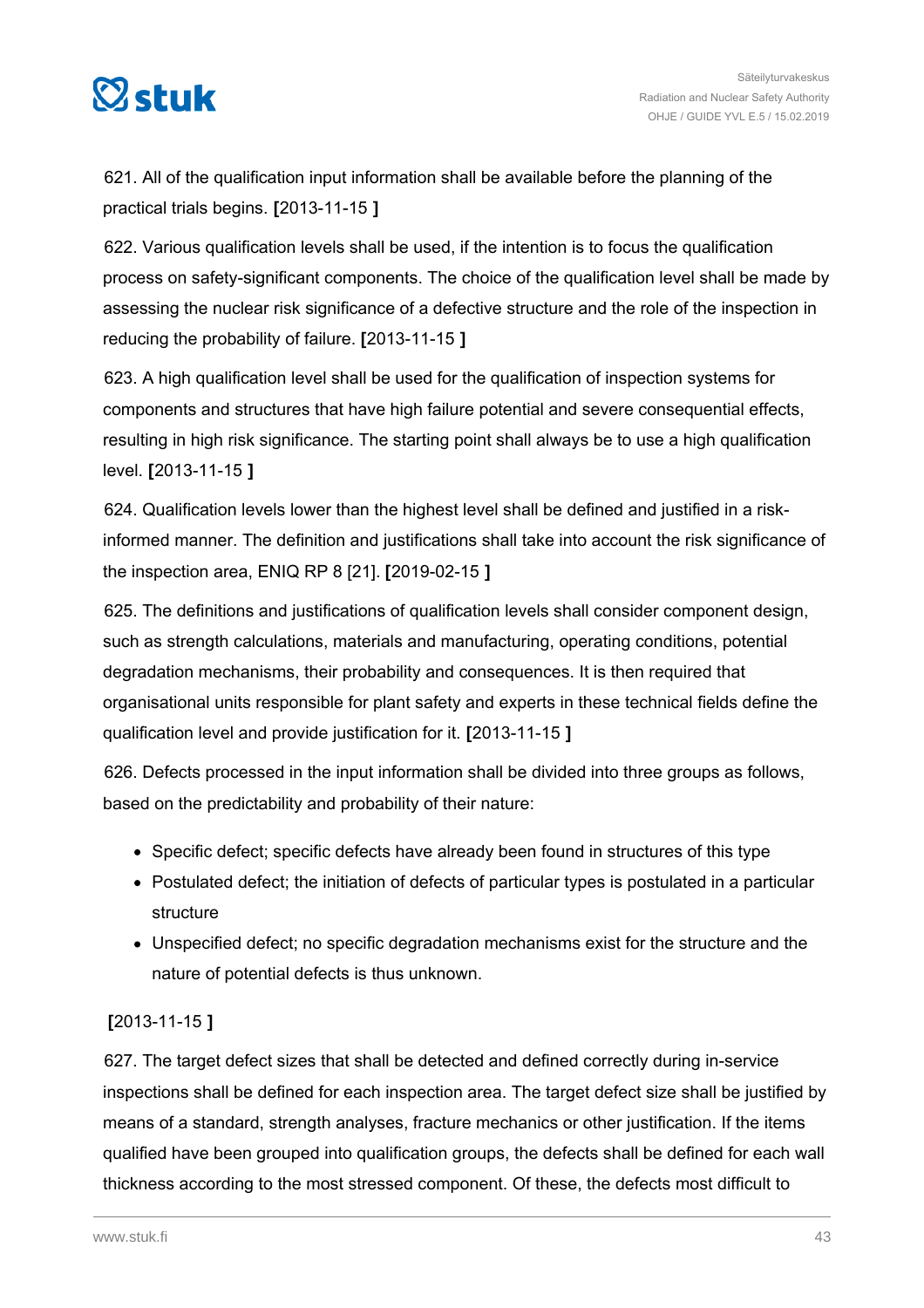

detect because of their size shall be chosen as target defects. Target defect size shall be primarily based on defects allowed during the nuclear facility's operation by the standard applied in the design of the component or structure in question. A calculation method that complies with ASME Code, Section XI [4] Subarticle IWB-3600 shall be used to calculate pressure equipment crack growth during the inspection interval or during its remaining service life. The standards list the service-loading safety factors in question. **[**2019-02-15 **]**

628. The data presented for the input information defects shall be as detailed as possible, ENIQ RP 1 [15]. The following typical input information parameters for different degradation mechanisms shall be evaluated whenever possible, and the uncertainty factors of the assessment shall be reported:

- Defect group (specific defect, postulated defect or unspecified defect)
- Defect type (degradation mechanism)
- Location and orientation of crack
- Geometry (crack opening and tip)
- Roughness and branching of crack surface
- Crack contents: water, air, and oxides
- Residual stresses.

The report by J. Wåle [27] may be used to determine the input information parameters. It characterises statistically the morphology parameters of real cracks created by various degradation mechanisms. The report was prepared upon the request of Sweden's former nuclear safety authority (Statens Kärnkraftinspektion, SKI). **[**2013-11-15 **]**

629. The following input information shall be presented:

- 1. Information on the item inspected
	- Dimensioning and geometry
	- Materials and manufacturing techniques
	- Dimensioning and geometry of welded joints as well as the welding processes
	- Surface conditions and claddings
	- Structural repairs
	- Environmental conditions e.g. accessibility and radiation level
	- Potential compression stresses in the inspected area during inspection
	- Previously detected defects
- 2. Safety class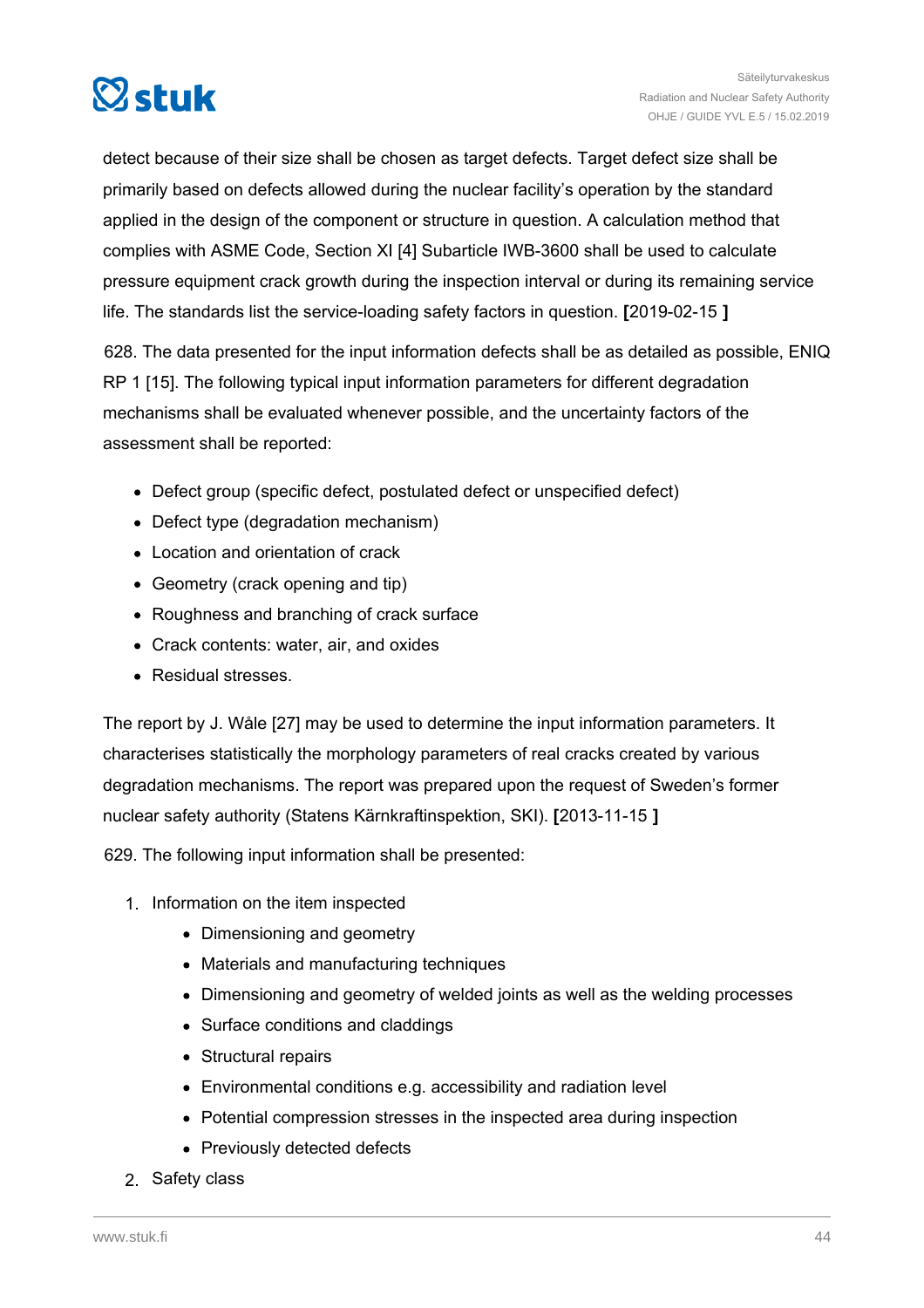

- 3. The qualification level
- 4. Objectives of the in-service inspection
	- Detection target
	- Type, size, location and orientation of defects to be detected and defined
	- Required accuracy of sizing and positioning
	- Inspection volume.

#### **[**2019-02-15 **]**

630. The inspection system shall reach a detection capability that allows for detecting all defects that are equal to or larger than the inspection detection target. If other targets are set for the detection capability, they shall be justified. **[**2019-02-15 **]**

631. Removed. **[**2019-02-15 **]**

632. If the preliminary data on the inspection system being qualified, such as the equipment, procedures and personnel, are available, they may be submitted to STUK for information but shall not be binding on the qualifications. **[**2013-11-15 **]**

#### **6.4 Qualification procedure**

633. The licensee shall submit the qualification procedure drawn up by the qualification body to STUK for information as part of the qualification dossier. **[**2019-02-15 **]**

634. A qualification procedure is an inspection system-specific document which systematically describes how a system is qualified in practice. The qualification procedure shall be drawn up such that the results of qualification may be assessed against it. The procedure shall include at least the following matters:

- Effect of the qualification level
- Balance between the technical justification and practical trials
- Information required from the testing organisation
- The method of assessment of the technical justification, inspection procedure and inspection equipment
- Additional qualifications of personnel
- Instructions for conducting the practical trials
- Information on the qualification test pieces
- Assessment criteria for the entire inspection system.

The information to be included in the qualification procedure is set forth in Annex E.

#### **[**2019-02-15 **]**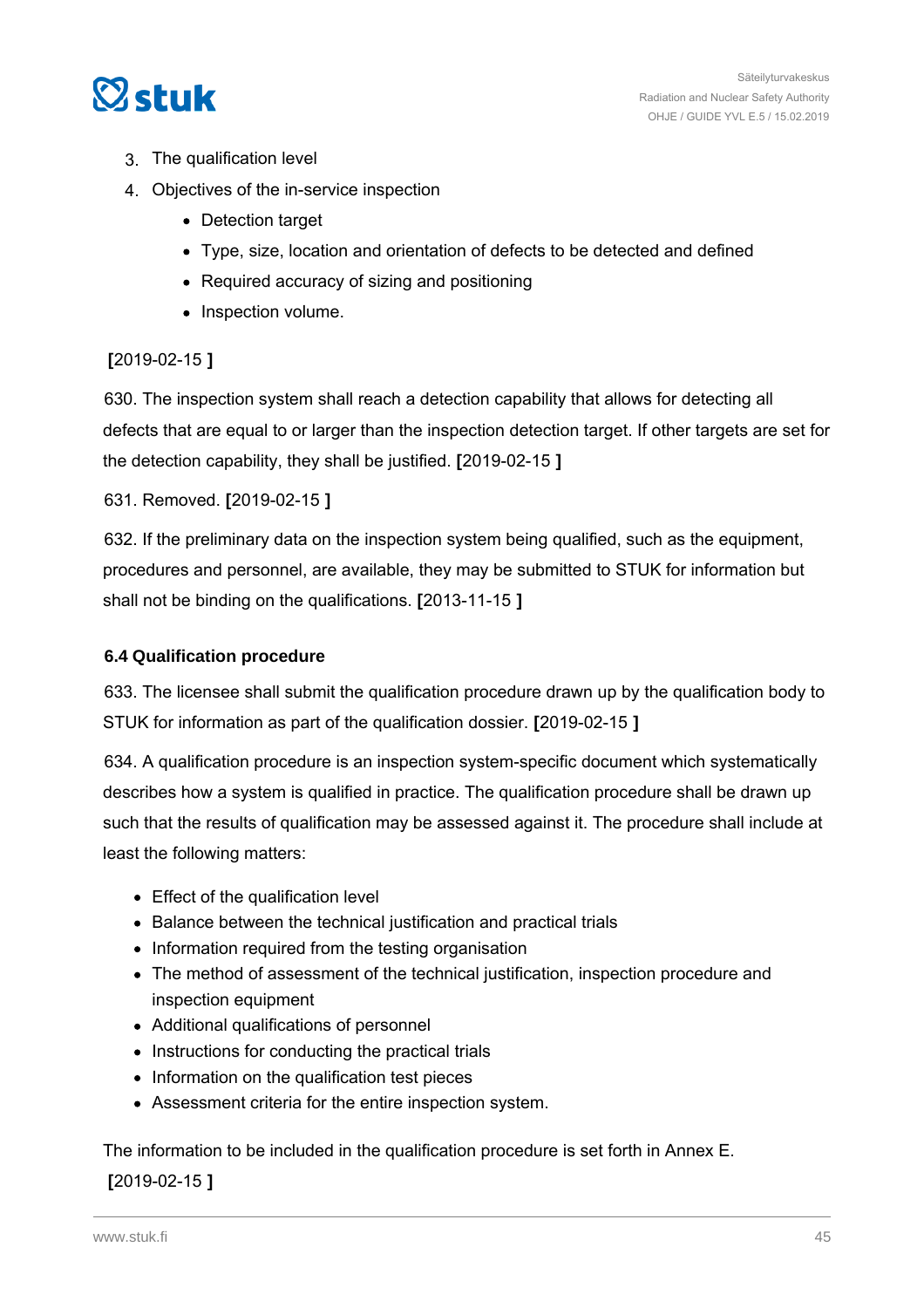

635. The inspection procedure shall present the qualification approach according to the principle of ENIQ RP 8 [21] in a transparent manner. **[**2019-02-15 **]**

636. The qualification procedure shall take into account the representative nature of the defects in the test pieces compared to the postulated defects or specific defects of the assumed degradation mechanisms. J. Wåle's report on the characterisation of morphological parameters of real cracks caused by various degradation mechanisms [27] may be used for assistance. **[**2019-02-15 **]**

637. The qualification of equipment and procedure shall be primarily performed separately from the qualification of personnel, because otherwise it will be difficult to differentiate any weaknesses of the inspection system. **[**2013-11-15 **]**

638. The guideline for the drawing up of the qualification procedure shall be ENIQ's qualification methodology document EQMD [14]. **[**2019-02-15 **]**

639. The qualification procedure shall be prepared on the basis of the input information presented by the licensee and approved by STUK. **[**2013-11-15 **]**

640. The diagram in Annex C presents the qualification procedure as part of the qualification process in terms of time and performance. **[**2013-11-15 **]**

## **6.5 Technical justification**

## **6.5.1 General**

641. A technical justification shall refer to information collected by a testing organisation which provides evidence that the inspection objectives set for the inspection system in the qualification input information can be achieved. A technical justification is used for example to justify the inspection procedure and to present the selection criteria for inspection equipment. **[**2019-02-15 **]**

642. Where applicable, the technical justification shall include physical reasoning, prediction models, and experimental evidence. These may include results from other qualifications and round robin trials, or authenticated practical experience and parametric studies. **[**2019-02-15 **]**

642a. The physical reasoning shall be drawn up during the early stages of the qualification process and submitted to the qualification body in order to define the test pieces for the practical trials. **[**2019-02-15 **]**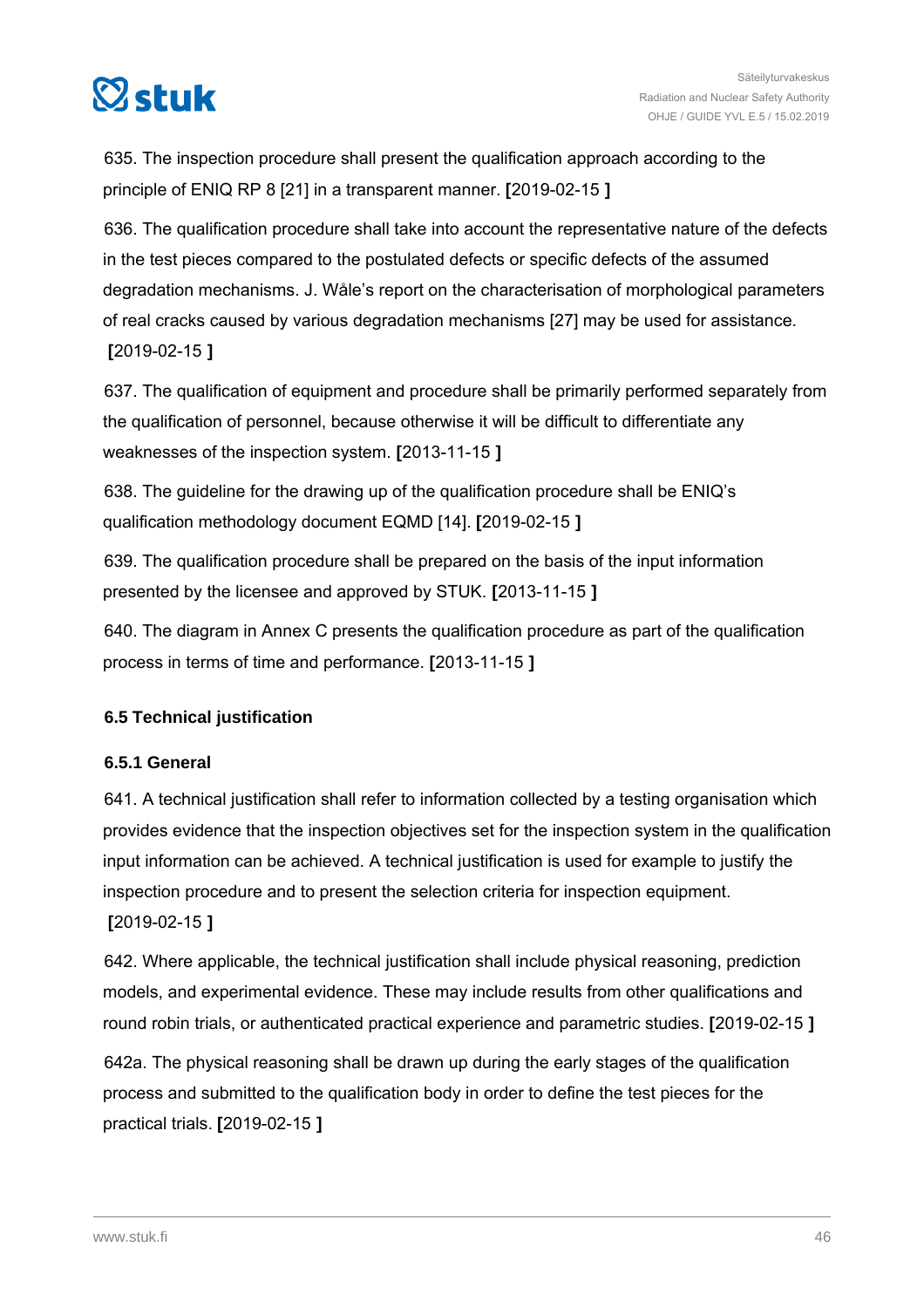

643. The purpose, contents and drawing up of a technical justification are all discussed in detail in ENIQ's Recommended Practices 1 and 2 [15, 16], which shall be applied as a guideline. **[**2019-02-15 **]**

644. To facilitate the assessment work of the qualification body, the technical justification shall be structured in the manner presented in Annex F, see ENIQ RP 2 [16]. The diagrams in Annexes C and F illustrate the structure of a technical justification, the mutual interactions of different sections, and the interaction with the entire qualification process. **[**2013-11-15 **]**

645. The technical justification shall be drawn up for the following purposes, ENIQ RP 2 [16]:

- To complement the qualification conducted by practical trials, which is limited by the statistically limited number of test pieces
- To generalise and complement the results of a practical trial by demonstrating that, if the test results of the defects of the individual test pieces meet the set targets, corresponding results may be achieved under other inspection conditions
- To provide good technical foundation for the planning of efficient practical trials
- To justify the test pieces and defect groups
- To justify the inspection equipment
- To extend existing qualification
- To extend qualification from one inspection area to another, similar inspection area
- To extend qualification to new material structures
- To cover the changes to and modernisation of the inspection equipment or software.

## **[**2013-11-15 **]**

646. The qualification body shall take into account the qualification level defined in the input information when preparing the qualification procedure using the qualification approach and defining the required technical justification level, ENIQ RP 8 [21]. **[**2019-02-15 **]**

647. The qualification body shall assess and ultimately define the balancing of the technical justification and practical trials, taking into account the following:

- The qualification level
- The availability of evidence
- Special inspection technology issues, such as the effects of manufacturing technology on the details of the inspection area.

**[**2019-02-15 **]**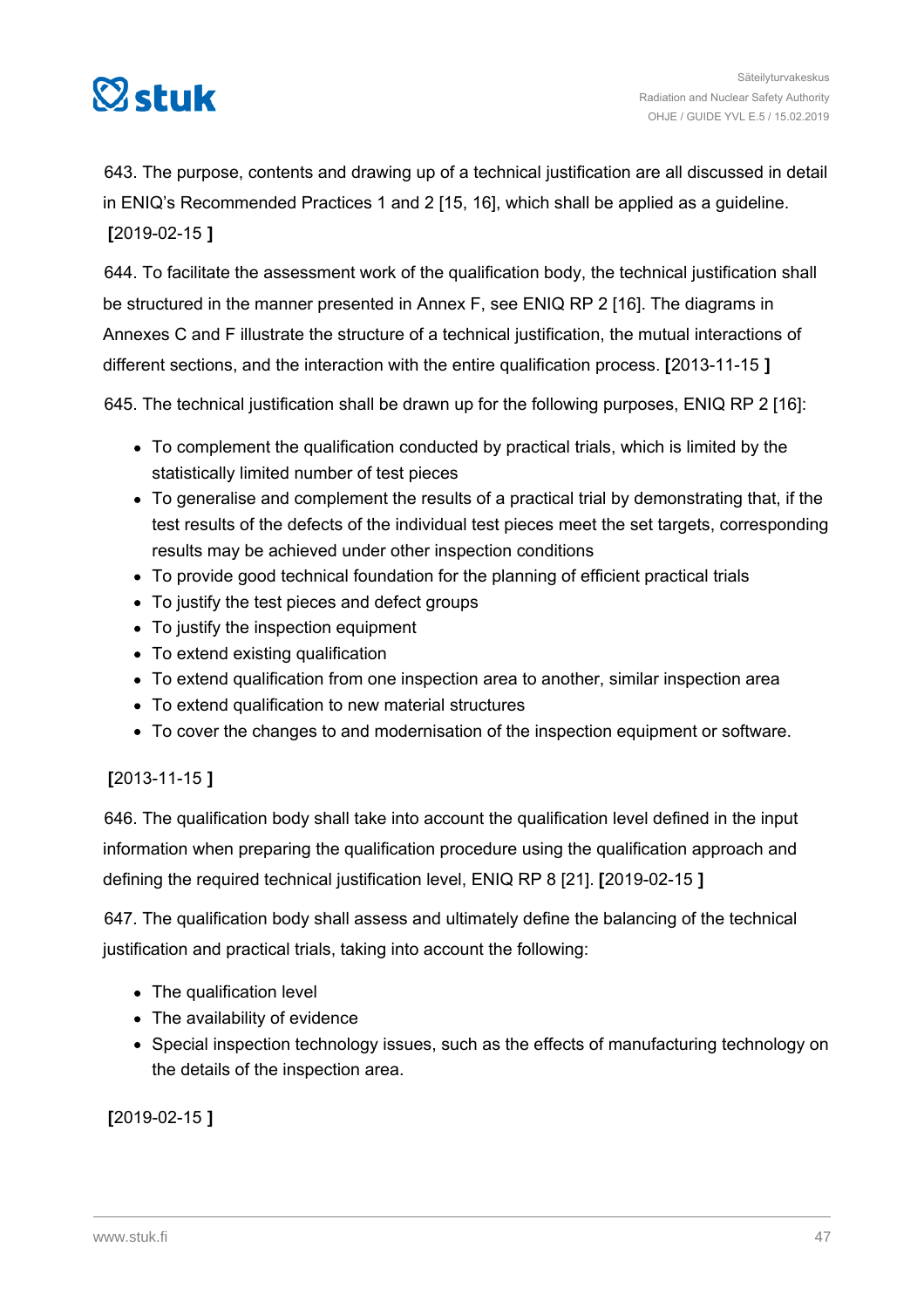

648. The evidence for technical justification may often have a restricted scope of validity, and this shall be borne in mind and brought up when drawing up and applying a technical justification. **[**2013-11-15 **]**

#### **6.5.2 Essential parameters**

649. The influential and essential parameters of an inspection system shall be defined. The definition and analysis of essential parameters are vital parts of a technical justification. Parameters are discussed in detail in ENIQ's Recommended Procedure RP 1 [15].

**[**2013-11-15 **]**

650. The factors which have an influence on the quality and outcome of an individual inspection are called influential parameters. The degree of their influence shall be assessed and, based on the assessment, some of the parameters shall be classified as essential parameters. These are parameters whose changes may prevent the inspection objectives from being met. Parameters are either fixed parameters with a fixed value and tolerance or limited parameters covering a range.

Essential parameters shall be analysed in the early phases of the drawing up of the technical justification. They shall be divided into two groups:

- Input information parameters, including component materials, dimensions and other characteristics; types, sizes, location and orientation of defects that shall be detected, and the inspection environment
- Inspection system parameters
	- Inspection procedure parameters, including beam angles and frequencies as well as recording levels and personnel requirements
	- Equipment parameters, including the degree of digitalisation, the accuracy of the display and the positioning and repeatability accuracy of the scanner.

#### **[**2019-02-15 **]**

651. The parameters of an inspection procedure shall be chosen based on input information parameters in a manner ensuring the accurate detection and determination of a component's defects. Technical justification shall demonstrate the applicability of the choices made and provide evidence of inspection system capability obtained by means of the parameters chosen. **[**2013-11-15 **]**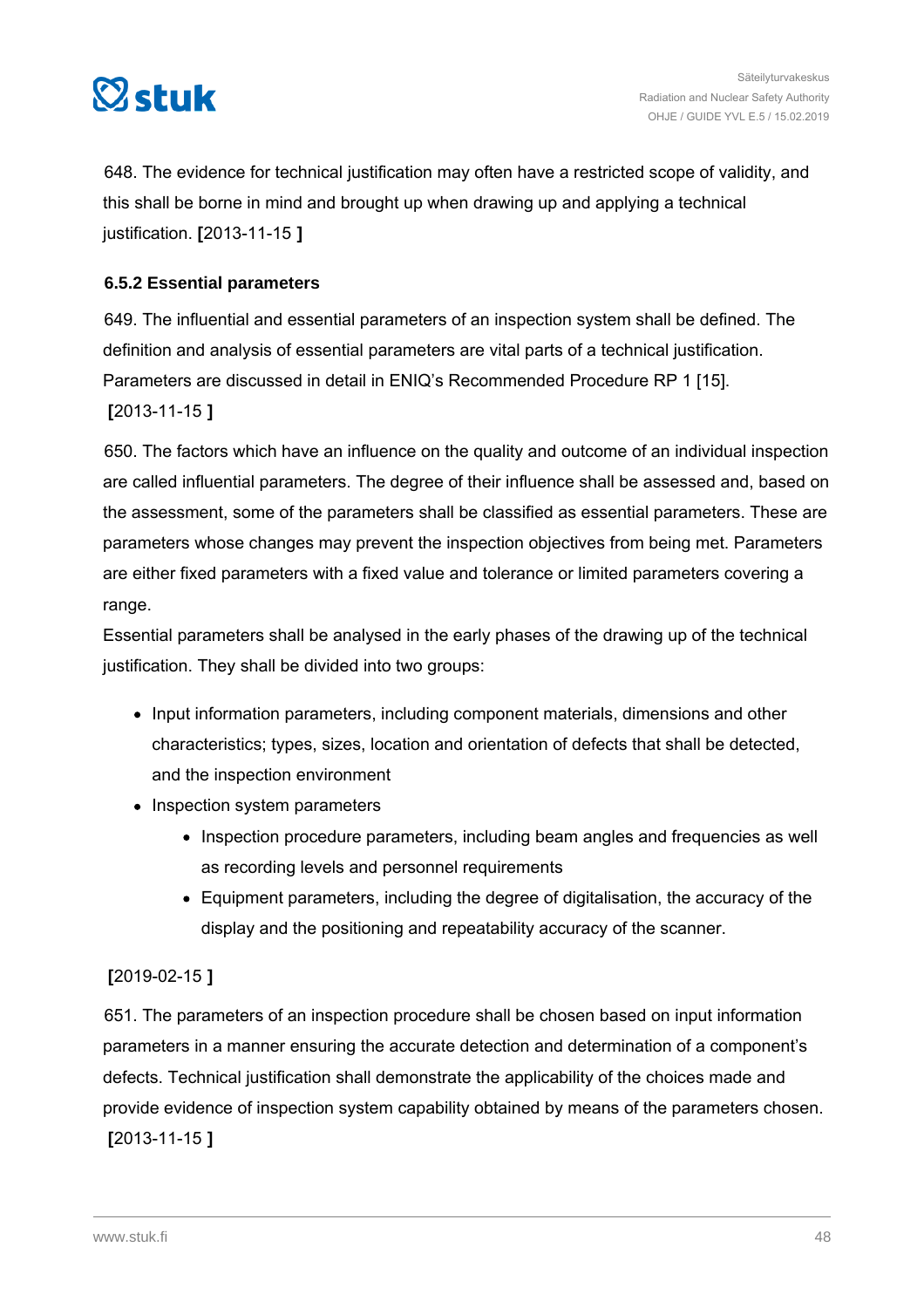

652. The inspection equipment parameters shall be determined based on the entire inspection, meaning that their choice is influenced by the input information parameters and inspection procedure parameters. **[**2013-11-15 **]**

653. The influential and essential parameters with their values shall be analysed and justified in the technical justification in the following stages:

- Division of influential parameters into two groups: input information parameters and inspection system parameters
- Division of parameters into essential parameters
- Division of essential parameters into parameters fixed within a tolerance and those covering a range
- Definition of the tolerances and ranges of the essential parameters pertaining to the component and the defects to be detected
- Definition of the acceptable tolerances and ranges of the essential inspection procedure parameters and equipment parameters, considering the essential parameters of the input information group.

#### **[**2019-02-15 **]**

654. The conclusions of the technical justification shall contain a list of the essential parameters covering a range and essential parameters whose value has to be fixed within a tolerance with their ranges and tolerances, the adherence to which is a requirement for the validity of the qualification. **[**2013-11-15 **]**

655. The analysed and justified essential parameters of an inspection procedure with their tolerances or ranges shall be included in the inspection procedure. **[**2019-02-15 **]**

#### **6.6 Practical trials**

656. The qualification body shall plan, conduct, supervise and assess the practical trials and report their results in detail. **[**2013-11-15 **]**

657. Before the practical trials, the qualification body shall assess the qualification defects in the test pieces starting from designs, and supervise the manufacture of the defects. **[**2013-11-15 **]**

658. The licence applicant/licensee shall ensure that the qualification body is in a position to keep the blind trial test pieces and test arrangements confidential in accordance with the quality management system of the qualification body. **[**2019-02-15 **]**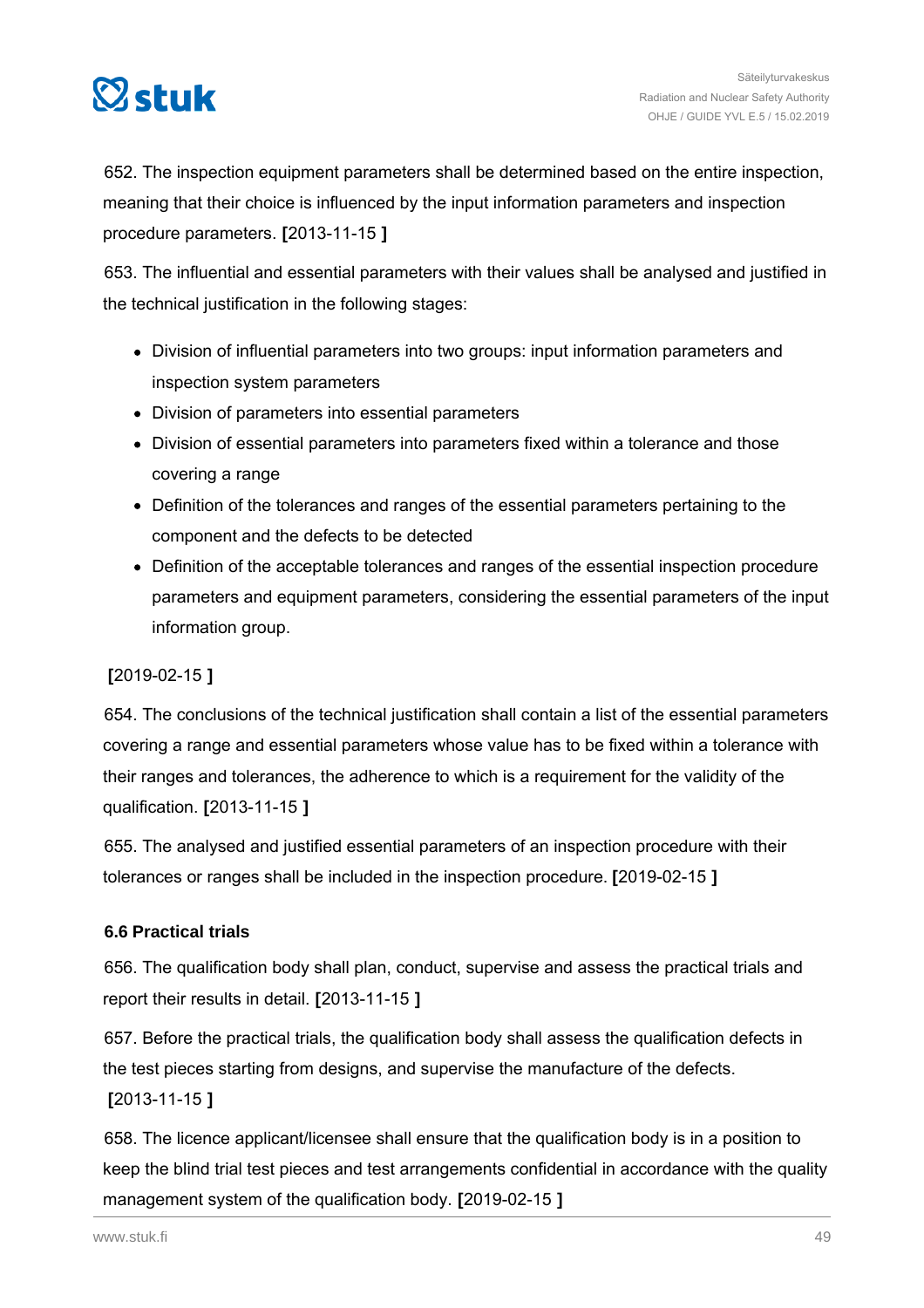

659. Practical trials are discussed in reference ENIQ RP 5 [18], which shall be applied as a guideline. **[**2019-02-15 **]**

#### **6.6.1 Test pieces**

660. The licensee shall ensure that the designers and manufacturers of the test pieces and defects are presented with the approved qualification input information essential for manufacture. **[**2019-02-15 **]**

661. The test pieces and their defects shall be designed on the basis of the essential parameters of the input information and the physical reasoning prepared based on them. The range of test pieces and defects may have to be updated on the basis of the qualification procedure and/or supplemented technical justification. **[**2019-02-15 **]**

662. If the inspection system is qualified for an inspection area that does not have identified structural degradation mechanisms, in which case the input information defect is unspecified, the test pieces shall be designed on the basis of suitable postulated defects. **[**2013-11-15 **]**

663. If the qualification uses test pieces that have originally been manufactured for other purposes, their suitability for the qualification in question shall be demonstrated by analysing the essential parameters of the input information. Any restrictions and the potential need for other complementary justifications, test pieces and tests shall be investigated. **[**2019-02-15 **]**

664. In the design of the qualification test pieces, special attention shall be paid to such input information and inspection system essential parameters as cannot be sufficiently covered in the technical justification due to insufficient evidence. These essential parameters as well as the inspection procedure and equipment parameters determine the requirements to be set for the test pieces and practical trials. **[**2019-02-15 **]**

665. The limited nature of practical trials shall be balanced by applying in design the cases that are worst from the point of view of inspections. Worst cases refer to such defects and component geometries, or other essential parameters, as are likely to represent the greatest challenges for the detection and accurate sizing within a specific inspection qualification situation defined by the input information and considering the specific inspection system used. **[**2013-11-15 **]**

666. If the inspection objectives are achieved for worst cases within the range of essential parameters, other defects shall nevertheless be manufactured in the test pieces, or it shall be proven by means of the technical justification that the objectives will be achieved within the tolerances or ranges of all the essential parameters. The defects of the test pieces shall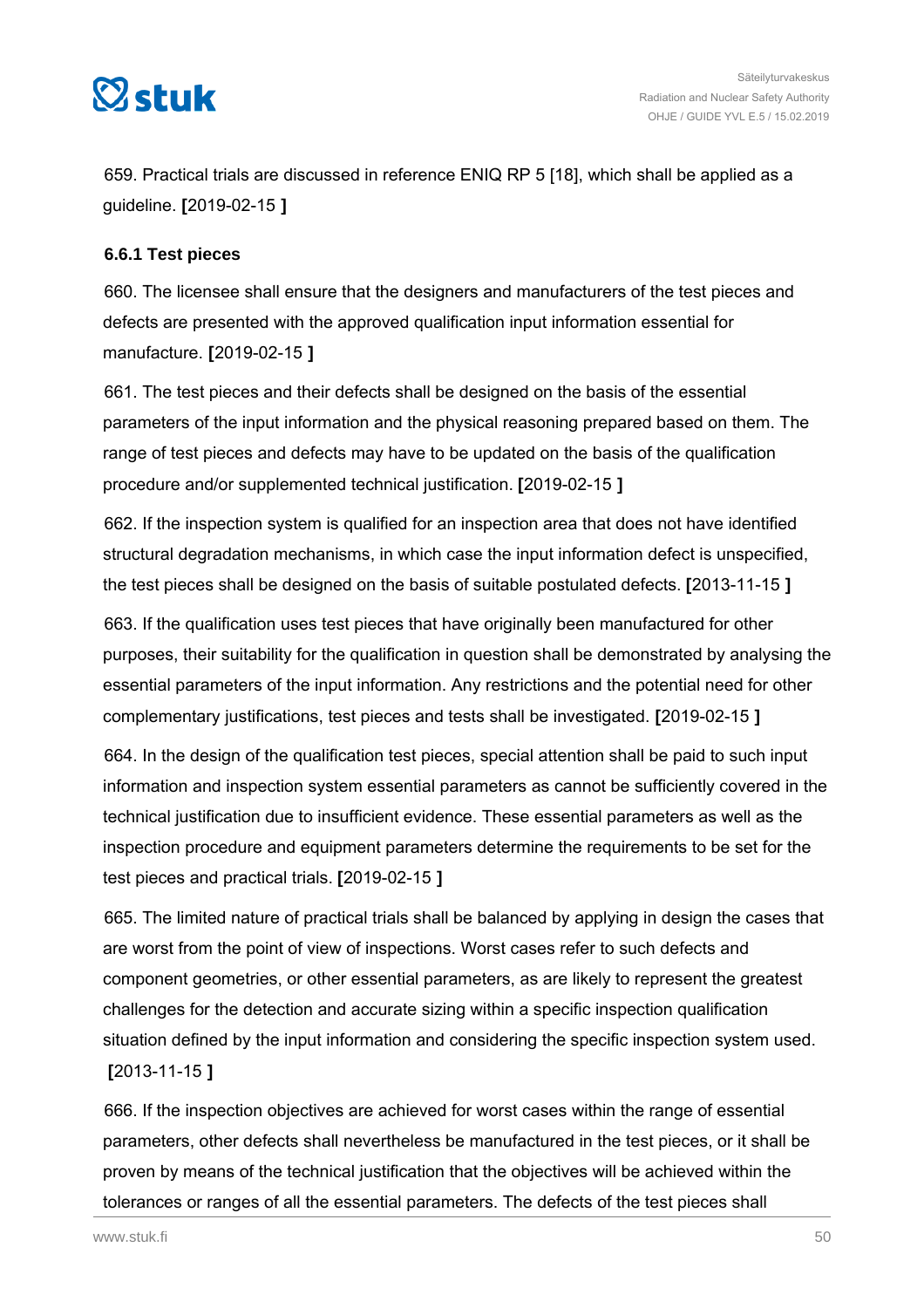

simulate postulated or specific types of defects to an extent sufficient from the point of view of the inspection method. **[**2013-11-15 **]**

667. The defects in the test pieces may be

- Real defects
- Realistic defects or
- Artificial defects.

## **[**2013-11-15 **]**

668. When realistic defects are used, the test piece designs shall justify the representative nature of the defects by comparing them to the postulated defects or specific defects based on the assumed degradation mechanisms. A corresponding approach shall be applied to specific defects. If the inspection method being qualified is an ultrasonic inspection method, the justification shall assess the following parameters of the crack and present the uncertainty factors of the assessment:

- Defect group (specific defect, postulated defect or unspecified defect)
- Defect type (degradation mechanism)
- Location and orientation of crack
- Geometry (crack opening and tip)
- Roughness and branching of crack surface
- Crack contents: water, air, and oxides
- Residual stresses.

## **[**2013-11-15 **]**

669. The licence applicant/licensee shall demonstrate to the qualification body that the defects manufactured correspond to the postulated defects or specific defects in terms of the properties described above. J. Wåle's report on the characterisation of morphological parameters of real cracks caused by various degradation mechanisms [27] may be used as the basis of the demonstration. **[**2019-02-15 **]**

670. The qualification body shall assess the qualification defects in the test pieces used for practical trials starting from designs, and supervise their manufacture. If the qualification body bases its supervision of manufacture on documents, it shall assess the reliability of the documents. The suitability of the qualification defects of the test pieces for the inspection objectives of the qualification in question shall be assessed by comparing the pros and cons of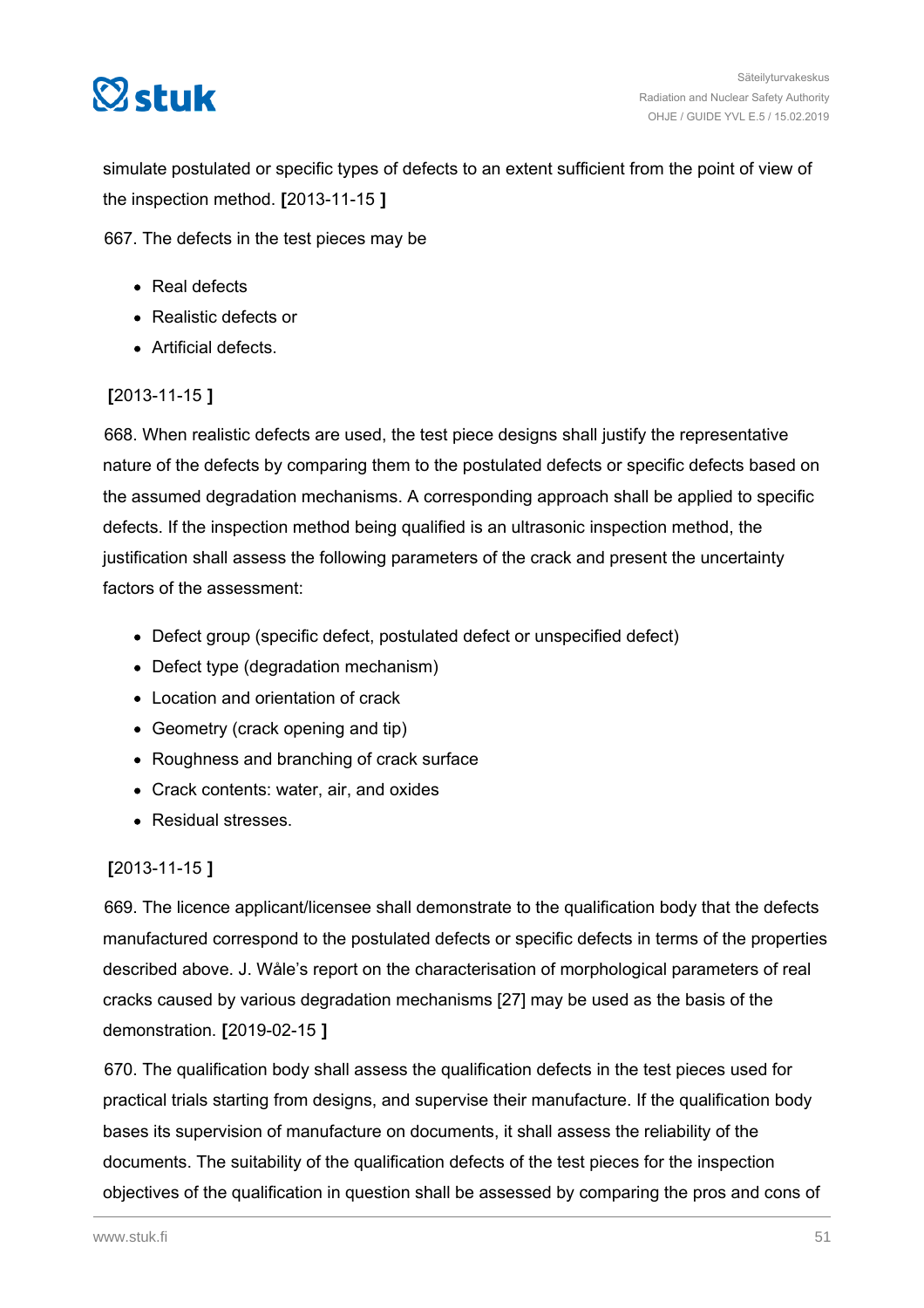

the qualification defects and their manufacture procedures. A summary of the assessments shall be presented in the qualification assessment report. **[**2013-11-15 **]**

671. The technical specifications of the blind trial test pieces shall be kept confidential. **[**2019-02-15 **]**

672. The tasks of a qualification body in the design and manufacturing of test pieces are set forth in Annexes C and D. **[**2013-11-15 **]**

## **6.6.2 Implementation of practical trials**

673. Prior to the start of the qualification process, the licensee shall ensure that the qualification body is acquainted with the use of the inspection system, where necessary. The qualification body, for its part, shall guide the inspection personnel in the test arrangements of an open trial. The qualification body shall witness the trials and log all essential activities and events. **[**2013-11-15 **]**

674. In the qualification tests of inspection equipment, either mock-ups or open or blind test pieces may be used. The operator of the equipment shall closely follow the instructions for use of the equipment during functional testing. Special care shall be taken to keep the accuracy of positioning and repeatability of the equipment within its tolerance range between the disassembly and installation. A list shall be made of the inspection equipment components that are qualified. **[**2013-11-15 **]**

675. The practical trial part of the qualification of inspection personnel shall be conducted separately of the qualification of inspection procedures and equipment, so that, in the case of a potential rejection, the unqualified part of an inspection system can be accurately defined for further development. Previously qualified inspection procedures and equipment shall be used in the trials. Whenever automated data acquisition and processing are used in mechanised inspections, an analysis of previously recorded defect data may serve as a blind trial. Inspection personnel can be qualified for data acquisition, defect detection, characterisation and sizing all in one, or separately. Defect length and height may be separately sized as well. **[**2019-02-15 **]**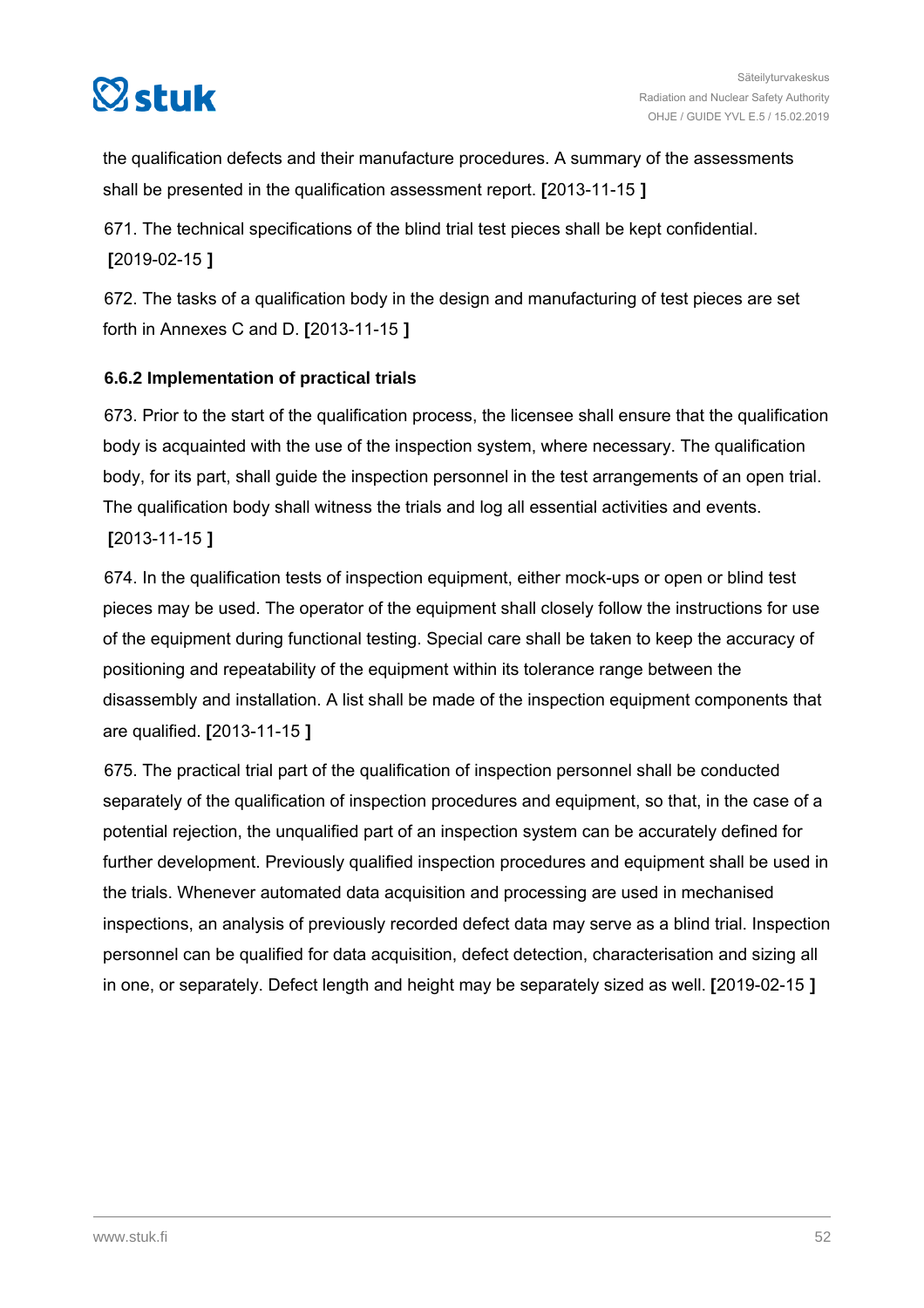

#### **6.6.3 Assessment of the results of practical trials**

676. The qualification body shall assess the conducting and results of practical trials and justify its assessment in a report. A detailed description of the practical trials and a report on their outcome with the assessment criteria shall be included in the qualification dossier. Any deviations from the inspection procedure and practical problems in trials shall be reported and their impact on the qualification outcome assessed. **[**2013-11-15 **]**

677. The results shall meet the assessment criteria presented in the qualification procedure, derived from the inspection objectives set forth in the input information. The performance variables defined as the objectives of the inspection in the input information may be as follows: defect detection, accuracy of defect height determination, accuracy of length determination and accuracy of positioning defects. Each performance parameter shall be separately assessed. **[**2019-02-15 **]**

678. The qualification of inspection procedures or equipment by practical trials aims to demonstrate that the qualification objectives are achieved by closely following the procedure. When interpreting the outcome of the trials, the personnel involved shall report their entire chain of argumentation in order to give evidence that the results were not obtained by justification external to the inspection procedure. The minimum amount of information that the qualification body needs to make its assessment shall include all the documentation on which indications are based and which explain and justify the interpretation of indication signals. **[**2019-02-15 **]**

679. In the qualification of inspection personnel by practical trials, an inspector shall demonstrate to the qualification body that she/he is capable of using the qualified inspection procedure and equipment correctly and in a repeatable manner. The inspector shall also be able to justify, if necessary, the various phases of the inspection process. By witnessing the inspection and reviewing the results, the qualification body shall gain adequate confidence that the inspection procedure is fully adhered to in personnel qualification.

The general principles of inspection personnel qualification are given in subsection 6.7. **[**2013-11-15 **]**

680. The qualification of an inspection system shall be rejected, for example, in the following cases:

- The stated objectives of the qualification are not achieved.
- The stated objectives of the qualification are achieved, but the chain of argumentation to interpret the results is inadequate.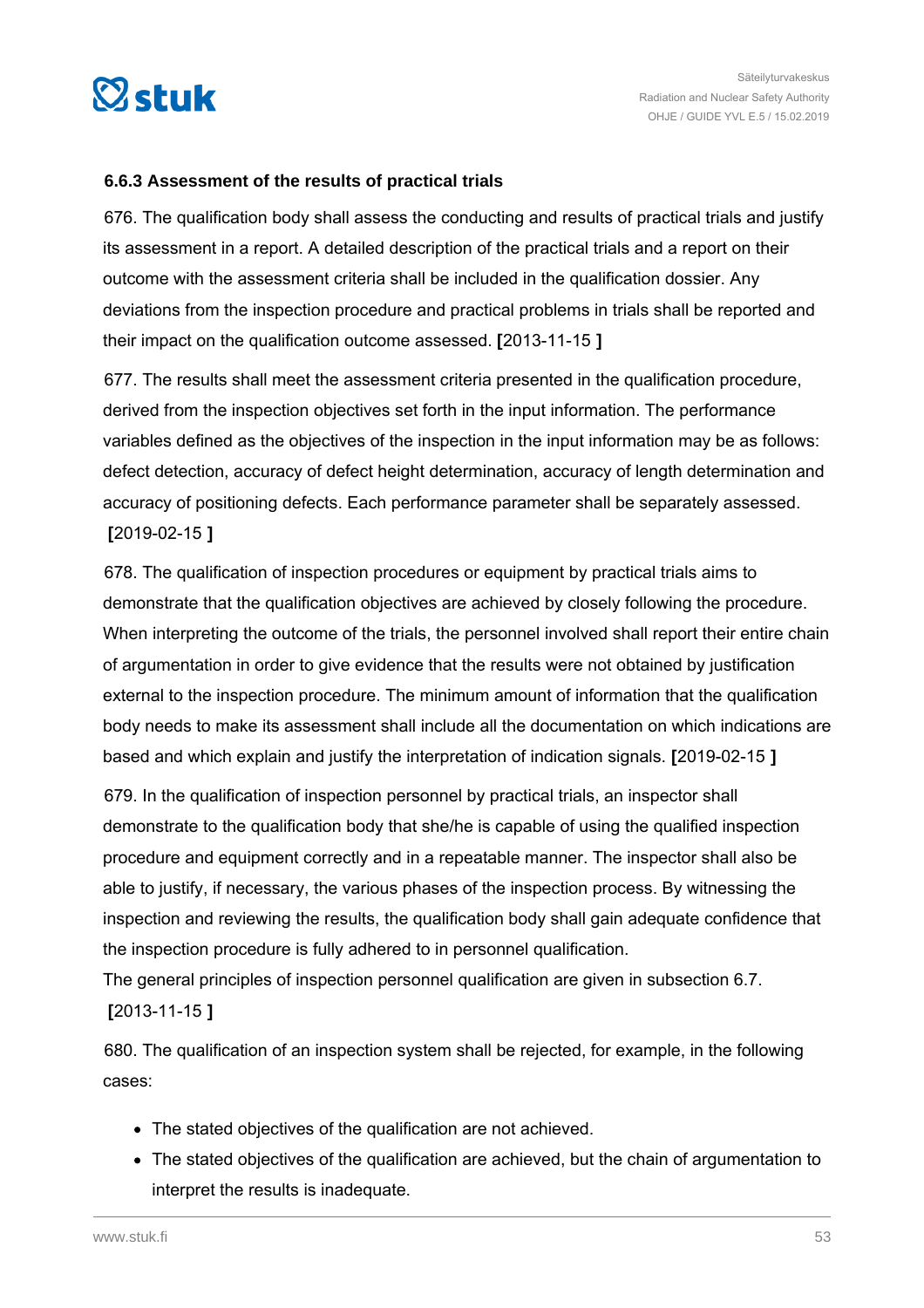

• The stated objectives of the qualification are achieved but a written inspection procedure has been deviated from.

In some cases, the qualification may be approved by limiting the scope of qualification. **[**2019-02-15 **]**

#### **6.7 Qualification of inspection personnel**

681. Inspectors shall have been qualified under a qualification system that complies with level 2 or 3 of SFS-EN ISO 9712 [26], or they shall have an equivalent basic qualification for the inspection method in question. Basic qualifications shall usually be supplemented with additional qualifications for in-service inspections. Additional qualifications are inspection system-specific and may require special training and experience, a written examination and practical trials. A general basic requirement is that inspection equipment and procedures have already been qualified to meet the inspection objectives, as the qualification of the personnel cannot be focused otherwise. Guide YVL E.12 discusses the approval of inspection personnel by STUK. **[**2019-02-15 **]**

682. The requirements for additional inspector training shall be presented in the inspection procedure. They shall be separately justified in the technical justification of each inspection procedure. The additional training and its assessment criteria depend on the inspection area, procedure and equipment as well as the nature of the inspection task. **[**2019-02-15 **]**

683. The qualification body shall assess the additional training requirements set forth in the technical justification, specify and take care of the qualifications, assess the results and draw up the qualification certificates. **[**2019-02-15 **]**

684. The qualification of inspection personnel is discussed in ENIQ's Recommended Practice ENIQ RP 10 [22], which shall be applied as a guideline. **[**2019-02-15 **]**

685. Practical blind trials are discussed in subsection 6.6. **[**2013-11-15 **]**

#### **6.8 Qualification assessment report**

686. The qualification body shall draw up a qualification assessment report. The report shall be based on the input information, qualification procedure, technical justification and results of the practical trials as well as the witnessing of the qualification. The report shall describe how, in accordance with the assessment criteria presented in the qualification procedure, the inspection system meets the stated objectives for defect detection as well as characterisation of defect type, size, position and orientation. **[**2013-11-15 **]**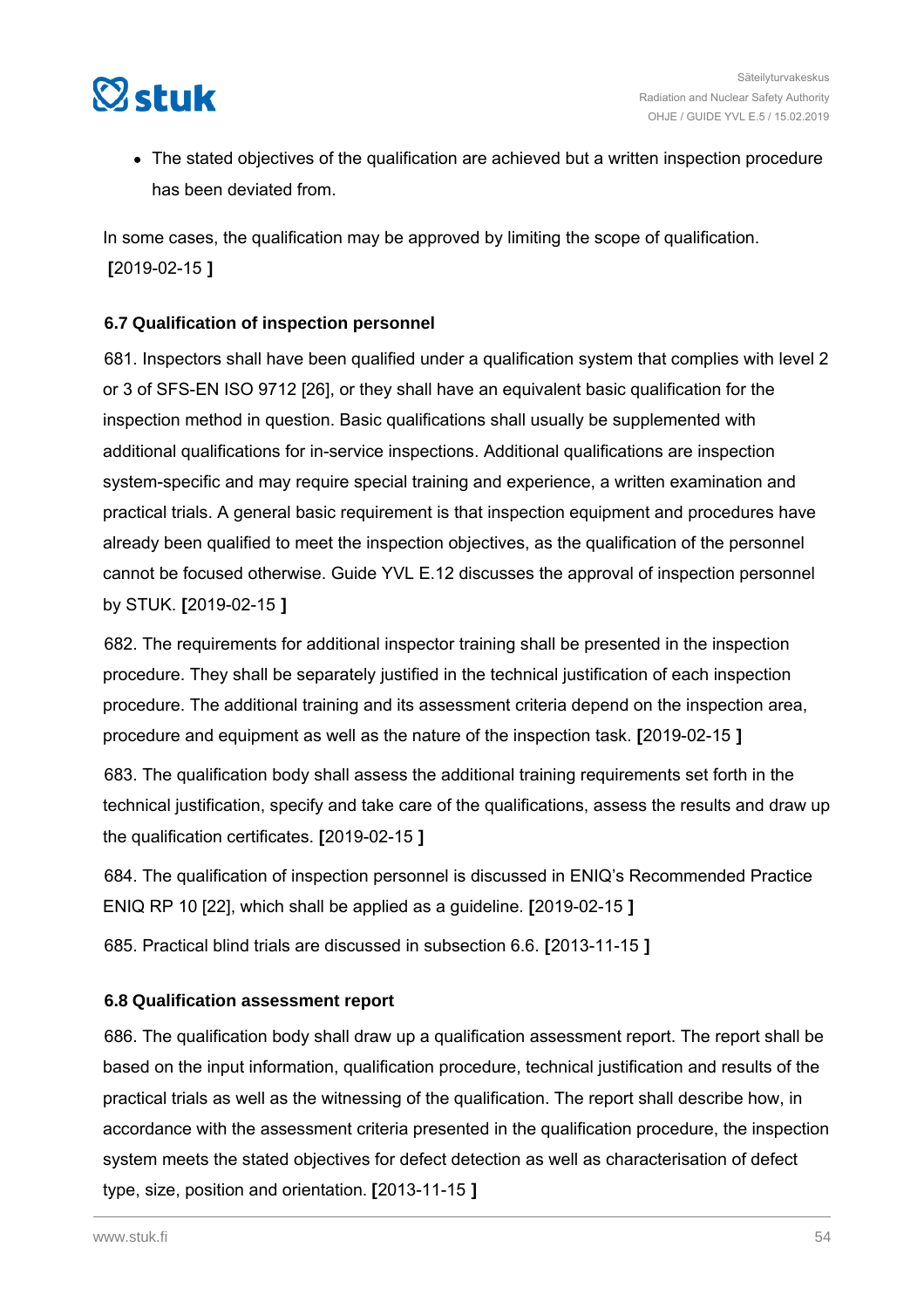

#### 687. The qualification assessment report shall contain

- 1. An assessment of the adequacy and restrictions of the technical justification in providing evidence of the fulfilment of an inspection system's stated objectives
- 2. An assessment of the adequacy and restrictions of the practical trials in demonstrating the fulfilment of an inspection system's stated objectives,
	- An assessment of the test pieces, the correlation between the defects and postulated or specific defects and data relating to the control of the manufacture of the test pieces
	- Data on the practical trials
	- An assessment of how far the objectives of the in-service inspection system have been achieved
- 3. An assessment of the mutual complementarity of the technical justification and the practical trials
	- Applicability of an inspection system's scope within the range of the essential parameters
	- The scope of the range of essential parameters in both the technical justification and the practical trials
- 4. Summary of the outcome of the practical trials
- 5. Deviations from the qualification procedure and recommendations for future qualifications
- 6. Factors potentially restricting the scope of qualification and their causes
- 7. Conclusions concerning the achievement of the stated objectives and grounds for the issuance of qualification certificates as well as recommended actions to develop the inspection system.

Qualification reporting is discussed in ENIQ's qualification methodology document EQMD and in the ENIQ Recommended Practice document RP 4 [14, 17]. **[**2013-11-15 **]**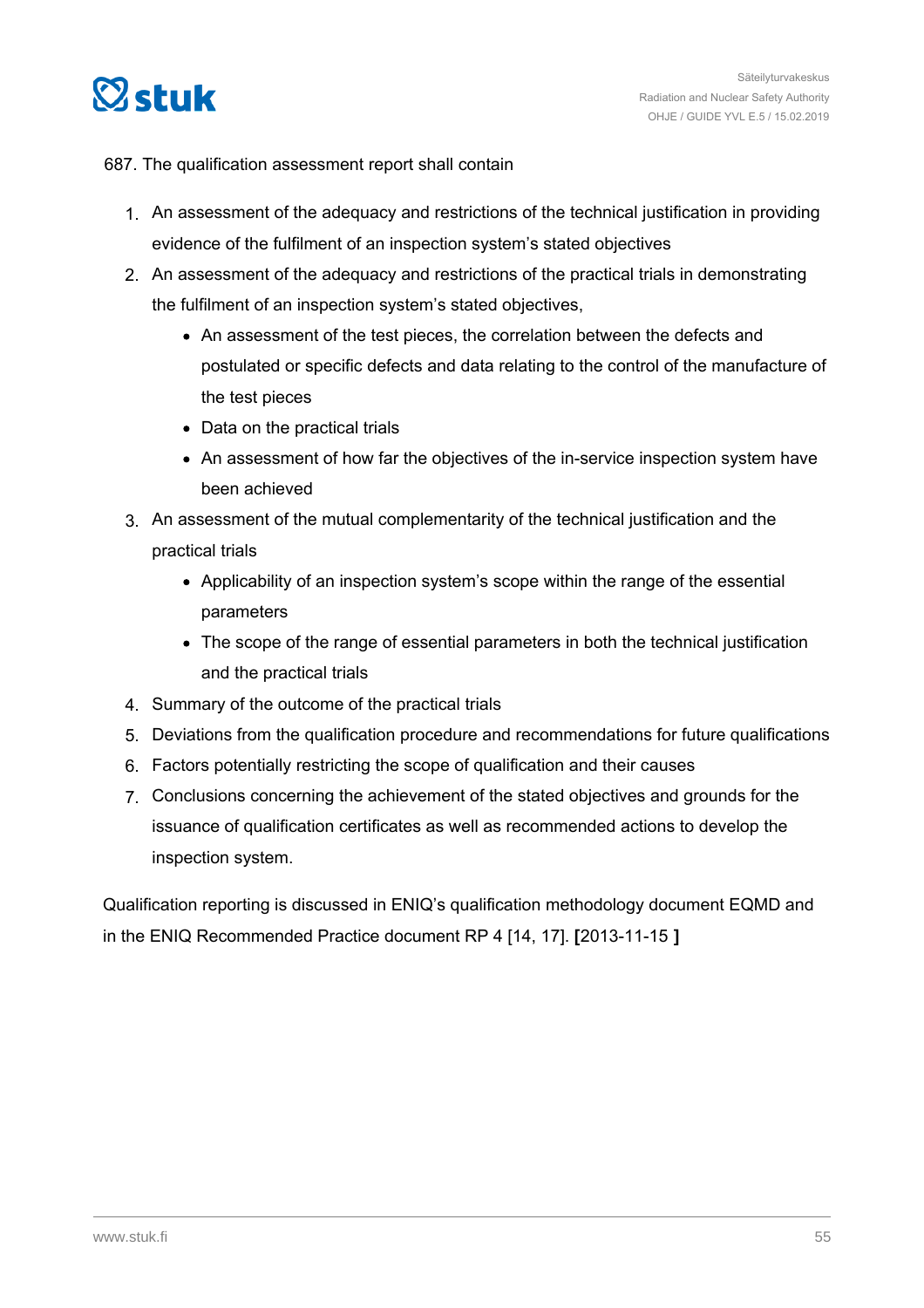

#### **6.9 Qualification certificates**

#### **6.9.1 Issue of qualification certificates**

688. A qualification body shall draw up qualification certificates for all qualifications it has approved in such a way that the qualified inspectors, inspection procedures and equipment as well as their scope and restrictions are identifiable. The certificate shall bear the qualification body's signature. **[**2013-11-15 **]**

689. Qualification certificates of inspection equipment and procedures shall give the following information:

- Identification of equipment and software
- Identification of procedure, its revision identification, name and date
- Scopes of qualification with their restrictions
- References to input information documents
- References to an assessment report
- Date
- Signatures.

The qualification certificates issued for inspection procedures and equipment are valid for five years, taking into account the restriction requirements mentioned in subsection 6.9.2. **[**2019-02-15 **]**

690. After the conducting of a qualification, the qualification body shall draw up qualification certificates for the inspection personnel, which state the qualifications in detail and give the scopes of qualification with their restrictions and inspection procedure references. The qualification certificates shall state the components inspected and the inspection tasks qualified for them, as well as the essential information on the inspection equipment used in the qualification. **[**2019-02-15 **]**

691. The qualification certificates of inspection personnel shall give the following information:

- Name of person
- Identification of inspection procedure, its revision identification, name and date
- Identification of inspection equipment and software
- Scopes of qualification with their restrictions
- References to an assessment report
- Validity of the certificate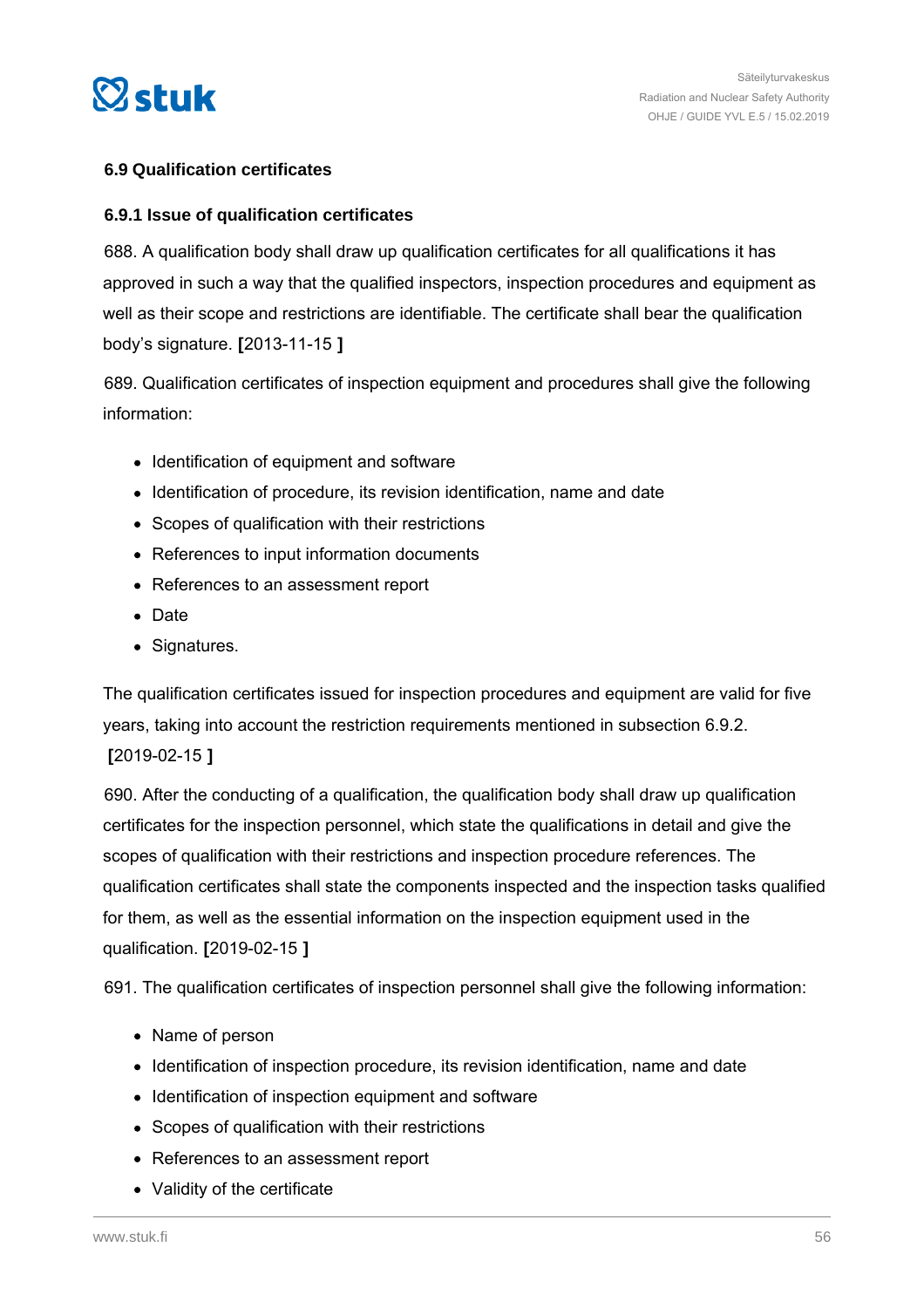

- Date
- Signatures.

## **[**2019-02-15 **]**

692. The qualification certificates for inspection personnel are valid for five years on the following conditions:

- The inspector has a valid level 2 or 3 qualification under a qualification system that complies with standard SFS-EN ISO 9712 [26] or equivalent.
- The inspector verifiably works regularly using in-service inspection procedures and equipment.
- The inspector annually receives relevant training, including training in his or her specific field of qualification prior to the start of the inspections.

## **[**2019-02-15 **]**

#### **6.9.2 Withdrawal or review of qualification certificates**

693. The qualification body shall withdraw the qualification certificates for an inspection procedure or inspection equipment, if the procedure or equipment qualified is found to be unreliable, or such other serious shortcomings are detected in the inspections that the inspection system is incapable of detecting or evaluating in practice the defects for which it is qualified. **[**2013-11-15 **]**

694. The licence applicant/licensee shall ensure that the qualification body has an opportunity to assess whether the actual inspection areas correspond to the qualification test pieces and defects and whether the inspection conditions match the qualification conditions. **[**2019-02-15 **]**

695. If a qualified inspection system is modified so that the tolerances or ranges of essential qualification parameters are exceeded, the qualification body shall assess the prerequisites for modification of the qualification scope and the qualification certificates. Technical justification or additional practical trials may then be required. **[**2013-11-15 **]**

696. The qualification body shall report in writing to the licensee and the testing organisation any changes made to a certificate and any grounds for the changes. **[**2013-11-15 **]**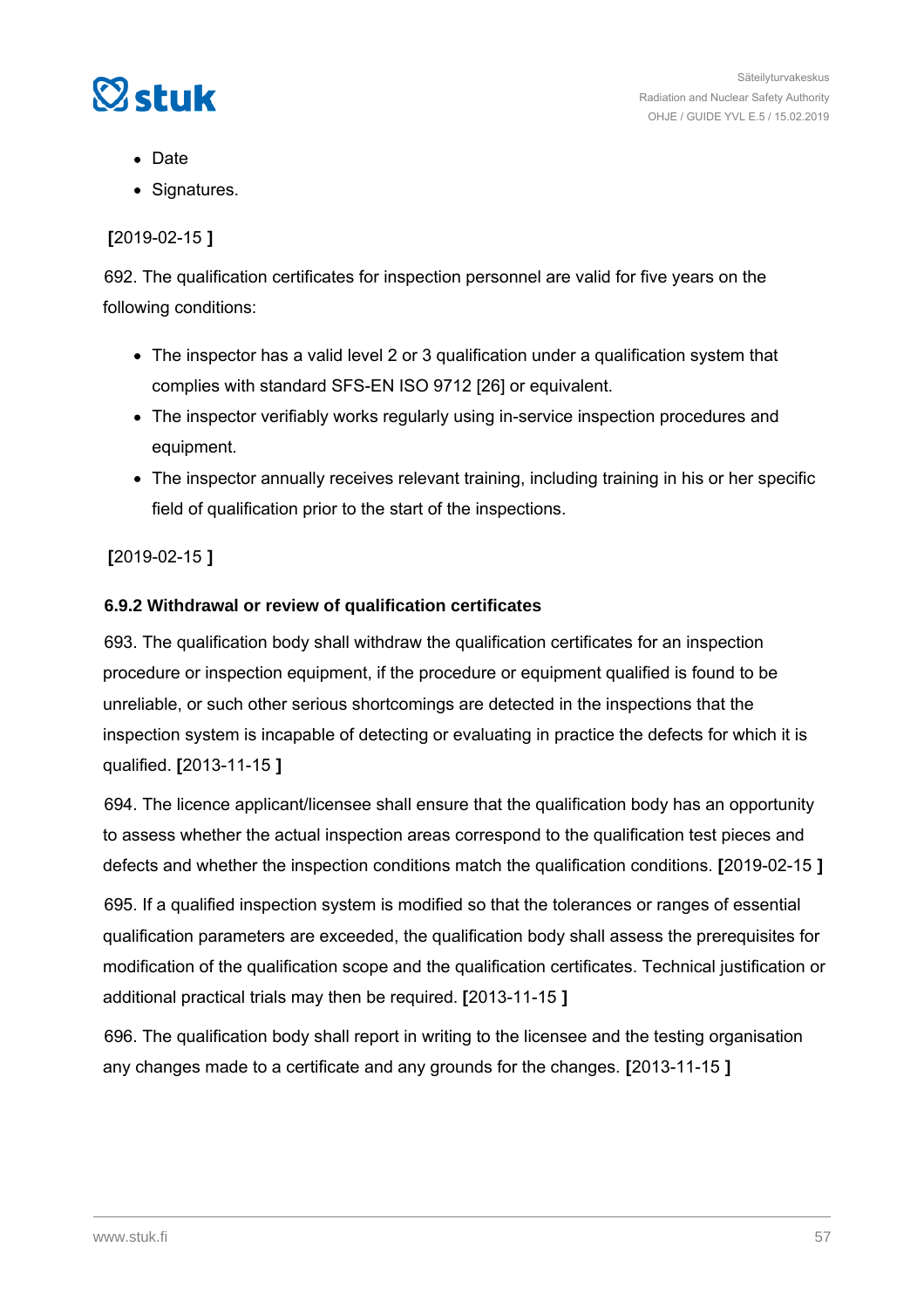

#### **6.9.3 Licensee's obligations**

697. The licensee shall update the lists of inspectors. The lists shall refer to the inspection system qualification certificates by inspector and to the decisions on the relevant qualifications given by STUK. **[**2013-11-15 **]**

698. The licensee shall report in writing to the qualification body in cases where the scope of qualification is exceeded, as mentioned in subsection 6.9.2, where the inspection system is found to be unreliable, or where other shortcomings could lead to the withdrawal or revision of qualification certificates. **[**2013-11-15 **]**

#### **6.10 Archiving of qualification documentation and storage of test pieces**

699. The licensee shall be responsible for archiving the qualification documents and storing the test pieces. The qualification body shall determine the confidentiality of the storage of the qualification documents and the test pieces. The qualification documents shall be stored until the decommissioning of the nuclear facility. The documents shall be updated to reflect feedback received on practical inspections or additional qualifications. Under Section 63 of the Nuclear Energy Act (990/1987), STUK shall have access to the filed copies of qualification documents and test pieces for supervisory purposes. The licensee shall ensure that STUK has the proper access arrangements available to it and shall also arrange for similar rights to extend to the qualification body separately for the qualification in question. **[**2019-02-15 **]**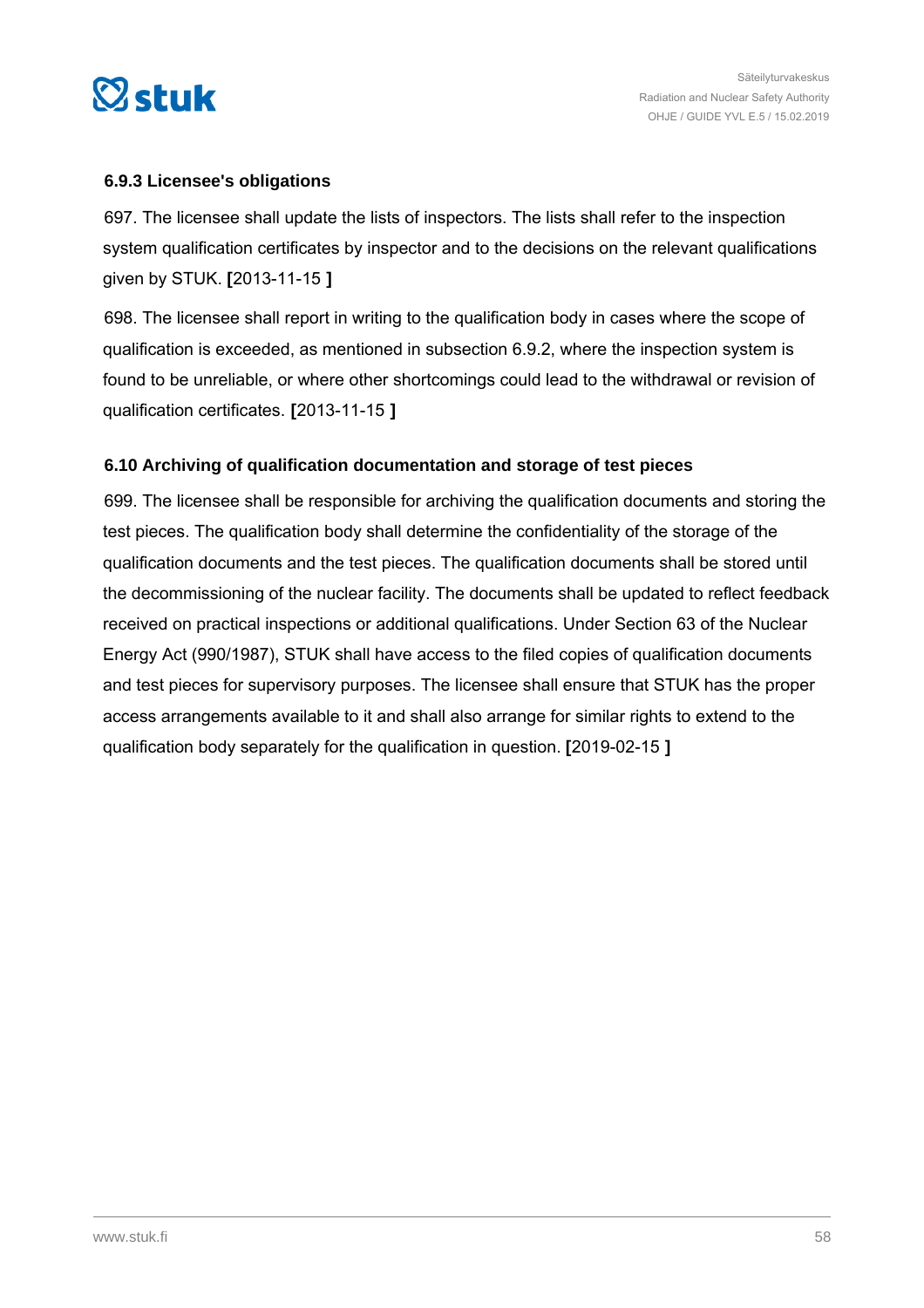

# **7 Regulatory oversight by the Radiation and Nuclear Safety Authority**

### **7.1 Control in general**

701. STUK oversees in-service inspections by reviewing documents relating to programmes and results. It will commence its review of the in-service inspection document with an assessment of whether the licensee has, in the summary of justifications it has drawn up, convincingly argued in favour of the acceptability of the document and the measures proposed in it. STUK will use argumentation analysis in its own evaluation [8]. **[**2013-11-15 **]**

702. STUK will make an assessment of whether or not the summary of justifications, as an argument, clearly and convincingly answers the question as to why the document should be approved.

If STUK, in its preliminary investigation, should, with reference to the summary of justifications, find the scope and depth of the licensee's argumentation and its own review and approval procedure inadequate, it will halt the processing of the document at this stage and requires the licensee to add more content to its summary of justifications for the process to continue. If the licensee's argumentation and approval procedure are adequate, STUK will continue the process by first comparing the summary of justifications to the content of the rest of the document, finally evaluating the acceptability of the entire document. **[**2013-11-15 **]**

703. When in-service inspections are performed during outages, STUK will pay monitoring visits to the plant site to the extent it considers appropriate. The purpose of these visits is to witness the general inspection arrangements, the process for reporting on the results and the flow of information between the various parties involved and to make a preliminary assessment of the results of the inspections.

STUK will designate, with reference to the inspection schedule it has received, those areas of inspection for which the precise starting time must be given. **[**2013-11-15 **]**

704. Under the periodic inspection programme for operation, STUK will monitor the data systems used in the in-service inspections. **[**2013-11-15 **]**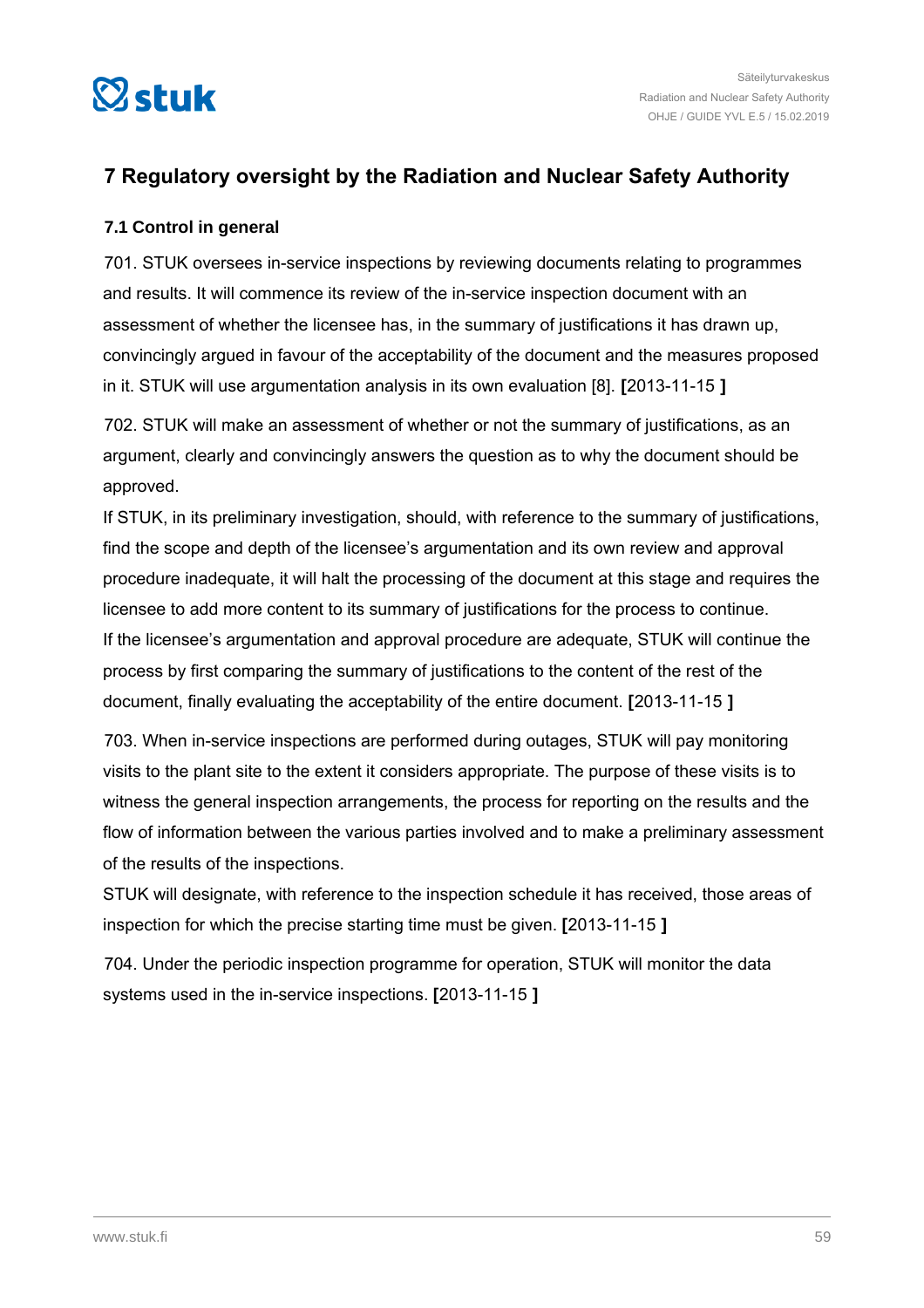

#### **7.2 Conceptual plan of in-service inspections**

705. STUK will process and give a decision on the conceptual plan of in-service inspections. **[**2013-11-15 **]**

706. STUK will consider whether the conceptual plan is adequate for a construction licence to be issued. When evaluating the construction licence application, STUK will consider, with reference to the preliminary safety analysis report and the conceptual plan of in-service inspections it receives together with the application, as to whether they indicate that the preconditions for comprehensive qualified in-service inspections have been planned in all phases of the service life of the nuclear facility, from design to decommissioning. **[**2013-11-15 **]**

707. STUK will particularly assess whether the conceptual plan, in order to indicate the existence of the preconditions for construction, includes the following:

- An indication that there is readiness to prepare the pre-service inspection plan
- An indication that there is readiness to commence the qualification process
- A description of the in-service inspection document system.

## **[**2013-11-15 **]**

#### **7.3 Control of pre-service inspections**

708. The completion of the pre-service inspections is required before STUK can ascertain under Section 20(2)(1) of the Nuclear Energy Act (990/1987) that the nuclear facility meets the set safety requirements. STUK will assess this on the basis of its own monitoring process and the summary reports of the pre-service inspection results submitted for approval by the licensee. **[**2019-02-15 **]**

709. STUK will consider and give decisions on the pre-service inspection plan for pressure equipment and the summary report of the pre-service inspection results. **[**2013-11-15 **]**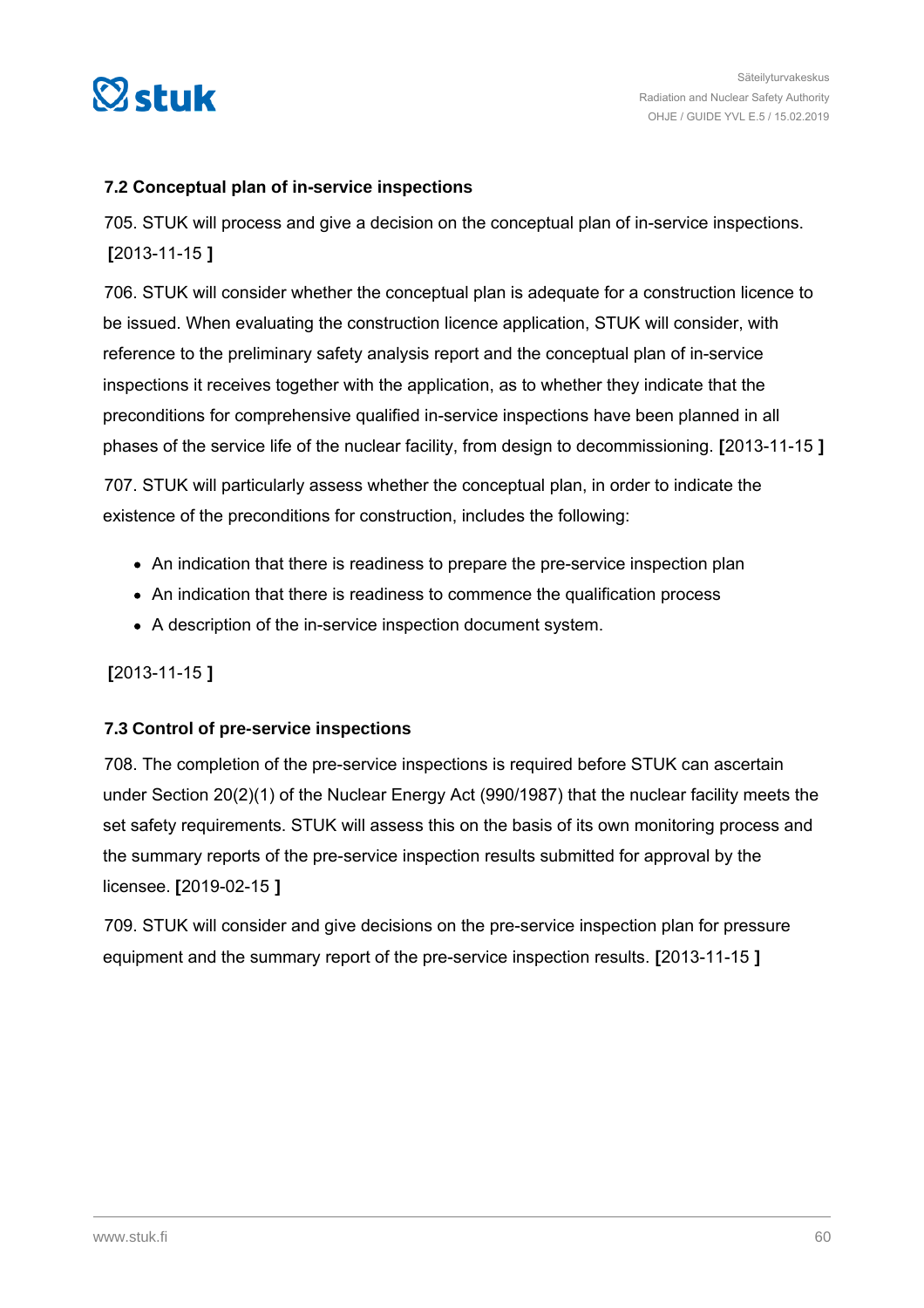

#### **7.4 Summary programme for in-service inspections**

710. STUK will consider and give a decision on the summary programme for in-service inspections. **[**2013-11-15 **]**

711. STUK will consider whether the summary programme is adequate for the operating licence to be granted. **[**2013-11-15 **]**

712. STUK will consider the summary programme and make an assessment of whether the programme sets out from the start of the construction phase the general principles and evaluation criteria for the pre-service inspection plan, as well as the subsequent in-service inspection programmes for an inspection interval and the inspection plans for operation period. **[**2013-11-15 **]**

713. STUK will consider whether the summary programme sets out the principles for selecting the inspection areas, methods and intervals, the procedures for reporting and evaluating the inspection results and flaw indications, and the qualification procedures of inspection systems in all phases of the service life of the nuclear facility, from design to decommissioning. **[**2013-11-15 **]**

#### **7.5 Control of individual in-service inspections**

714. The completion of individual in-service inspections is required before STUK can ascertain, by virtue of Section 20(2)(1) of the Nuclear Energy Act (990/1987), that the nuclear facility meets the set safety requirements. STUK will assess this on the basis of its own monitoring process and the notification of the completion of inspections submitted by the licensee. **[**2019-02-15 **]**

715. STUK will consider and give decisions on the programmes for an inspection interval, inservice inspection plans for operation period, and the summary reports of in-service inspection results. **[**2013-11-15 **]**

716. On application, STUK will consider the analyses and other action plans prior to reactor start-up after an outage, if the intention is to leave flaw indications in the structure exceeding the thresholds set in the acceptance standards on the basis of fracture mechanical analyses.

#### **[**2013-11-15 **]**

717. An inspector from STUK will check the results of all individual in-service inspections of the reactor pressure vessel internal structures and its interior before the permission to close the reactor pressure vessel head is granted. STUK will finally process the results as part of the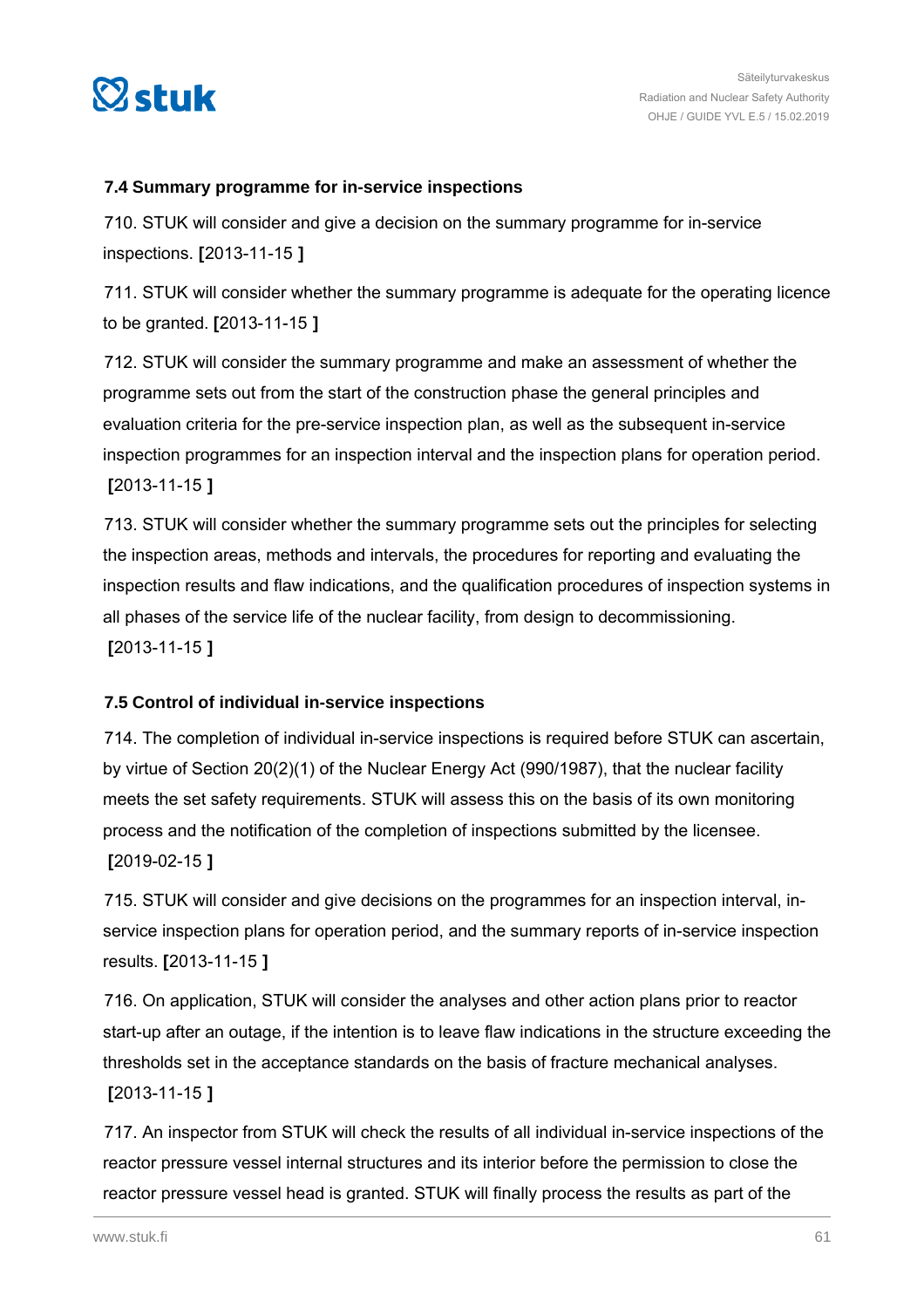

summary reports of the results of the individual in-service inspections. **[**2013-11-15 **]**

718. An inspector from STUK will assess the results of the individual in-service inspections for the purpose of preparation a start-up decision after an outage. STUK will finally process the results as part of the summary reports of the results of the individual in-service inspections. **[**2013-11-15 **]**

719. STUK will process, for its monitoring purposes, as received for information the nuclear plant unit-specific summaries of in-service inspections and progress reports for the current inspection interval. **[**2013-11-15 **]**

#### **7.6 Control of the risk-informed selection process**

720. Before a construction licence is granted, STUK will assess the licensee's preparedness to draw up a risk-informed in-service inspection programme for piping. For that purpose, STUK will consider the document submitted with the construction licence application documents that sets out the principles governing the preparation of the risk-informed in-service inspection programme for piping and the preliminary risk-informed selection process method description and indicates source materials. **[**2013-11-15 **]**

721. STUK will assess the updated risk-informed selection process methodology description for piping submitted for approval during the construction of a nuclear power plant, and which is supplied for the purpose of the pre-service inspection plan. **[**2013-11-15 **]**

722. STUK will evaluate the results of the risk-informed selection process submitted for information when the pre-service inspection plan and programme for an inspection interval are being processed. **[**2013-11-15 **]**

723. When a deterministic in-service inspection programme for an operating nuclear facility is changed to a risk-informed programme, STUK will process the methodology description of the risk-informed selection process submitted for approval. **[**2019-02-15 **]**

724. STUK will process the updates to the risk-informed in-service inspection programme for piping submitted for approval.

STUK will use the following aid in its processing: ENIQ's report Discussion Document, Updating of Risk-Informed Inspection Programmes [9]. **[**2019-02-15 **]**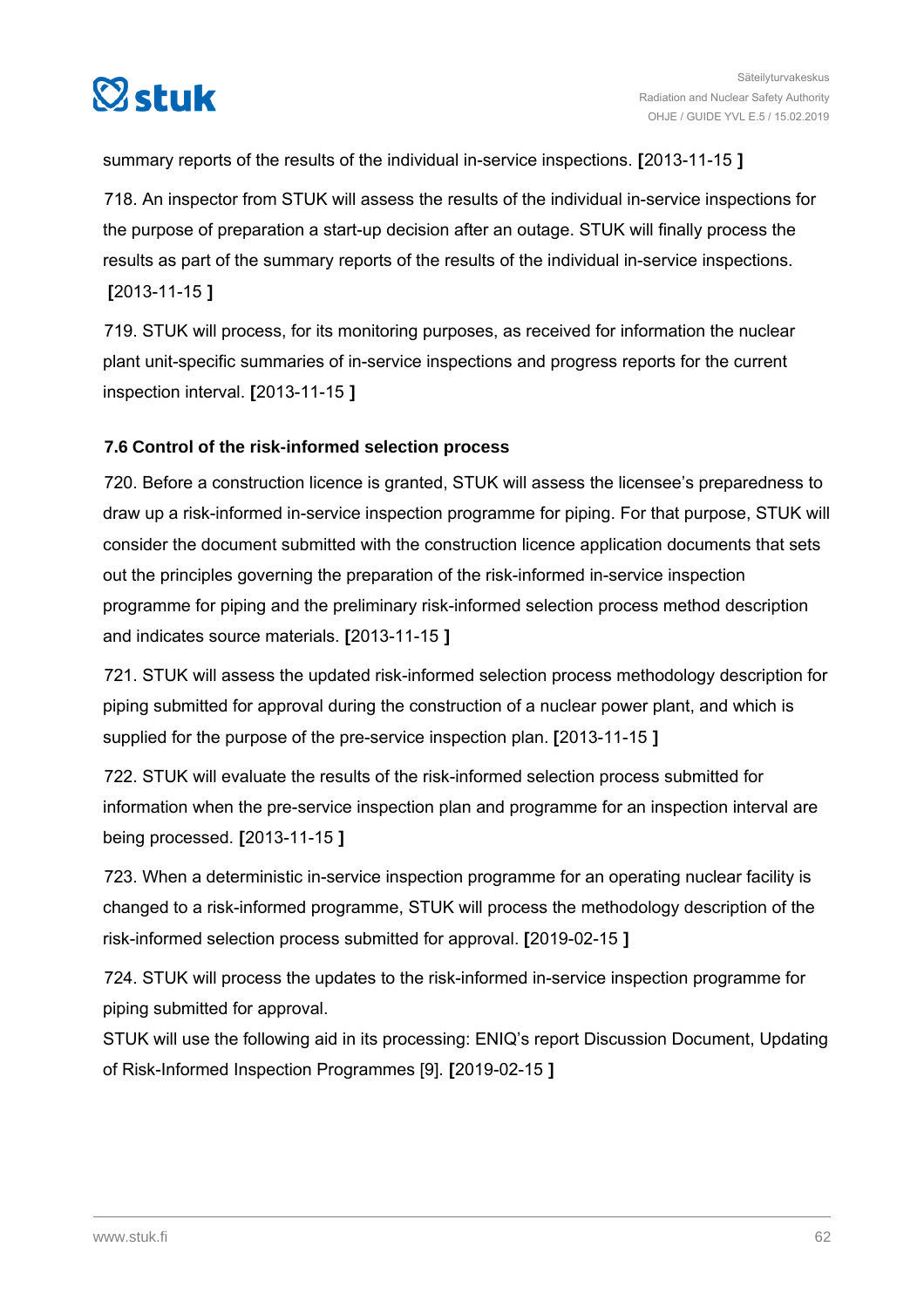

#### **7.7 Control of qualifications**

725. STUK oversees qualifications by reviewing qualification documents. It will commence its review of a qualification document with an assessment of whether the licensee has convincingly argued, in the summary of justifications it has drawn up, in favour of the acceptability of the document and the measures proposed in it. STUK will use argumentation analysis in its own evaluation [8]. **[**2013-11-15 **]**

726. STUK will make an assessment of whether or not the summary of justifications, as an argument, clearly and convincingly answers the question as to why the document should be approved.

If STUK, in its preliminary investigation, should, with reference to the summary of justifications, find the scope and depth of the licensee's argumentation and its own review and approval procedure inadequate, it will halt the processing of the document at this stage and requires the licensee to add more content to its summary of justifications for the process to continue. If the licensee's arguments and approval procedure are adequate, STUK will continue the process by first comparing the summary of justifications to the content of the rest of the document and eventually evaluate the acceptability of the entire document. **[**2013-11-15 **]**

727. STUK will consider the plant unit-specific strategy plan for the implementation of qualification, and the procedures employed, submitted for approval or information, in accordance with subsection 5.2. **[**2019-02-15 **]**

728. STUK will consider the qualification body's approval application with reference to the accreditation decision issued by FINAS and the qualification body's documents supporting that decision. **[**2019-02-15 **]**

729. Representatives of STUK with the training required by FINAS may participate as experts in the qualification body's accreditation process together with FINAS representatives. **[**2019-02-15 **]**

730. STUK will process the design documents of an individual qualification as follows:

- Input information with justification (for approval)
- Qualification procedure compiled by the qualification body (for information).

#### **[**2019-02-15 **]**

731. In overseeing and evaluating qualifications, STUK will use as assessment criteria the European Qualification Methodology Document (EQMD) [14], produced and published by the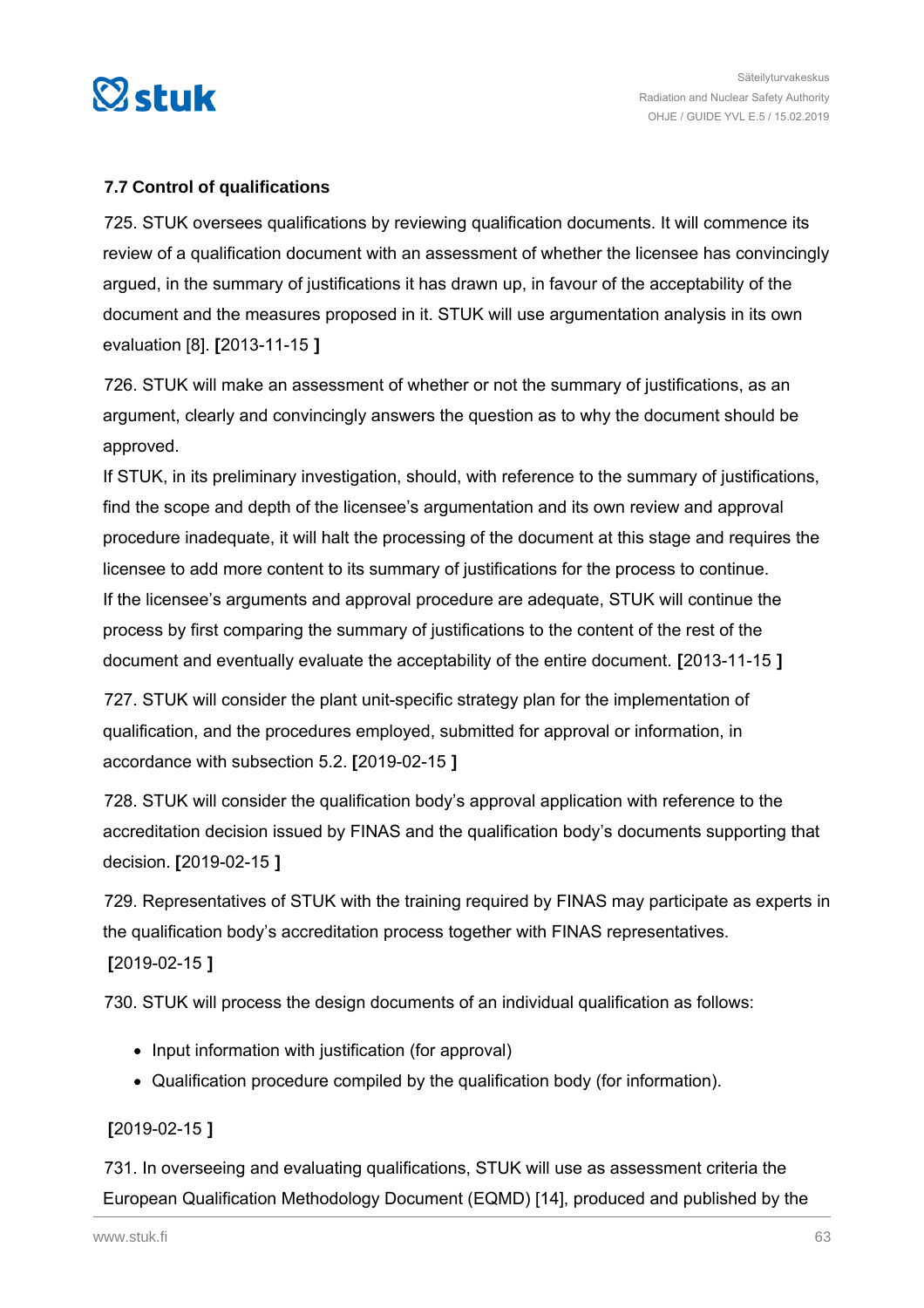

European Network for Inspection Qualification (ENIQ), supplemented with ENIQ's recommended practices ENIQ RP 1, RP 2, RP 4, RP 5, RP 6, RP 7, RP 8 and RP 10 [15, 16, 18, 19, 20, 21, 22]. **[**2013-11-15 **]**

732. When overseeing and inspecting qualifications, STUK will also use as assessment criteria the Common Views report by the European Nuclear Safety Authorities [28], with special emphasis on

- The link between nuclear safety and the qualification input information
- The link between the radiation safety principles (ALARA) required during practical inspections and the qualifications.

## **[**2013-11-15 **]**

733. When evaluating qualification results, STUK will process the following documents:

- The qualification assessment report
- The qualification certificates
- The other final documents listed in subsection 6.2.

## **[**2013-11-15 **]**

734. STUK will process the qualification body's assessment report as received for approval and the other sections of the result documentation as received for information.

When STUK has approved the qualification dossier's assessment report and noted that it has processed the other parts of the qualification dossier as received for information, it may determine in a decision that the inspection system (inspection procedure, equipment and personnel) have now been qualified. **[**2019-02-15 **]**

735. STUK will take action on the basis of the reports, if the qualification body reports administrative and organisational shortcomings that compromise the independence and reliability of qualification. **[**2013-11-15 **]**

736. STUK may pay monitoring visits to the places where the qualification documentation is archived and test pieces stored. It has rights of access for this purpose under Section 63 of the Nuclear Energy Act (990/1987). **[**2019-02-15 **]**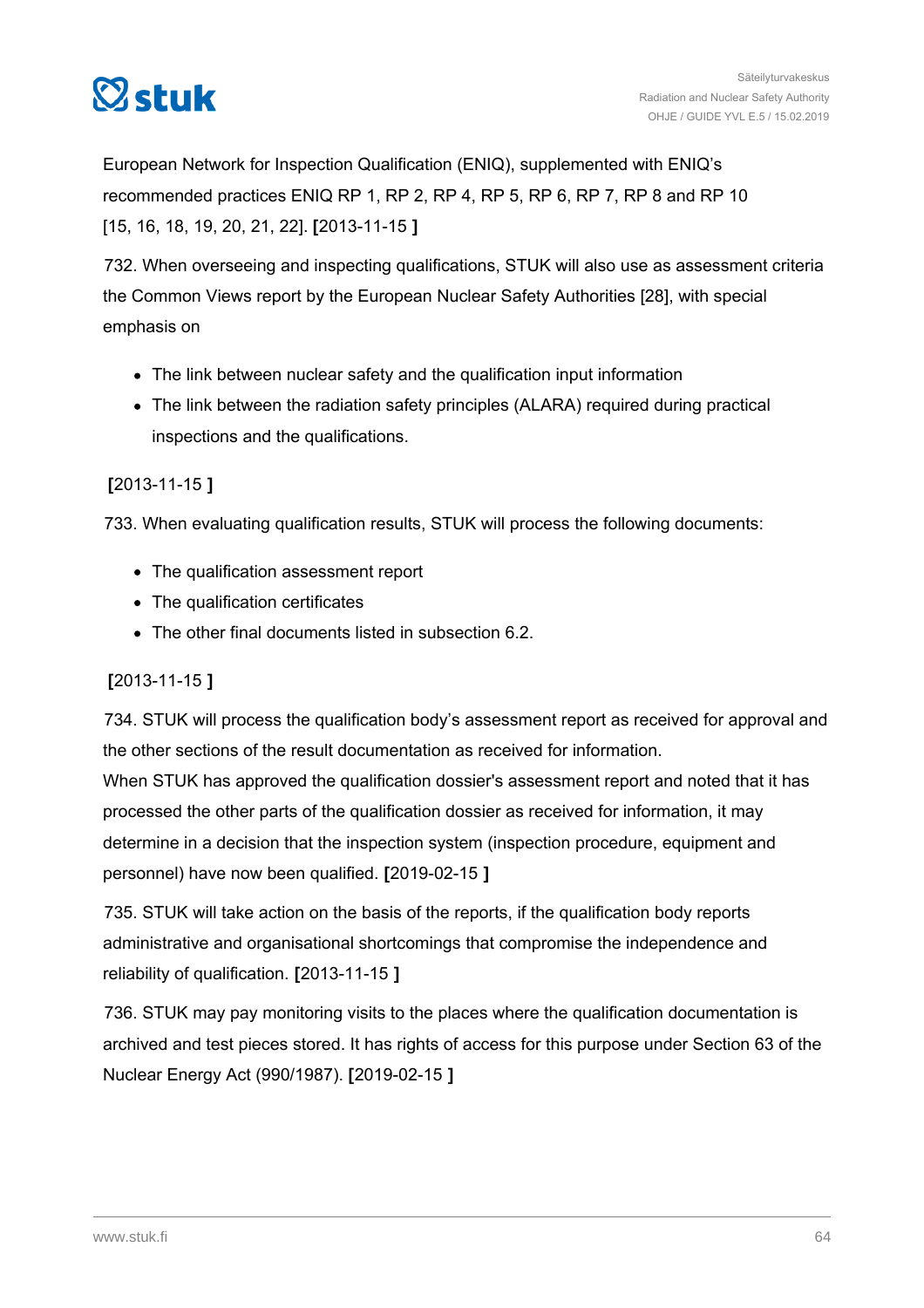

## **7.8 Control of document updates**

737. STUK will oversee document updates, for which the licensee shall apply for STUK's approval in the same way as for the original documents. **[**2013-11-15 **]**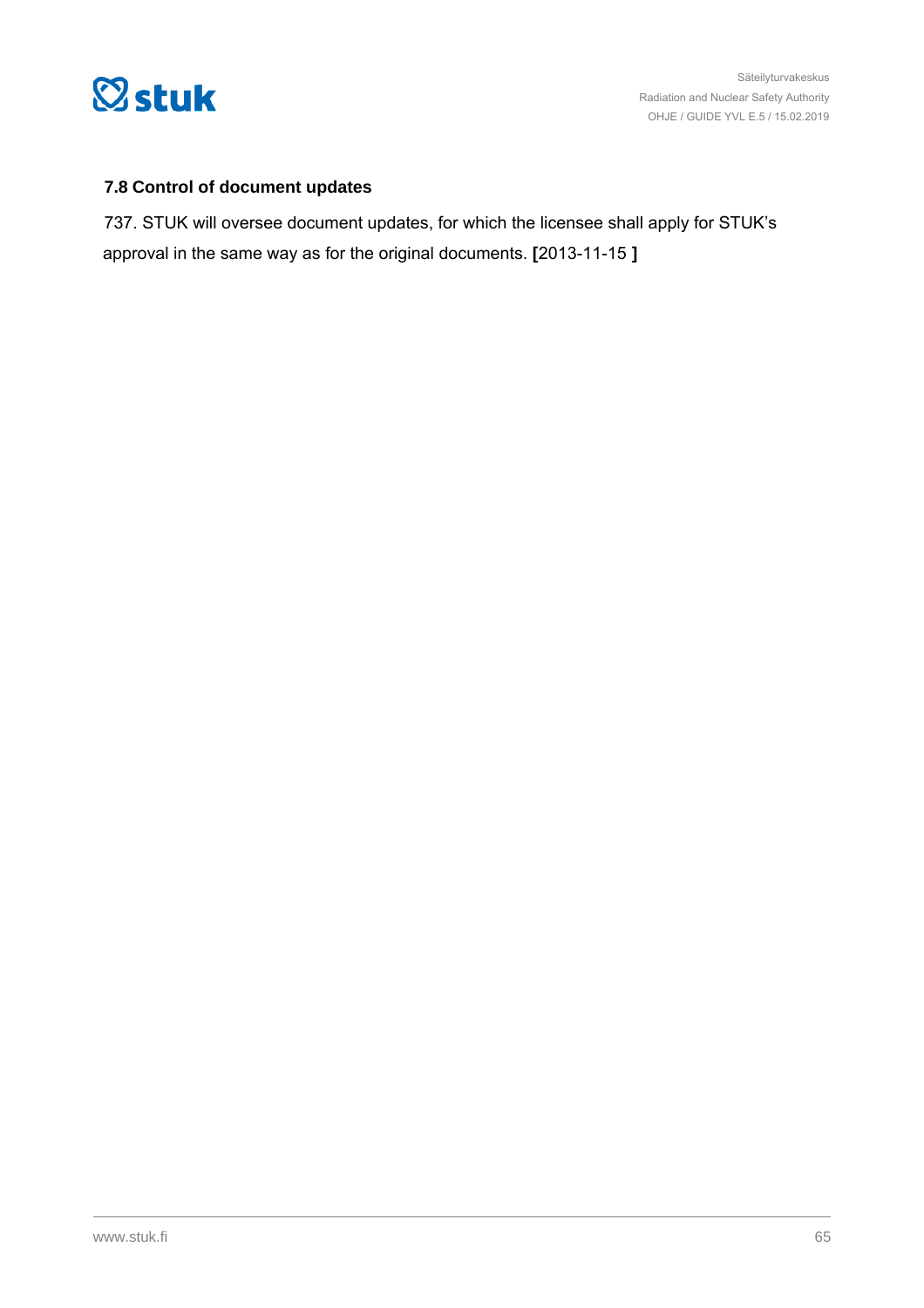



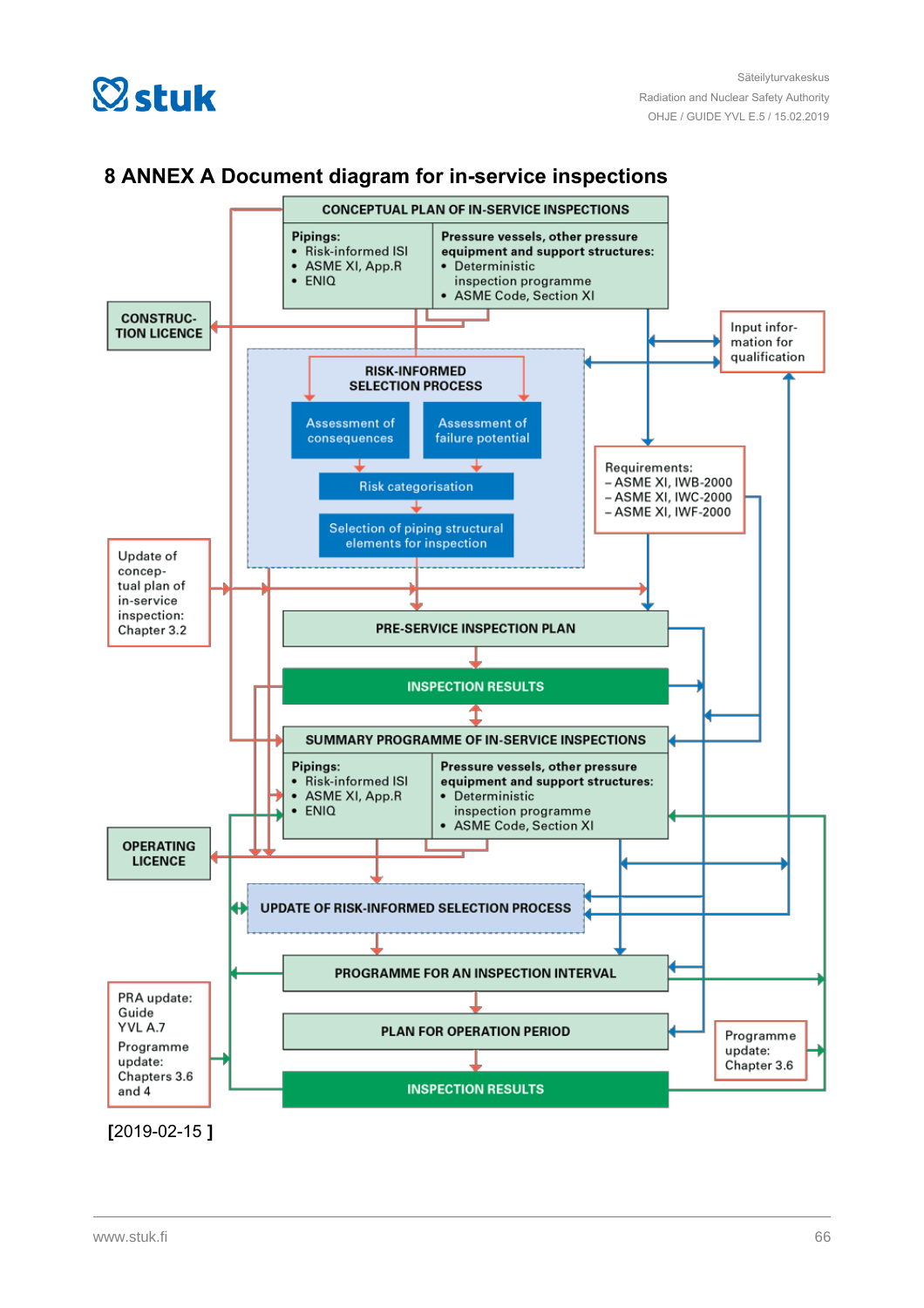

# **9 ANNEX B Evaluation of inspection results**

B01 ln the flow chart for evaluation of the inspection results, the evaluation process may proceed as follows:

- 1. End of operation period and start of outage.
- 2. In-service inspections are performed and indications exceeding the recording level are recorded. If an indication is detected, the flow chart for evaluation of in-service inspection results applies.
- 3. Indications exceeding the recording Ievel are characterised and it is investigated whether they are geometrical or flaw indications.
- 4. The flaw indication is compared against the results of previous in-service inspections.
- 5. It is investigated whether the flaw indication is new or whether it has grown.
- 6. The type, location and size of a new or grown flaw is characterised by applicable characterisation technique.
- 7. It is evaluated whether confirmation has been obtained for the flaw indication being new or grown. It is investigated whether the flaw indication exceeds the acceptance standard.
- 8. A risk analysis is applied on any flaw indication larger than the limits specified in the acceptance standard and the cause of the flaw is assessed.
- 9. After the cause of the flaw is assessed and a risk analysis applied it is decided whether the flaw is allowed in the structure.
- 10. If the flaw is allowed in the structure, measures are taken to eliminate causes of the flaw and to prevent and monitor growth.
- 11. If the flaw is not allowed in the structure, the flawed structure is repaired or replaced and pre-service inspections are conducted. The causes of the flaw are eliminated and the need for further measures assessed.
- 12. A decision is made about the structure's fitness for its purpose.

Exclusion of causes and the measures to monitor structure could include e.g.

- Restrictions or alterations to operating conditions
- Structural modifications such as modifications of supports
- Additional inspections and reduction of inspection interval
- Continuous flaw monitoring.

**[**2013-11-15 **]**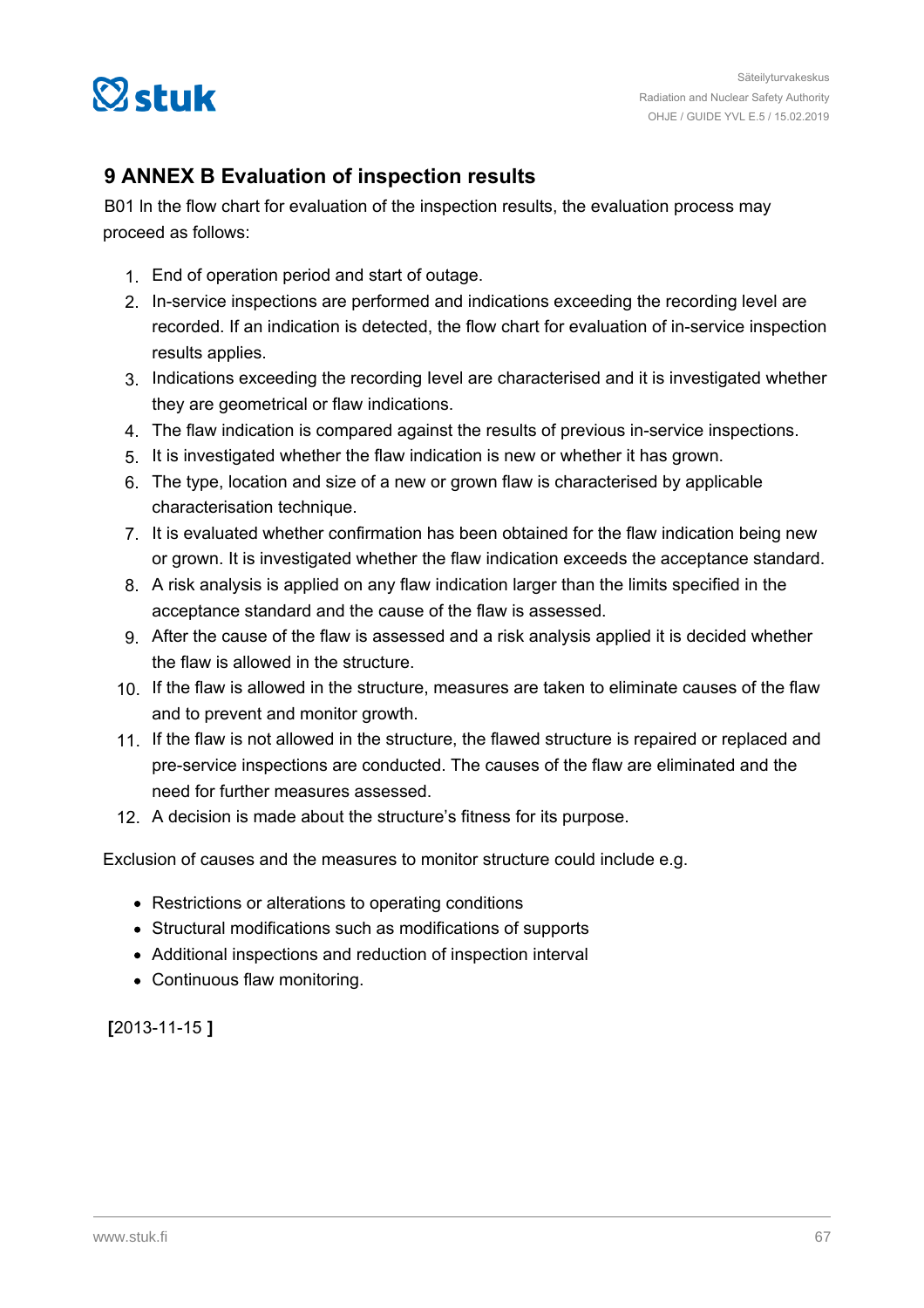



Flow chart for the evaluation of inspection results [29]. **[**2019-02-15 **]**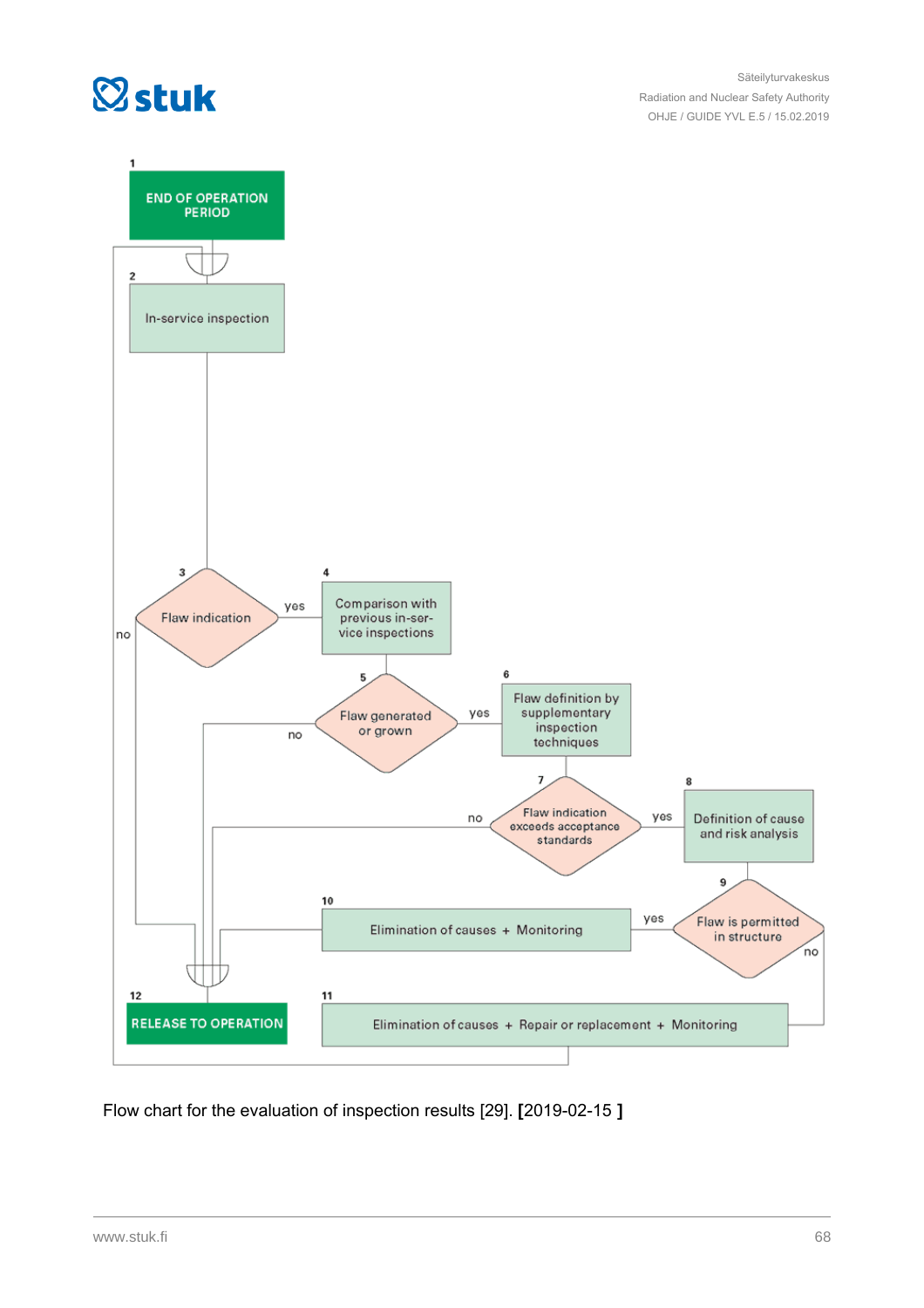



## **10 ANNEX C Qualification process for inspection system**

The diagram visualises the qualification process of the inspection system, and presents the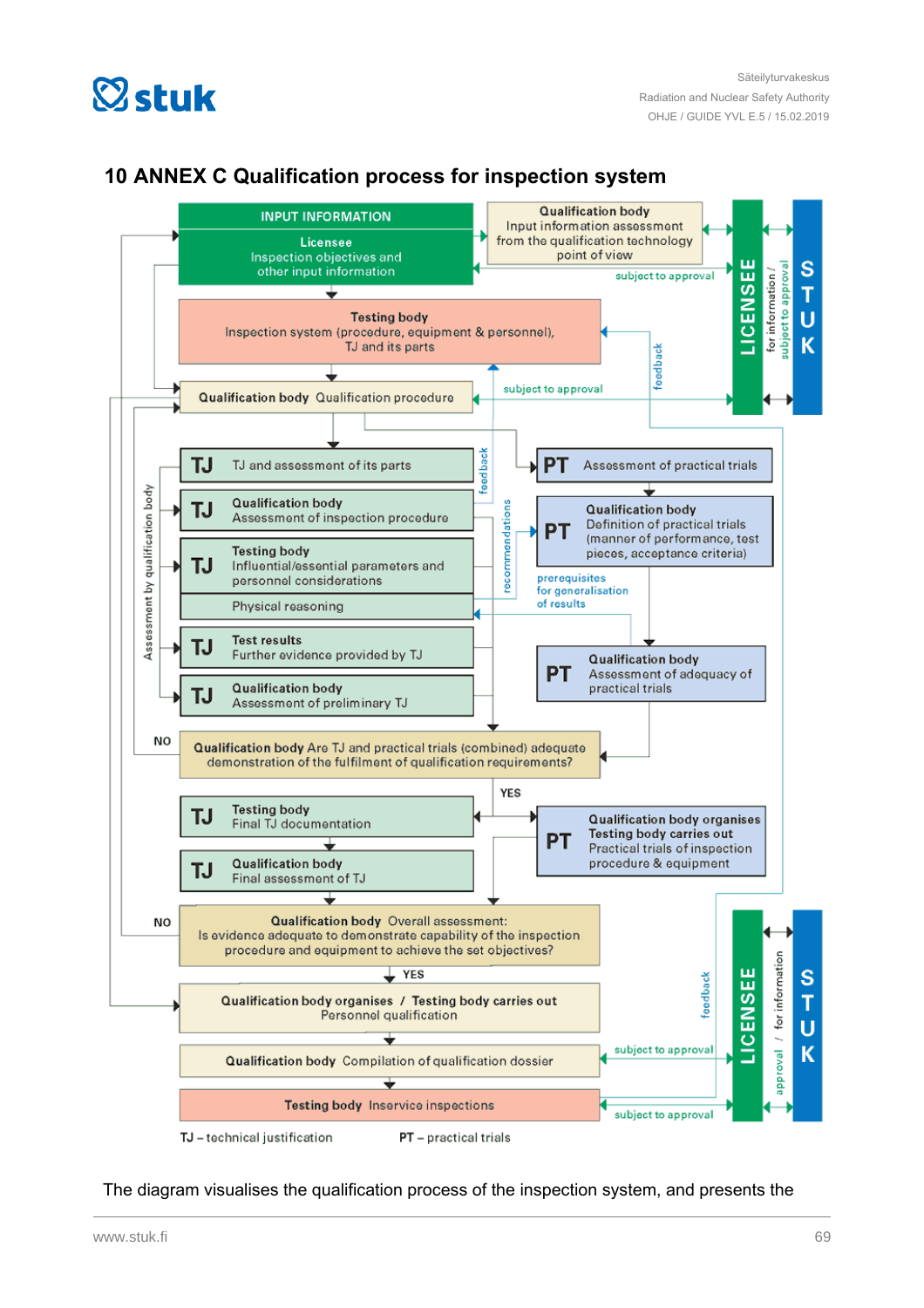

interdependencies of the technical justification within the context of the entire qualification. It includes the tasks for the different parties in the qualification, and the key factors in the qualification system. It also visualises the opportunities for developing the inspection system by using a feedback system. **[**2019-02-15 **]**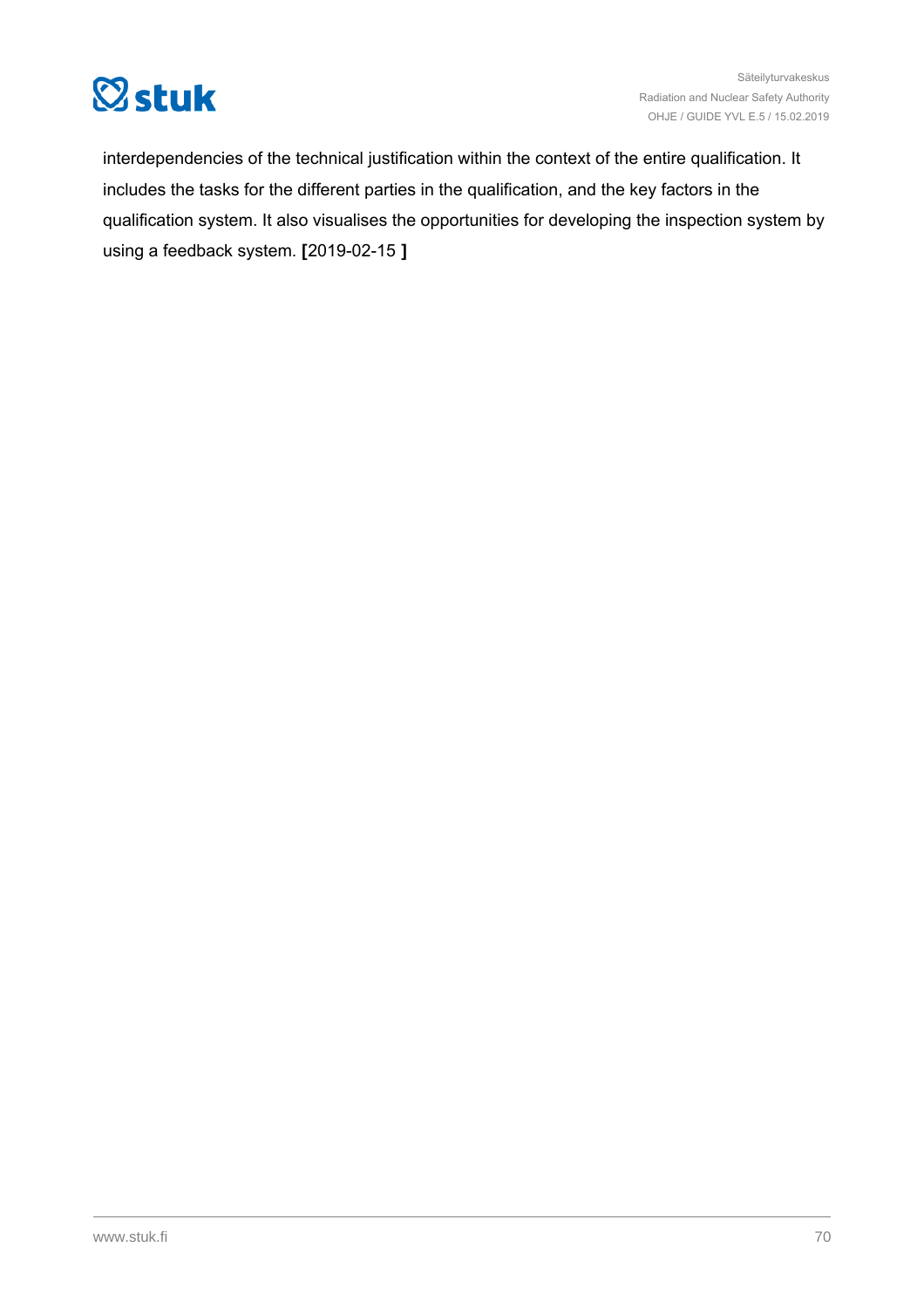

# **11 ANNEX D Qualification body**

D01. The qualification body shall act competently and independently. Its operation is crucially important for the reliability of qualification. **[**2013-11-15 **]**

D02. The qualification body shall

- Report any administrative and organisational shortcomings that compromise the independence and reliability of qualification directly to STUK
- Produce checklists for the control and inspection of the input information, inspection procedure, technical justification, practical trials and more
- Assess the input information in terms of the technical aspects of qualification before submitting it to STUK for approval
- Draw up the qualification procedures
- Assess the inspection procedures and technical justification
- Assess what requirements have been set for the competence of inspection personnel
- Determine the balance between the technical justification and practical trials
- By comparing the advantages and disadvantages of the qualification defects in test pieces and their manufacturing procedures, assess their suitability for achieving the objectives of the inspections in the qualifications concerned
- Assess the detailed plans for each qualification test piece and issue their approval decisions
- Assess and oversee the manufacture of test pieces and prepare an evaluation report for inclusion in the qualification dossier
- Prior to the start of qualification, visually inspect the qualification test pieces and review the result documentation as well as draw up the information for inclusion in the qualification dossier and an approval decision
- Plan, implement, oversee, assess and report on the practical trials and their results
- Ensure that details of the qualification test pieces and practical trials are kept confidential
- Evaluate the extent to which the requirements pertaining to the additional qualification of inspection personnel have been met
- Update the qualification documents with any changes that have been found to be needed
- Assess the qualification documents, draw up a qualification assessment report and issue qualification certificates for inspection equipment, procedures and personnel
- If necessary, withdraw or amend the qualification certificates.

**[**2019-02-15 **]**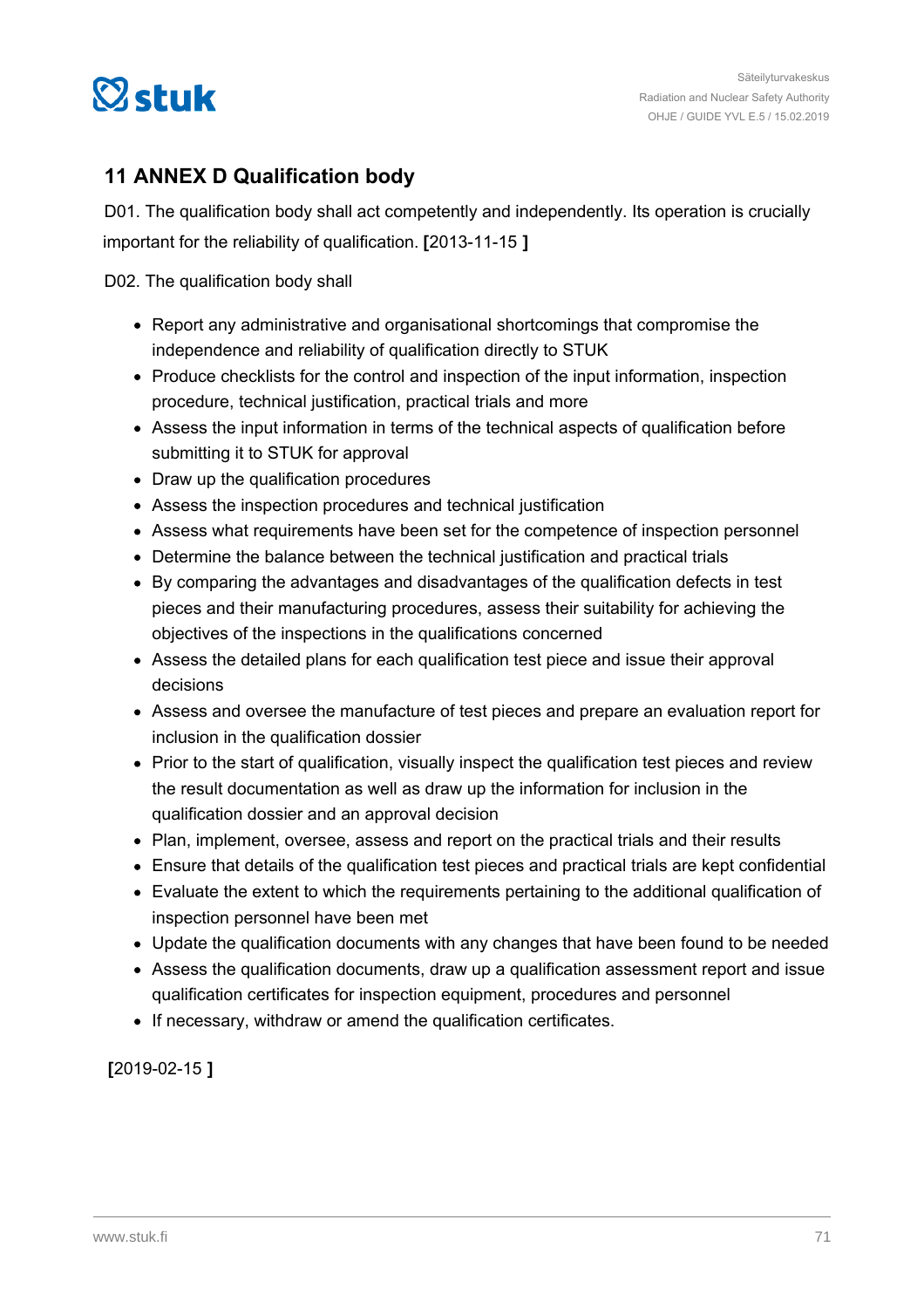

# **12 ANNEX E Contents of the qualification procedure**

E01. The qualification procedure shall consist of:

- 1. A summary of the input information on which the qualification procedure is based in accordance with subsection 6.3.
- 2. A preliminary assessment by the qualification body of the inspection procedure
	- A preliminary assessment of the inspection procedure to ensure that it is unambiguous, systematic and detailed and identifies all essential inspection procedure parameters.
- 3. Approach to qualification; requirements for its elements at a selected qualification level
	- Inspection procedures
	- Inspection equipment
	- Inspection personnel
	- Technical justification
	- Test pieces.
- 4. Balance between the technical justification and practical trials in qualification, ENIQ RP 2 [16].
- 5. Assessment procedures (ENIQ RP 4 [17]) for the
	- Technical justification
	- Inspection procedure
	- Inspection equipment
	- Inspection personnel.
- 6. Plan for implementation of practical trials, EQMD, ENIQ RP 5 [14, 18]
	- Determination of the need for open and blind trials,
	- Management of blind trials
	- A description of the test conditions with time limitations
	- Trial implementation plan
	- Qualification schedule and place of practical trials.
- 7. Detailed information on the test pieces used in the practical trials, ENIQ RP 5 [18]
	- Number, types, dimensions, materials
	- Equivalence between the qualification test pieces and the actual components to be inspected
	- Identification of defects in open test pieces.
- 8. Recording of qualification results, EQMD, ENIQ RP 5 [14, 18]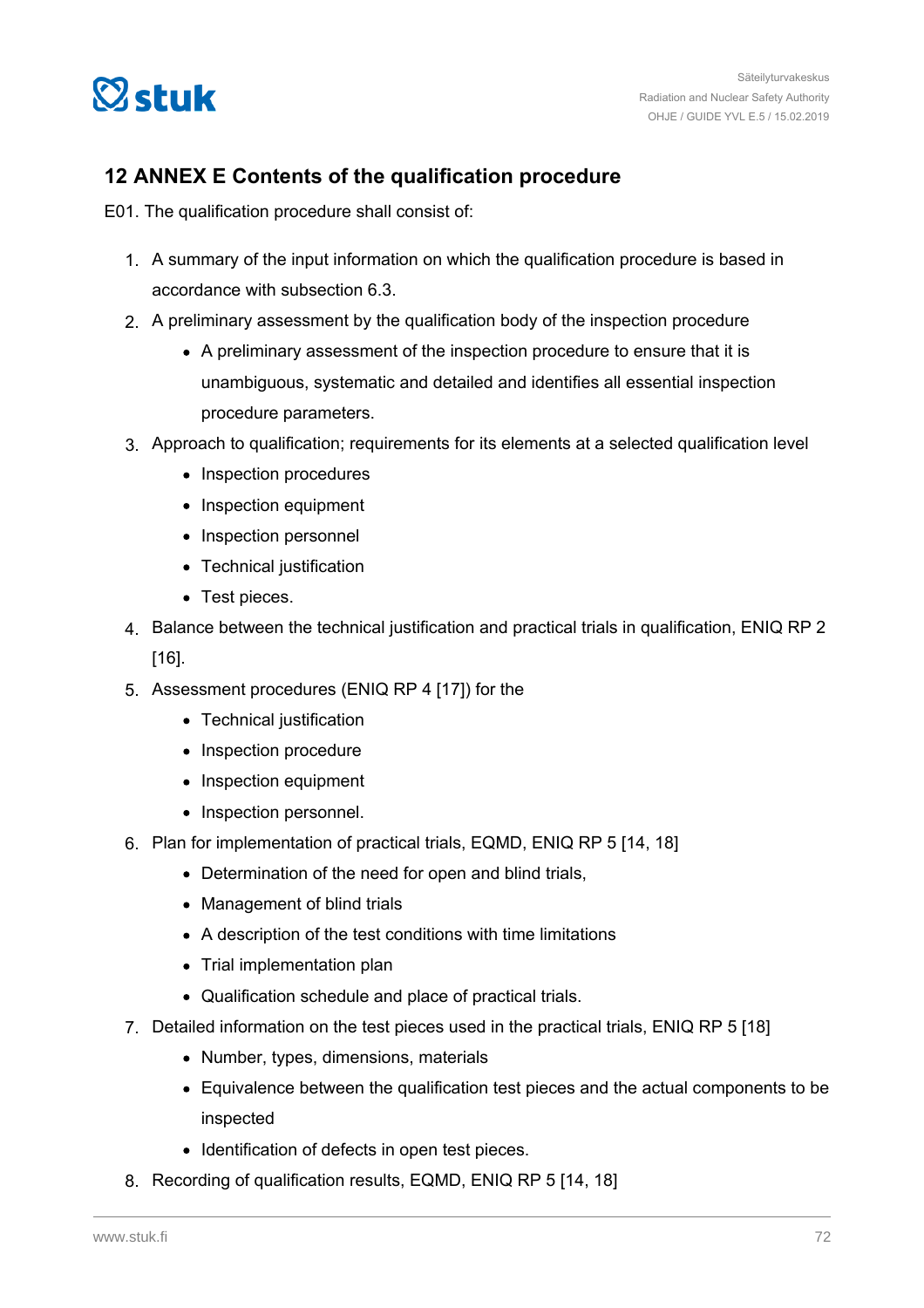

- Assessment report
- Qualification certificates.
- 9. Feedback system to develop the inspection system by qualification and to collect feedback on inspections for qualification purposes.
- 10. Archiving of the qualification documents
- 11. Management and storage of the qualification test pieces.

**[**2019-02-15 **]**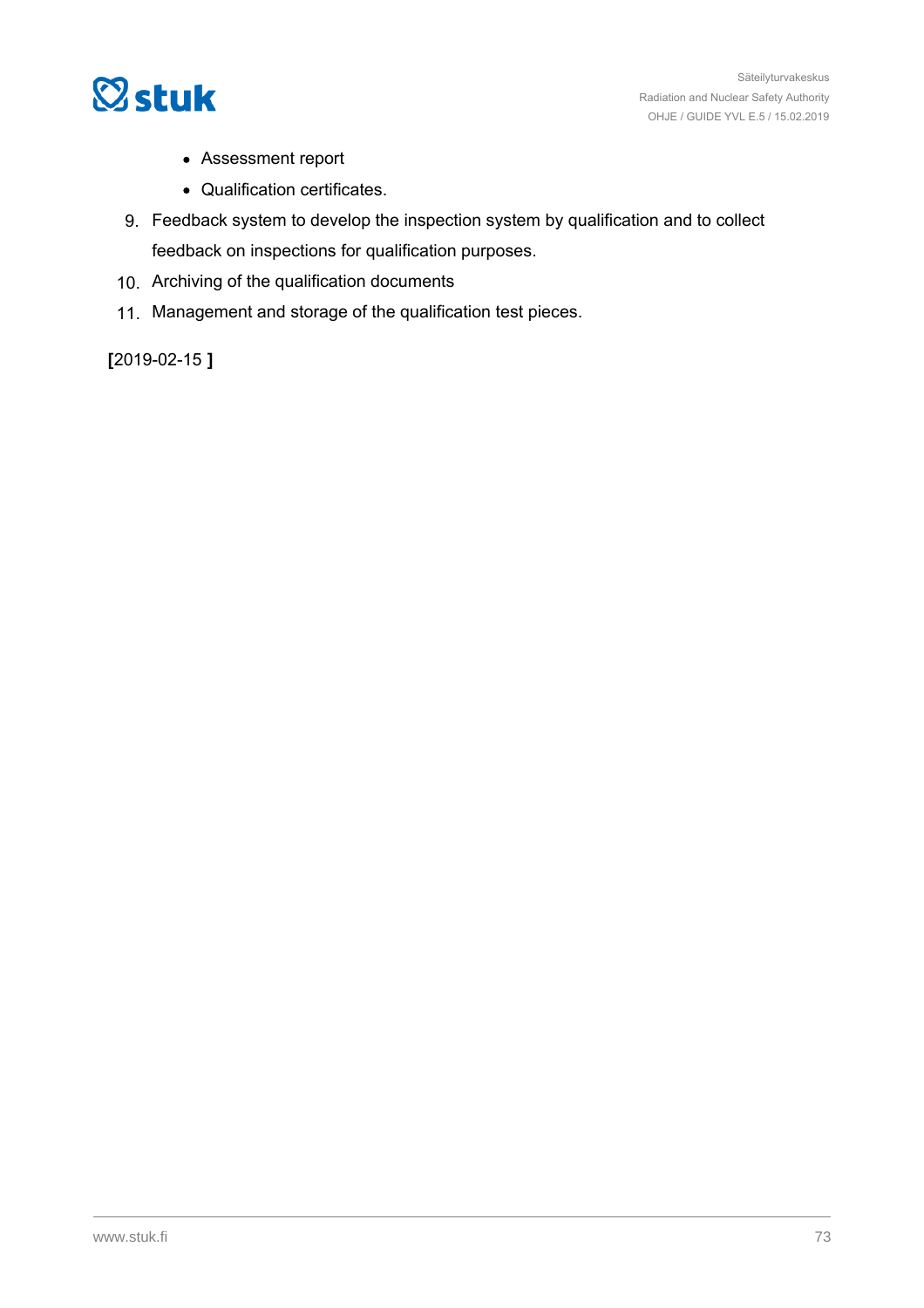

# **13 ANNEX F Contents of the technical justification**

F01. The detailed contents of each technical justification depend on the object of qualification and the purpose of the justification. To facilitate the evaluation work by the qualification body, the technical justification shall be structured as follows, ENIQ RP 2 [16]:

## Summary

- Purpose of the technical justification
- Conclusions of the technical justification on the fulfilment of the objectives of the inspections
- Limitations of the technical justification.
- 1. Introduction
	- Areas inspected covered by the technical justification,
	- Defects included
	- Inspection methods included
	- Purpose and scope of application of the technical justification
	- Description of the structure of the technical justification.
- 2. Summary of significant input information
	- Summary of the approved qualification input information.
- 3. Summary of the inspection system
	- Inspection procedure, equipment and personnel to be qualified.
- 4. Analysis of influential parameters
	- Starting point of the technical justification (subsection 6.5.2)
	- Selection and identification of essential input, inspection procedure and equipment parameters, ENIQ RP 1 [15]
	- List of the values of essential parameters and their tolerances and ranges.
- 5. Physical reasoning (qualitative evaluation)
	- Qualitative justifications for the choice of the parameters for the inspection procedure/equipment, where the input information covers the areas for inspection and The objectives of the inspections
	- Worst case defects
	- Needed in the initial phase of qualification as justification for the design and manufacture of qualification test pieces.
- 6. Prediction models (quantitative evaluation)
	- Use of the theoretical prediction modelling, ENIQ RP 6 [19]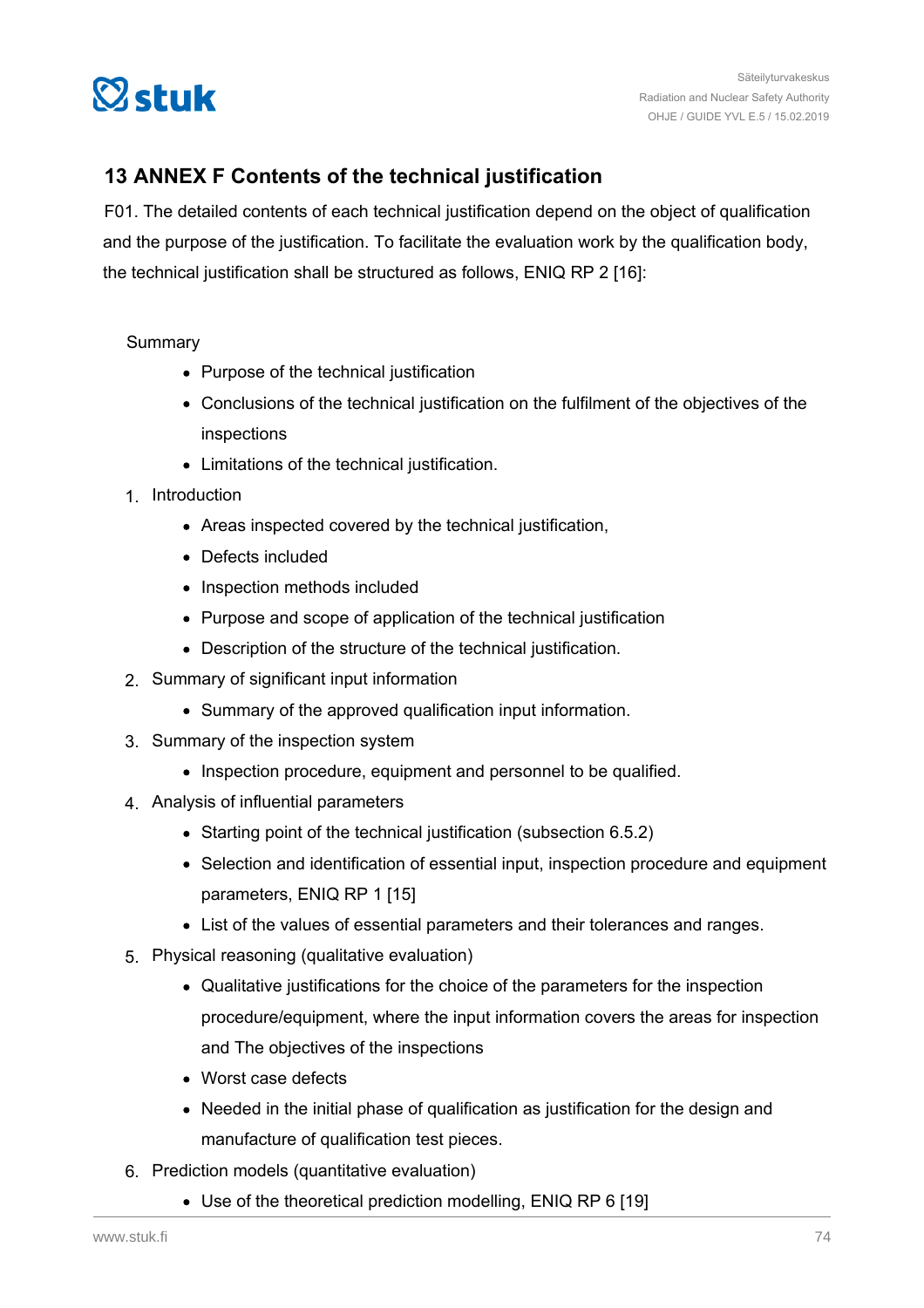

- Qualified/unqualified models; assumptions, simplifications and limitations.
- 7. Experimental evidence
	- Applicable results from other qualifications, results of round robin trials, experimental studies
	- It shall be shown that the experimental evidence is relevant to the qualification concerned
	- References shall be evaluated and they must be available to the qualification body.
- 8. Parametric studies
	- Identified additional studies for influential parameters, supplementing the prediction models and experimental evidence.
- 9. Inspection equipment, data processing software and requirements of inspection personnel
	- Grounds for the selection of inspection equipment and data processing software containing the justifications for the evaluation and analysis system used to interpret the inspection data
	- Achievement of the objectives of inspections with the selected equipment parameter values
	- Justifications in practical inspections for the achievement and preservation of the performance of qualified inspection equipment
	- Evaluation of, and justifications for, the adequacy of inspection personnel qualification requirements with regard to the equivalence of inspections; necessary specialist experience, training and certification.
- 10. Overall evaluation of the evidence
	- Vital part of each technical justification
	- Examination of the evidence for previous parts of the technical justification from the perspective of essential parameters
	- Summary of the previous parts of the technical justification, taking account of the essential parameters identified, with a justification for the ability of the inspection System to achieve the objectives of the inspections
	- The inspection personnel's need for training and experience with reference to essential input information parameters and the previous parts of the technical justification
	- Identified additional needs for practical trials
	- Adoption of a clear position if the evidence is inadequate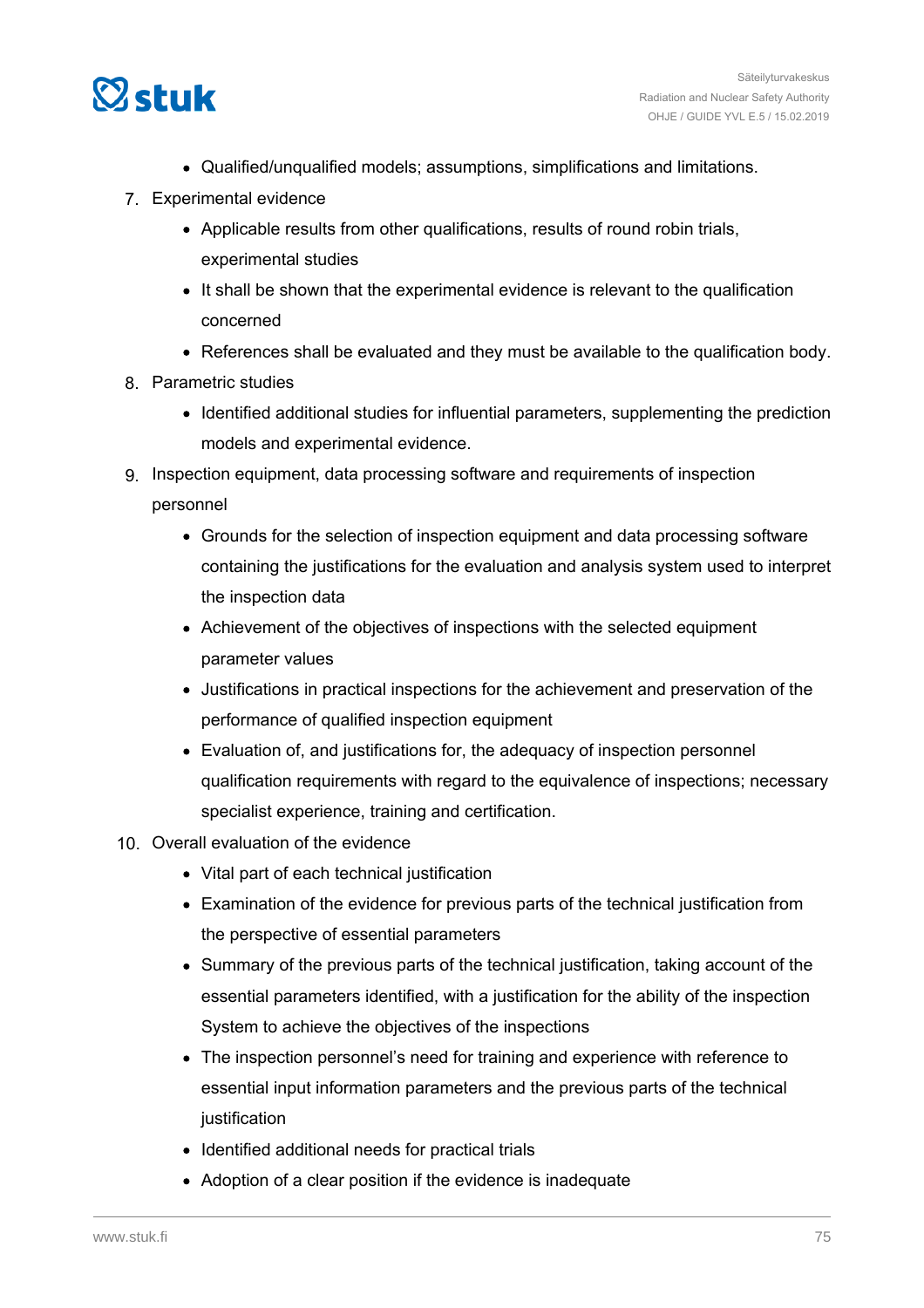

- Adoption of a clear position if the evidence shows that not all the objectives of the inspections set in the input information have been achieved.
- 11. Input information provided by the technical justification for the test pieces in practical trials
	- Input information for the design and manufacture of test pieces with reference to previous parts of the technical justification
	- Often for practical reasons, the design of test pieces may be begun based on the physical reasoning data
	- A very important application is the balance between the technical justification and the practical trials, so that both of them together make it possible to show that the objectives of the inspections are met
	- Geometry, dimensions, materials, defects and accessibility of test pieces.
- 12. Conclusions and recommendations
	- All the important conclusions contained in the technical justification
	- A clear statement concerning the achievement of the objectives of the inspections using the inspection system
	- A clear statement concerning the weaknesses of the technical justification and any limitations in the performance of the inspection system when compared to the objectives of the inspections
	- Recommendations to improve the inspection system and even out the weaknesses of the technical justification with practical trials
	- Recommendations concerning, for example, the design of the qualification test pieces, inspection personnel qualification requirements or design of the inspection equipment.
- 13. References
	- A list of all the references cited in the text of the technical justification that are available to the qualification body.

**[**2019-02-15 **]**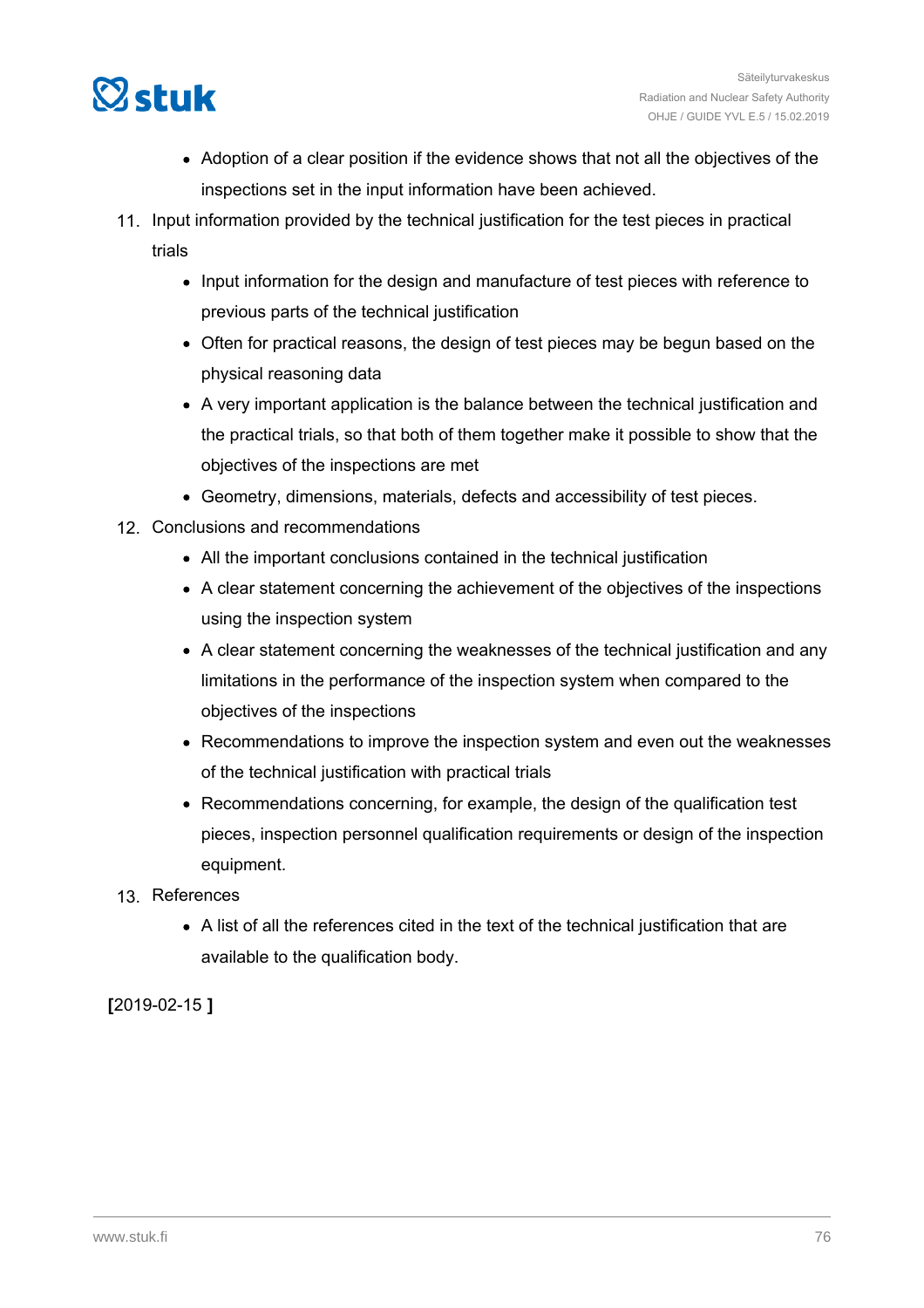

Säteilyturvakeskus Radiation and Nuclear Safety Authority OHJE / GUIDE YVL E.5 / 15.02.2019



Sections of the technical justification and their relationships to the elements of the qualification process, ENIQ RP 2 [19]. **[**2019-02-15 **]**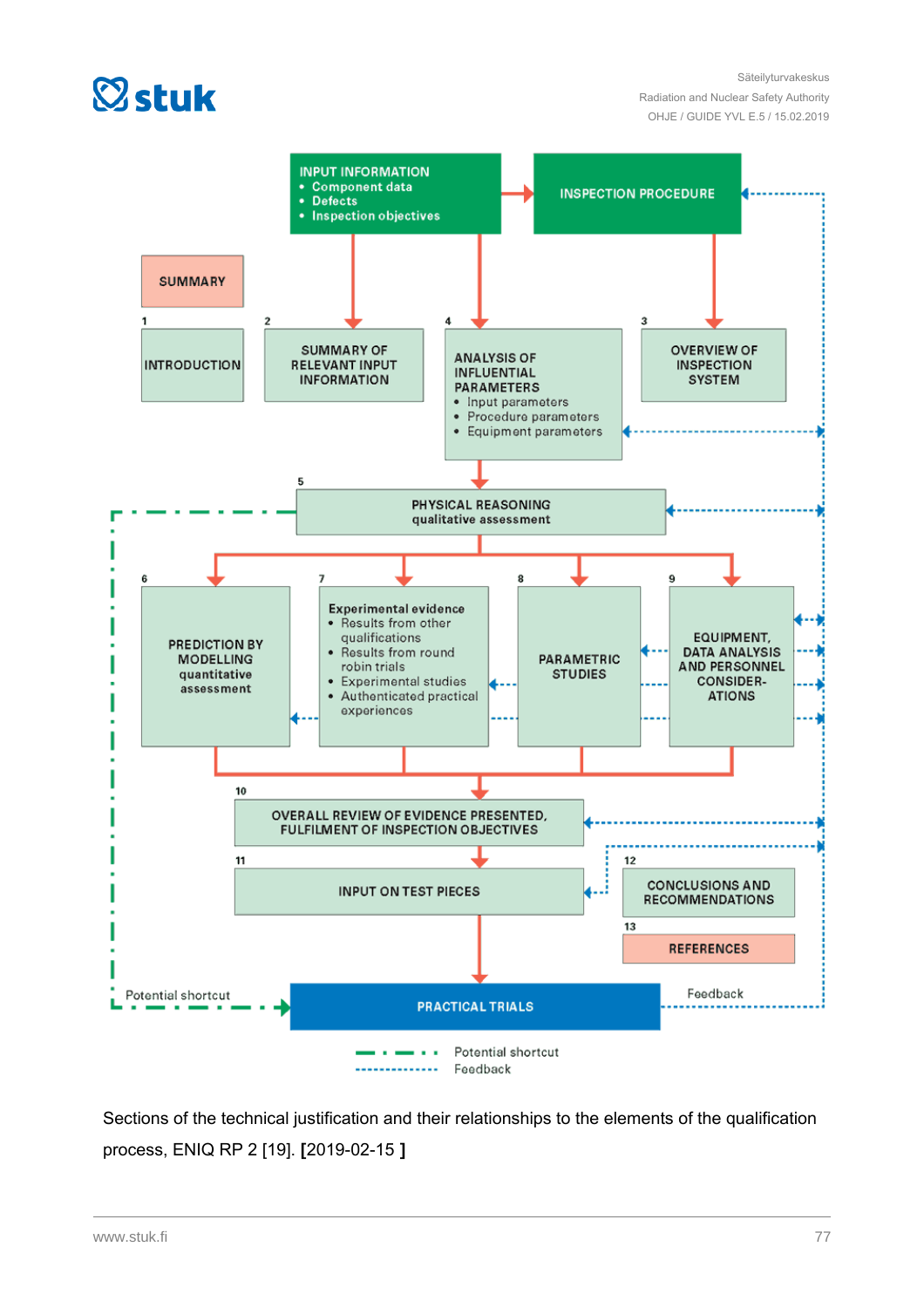

## **14 References**

1. Nuclear Energy Act (990/1987). **[**2013-11-15 **]**

2. Nuclear Energy Decree (161/1988). **[**2013-11-15 **]**

3. Radiation and Nuclear Safety Authority Regulation on the Safety of a Nuclear Power Plant (STUK Y/1/2018). **[**2019-02-15 **]**

4. ASME Boiler and Pressure Vessel Code, Section XI, Rules for In-service Inspection of Nuclear Power Plant Components, Division 1 (ASME Code, Section XI). **[**2013-11-15 **]**

5. IAEA Safety Standards Series No. NS-G-2.6, Safety Guide, Maintenance, Surveillance and In-Service Inspection in Nuclear Power Plants, Vienna, 2002. **[**2013-11-15 **]**

6. WENRA Safety Reference Levels for Existing Reactors, September 2014, Issue K: Maintenance, In-service inspection and Functional Testing. **[**2019-02-15 **]**

7. U.S. NRC Regulatory Guide 1.14 Reactor Coolant Pump Flywheel Integrity Revision 1, August 1975. **[**2013-11-15 **]**

8. Argumentti ja kritiikki. Lukemisen, keskustelun ja vakuuttamisen taidot. Toimittanut Marja-Liisa Kakkuri-Knuuttila. 447 p. Gaudeamus. Tampere. 1998. **[**2013-11-15 **]**

9. Discussion Document, Updating of Risk-Informed Inspection Programmes, ENIQ Report No 37, 2009, EUR 23929 EN. **[**2013-11-15 **]**

10. European Framework Document for Risk-Informed In-service Inspection, March 2005 ENIQ Report nr. 23 EUR 21581 EN. **[**2013-11-15 **]**

11. ENIQ Recommended Practice 9, Issue 2: Verification and validation of structural reliability models and associated software to be used in risk-informed in-service inspection programmes, ENIQ Report no. 52. **[**2019-02-15 **]**

12. ENIQ Recommended Practice 11, issue 2: Guidance on expert panels in RI-ISI, ENIQ Report no. 53. **[**2019-02-15 **]**

13. Report on the Regulatory Experience of Risk-Informed Inservice Inspection of Nuclear Power Plant Components and Common Views, Prepared by The Nuclear Regulators' Working Group, Task Force on Risk-Informed Inservice Inspection, Final Report – August 2004, EUR 21320 EN. **[**2013-11-15 **]**

14. European Methodology for Qualification of Non-Destructive Testing – Third Issue – August 2007 ENIQ Report nr. 31 EUR 22906 EN. **[**2013-11-15 **]**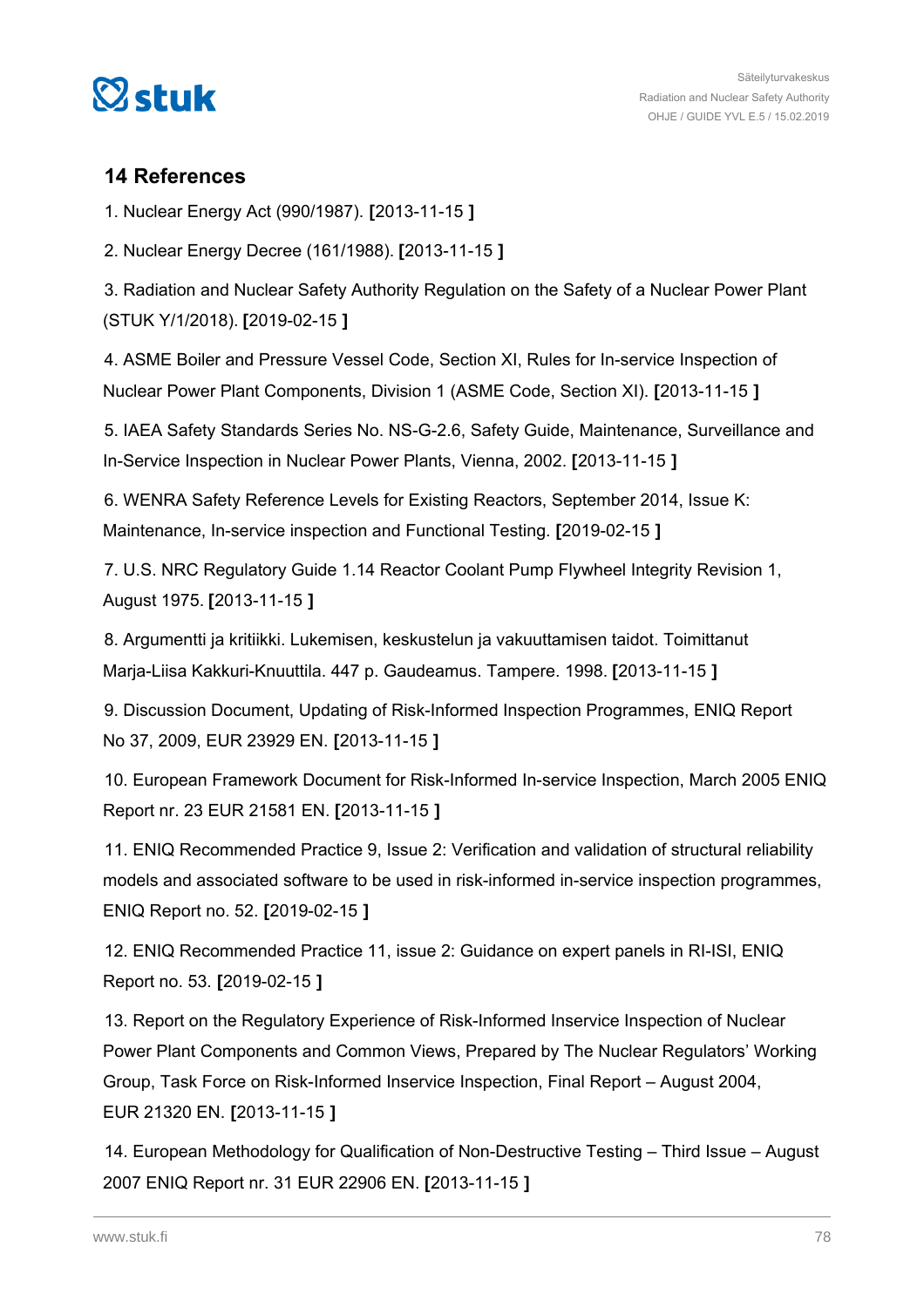

15. ENIQ Recommended Practice 1, Issue 2: Influential/Essential Parameters EUR 21751 EN. **[**2013-11-15 **]**

16. ENIQ Recommended Practice 2, Issue 2: Strategy and Recommended Contents for Technical Justifications, EUR 24111 EN. **[**2013-11-15 **]**

17. ENIQ Recommended Practice 4, Issue 1: Recommended Contents for the Qualification Dossier EUR 18685 EN. **[**2019-02-15 **]**

18. ENIQ Recommended Practice 5, Issue 2: Guidelines for the Design of Test Pieces and Conduct of Test Piece Trials EUR 24866 EN. **[**2019-02-15 **]**

19. ENIQ Recommended Practice 6, Issue 2: The Use of Modelling in Inspection Qualification EUR 24914 EN. **[**2019-02-15 **]**

20. ENIQ Recommended Practice 7: Recommended General Requirements for a Body Operating Qualification of a Non-Destructive Test EUR 20395 EN. **[**2013-11-15 **]**

21. ENIQ Recommended Practice 8, Issue1: Qualification Levels and Approaches EUR 21761 EN. **[**2019-02-15 **]**

22. ENIQ Recommended Practice 10: Personnel Qualification, EUR 24112 EN. **[**2013-11-15 **]**

23. Act on the verification of conformity assessment services (Laki vaatimustenmukaisuuden arviointipalvelujen pätevyyden toteamisesta) (920/2005). **[**2013-11-15 **]**

24. SFS-EN ISO/IEC 17020 Yleiset vaatimukset erityyppisten tarkastuslaitosten toiminnalle. **[**2013-11-15 **]**

25. SFS-EN ISO/IEC 17024 Conformity assessment. General requirements for bodies operating certification of person. **[**2013-11-15 **]**

26. SFS-EN ISO 9712 Non-destructive testing. Qualification and certification of NDT personnel. **[**2019-02-15 **]**

27. Wåle, J. Crack Characterisation for In-Service Inspection Planning – An update SKI reference 14.43-200543105, ISRN SKI-R-06/24-SE, SKI, Stockholm, Sweden, 2006. **[**2013-11-15 **]**

28. Common position of European regulators on qualification of NDT systems for pre- and inservice inspection of light water reactor components, EUR 16802 EN. **[**2013-11-15 **]**

29. KTA 3201.4, Komponenten des Primärkreises von Leichtwasserreaktoren, Teil 4: Wiederkehrende Prüfungen und Betriebsüberwachung, Fassung 2016-11. **[**2019-02-15 **]**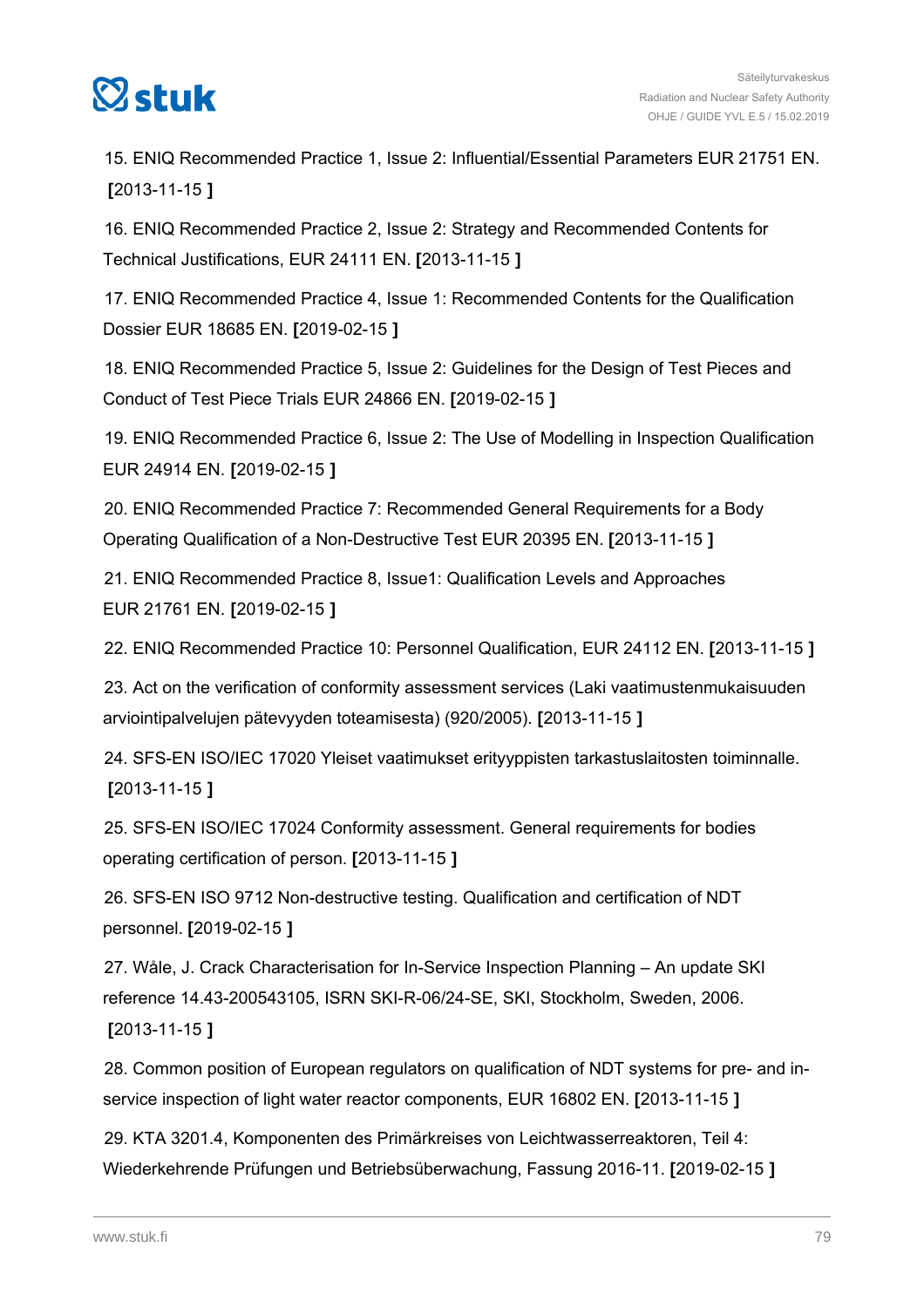

# **Definitions**

## **Expert panel**

Expert panel, in the context of in-service inspections, shall refer to a special workgroup consisting of experts of various fields of nuclear facility technology that evaluates risk-informed methods.

## **Open trial**

Open trial shall, in the context of qualification, refer to a practical trial conducted using the inspection system under qualification which is witnessed by a qualification body and where the inspectors have been given advance knowledge of the defects of the test piece inspected.

## **Conditional Core Damage Probability, CCDP**

Conditional core damage probability (CCDP) shall refer to the probability of core damage as a result of an initiating event.

## **Physical reasoning**

Physical reasoning shall, in the context of qualification, refer to a part of the technical justification that summarises the detailed selection justifications of the qualification approach expressed in qualitative terms. The design of test pieces may be started using physical reasoning.

#### **Acceptance standard**

Acceptance standards shall, in the context of in-service inspections, refer to flaw indication acceptance standards presented in ASME Code XI, or to other flaw indication acceptance evaluation methods approved by STUK containing threshold values generally valid for a certain type of components, or parts thereof, not considering the actual stresses present in the item in question.

#### **Artificial defect**

Artificial defect shall refer to an intentional defect created in the test piece for the purpose of qualification that differs from an actual defect in terms of physical properties. It is usually a groove, indentation or something similar manufactured by means of machining.

#### **Recording level**

Recording level shall refer to an indication threshold, above which indications shall be recorded in the inspection record.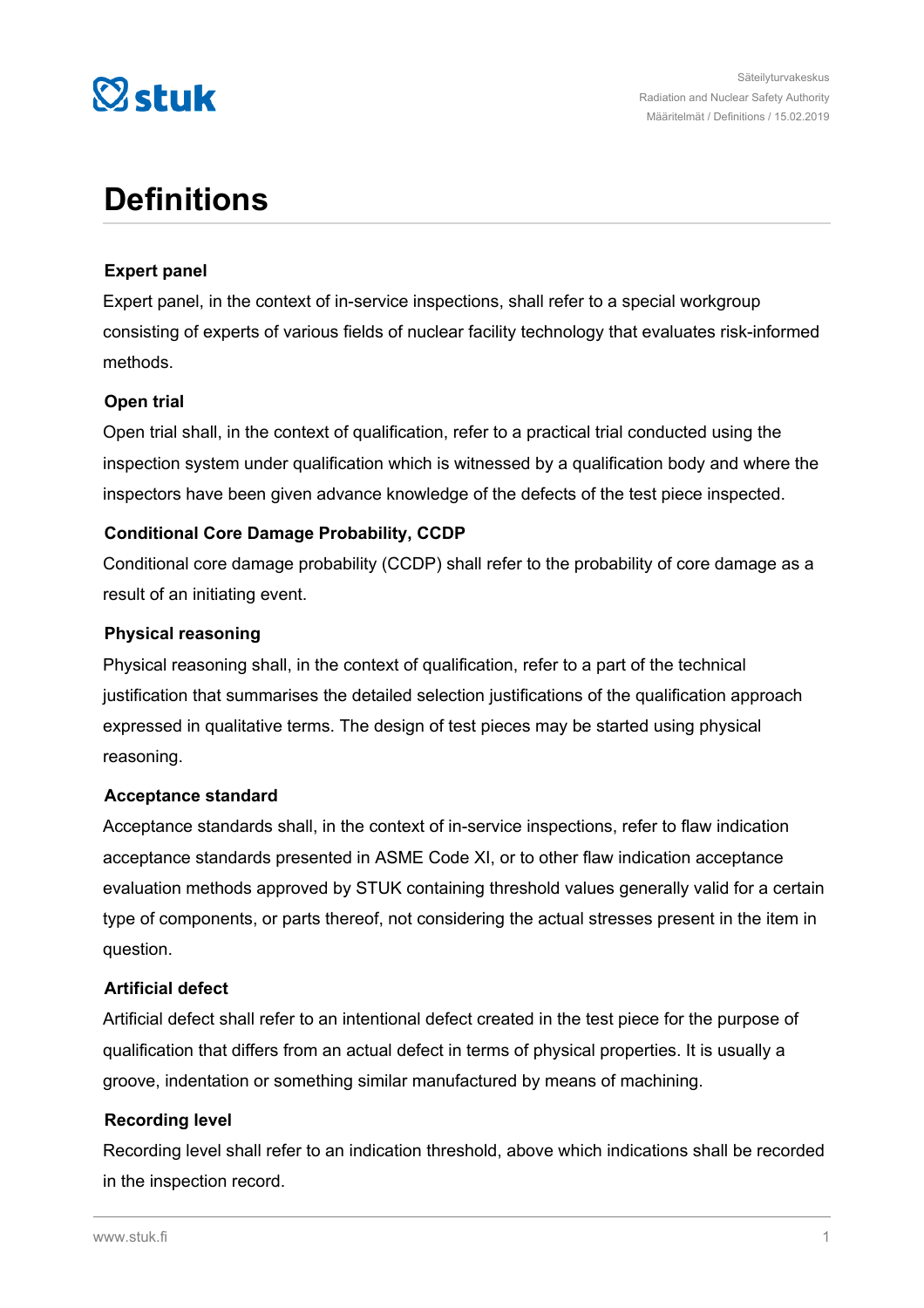



## **Practical trials**

Practical trials shall, in the context of qualification, refer to the assessment of non-destructive inspection by open and blind trials, witnessed by a qualification body and applying the inspection to test pieces containing defects. Laboratory tests performed as parametric studies that are not witnessed by a qualification body are not practical trials.

#### **Geometrical indication**

Geometrical indication shall refer to an indication of the geometrical or metallurgical structure of the component that is obtained by using non-destructive testing methods.

#### **Parametric studies**

Parametric studies shall, in the context of qualification, refer to experimental laboratory studies to establish the impact of various separate essential parameters. The testing organisation conducts them to support the technical justification without witness by a qualification body.

## **In-service inspection plan for the operation period**

In-service inspection plan for the operation period shall refer to an inspection plan presenting the inspections performed during an operation period. The inspections are performed during the refuelling and service outages that determine the length of the operation period.

## **In-service inspection programme for an inspection interval**

In-service inspection programme for an inspection interval shall refer to an inspection programme with a scope of one inspection interval, such as ten years. The programme for each inspection interval presents the inspections selected for performance during the inspection interval in question, and the inspection procedures and other documents to which changes have been introduced after the previous interval.

## **Conceptual plan of in-service inspections**

Conceptual plan of in-service inspections shall refer to a conceptual plan required under Section 35 of the Nuclear Energy Decree (161/1988). It refers to a document describing the inservice inspections performed using non-destructive inspection methods throughout the entire life cycle of a nuclear facility, from design to decommissioning. The conceptual plan of inservice inspections contains a preliminary description of the risk-informed selection processes of inspection items, the selection criteria for inspection intervals, the inspection systems and their qualifications, and the methods used to report and assess inspection results and flaw indications.

## **Pre-service inspection plan**

Pre-service inspection plan shall refer to an inspection plan the purpose of inspections of which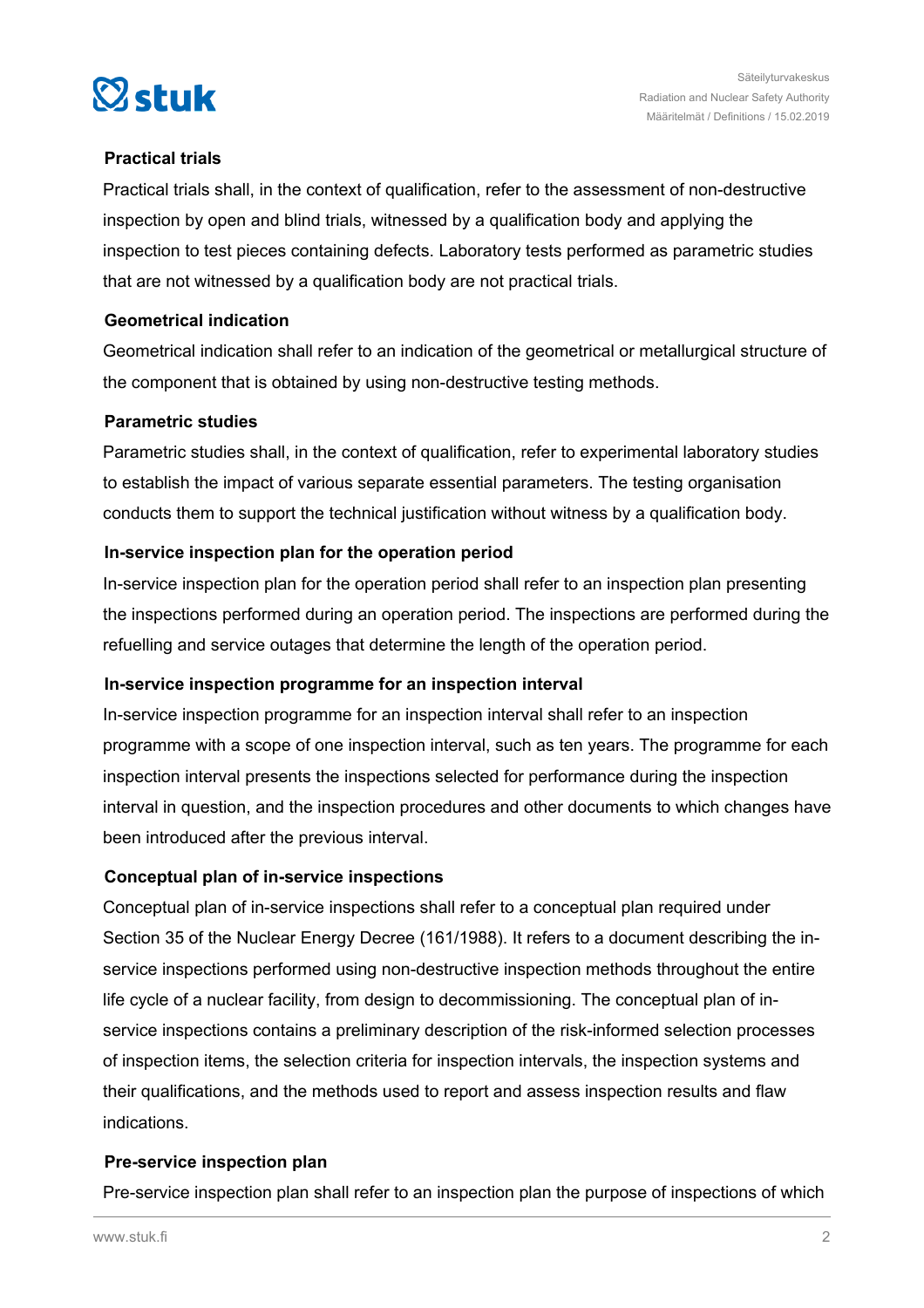

is to provide basic comparative data for in-service inspections and obtain data supplementing manufacture and installation quality assurance about the original condition of the inspection items inspected within the in-service inspection scope.

## **Pass/fail criterion for in-service inspection qualification**

Pass/fail criteria for in-service inspection qualification shall refer to the qualification assessment criteria relating to the number of defects detected in a test piece, the accuracy of determining defect size and position, and other factors that are reported in an inspection qualification and that determine the acceptability of the inspection system.

#### **Qualification approach of in-service inspections**

Qualification approach of in-service inspections shall refer to a combination of qualification measures that is required to achieve the required level of qualification. The level of difficulty and novelty of the inspections and the level of qualification required are considered when defining the approach.

## **Input information for qualification of in-service inspection**

Input information for qualification of in-service inspection shall refer to the information, such as the essential parameters describing an item inspected and the objectives of the inspection, that must be available before inspection qualification is started.

#### **Qualification dossier of in-service inspection**

Qualification dossier of in-service inspection shall refer to a collection of all relevant information concerning the definition and implementation of inspection qualification. The qualification dossier includes information on defects, items inspected, inspection conditions and the inspection procedure. It also covers the qualification procedure, technical justification, and the results of the qualification.

#### **Summary programme for in-service inspections**

Summary programme for in-service inspections shall refer to a summary programme required under Section 36 of the Nuclear Energy Decree (161/1988).

#### **Indication**

Indication shall, in the context of in-service inspections, refer to flaw indications and geometrical indications.

## **Essential parameters**

Essential parameters shall, in the context of qualification, refer to the influential parameters whose value changes may actually influence an inspection in a manner where the goals of the inspection can no longer be achieved. They include input information parameters, inspection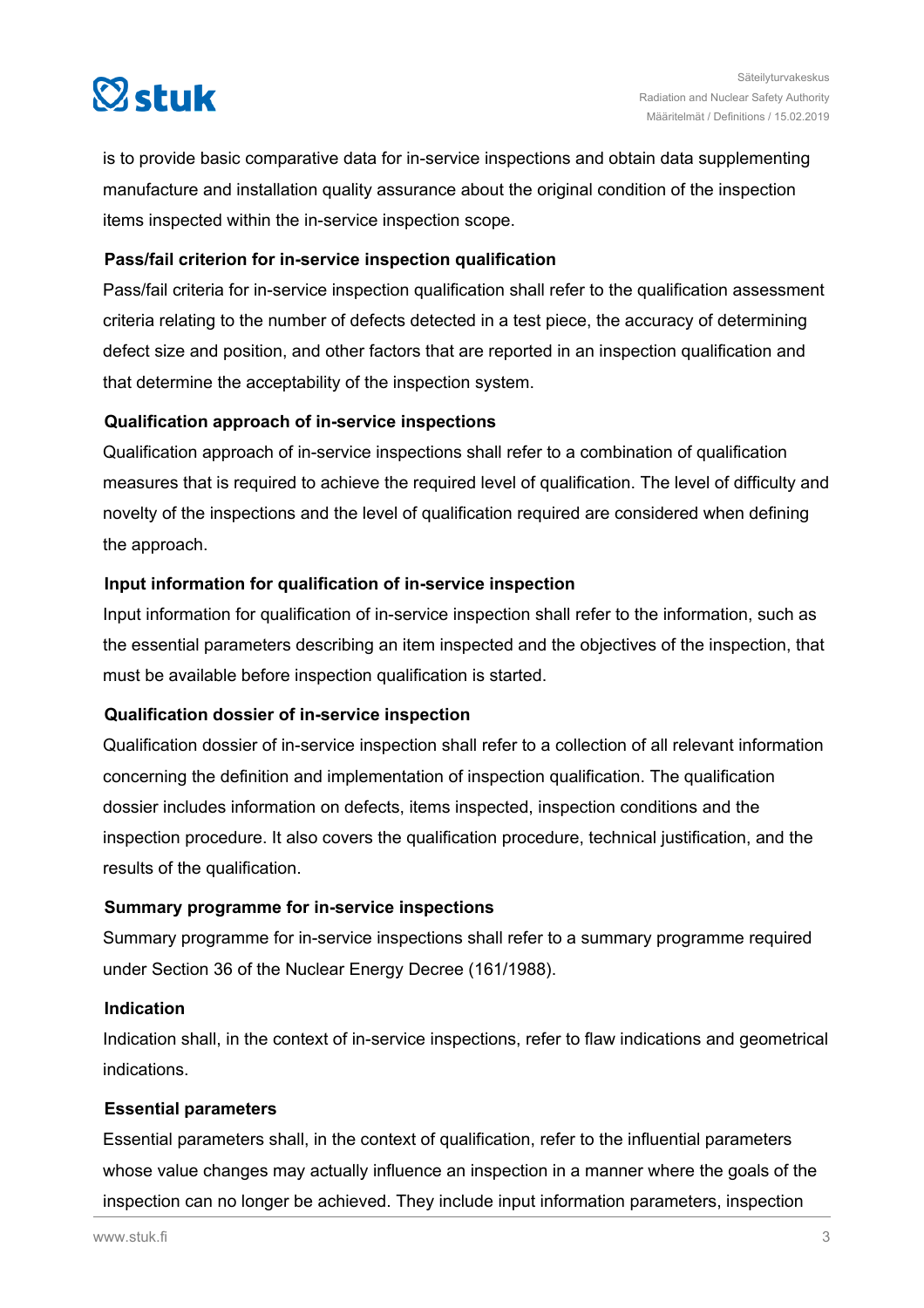

procedure parameters, and inspection equipment parameters.

#### **Worst case defect**

Worst case defects shall, in the context of qualification, refer to defects, component geometry or other essential parameters that are likely to pose the greatest challenges for defect detection and the accurate determination of size within the framework of a specific situation, as defined by the input information, using a set inspection system.

#### **Piping segment**

Piping segment shall refer to a piping section where a breakage or leak caused by a failure of any point of the piping section has the same consequences and where the degradation mechanisms are the same.

#### **Piping structural element**

Piping structural element shall refer to a part of a given piping segment, such as a weld joint, straight piping section, pipe bend, fitting, flange connection, or bellows.

#### **Qualification system**

Qualification system shall refer to a system that includes the procedures and administration to perform qualification tasks.

#### **Qualification procedure**

Qualification procedure shall refer to a systematic sequence of rules describing how a certain non-destructive test performed on a particular structure is to be qualified.

#### **Qualification level**

Qualification level shall refer to a reference level of inspection reliability set as an objective for an inspection system which will be qualified. The qualification level defined in the input information is dependent on the nuclear-safety risk significance of the failure of the structure and the role of the inspection in the reduction in the probability of failure. The failure potential of the structure and the consequences of the failure affect the nuclear safety risk.

#### **Qualification certificate**

Qualification certificate shall refer to a document issued under the rules of an inspection qualification system indicating that there exists an adequate level of confidence that the inspection equipment, procedures and personnel or any combination of these are capable, in a specific inspection, of achieving the inspection objectives set.

#### **Risk category**

Risk category shall refer to the magnitude of a risk caused by a pipe leak. The risk category is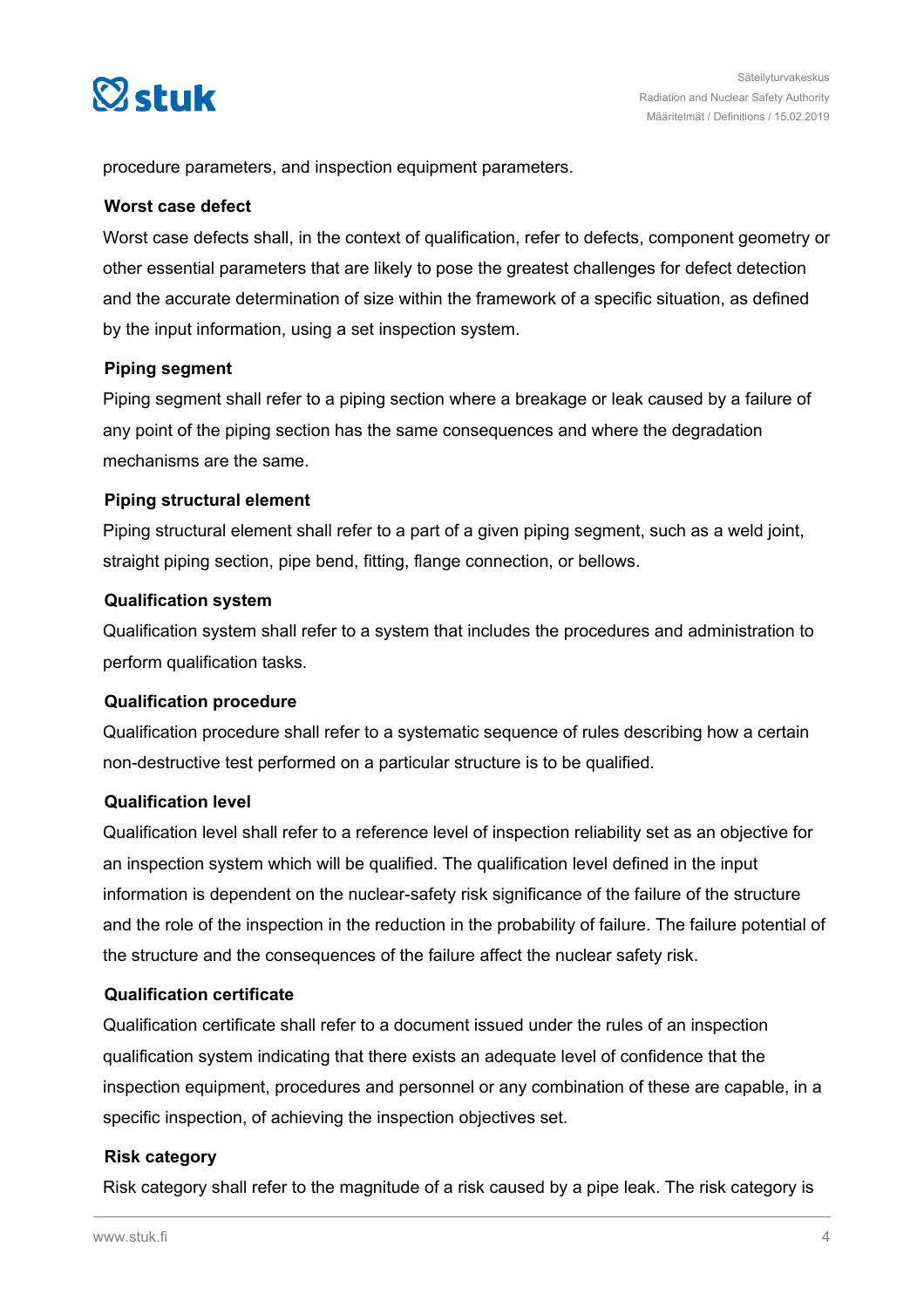

defined on the basis of the failure and consequence category.

#### **Risk matrix**

Risk matrix shall refer to a diagram consisting of three or more failure potentials (Y axis) and four or more consequence categories (X axis) describing the conditional core damage probability.

## **Risk-informed method**

Risk-informed methods shall refer to combining the results of a probabilistic risk assessment with the assessment of degradation mechanisms and the consequences of failure of components and structures.

## **Risk-informed in-service inspection (RI-ISI) programme**

Risk-informed in-service inspection programme shall refer to an inspection programme where the selection process of non-destructive inspections as defined in Guide YVL E.5 is entirely based on the use of risk-informed methods.

## **Risk-informed selection process**

Risk-informed selection process shall, within the context of non-destructive in-service inspections, refer to a selection process whereby the inspection areas, procedures and intervals of pressure-retaining piping segments are selected using risk-informed methods. A riskinformed selection process is applied in the preparation of the pre-service inspection plan, the in-service inspection programme for an inspection interval and the in-service inspection plan for operation period throughout the entire service life of a facility.

## **Blind trial**

Blind trial shall refer to a practical trial conducted under an inspection system to be qualified, witnessed by a qualification body and in which inspectors have not been given advance information about the number, size, orientation or location of defects which the test piece inspected may contain.

## **Conditional Large Release Probability, CLRP**

Conditional large release probability (CLRP) shall refer to the probability of a large release due to an initiating event.

## **Large Release Frequency, LRF**

Large release frequency (LRF) shall refer to the expectation value of the frequency of a large release of radioactive substances per unit of time.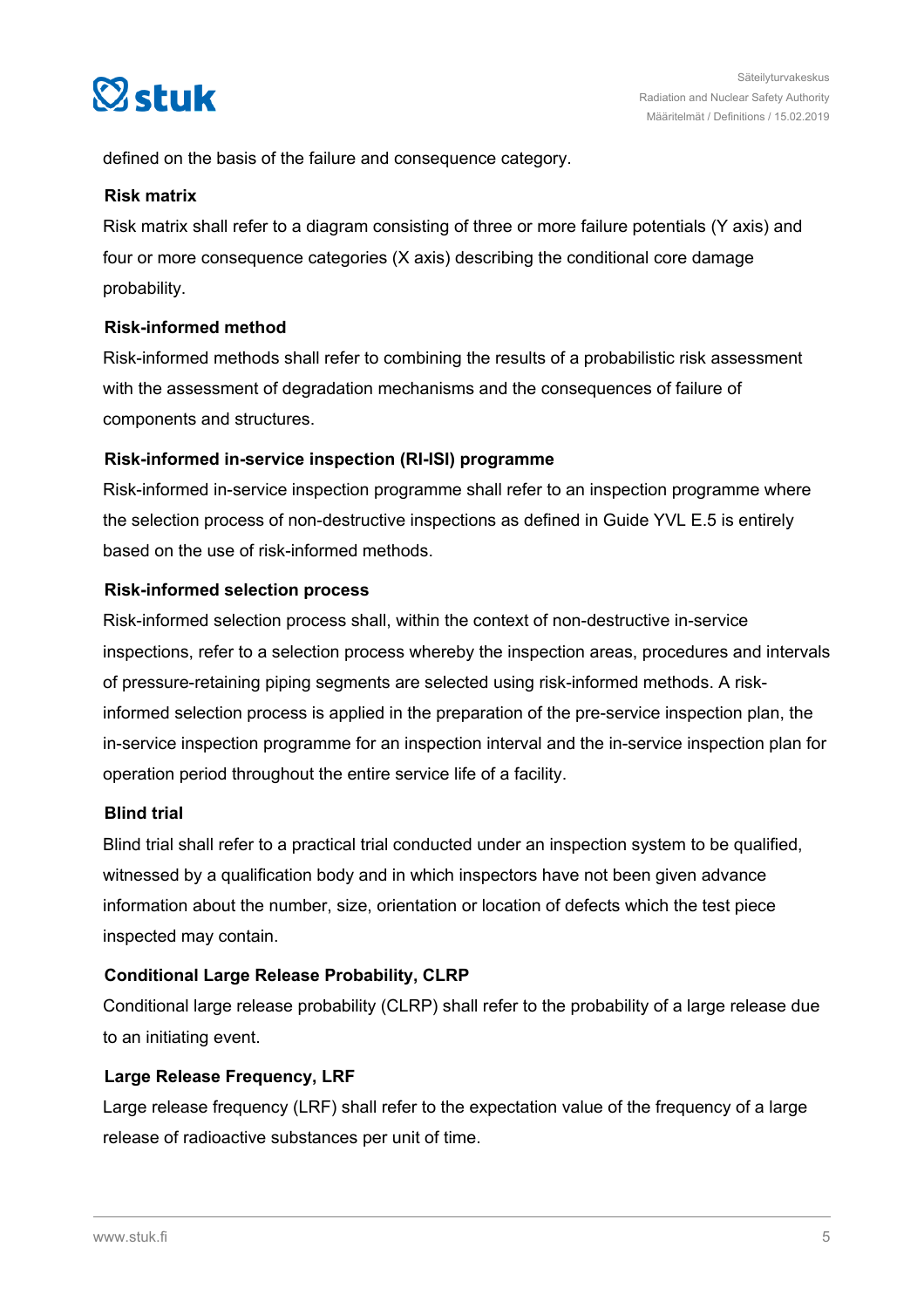

## **Core Damage Frequency, CDF**

Core damage frequency (CDF) shall refer to the expectation value of a core damage event per unit of time.

## **Inspection system**

Inspection system shall refer to all those elements of non-destructive testing that may influence the quality and outcome of an inspection, such as inspection equipment and their software, inspection procedures and personnel.

## **Qualification of inspection system**

Qualification of an inspection system shall, in the context of in-service inspections, refer to the systematic evaluation of a system, using all methods that are needed to provide reliable confirmation that an inspection system is capable of preforming as required under real inspection conditions. An inspection system is qualified by demonstrating that it reliably detects, characterises and/or determines defects endangering structural integrity and nuclear safety so that the inspection goals set forth in the input information are met.

## **Inspection procedure**

Inspection procedure shall, in the context of in-service inspections, refer to a written description and definition of a method of performing an inspection in a particular test situation, specifying all essential parameters and defining the factors to be observed when applying an inspection technique in line with established standards, procedures and regulations.

#### **Inspection reliability**

Inspection reliability shall, in the context of in-service inspections, refer to the degree which an inspection system achieves in the detection, characterisation and sizing of defects at an acceptable false call rate.

## **Modelling of inspections**

Modelling of inspection shall refer to the use of mathematical prediction models of nondestructive inspections in order to quantitatively assess the performance of inspection systems as part of the technical justification.

## **Technical justification**

Technical justification as part of qualification for non-destructive in-service inspections shall refer to evidence establishing that an inspection system can meet the objectives set for it. Technical justification may, however, be used for a number of other purposes, such as to justify the selection of test pieces or defects or to justify an upgrade to inspection equipment without the need to repeat the whole qualification.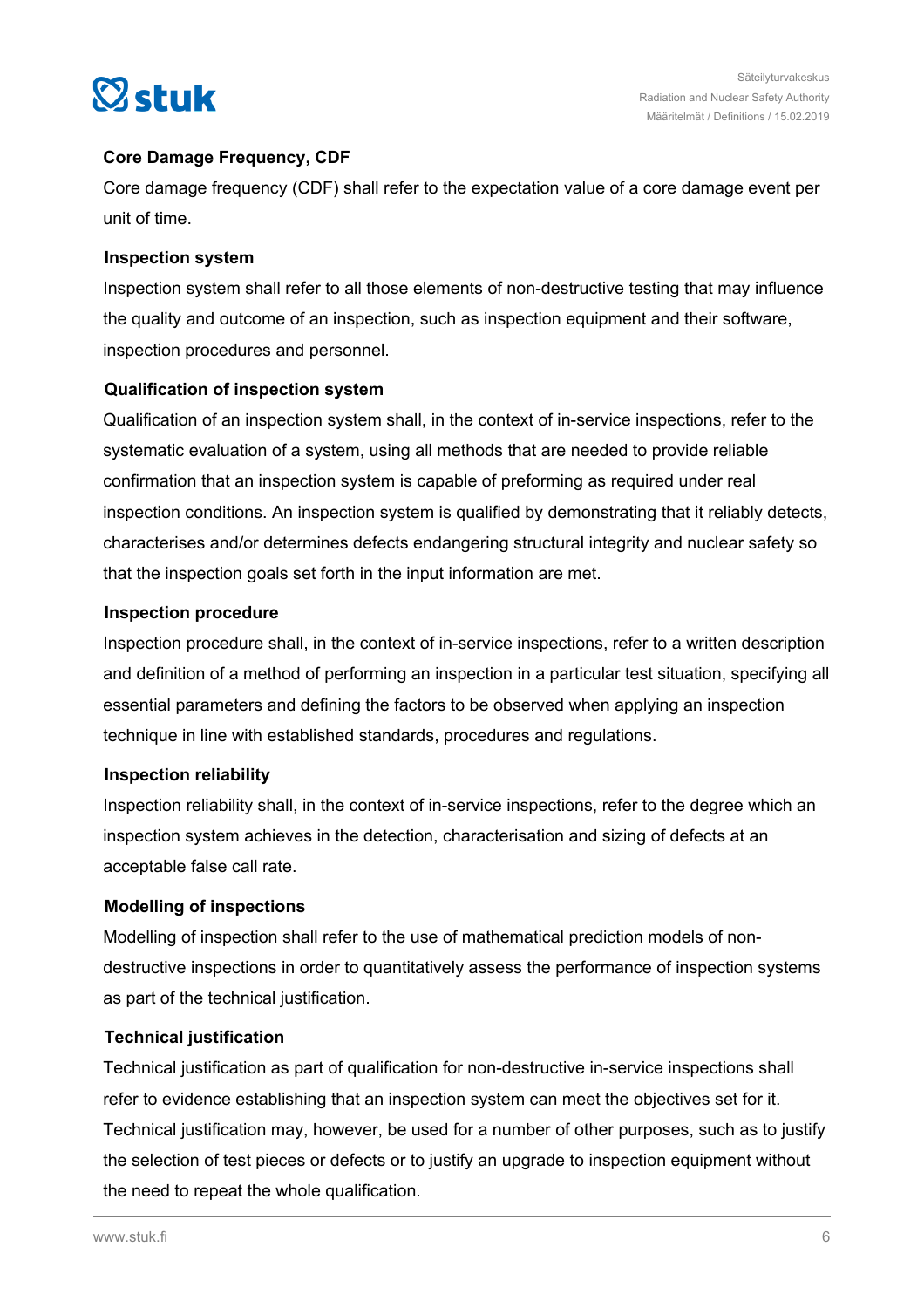

## **Testing organisation**

Testing organisation shall refer to an organisation performing testing activities requiring special competence. (Nuclear Energy Act 990/1987)

## **Real defect**

Real defect shall, in the context of qualification, refer to a defect that has developed in a structure during its manufacture or use without this having been advanced in any intentional fashion.

## **Realistic defect**

Realistic defect shall, in the context of qualification, refer to a defect that has been intentionally caused in a test piece and that imitates the geometry of a real defect. The most useful realistic defects are defect types that provide similar NDT responses to the real defects studied.

## **Probabilistic Fracture Mechanics Model, PFM-model**

Probabilistic fracture mechanics (PFM) model shall refer to a methodology used to determine the failure probabilities of degraded pressure-retaining structures. When using a deterministic reliability model to calculate the failure time of a degraded pressure-retaining structure, the essential initial parameters (such as loads, fracture strength, original failure frequency, fracture growth pattern and so on) of several single events are input into the model using representative probability distributions of the parameters selected. The time-dependent failure probability is determined by calculating the ratio between the number of failure cases of damaged pressureretaining structures which have occurred by the time of assessment and the number of calculated cases.

#### **Probabilistic Risk Assessment, PRA**

Probabilistic risk assessment (PRA) shall refer to quantitative assessments of hazards, probabilities of event sequences and adverse effects influencing the safety of a nuclear power plant. (Nuclear Energy Decree 161/1988)

#### **System/structure/component important to safety**

System/structure/component important to safety shall refer to systems, structures or components in safety classes 1, 2 and 3 and systems in class EYT/STUK.

#### **Influential parameter**

Influential parameters shall, in the context of non-destructive in-service inspections, refer to the parameters that are significant to a specific inspection and may affect the results of the inspection.